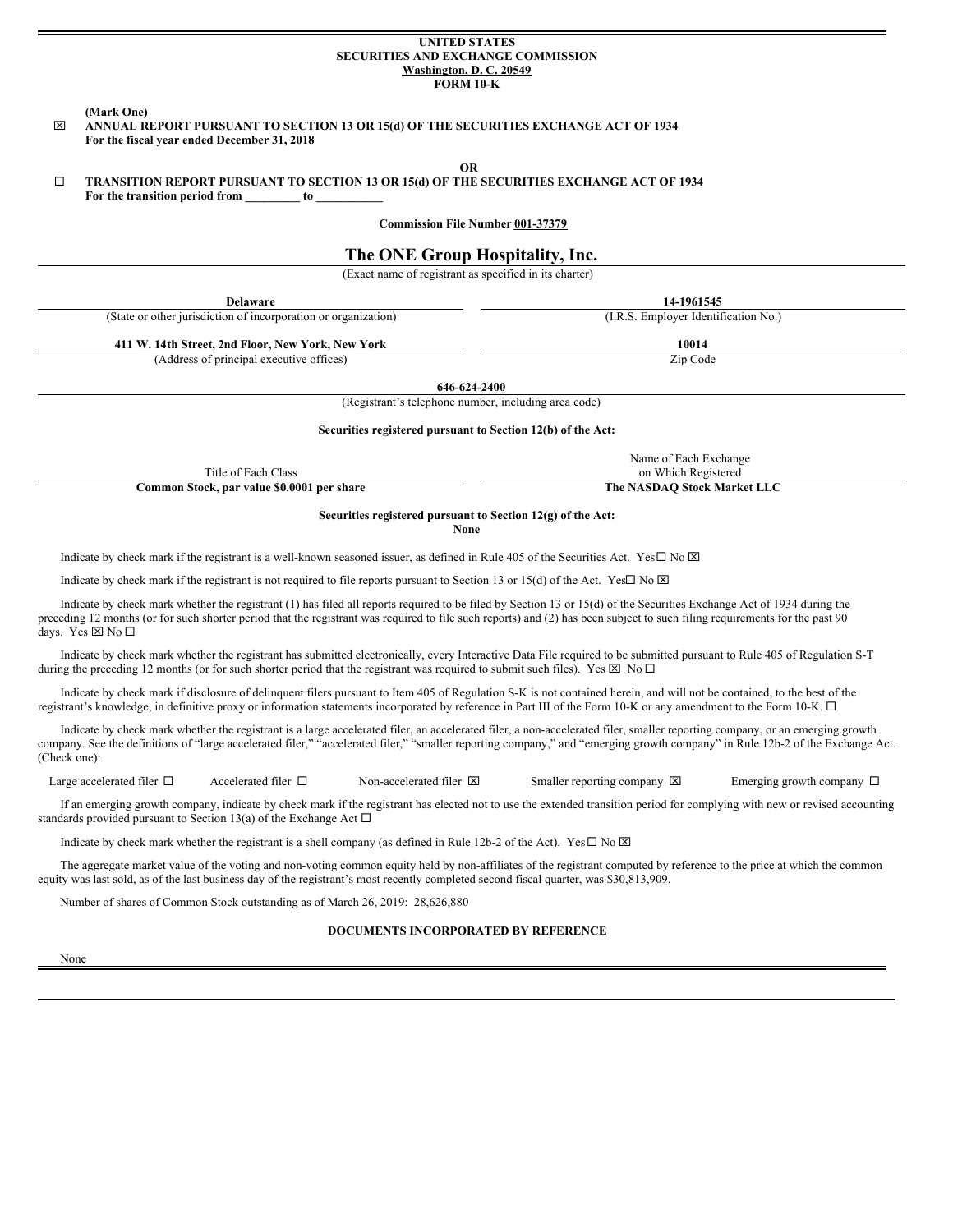# **TABLE OF CONTENTS**

|                                                                                                                      | Page                                                                    |
|----------------------------------------------------------------------------------------------------------------------|-------------------------------------------------------------------------|
| <b>PART I</b>                                                                                                        |                                                                         |
| Item 1. Business                                                                                                     |                                                                         |
| Item 1A. Risk Factors                                                                                                |                                                                         |
| Item 1B. Unresolved Staff Comments                                                                                   | $\frac{3}{8}$<br>$\frac{17}{18}$<br>$\frac{19}{19}$                     |
| Item 2. Properties                                                                                                   |                                                                         |
| Item 3. Legal Proceedings                                                                                            |                                                                         |
| Item 4. Mine Safety Disclosures                                                                                      |                                                                         |
|                                                                                                                      |                                                                         |
| <b>PART II</b>                                                                                                       |                                                                         |
| Item 5. Market for Registrant's Common Equity, Related Stockholder Matters and Issuer Purchases of Equity Securities |                                                                         |
| Item 6. Selected Financial Data                                                                                      |                                                                         |
| Item 7. Management's Discussion and Analysis of Financial Condition and Results of Operations                        |                                                                         |
| Item 7A. Quantitative and Qualitative Disclosures About Market Risk                                                  |                                                                         |
| Item 8. Financial Statements and Supplementary Data                                                                  |                                                                         |
| Item 9. Changes in and Disagreements with Accountants on Accounting and Financial Disclosure                         | $\frac{20}{21} \frac{21}{34} \frac{31}{35} \frac{35}{35} \frac{35}{36}$ |
| Item 9A. Controls and Procedures                                                                                     |                                                                         |
| Item 9B. Other Information                                                                                           |                                                                         |
|                                                                                                                      |                                                                         |
| <b>PART III</b>                                                                                                      |                                                                         |
| Item 10. Directors, Executive Officers and Corporate Governance                                                      |                                                                         |
| Item 11. Executive Compensation                                                                                      |                                                                         |
| Item 12. Security Ownership of Certain Beneficial Owners and Management and Related Stockholder Matters              | $\frac{37}{37}$<br>$\frac{37}{37}$<br>$\frac{37}{37}$                   |
| Item 13. Certain Relationships and Related Transactions, and Director Independence                                   |                                                                         |
| <b>Item 14. Principal Accountant Fees and Services</b>                                                               |                                                                         |
|                                                                                                                      |                                                                         |
| <b>PART IV</b>                                                                                                       |                                                                         |
| Item 15. Exhibits and Financial Statement Schedules                                                                  | 38                                                                      |
|                                                                                                                      |                                                                         |
|                                                                                                                      |                                                                         |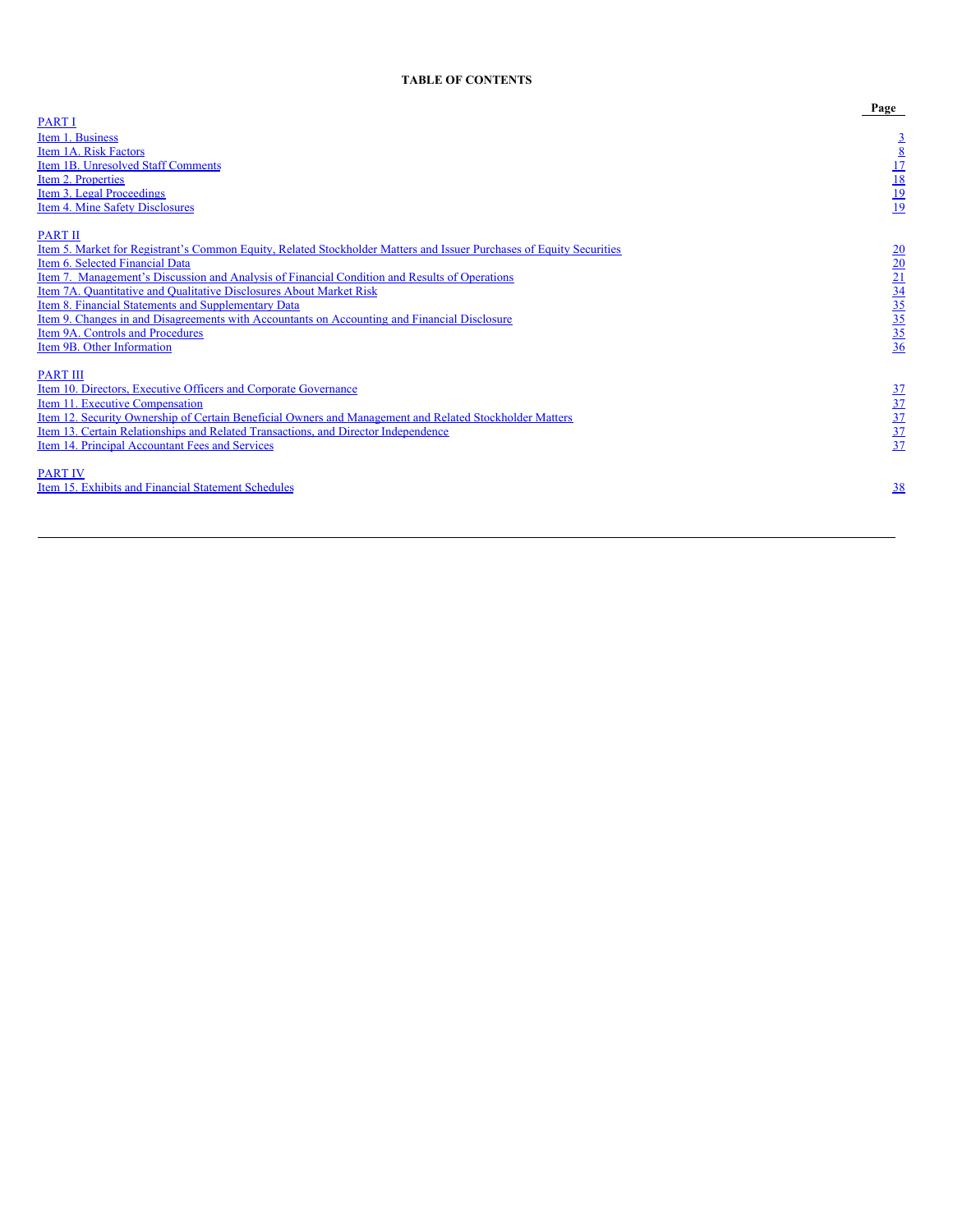### **Cautionary Note Regarding Forward-Looking Statements:**

This Annual Report on Form 10-K and certain information incorporated herein by reference contain forward-looking statements within the meaning of Section 21E of the Securities Exchange Act of 1934, as amended (the "Exchange Act") and Section 27A of the Securities Act of 1933, as amended (the "Securities Act"). Forward-looking statements speak only as of the date thereof, involve risks and uncertainties that may cause our actual results, performance or achievements to be materially different from any future results, performance or achievements expressed or implied by the forward-looking statements. These risk and uncertainties include, but are not limited to, the risk factors discussed under Item 1A. "Risk Factors" of this Annual Report on Form 10-K. Factors that might cause actual events or results to differ materially from those indicated by these forward-looking statements include matters such as future economic performance, general economic conditions, consumer preferences and spending, costs, competition, new product execution, restaurant openings or closings, operating margins, the availability of acceptable real estate locations, the sufficiency of our cash balances and cash generated from operations and financing activities for our future liquidity and capital resource needs, the impact on our business as a result of Federal and State legislation, future litigation, the execution of our growth strategy and other matters. We have attempted to identify forward-looking statements by terminology including "anticipates," "believes," "can," "continue," "ongoing," "could," "estimates," "expects," "intends," "may," "appears," "suggests," "future," "likely," "goal," "plans," "potential," "projects," "predicts," "should," "targets," "would," "will" and similar expressions that convey the uncertainty of future events or outcomes. You should not place undue reliance on any forward-looking statement. We do not undertake any obligation to update or revise any forward-looking statements to reflect events or circumstances after the date of this report or to reflect the occurrence of unanticipated events, except as may be required under applicable law.

# <span id="page-2-0"></span>**PART I**

As used in this report, the terms "Company," "we," "our," or "us," refer to The ONE Group Hospitality, Inc. and its consolidated subsidiaries, taken as a whole, unless the context otherwise indicates. The term "year ended" refers to the entire calendar year, unless the context otherwise indicates.

### <span id="page-2-1"></span>**Item 1. Business**

The ONE Group Hospitality, Inc., a Delaware corporation, develops, owns and operates, manages or licenses upscale, high-energy restaurants and lounges and provides turn-key food and beverage services for hospitality venues including hotels, casinos and other high-end locations globally. We define turn-key food and beverage ("F&B") services as services that can be scaled and implemented by us at a particular hospitality venue and customized for our clients. We became The ONE Group Hospitality, Inc. through a reverse merger completed in October 2013. Our stock trades on the NASDAQ under the symbol "STKS".

The Company was established with the vision of becoming a global market leader in the hospitality industry by melding high-quality service, ambiance, high-energy and cuisine into one great experience that we refer to as "Vibe Dining." Our primary restaurant brand is STK, a multi-unit steakhouse concept that combines a high-energy, social atmosphere with the quality and service of a traditional upscale steakhouse. Our F&B hospitality management services include developing, managing and operating restaurants, bars, rooftop lounges, pools, banqueting and catering facilities, private dining rooms, room service and mini bars tailored to the specific needs of high-end hotels and casinos. Our F&B hospitality clients operate global hospitality brands such as the W Hotel, Hippodrome Casino, and ME Hotels.

We opened our first restaurant in January 2004 in New York City and as of December 31, 2018, we owned, operated, managed or licensed 27 venues including 17 STKs in major metropolitan cities in North America, Europe and the Middle East. In addition, we provided food and beverage services in four hotels and casinos. We generate management and incentive fee revenue (profit sharing) from those restaurants and lounges that we do not own, but instead manage on behalf of our F&B hospitality clients. All our restaurants, lounges and F&B services are designed to create a social dining and high-energy entertainment experience within a destination location. We believe that this design and operating philosophy separates us from more traditional restaurant and foodservice competitors.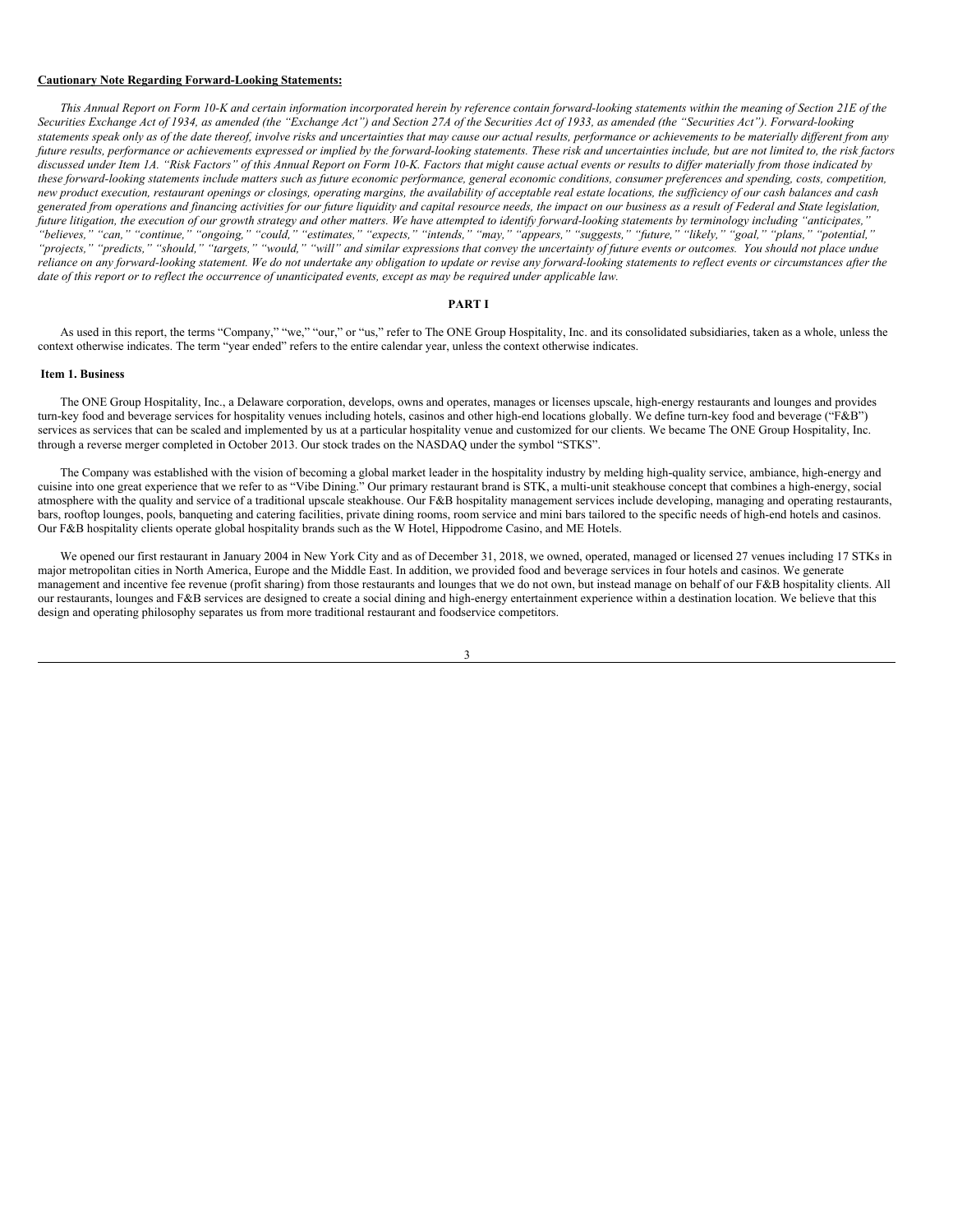The table below reflects our venues by restaurant brand and geographic location as of December 31, 2018:

|                     | Venues      |                          |                                |                          |                          |                          |                          |       |  |  |
|---------------------|-------------|--------------------------|--------------------------------|--------------------------|--------------------------|--------------------------|--------------------------|-------|--|--|
|                     | $STK^{(1)}$ | <b>Bagatelle</b>         | Radio                          | Hideout                  | Marconi                  | <b>Heliot</b>            | <b>F&amp;B Services</b>  | Total |  |  |
| <b>Domestic</b>     |             |                          |                                |                          |                          |                          |                          |       |  |  |
| Owned               | Q           | $\overline{\phantom{a}}$ | $\overbrace{\hspace{25mm}}^{}$ |                          | $\overline{\phantom{a}}$ | $\overline{\phantom{a}}$ |                          | 11    |  |  |
| Managed             |             |                          | $\overline{\phantom{a}}$       | _                        | _                        | $-$                      | $\overline{\phantom{a}}$ |       |  |  |
| Licensed            | __          | _                        |                                |                          |                          |                          |                          |       |  |  |
| Total domestic      | 10          |                          | $\qquad \qquad - \qquad$       |                          | $\overline{\phantom{a}}$ | $-$                      |                          | 13    |  |  |
| International       |             |                          |                                |                          |                          |                          |                          |       |  |  |
| Owned               |             |                          | $\qquad \qquad - \qquad$       | _                        | $\overline{\phantom{a}}$ | _                        | _                        |       |  |  |
| Managed             |             | _                        |                                | $-$                      |                          |                          |                          | 10    |  |  |
| Licensed            |             |                          |                                |                          |                          |                          |                          |       |  |  |
| Total international |             | $\overline{\phantom{a}}$ |                                | $\overline{\phantom{a}}$ |                          |                          |                          | 14    |  |  |
| <b>Total venues</b> | 17          |                          |                                |                          |                          |                          |                          | 27    |  |  |

(1) Locations with an STK and STK Rooftop are considered one venue location. Previously, our three STK Rooftops were reported as independent venue locations. This includes the rooftop in San Diego, CA, which is a licensed location.

We expect to continue to expand our operations domestically and internationally primarily through a mix of licensed and managed restaurants using a disciplined and targeted site selection process. We refer to this as our "capital light strategy" because it requires significantly less capital than expansion through owned restaurants. We currently anticipate that our expansion plans will require capital expenditures, net of improvement allowances, of \$1.0 million to \$1.5 million over the next 12 months.

# *STK*

STK is a global steakhouse restaurant concept with locations in major metropolitan cities. STK artfully blends the modern steakhouse and a chic lounge, offering a highenergy, fine dining experience in a social atmosphere with the quality and service of a traditional upscale steakhouse. Each STK location features a large, open restaurant and bar area with a DJ playing music throughout the restaurant, offering our customers a high-energy, fun "destination" environment that encourages social interaction. We believe this Vibe Dining concept truly differentiates us from other upscale steakhouses. Our menu provides a variety of portion sizes and signature options to appeal to a broad customer demographic. We operate nine owned, four managed and four licensed STK restaurants in major metropolitan cities, including Atlanta, Chicago, Denver, Dubai, Ibiza, Las Vegas, London, Los Angeles, Mexico City, Miami, Milan, New York, Orlando and Toronto. Additionally, in the first quarter of 2019, we opened an owned STK restaurant in Nashville, Tennessee and a licensed STK restaurant in Doha, Qatar.

We expect to continue to grow in 2019 with the planned openings of licensed STK locations in Puerto Rico and Guadalajara, Mexico and a managed STK location in Scottsdale, Arizona.

Our STK restaurants average approximately 10,000 square feet and we typically target locations that range in size from 8,000 to 10,000 square feet. In 2018, the average restaurant volume, domestic check average and beverage mix for owned and managed STK restaurants that have been open 18 months at December 31, 2018 were \$11.0 million, \$106.96 and 36%, respectively.

We are focused on expanding our global footprint. We believe that the locations of our restaurants are critical to our long-term success, and we devote significant time and resources to analyzing prospective restaurant sites. We intend to continue our focus on (i) metropolitan areas with demographic and discretionary spending profiles that favor our high-end concepts and (ii) finding partners with excellent track records and brand recognition. We also consider factors such as traffic patterns, proximity to high-end shopping areas and office buildings, hotels and convention centers, area restaurant competition, accessibility and visibility. We have identified over 75 additional major metropolitan areas across the globe where we could grow our STK brand to 200 restaurants over the foreseeable future.

We expect to open as many as three to five STKs annually primarily through licensing and management agreements, provided that we have sufficient interest from prospective licensees and management deal partners, acceptable locations and quality restaurant managers available to support that pace of growth. From time to time, based on the financial quality of the opportunity (relatively low investment cost and high financial return, we may open one or more company-owned restaurants.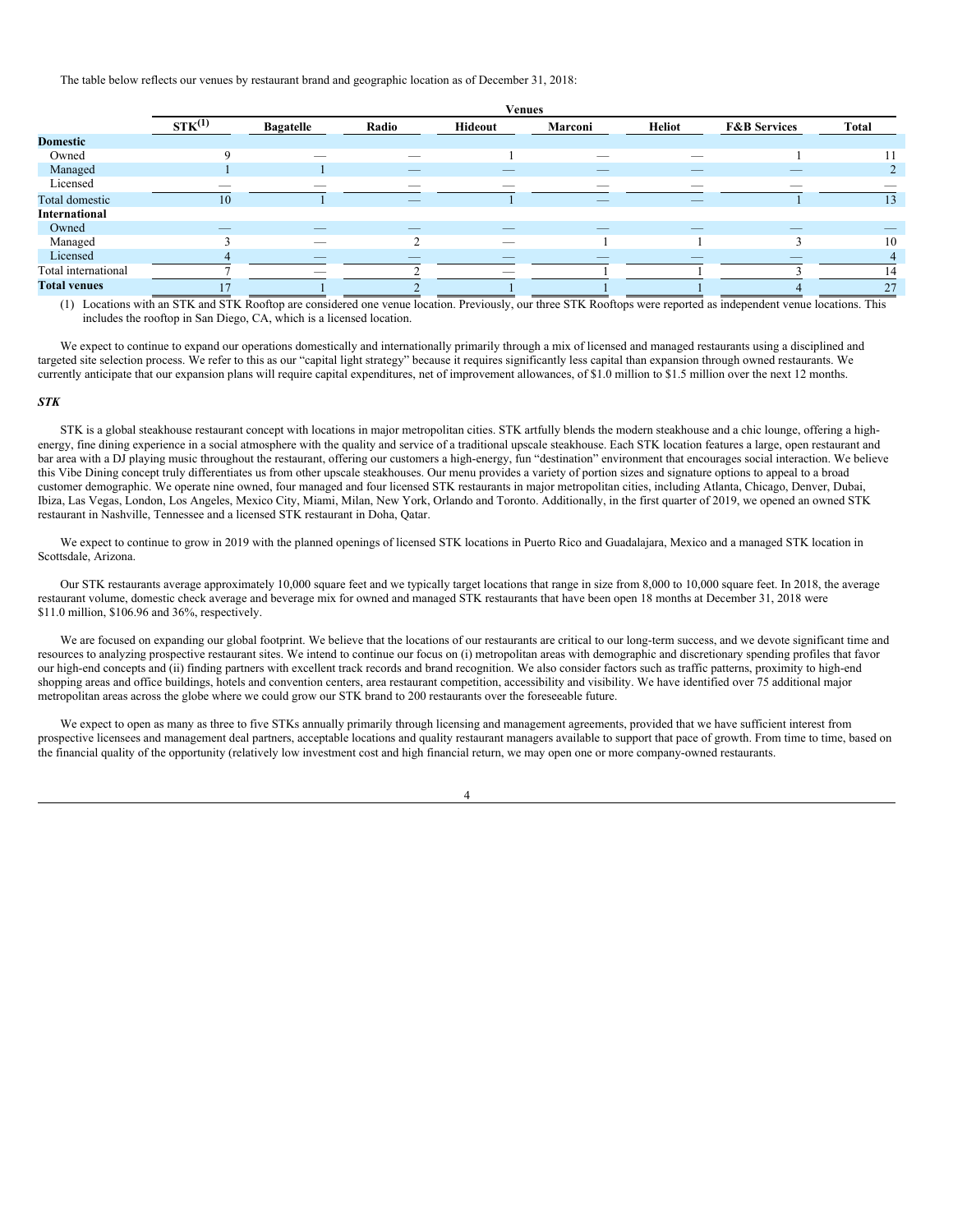### *Bagatelle*

Bagatelle NY is a fine French bistro in New York, New York offering modern Mediterranean cuisine in an opulent atmosphere and is known for its lively brunch scene. In addition to a management agreement with Bagatelle NY, we have a 51.13% ownership interest in the restaurant which is reflected as an equity method investment.

### *Radio*

Radio Rooftop is a premier rooftop restaurant and lounge bar concept with two signature locations on top of the ME London and ME Milan hotels. Each location boasts striking city views and offers a glamourous atmosphere with extensive food and cocktail menus.

### *Hideout*

The Hideout by STK is an outdoor, poolside restaurant and bar within the W Hotel in Westwood, California. Our poolside concept complements our owned STK and F&B hospitality services also offered with the W Hotel in Westwood.

#### *Marconi*

The Marconi Lounge is a stylish and sophisticated lounge bar offering an extensive cocktail menu in an upbeat atmosphere. The Marconi Lounge is an additional venue concept we manage within the ME London hotel.

### *Heliot*

Heliot Steak House is an award-winning steakhouse and bar located within the Hipprodrome Casino in London. Heliot offers impressive views of the main casino gambling floor while providing a luxurious, fine dining experience.

### *F&B Hospitality Services Business*

We believe that through our developmental and operational know-how, we are able to provide attractive, comprehensive tailored food and beverage solutions to our hospitality clients. Our fee-based hospitality food and beverage solutions include developing, managing and operating restaurants, bars, rooftops, pools, banqueting, catering, private dining rooms, room service and mini bars on a contract basis. Currently we are operating under four F&B hospitality management agreements with hotels and casinos in the United States and in Europe. Historically, our clients have provided the majority of the capital required for the development of the facilities we manage on their behalf.

Our F&B hospitality contracts generate revenues for us through management fees, which are typically calculated as a percentage of the operation's revenues, and we earn additional milestone and incentive fees based on the operation's profitability. We typically target F&B hospitality service opportunities where we believe we can generate at least \$500,000 of annual pre-tax income. We expect our food and beverage hospitality services business to be an important driver of our growth and profitability, enabling us to generate management fee income with minimal capital expenditures.

We believe we are well positioned to leverage the strength of our brands and the relationships we have developed with global hospitality providers to drive the continued growth of our F&B hospitality business. We continue to receive inbound inquiries regarding new opportunities globally, and we continue to work with existing hospitality clients to identify and develop additional opportunities in their venues. We expect to enter into one to two new F&B hospitality agreements annually. In 2019, we plan to add two hotel managed F&B locations in London, England, both pursuant to one management agreement, and one managed F&B location in Florence, Italy.

### **Sourcing and Supply Chain**

We seek to ensure that consistently high-quality food and beverages are served at all of our properties through the coordination and cooperation of our purchasing and culinary departments. Our culinary and purchasing teams establish product specifications on a global basis, which are then disseminated to all locations through recipe books for all dishes served at our properties.

We maintain consistent pricing standards and procedures for all top volume purchases at our restaurants. Suppliers are selected and pricing is negotiated on a national level in each country where one or more of our restaurants operate. We test new suppliers on a regional basis for an extended period before using them on a national basis. We periodically review supplier consistency and satisfaction with our location chefs and continually research and evaluate products and supplies to ensure the meat, seafood and other menu ingredients that we purchase comply with our high-quality specifications. We also utilize purchasing software at some of our locations to facilitate a bidding process on local purchases. In markets where we do not use this software, we require local chefs to seek bids from multiple suppliers to ensure competitive pricing. We believe we have strong relationships with national and regional foodservice distributors who can continue to supply us with our products on a consistent basis. Products are shipped directly to the restaurants from our suppliers.

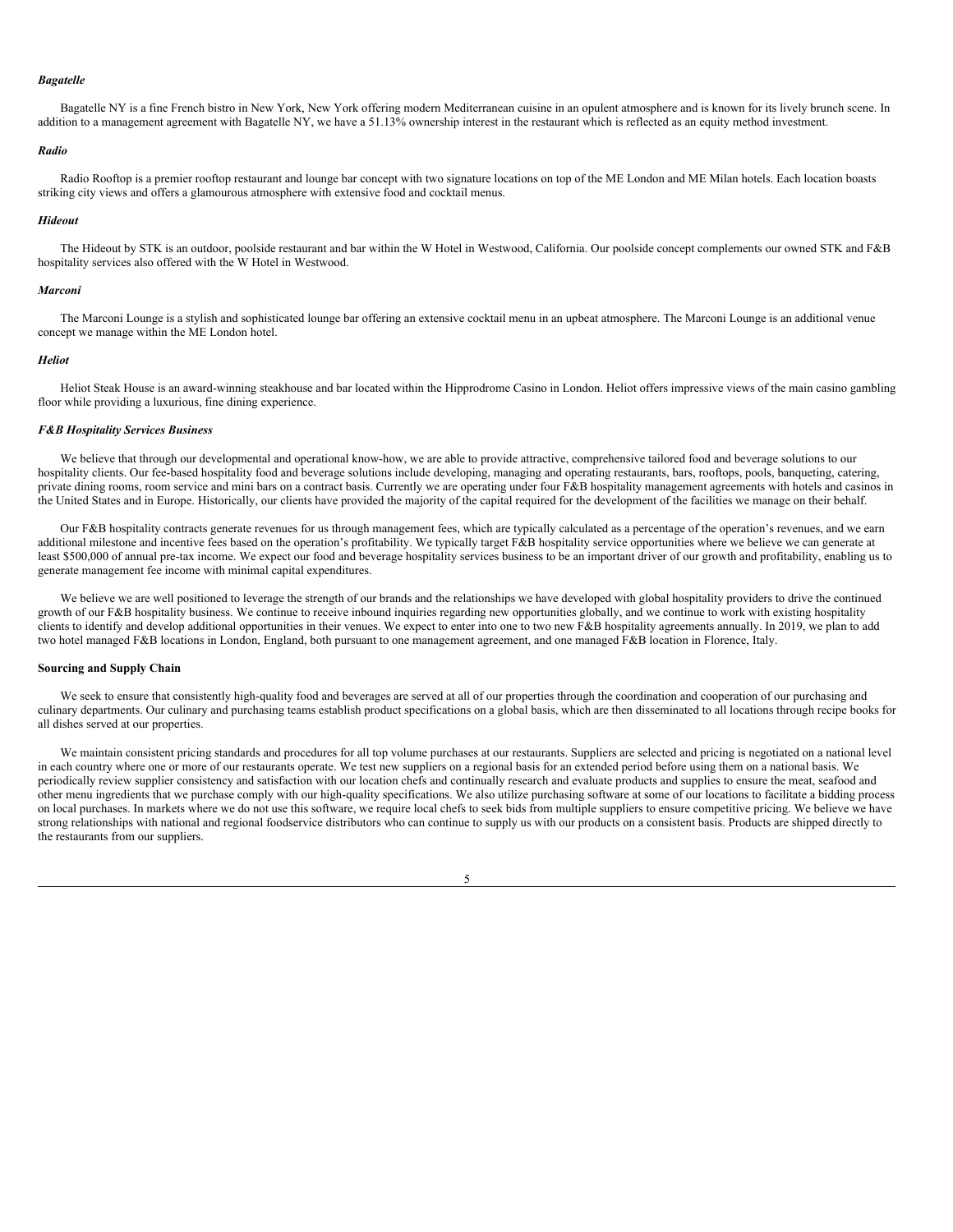Our corporate beverage program imposes guidelines for ordering beverage products at our properties. We provide beverage managers at each location with national guidelines for standardized products. We utilize a third-party company to conduct beverage inventory and cost reviews. Our concepts emphasize the bar as a driver of activity in the restaurants and in 2018, the sale of beverages accounted for approximately 36% of restaurant revenues.

On a company-wide basis, no supplier of food accounts for more than 30% of our total food and beverage purchases and no brand of alcohol accounts for more than 25% of our alcohol purchases. We believe that our food and beverage supplies are available from a significant number of alternate suppliers and that the loss of a supplier would not have a material adverse effect on our costs of supplies.

### **Advertising and Marketing**

Our marketing efforts are designed to strengthen our brand recognition in markets where we currently operate and to create brand awareness in new markets before opening a new location. We use digital/social media channels, targeted local media such as magazines, billboards and other out-of-home advertising, and a strong internal public relations team to increase the frequency with which our existing customers visit our facilities and to attract new customers. We conduct frequent promotional programs tailored to the city, brand and clientele of each location. The primary focus of our marketing is to increase awareness of our brand and our overall reputation for quality, service and delivering a high-energy experience. For example, our "Not Your Daddy's Steakhouse" branding campaign for STK is integrated into marketing communications including digital, radio, print and outdoor advertisement. Additional marketing functions include the use of our website, www.STKsteakhouse.com, to facilitate online reservations and gift card sales to drive revenue.

# **Competition**

The restaurant and hospitality industries are intensely competitive with respect to price, quality of service, location, ambiance of facilities and type and quality of food. We experience competition from a variety of sources, including upscale steakhouse chains such as Del Frisco's, Flemings, Mastro's and The Capital Grille, and local upscale steakhouses. There is also competition from other Vibe Dining restaurants such as Nobu, Lavo and Tao and other high-end hospitality services companies such as the Gerber Group, Lettuce Entertain You and Esquared Hospitality. To the extent that we operate lounges and similar venues in hotels and resorts, we are subject to our host venues being able to compete effectively in attracting customers who would frequent our establishments.

## **Seasonality**

Our business is subject to fluctuations due to seasonality and adverse weather. Because of the seasonality of the business and the industry, results for any quarter are not necessarily indicative of the results that may be achieved for any other quarter or the full calendar year. Typically, our second and fourth quarters have higher sales volume than other quarters of the year.

# **Intellectual Property**

Our rights in our registered and unregistered intellectual property, including trademarks and service marks, are significant to our business. We own the U.S. federal registration rights to the "STK," "Cucina Asellina" and "Asellina" marks, and several related word marks and design marks related to our brands. We depend on registered and unregistered trademarks and service marks to maintain the identity of our locations. We license the rights to use certain trademarks we own or license to our licensees in connection with their operations. We also own several other trademarks and service marks. It is our policy to defend our marks against encroachment by others.

### **Employees**

As of December 31, 2018, we employed 32 corporate employees within our corporate offices and an aggregate of 99 full-time salaried employees at all of our locations. We rely on hourly-wage employees for kitchen staff, servers, bussers, runners, polishers, hosts, bartenders, barbacks, reservationists, administrative support, and interns. The average head count for employees in our domestic restaurants is 86. Combining full-time and part-time employees, we employ and manage approximately 2,000 persons worldwide. We have never experienced a work stoppage, and none of our employees are represented by labor organization.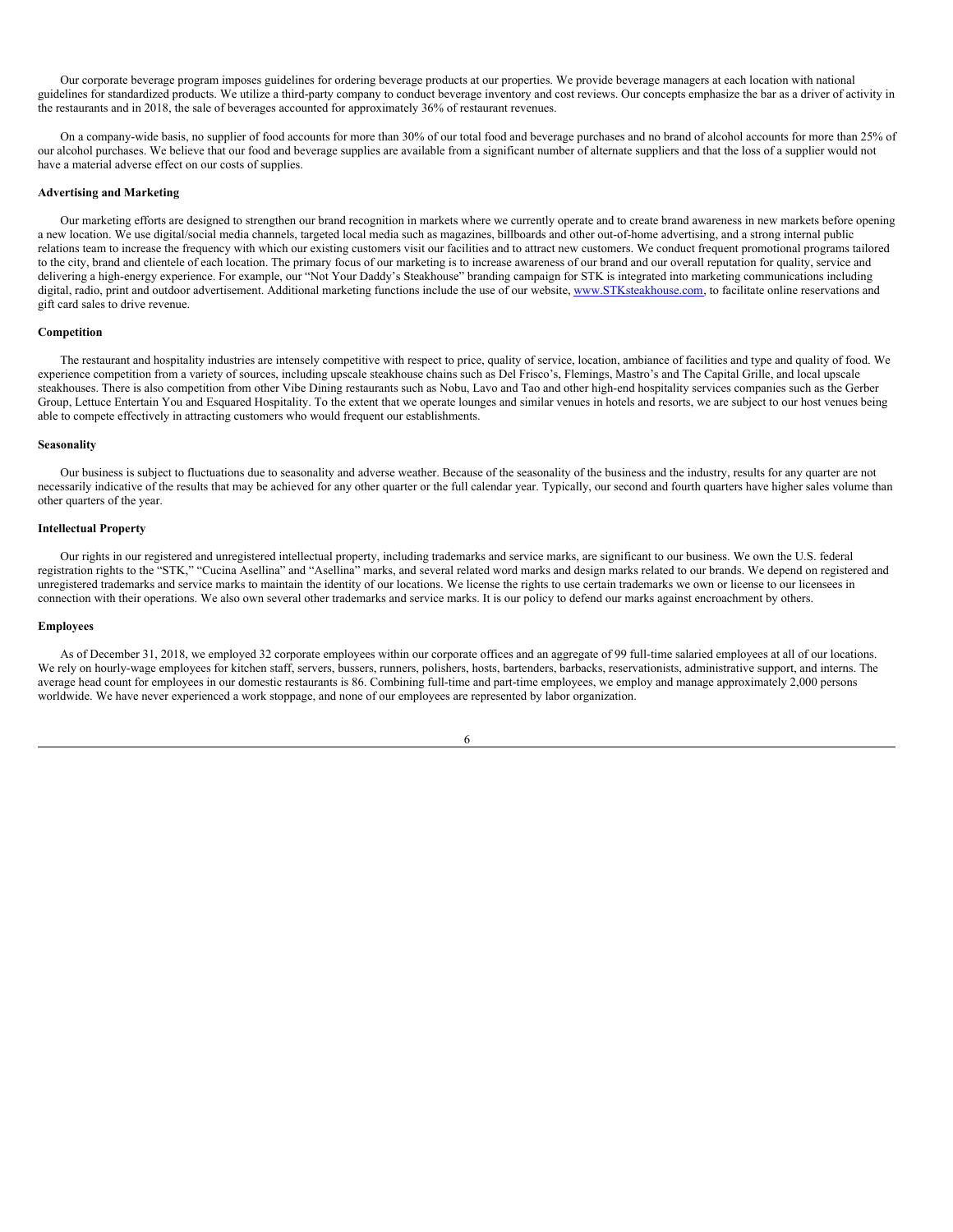### **Government Regulation**

Our operations are subject to extensive federal, state and local governmental regulation, including health, safety, labor, sanitation, building and fire agencies in the state, county, municipality or jurisdiction in which the restaurant is located. In certain states, our restaurants are subject to "dram shop" statutes, which generally provides a person injured by an intoxicated person the right to recover damages from an establishment that wrongfully served alcoholic beverages to the intoxicated person. We maintain the necessary restaurant, alcoholic beverage and retail licenses, permits and approvals. Federal and state labor laws govern our relationship with our employees and affect operating costs. The development and construction of additional restaurants are also subject to compliance with applicable zoning, land use and environmental regulations. A failure to comply with one or more regulations could result in the imposition of sanctions, including the closing of restaurants for an indeterminate period of time, fines or third-party litigation.

# **Available Information**

We are subject to the information requirements of the Exchange Act. We therefore file period reports, proxy statements and other information with the Securities and Exchange Commission (the "SEC"). Such reports may be obtained by visiting the Public Reference Room of the SEC at 100F Street, N.E., Washington, D.C. 20549, or by calling the SEC at 1-800-SEC-0330. In addition, the SEC maintains an internet site (www.sec.gov) that contains reports, proxy and information statements and other information regarding issuers that file electronically.

Additionally, copies of our reports on Forms 10-K, 10-Q and 8-K and any amendments to such reports are available for viewing and copying through our internet site (www.togrp.com), free of charge, as soon as reasonably practicable after filing such material with, or furnishing it to, the SEC. We typically post information about us on our website under the Investor Relations tab, including materials used at investor conferences. We do not incorporate any information found or accessible through our website into this Annual Report on Form 10-K.

We also make available on our website and in print to any stockholder who requests it, our Audit and Compensation Committees charters, as well as the Code of Conduct that applies to all directors, officers and associates of the Company. Amendments to these documents or waivers related to the Code of Conduct will be made available on our website as soon as reasonably practicable after their execution.

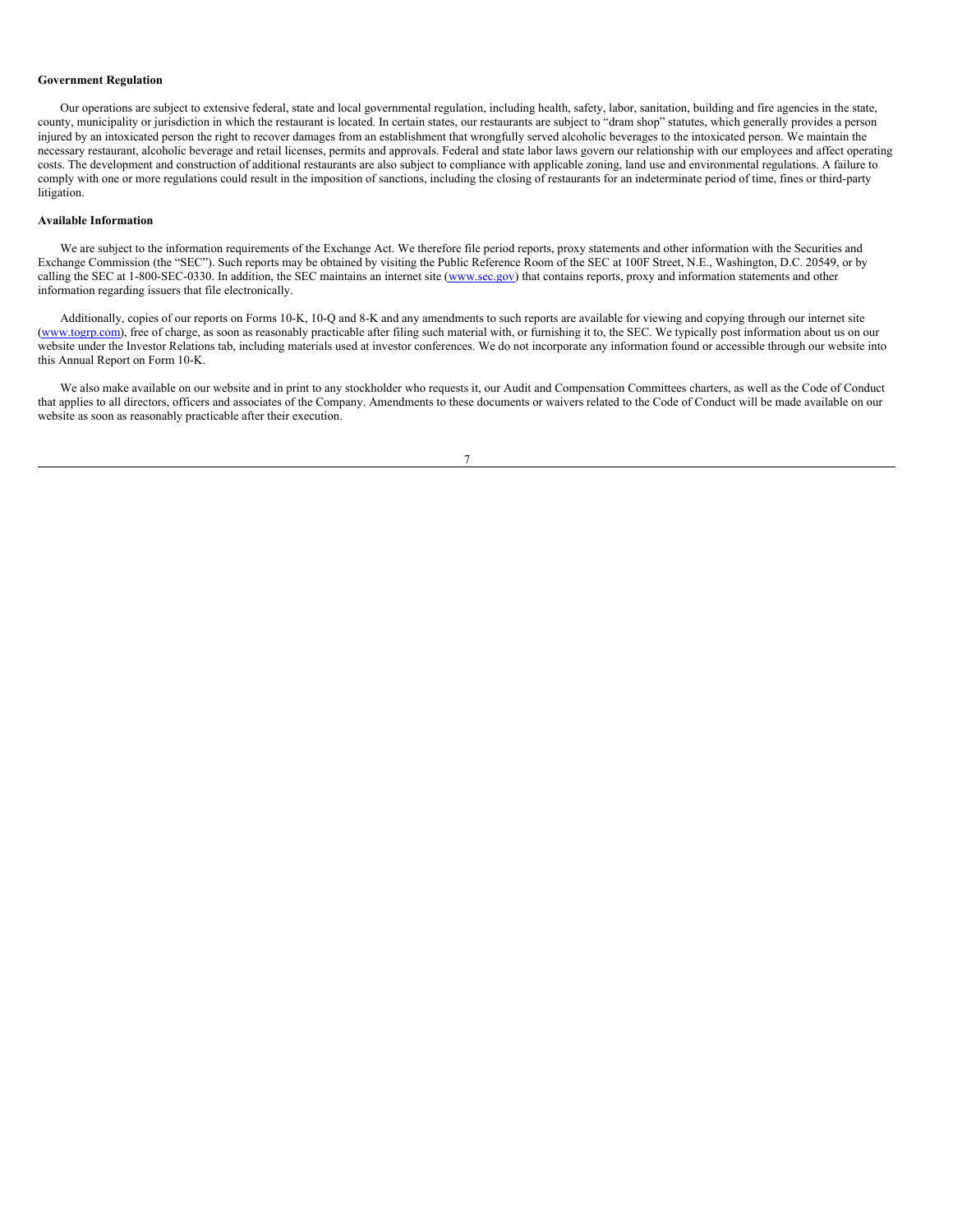## **RISK FACTORS**

<span id="page-7-0"></span>Ownership of our common stock involves certain risks. Holders of our common stock and prospective investors should carefully consider the following risks and other information contained in this document, including our historical financial statements and related notes included herein. The following risk factors could materially adversely affect our business, consolidated financial condition and results of operations. This could cause the trading price of our common stock to decline, perhaps significantly, and you may lose part or all of your investment. The risks and uncertainties below are all those that we have identified as material but may not be the only risks and uncertainties facing us. Our business is subject to general risks and uncertainties that affect many other companies, including overall economic and industry conditions.

## *Our business is dependent on discretionary spending patterns, business travel and general economic conditions.*

We depend on consumer discretionary spending, business travel and the overall economic environment. Disruptions in the economy, including recessions, high unemployment, foreclosures, bankruptcies and other economic impacts, could affect consumers' ability and willingness to spend discretionary dollars. Reductions in business travel and dining, which we believe accounts for a majority of our weekday revenues at our hotel-based restaurants and food and beverage services operations, would adversely affect our revenues. Reductions in discretionary income and spending also would impact our casino-based restaurants and food and beverage services operations. If uncertain economic conditions were to persist for an extended period of time or worsen, consumers might make long-lasting changes to their discretionary spending behavior, including dining out less frequently. Adverse changes in consumer discretionary spending could be affected by many different factors that are out of our control, including international, national and local economic conditions, any of which could harm our business prospects, financial condition, operating results and cash flows. Continued uncertainty in or a worsening of the economy, generally or in a number of our markets, and our customers' reactions to these trends could adversely affect our business and cause us to, among other things, reduce the number and frequency of new location openings, close locations and delay any re-modeling of existing locations. Our success will depend in part upon our ability to anticipate, identify and respond to changing economic and other conditions.

### We have a limited number of venues and we operate multiple venues in some cities and are therefore sensitive to economic and other trends and developments in these *cities.*

We have a relatively small number of restaurants and F&B service locations, and we operate multiple venues in some cities. We typically operate one to three venues in the cities where we operate. Accordingly, particularly in cities where we have multiple venues, our business is susceptible to adverse changes in these markets whether as a result of declining economic conditions, declining stock market performance, negative publicity, and changes in customer preferences or for other reasons, and any such adverse changes may have a disproportionate effect on our overall results of operations compared to some of our competitors that may have less restaurant concentration or that do not operate in our markets. Any regional occurrences such as local labor strikes, natural disasters, prolonged inclement weather, acts of terrorism or other national emergencies, accidents, energy shortages, system failures or other unforeseen events in or around these cities could result in temporary or permanent closings of our venues, which could have a material adverse effect on our business, financial condition and results of operations as a whole.

# Unsuccessful implementation of any or all of the initiatives of our business strategy, including opening new restaurants and attracting new F&B hospitality service *opportunities, could negatively impact our operations.*

Our success depends in part on our ability to understand and satisfy the needs of our guests and licensees. Our key strategies are to:

- Drive same store sales:
- Improve operational efficiency at our restaurants;
- Reduce corporate general and administrative expenses; and
- Grow our portfolio through licensing and management deals.

Improving comparable location sales and restaurant-level margins depends in part on whether we are able to achieve revenue growth through increases in the average check and increases in customer traffic, and to further expand our private dining business at each location. We believe there are opportunities to increase the average check at our locations through selective introduction of higher priced items and increases in menu pricing. We also believe that expanding and enhancing our private dining capacity will also increase our location sales, as our private dining business typically has a higher average check and higher overall margins than regular dining room business. We believe select price increases have not historically adversely impacted customer traffic; however, we expect that there is a price level at which point customer traffic would be adversely affected. It is also possible that these changes could cause our sales volume to decrease. If we are not able to increase our sales at existing locations for any reason, our profitability and results of operations could be adversely affected.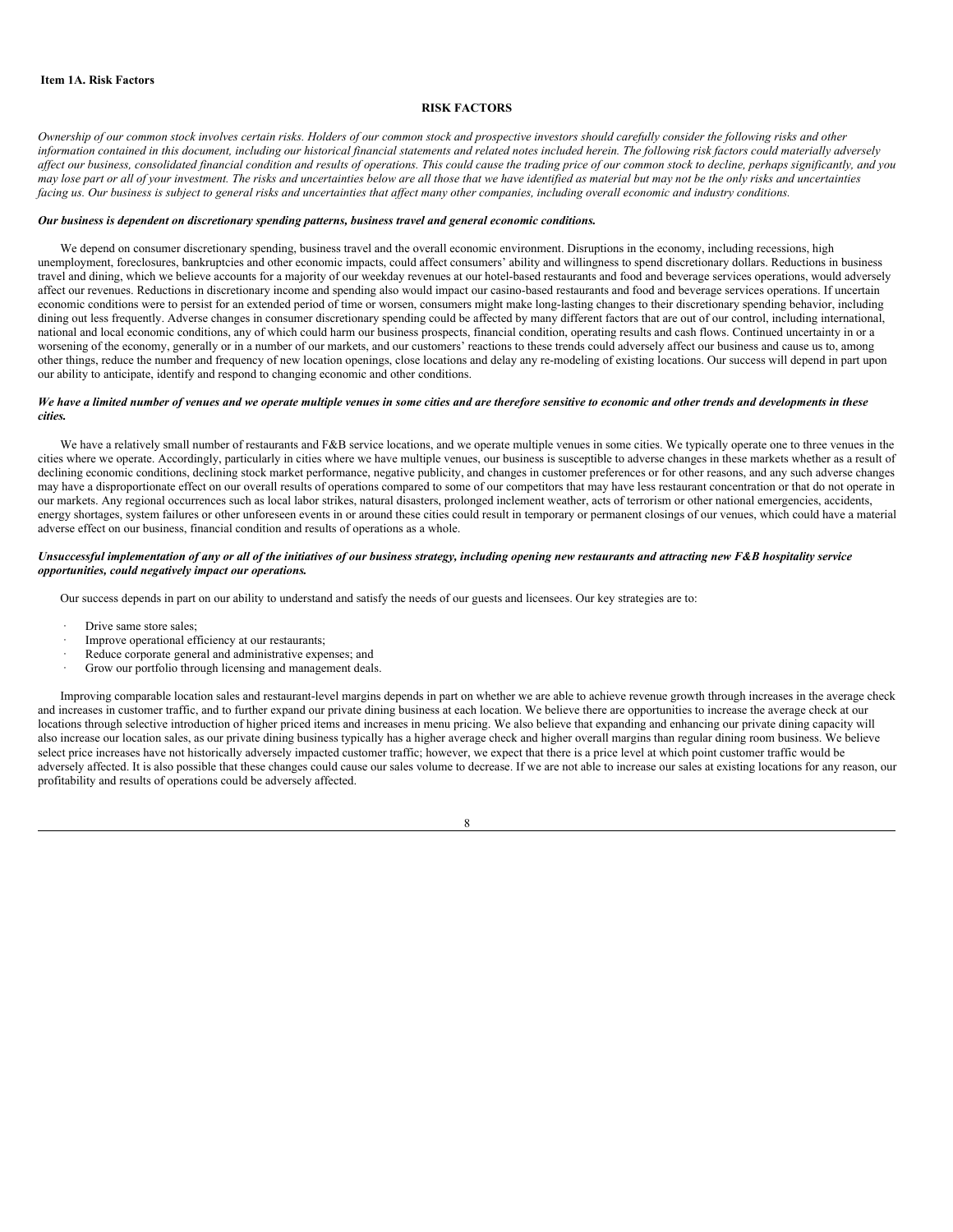One key element of our growth strategy is opening new restaurants and F&B hospitality services locations. We believe there are opportunities to open approximately four to seven new locations (restaurants and/or hospitality services operations) annually, with a focus on operating under licensing or management agreements (referred to as our "capital light strategy"). However, there can be no assurance that we will be able to open new restaurants or F&B hospitality services locations at the rate that we currently expect.

Our success in growing our business through the opening of new restaurants and F&B hospitality locations is dependent upon a number of factors, including our ability to: cost-effectively operate in markets that we are not familiar with, find suitable license and food and beverage partners, find suitable locations, reach acceptable lease terms, have adequate capital, find acceptable contractors, obtain licenses and permits, manage construction and development costs, recruit and train appropriate staff and properly manage the new venue. Unanticipated costs or delays in the development or construction of future restaurants could impede our ability to open new restaurants timely and costeffectively, which could have a negative impact on our business, financial condition and results of operations. Specifically, some of the factors that adversely affect the cost and time associated with the development and construction of our restaurants include: labor disputes, shortages of materials or skilled labor, adverse weather conditions, unforeseen engineering problems, environmental problems, construction or zoning problems, local government regulations, modifications in design, and other unanticipated increases in cost.

Additionally, our venues are expensive to build, and we and our licensees incur significant capital and pre-opening expense. Our business and profitability may be adversely affected if the "ramp-up" period for a new location lasts longer than we expect or if the profitability of a new location dips after our initial "ramp-up" marketing program ends. New locations may not be profitable, and their sales performance may not follow historical or projected patterns. If we are forced to close any new operations, we will incur losses for certain buildout costs and pre-opening expenses incurred in connection with opening such operations.

### *Competition in the restaurant industry is intense.*

The restaurant and hospitality industry is intensely competitive with respect to price, quality of service, location, ambiance of facilities and type and quality of food. The industry is also characterized by the continual introduction of new concepts and is subject to rapidly changing consumer preferences, tastes, trends and eating and purchasing habits. Our success depends in part on our ability to anticipate and respond quickly to changing consumer preferences, and other factors affecting the restaurant and hospitality industry, including new market entrants and demographic changes. Shifts in consumer preferences away from upscale steakhouses or beef in general, which are significant components of our concepts' menus and appeal, whether as a result of economic, competitive or other factors, could adversely affect our business and results of operations.

A substantial number of national and regional restaurant chains, as well as independently owned restaurants, compete with us for customers, restaurant locations and qualified management and other restaurant staff. The principal competitors for our concepts are other upscale steakhouse chains such as Del Frisco's, Mastro's, Fleming's Prime Steakhouse and Wine Bar and The Capital Grille, as well as local upscale steakhouses. There is also competition from non-steak but upscale and high-energy restaurants, and other high-end hospitality services companies and high-energy nightlife concepts. To the extent that our restaurants and F&B hospitality services operations are in hotels, casinos, resorts and similar client locations, we are subject to competition in the broader lodging and hospitality markets that could draw potential customers away from our locations.

Some of our competitors have greater financial, marketing and operating resources than we do, have been in business longer, have greater name recognition and are better established in the markets where our restaurants and F&B hospitality services operations are located or where we may expand. In addition, improved product offerings in the fast casual segment of the restaurant industry, combined with the effects of negative economic conditions and other factors, may lead consumers to choose less expensive alternatives. Our inability to compete successfully with other restaurants, other F&B hospitality services operations and other segments of the industry may harm our ability to maintain acceptable levels of revenue growth, limit our development of new restaurants or concepts, or force us to close one or more of our restaurants or F&B hospitality services operations.

We may also need to evolve our concepts to compete with popular new restaurant or F&B hospitality services operation formats, concepts or trends that emerge from time to time, and we cannot provide any assurance that any changes we make to any of our concepts in response will be successful or not adversely affect our profitability.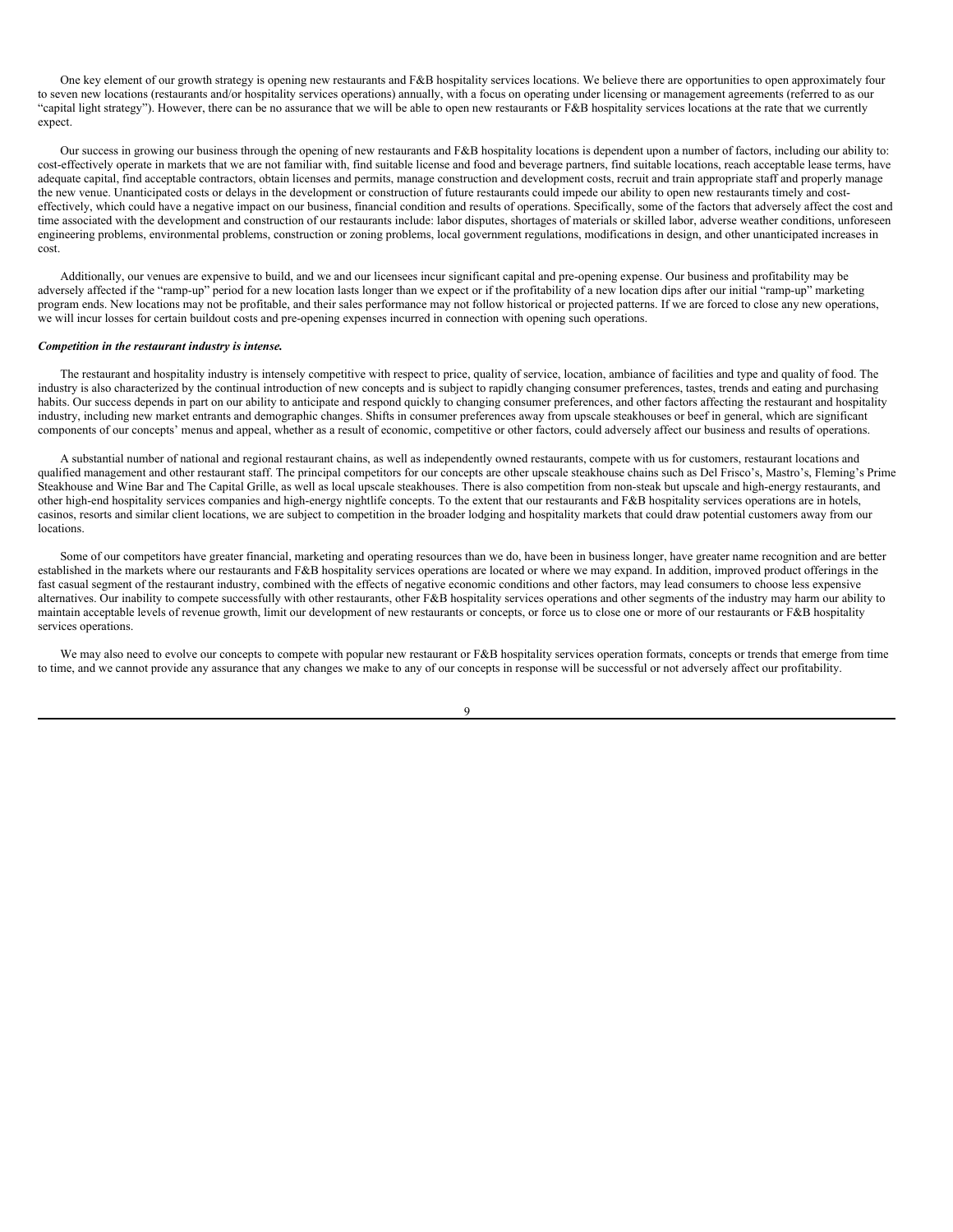### *We face a variety of risks associated with doing business with licensees.*

We rely in part on our licensees and the manner in which they operate the STK restaurants to develop and promote our business. As of December 31, 2018, we operate four licensed STK restaurants, and we are currently working with other licensees to open additional restaurants in Puerto Rico, Qatar and Guadalajara, Mexico. Our licensees are required to operate our restaurants according to the specific guidelines we set forth, which are essential to maintaining brand integrity and reputation, as well as in accordance with all laws and regulations applicable to us, and all laws and regulations applicable in the countries in which we operate. We provide training to these licensees to integrate them into our operating strategy and culture. However, since we do not have day-to-day control over all of these restaurants, we cannot give assurance that there will not be differences in product and service quality, operations, labor law enforcement, marketing or profitability or that there will be adherence to all of our guidelines and applicable laws. In addition, if our licensees fail to make investments necessary to maintain or improve the restaurants, guest preference for our brand could suffer. Our licensees are subject to business risks similar to those we face such as competition; customer acceptance; fluctuations in the cost, quality and availability of raw ingredients; increased labor costs; difficulty obtaining acceptable site leases; and difficulty obtaining proper financing. Failure of licensed restaurants to operate effectively could adversely affect our cash flows from those operations or have a negative impact on our reputation and our business.

The success of our licensed operations depends on our ability to establish and maintain good relationships with our licensees. The value of our brand and the rapport that we maintain with our licensees are important factors for potential licensees considering doing business with us. If we are unable to maintain good relationships with licensees, we may be unable to renew license agreements and opportunities for developing new relationships with additional licensees may be adversely affected. This, in turn, could have an adverse effect on our results of operations. Although we have developed criteria to evaluate and screen prospective developers and licensees, we cannot be certain that the developers and licensees we select will have the business acumen necessary to open and operate successful licensed venues restaurants in their licensing areas, or that the licensees, once selected, will be able to negotiate acceptable lease or purchase terms for prospective sites or to obtain the necessary approvals for such sites, or that financing will be available to construct and open new venues.

# To the extent that our operations are located in hotels, casinos or similar destinations, our results of operations and growth are subject to the risks facing such venues.

Our ability to grow and realize profits from our operations in hotels, casinos and other branded or destination venues are dependent on the success of such venues' business. We are subject to the actions and business decisions of our clients and third parties, in which we may have little or no influence in the overall operation of the applicable venue and such actions and decisions could have an adverse effect on our business and operations.

## We depend upon frequent deliveries of food, alcohol and other supplies, which subjects us to the possible risks of shortages, interruptions and price fluctuations.

Our ability to maintain consistent quality throughout our locations depends in part upon our ability to acquire fresh, quality products, including beef, seafood, produce and related items, from reliable sources in accordance with our specifications. We currently purchase our food products from various suppliers. We have elected to purchase our beef from a limited number of suppliers. If there were any shortages, interruptions or significant price fluctuations in beef or seafood or if our suppliers were unable to perform adequately or fail to distribute products or supplies to our restaurants, or terminate or refuse to renew any contract with us, this could cause a short-term increase of our costs or cause us to remove certain items from our menu, increase the price of certain offerings or temporarily close a location, which could adversely affect our business and results of operations.

In addition, we purchase beer, wine and spirits from distributors who own the exclusive rights to sell such alcoholic beverage products in the geographic areas in which our locations reside. Our continued ability to purchase certain brands of alcoholic beverages depends upon maintaining our relationships with those distributors, of which there can be no assurance. If any of our alcohol beverage distributors cease to supply us, we may be forced to offer brands of alcoholic beverage which have less consumer appeal or that do not match our brand image, which could adversely affect our business and results of operations.

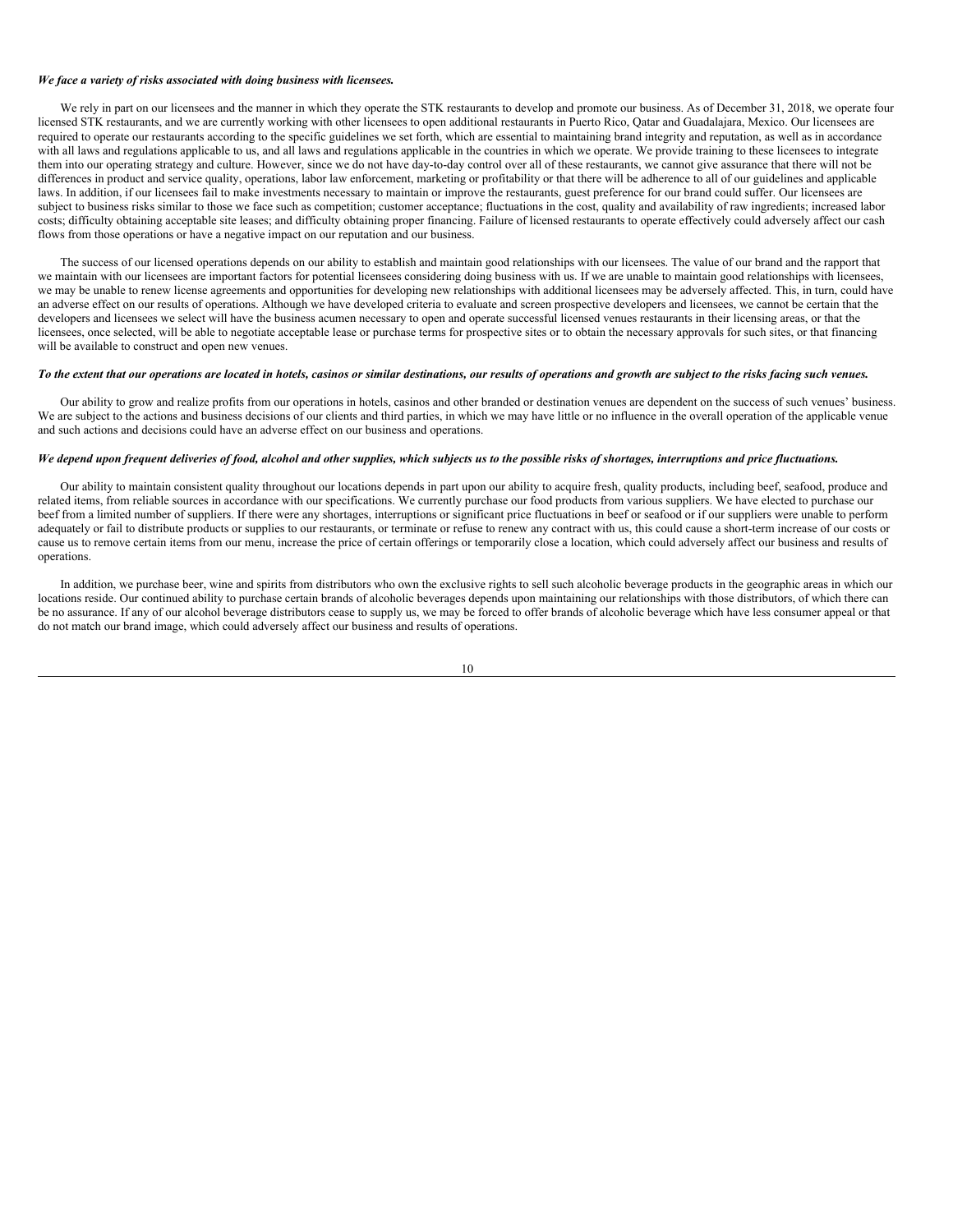### *Increases in commodity prices would adversely af ect our results of operations.*

Our profitability depends in part on our ability to anticipate and react to changes in commodity costs, which have a substantial effect on our total costs. The purchase of beef typically represents approximately 35% of our food and beverage costs. The market for beef is subject to extreme price fluctuations due to seasonal shifts, climate conditions, the price of feed, industry demand, energy demand and other factors. Our ability to forecast and manage our commodities could significantly affect our gross margins. Energy prices can also affect our operating results, because increased energy prices may cause increased transportation costs for beef and other commodities and supplies, and increased costs for the utilities required to run each location. Historically we have passed increased commodity and other costs on to our customers by increasing the prices of our menu items. While we believe these price increases have historically not affected customer traffic, there can be no assurance that additional price increases would not affect future customer traffic. If prices increase in the future and we are unable to anticipate or mitigate these increases, or if there are shortages for beef, our business and results of operations would be adversely affected.

# Failure to protect food supplies and adhere to food safety standards could result in food borne illnesses and adversely affect our business.

Failure to protect our food supply or enforce food safety policies, such as proper food temperature and adherence to shelf life dates, could result in food-borne illnesses to our guests. Also, our reputation of providing high-quality food is an important factor in our guests choosing our restaurants. Whether or not traced to our restaurants or those of our competitors, instances of food borne illness or other food safety issues could reduce the demand for certain or all of our menu offerings. If any of our guest become ill from consuming our products, the affected restaurants may be forced to close and we may be subject to legal liability. An instance of food contamination from one of our restaurants or suppliers could have far-reaching effects, as the contamination, or the perception of contamination could affect any or all of our restaurants. Publicity related to either product contamination, recalls, or food-borne illness, including Bovine-Spongiform Encephalopathy, which is also known as BSE or mad cow disease, aphthous fever, which is also known as hoof and mouth disease, and hepatitis A, listeria, salmonella and e-coli may also injure our brand and may affect the selection of our restaurants by our guests or licensees based on fear of such illnesses. In addition, the occurrence of food-borne illnesses or food safety issues could also adversely affect the price and availability of affected ingredients, which could result in disruptions in our supply chain and/or lower margins for us and our licensees.

## We face the risk of adverse publicity in connection with our operations, including as a result of increased social media usage.

The quality of our food and our facilities are two of our competitive strengths. Therefore, adverse publicity, whether accurate or not, relating to food quality, public health concerns, illness, safety, injury or government or industry findings concerning our venues or those operated by others could negatively impact us. Any shifts in consumer preferences away from the kinds of food we offer, particularly beef, whether because of dietary or health concerns or otherwise, would make our locations less appealing and could reduce customer traffic and/or impose practical limits on pricing.

The use of social media platforms allows individuals to access a broad audience of consumers and other interested persons. Consumers value readily available information concerning goods and services that they have or plan to purchase and may act on such information without further investigation or authentication. Many social media platforms immediately publish content from their subscribers and participants, often without filters or checks on the accuracy of the content posted. Information concerning our company may be posted on such platforms at any time. If customers perceive or experience a reduction in our food quality, service or ambiance or in any way believe we have failed to deliver a consistently positive experience, this information can be immediately and broadly disseminated. This information may be adverse to our interests or may be inaccurate, each of which may harm our performance, prospects or business.

### *We face the risk of litigation in connection with our operations.*

We are, from time to time, the subject of complaints or litigation from our consumers alleging, among other things, illness, injury or other food quality, health or operational concerns. The inappropriate use of social media by our employees or customers could lead to litigation and result in negative publicity that could damage our reputation. In addition, third party and employee claims against us based on, among other things, alleged discrimination, harassment or wrongful termination, or labor code violations may divert financial and management resources that would otherwise be used to benefit our future performance. Regardless of whether any claims against us are valid or whether we are liable, claims may be expensive to defend and may divert time and money away from our operations. In addition, they may generate negative publicity, which could reduce customer traffic and sales. Although we maintain what we believe to be adequate levels of insurance commensurate with the nature and extent of our operations, insurance may not be available at all or in sufficient amounts to cover any liabilities with respect to these matters. A significant increase in the number of these claims or in the number of such claims that are successful could materially adversely affect our brand, financial condition or operating results. Like most employee practices liability insurance policies, our policy does not provide protection against hour and wage claims, and therefore litigation in the area could adversely impact our financial condition. We settled a class action wage and hour claim in California in 2017 and in New York in 2018.

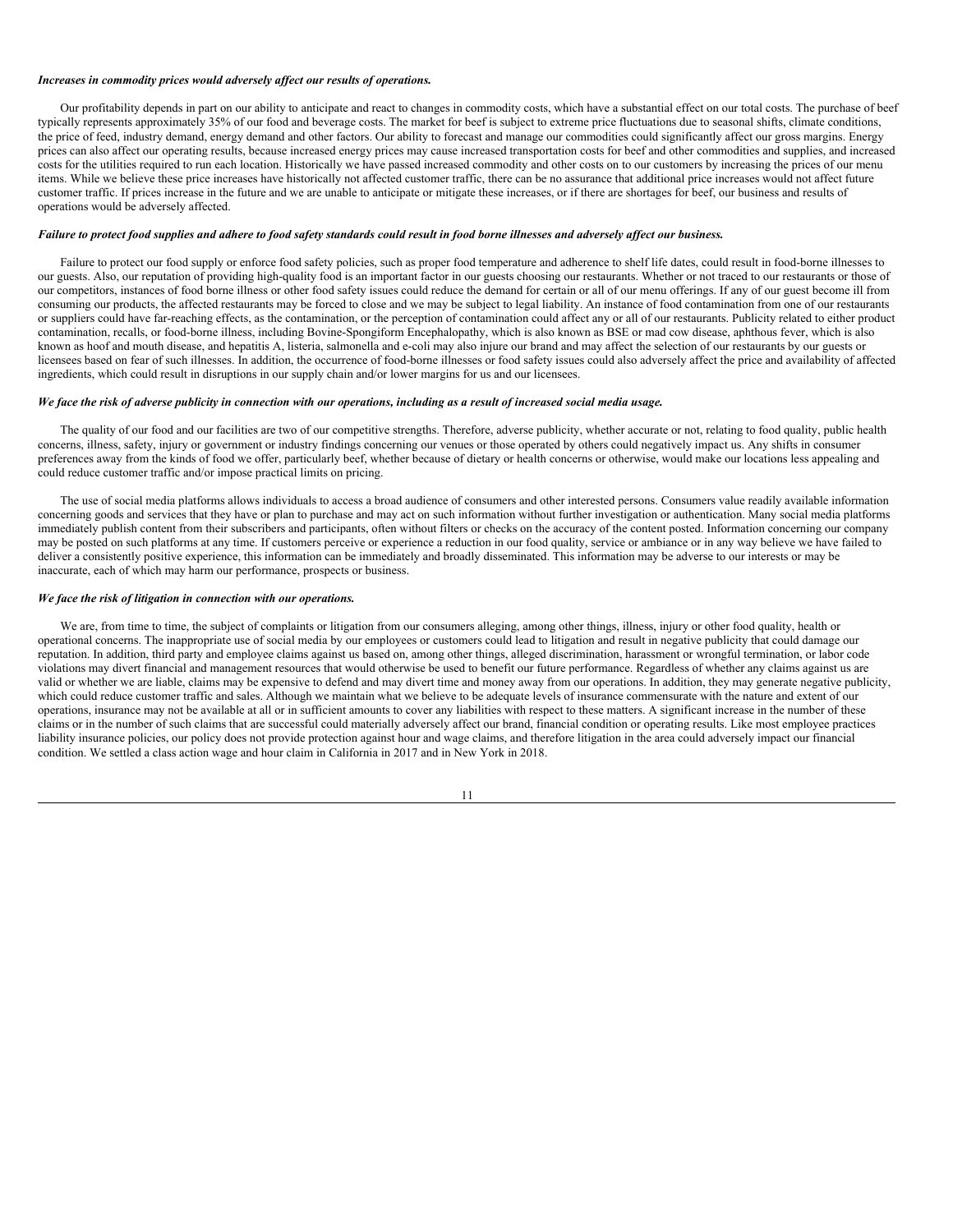### We occupy most of our restaurants and some of our food and beverage hospitality services locations under long-term non-cancelable leases under which we may remain obligated to perform even if we close those operations, and we may be unable to renew leases at the end of their terms.

Most of our restaurants and some of our food and beverage hospitality operations are located in premises that we lease. Many of our current leases are non-cancelable and typically have terms ranging from 10 to 15 years with renewal options for terms ranging from 1 to 5 years. We believe that future leases that we enter into will be on substantially similar terms. Fixed payments and/or minimum percentage rent payments under our operating leases and management agreements account for a significant portion of our operating expenses. This may increase our vulnerability to general adverse economic and industry conditions, limit our ability to obtain additional financing, and limit our flexibility in planning for or reacting to changes in our business.

We depend on cash flow from operations to pay our obligations and to fulfill our other cash needs. If our business does not generate sufficient cash flow from operating activities and sufficient funds are not otherwise available to us from borrowings under our term loan facility or other sources, we may not be able to meet our operating lease and management agreement obligations, grow our business, respond to competitive challenges or fund our other liquidity and capital needs, which could adversely affect our business and results of operations.

If we were to close or fail to open a restaurant or other venue at a location we lease, we would generally remain committed to perform our obligations under the applicable lease, which could include, among other things, payment of the base rent for the balance of the lease term. Our obligation to continue making rental payments and fulfilling other lease obligations in respect of leases for closed or unopened restaurants could have a material adverse effect on our business and results of operations. Alternatively, at the end of the lease term and any renewal period for a restaurant, we may be unable to renew the lease without substantial additional cost, if at all. If we cannot renew such a lease we may be forced to close or relocate a restaurant, which could subject us to construction and other costs and risks.

Additionally, negative effects on our existing and potential landlords due to the inaccessibility of credit and other unfavorable economic factors may adversely affect our business and results of operations. If our landlords are unable to obtain financing or remain in good standing under their existing financing arrangements, they may be unable to provide construction contributions or satisfy other lease covenants to us. If any landlord files for bankruptcy protection, the landlord may be able to reject our lease in the bankruptcy proceedings. While we would under some circumstances have the option to retain our rights under the lease, we could not compel the landlord to perform any of its obligations and would be left with damages (which are subject to collectability risk) as our sole recourse. Our development of new locations may also be adversely affected by the negative financial situations of potential developers, landlords and host sites. Such parties may delay or cancel development projects or renovations of existing projects due to the instability in the credit markets and recent declines in consumer spending. This could reduce the number of high-quality locations available that we would consider for our new operations or cause the quality of the sites in which the restaurants and food and beverage hospitality services operations are located to deteriorate. Any of these developments could have an adverse effect on our existing businesses or cause us to curtail new projects.

### Our operations may be negatively impacted by seasonality, adverse weather conditions, natural disasters or acts of terror.

Our business is subject to seasonal fluctuations, adverse weather conditions and natural disasters that may at times affect the regions in which our restaurants and F&B hospitality services operations are located, regions that supply or produce food products for our restaurants, or locations of our distribution network. As a result of the seasonality of our business due to weather, holiday events and other factors, our quarterly results for any one quarter or fiscal year may not be indicative of results to be expected for any other quarter or for any year.

In addition, if adverse weather conditions or natural disasters such as fires and hurricanes affect our restaurants, we could experience closures, repair and restoration costs, food spoilage, and other significant reopening costs, any of which would adversely affect our business. For example, we believe that the poor weather conditions in the New York City area at the end of 2014 and the beginning of 2015, and Hurricane Irma in Florida in 2017, had a negative impact on our sales and results of operations. We could also experience shortages or delayed shipments at our restaurants if adverse weather or natural disasters affect our distribution network, which could adversely affect our restaurants and our business as a whole. Additionally, during periods of extreme temperatures (either hot or cold) or precipitation, we may experience a reduction in customer traffic, which could adversely affect our restaurants and our business as a whole. Weather conditions are impossible to predict as is the negative impact on our business that such conditions might cause. Catastrophic weather conditions are likely to affect the supply of and costs for food products. If we do not anticipate or react to changing food costs by adjusting our purchasing practices or menu prices, our operating margins would likely deteriorate.

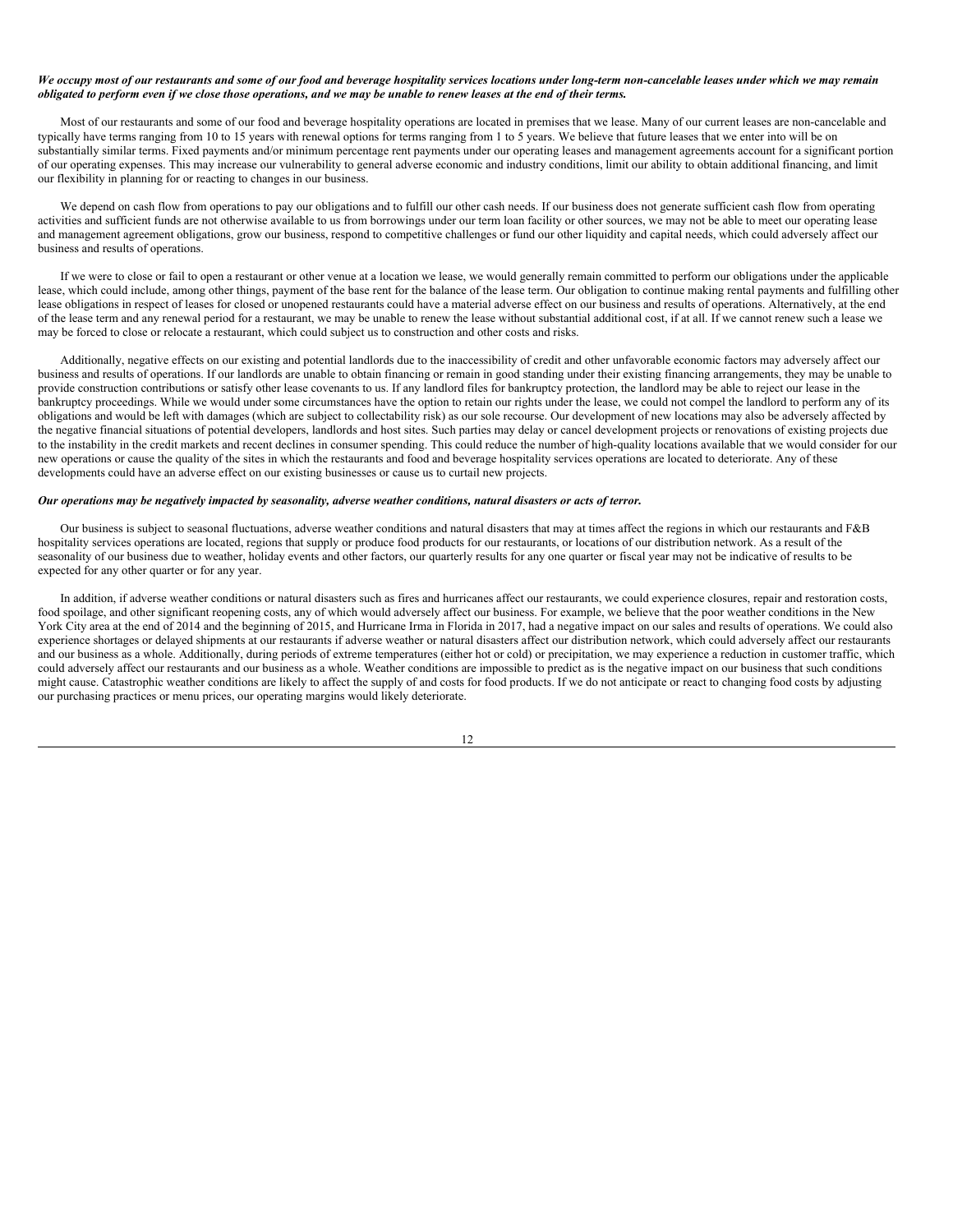Terrorism, including cyber-terrorism or efforts to tamper with food supplies, could have an adverse impact on our brand and results of operations.

# Security breaches, loss of data and other disruptions could compromise sensitive information related to our business, prevent us from accessing critical information or *expose us to liability, which could adversely af ect our business and our reputation*

We utilize information technology systems and networks to process, transmit and store electronic information in connection with our business activities. As the use of digital technologies has increased, cyber incidents, including deliberate attacks and attempts to gain unauthorized access to computer systems and networks, have increased in frequency and sophistication. These threats pose a risk to the security of our systems and networks and the confidentiality, availability and integrity of our data, all of which are vital to our operations and business strategy. There can be no assurance that we will be successful in preventing cyber-attacks or successfully mitigating their effects.

We estimate that approximately 75% our sales are by credit or debit cards. Other restaurants and retailers have experienced security breaches in which credit and debit card information has been stolen. We may in the future become subject to claims for purportedly fraudulent transactions arising out of the actual or alleged theft of credit or debit card information, and we may also be subject to lawsuits or other proceedings relating to these types of incidents. Further, in 2015, the major credit card networks shifted the liability associated with EMV (Europay/Mastercard/Visa) chip card technology to the merchants. With this liability shift, any restaurant or merchant that is not using an approved chip-and-pin point-of-sale device would be liable for counterfeit or fraudulent charges.

Despite the implementation of security measures (such as the employment of internal resources and external consultants to conduct auditing and testing for weaknesses in our informational technology environment), our internal computer systems and those of our contract research organizations and other contractors and consultants are vulnerable to damage or disruption from hacking, computer viruses, software bugs, unauthorized access or disclosure, natural disasters, terrorism, war, and telecommunication, equipment and electrical failures. There can be no assurance that we will promptly detect any such disruption or security breach, if at all. Unauthorized access, loss or dissemination could disrupt our operations, including our ability to conduct research and development activities, process and prepare company financial information, and manage various general and administrative aspects of our business. To the extent that any such disruption or security breach results in a loss of or damage to our data or applications, or inappropriate disclosure or theft of confidential, proprietary or personal information, we could incur liability, suffer reputational damage or poor financial performance or become the subject of regulatory actions by state, federal or non-US authorities, any of which could adversely affect our business.

## We are subject to numerous and changing U.S. federal and foreign government regulations. Failure to comply with or substantial changes in government regulations could *negatively af ect our sales, increase our costs or result in fines or other penalties against us.*

Each of our venues is subject to licensing and regulation by the health, sanitation, safety, labor, building environmental (including disposal, pollution, and the presence of hazardous substances) and fire agencies of the respective states, counties, cities, and municipalities in which it is located, as well as under federal law. These regulations govern the preparation and sale of food, the sale of alcoholic beverages, the sale and use of tobacco, zoning and building codes, land use and employee, health, sanitation and safety matters. Alcoholic beverage control regulations govern various aspects of our locations' daily operations, including the minimum age of patrons and employees, hours of operation, advertising, wholesale purchasing and inventory control, handling and storage. Typically, our locations' licenses to sell alcoholic beverages must be renewed annually and may be suspended or revoked at any time for cause. A failure to comply with one or more regulations could result in the imposition of sanctions, including the closing of facilities for an indeterminate period of time, or third-party litigation, any of which could have a material adverse effect on us and our results of operations.

Government regulation can also affect customer traffic at our locations. A number of states, counties and cities have enacted menu labeling laws requiring multi-unit restaurant operators to disclose certain nutritional information. For example, the Affordable Care Act establishes a uniform, federal requirement for restaurant chains with 20 or more locations operating under the same trade name and offering substantially the same menus to post nutritional information on their menus, including the total number of calories. The law also requires such restaurants to provide to consumers, upon request, a written summary of detailed nutritional information, including total calories and calories from fat, total fat, saturated fat, cholesterol, sodium, total carbohydrates, complex carbohydrates, sugars, dietary fiber, and total protein in each serving size or other unit of measure, for each standard menu item. The Food and Drug Administration is also permitted to require additional nutrient disclosures, such as trans-fat content. We are not currently subject to requirements to post nutritional information on our menus or in our locations though there can be no assurance that we will not become subject to these requirements in the future. Our compliance with the Affordable Care Act or other similar laws to which we may become subject could reduce demand for our menu offerings, reduce customer traffic and/or reduce average revenue per customer, which would have an adverse effect on our revenue. Any reduction in customer traffic related to these or other government regulations could affect revenues and adversely affect our business and results of operations.

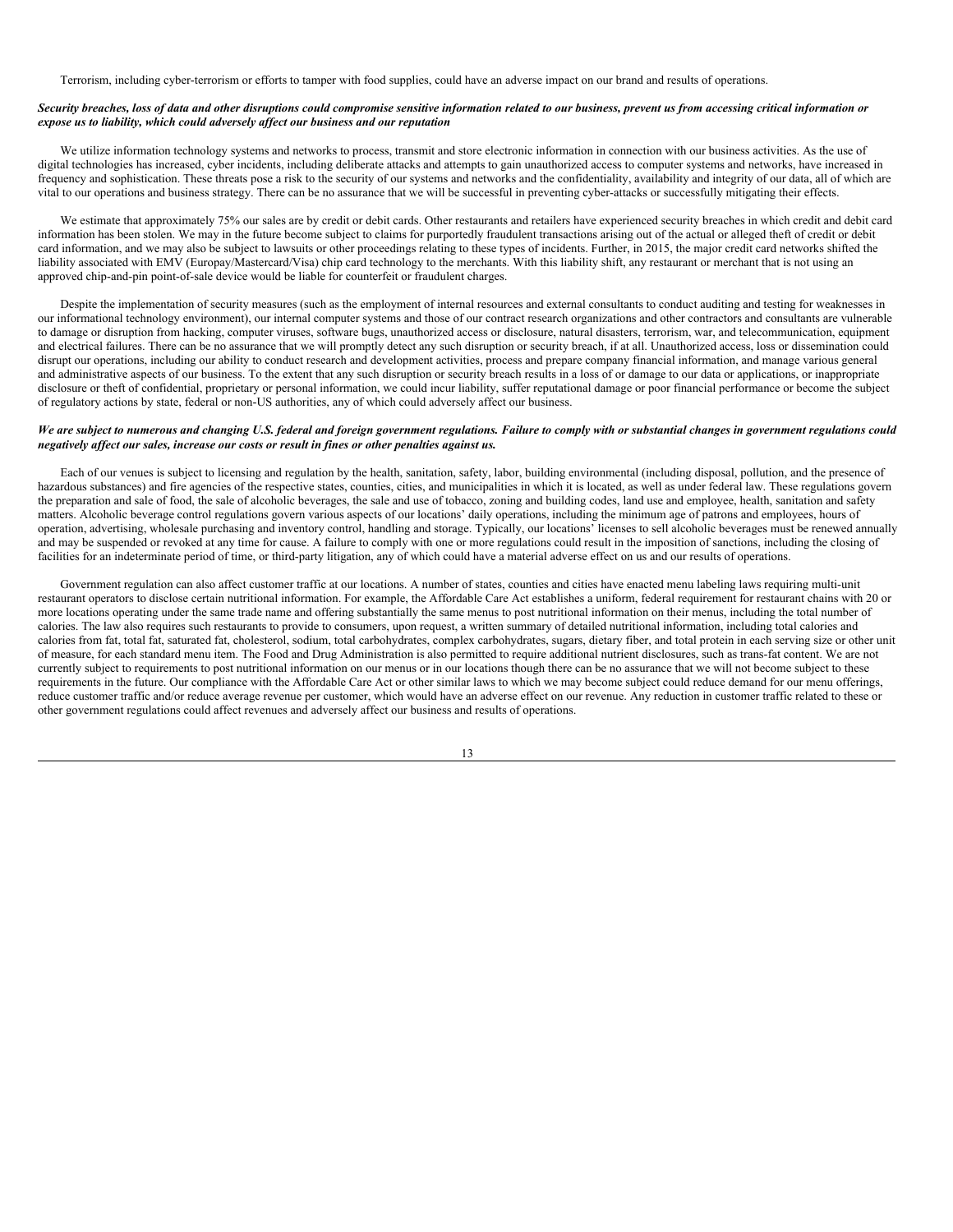Our foreign operations are subject to all of the same risks as our domestic restaurants and food and beverage hospitality services operations, and additional risks that include, among others, international economic and political conditions and the possibility of instability and unrest, differing cultures and consumer preferences, diverse government regulations and tax systems, the ability to source fresh ingredients and other commodities in a cost-effective manner and the availability of experienced management.

We are subject to governmental regulation in the domestic and international jurisdictions where we operate, including antitrust and tax requirements, anti-boycott regulations, import/export/customs regulations and other international trade regulations, the USA PATRIOT Act and the Foreign Corrupt Practices Act. Any new regulatory or trade initiatives could impact our operations in certain countries. Failure to comply with any such legal requirements could subject us to monetary liabilities and other sanctions, which could harm our business, results of operations and financial condition.

## *Changes to wage, immigration and labor laws could increase our costs substantially.*

Under the minimum wage laws in most domestic jurisdictions, we are permitted to pay certain hourly employees a wage that is less than the base minimum wage because these employees receive tips as a substantial part of their income. As of December 31, 2018, approximately 32% of our employees earn this lower minimum wage in their respective locations since tips constitute a substantial part of their income. If cities, states or the federal government change their laws to require all employees to be paid the general employee minimum base wage regardless of supplemental tip income, our labor costs would increase substantially. Certain states in which we operate restaurants also have adopted or are considering adopting minimum wage statutes that exceed the federal minimum wage. We may be unable or unwilling to increase our prices to pass these increased labor costs on to our customers, in which case, our business and results of operations could be adversely affected.

A restaurant company employer may claim a credit against the company's federal income taxes for FICA taxes paid on certain tip wages (the "FICA tip credit"). We utilize the federal FICA tip credit to reduce our periodic federal income tax expense. Changes in the tax law could reduce or eliminate the FICA tip credit, which could negatively impact our results of operations and cash flows in future periods.

Further, the U.S. Congress and Department of Homeland Security may implement changes to federal immigration laws, regulations or enforcement programs. Some of these changes may increase our obligations for compliance and oversight, which could subject us to additional costs and make our hiring process more cumbersome, or reduce the availability of potential employees. Even if we operate our restaurants in strict compliance with U.S. Immigration and Customs Enforcement and state requirements, some of our employees may not meet federal work eligibility or residency requirements, which could lead to a disruption in our work force. Although we require all of our new employees to provide us with the government-specified documentation evidencing their employment eligibility, some of our employees may, without our knowledge, be unauthorized workers. Unauthorized workers are subject to seizure and deportation and may subject us to fines, penalties or loss of our business license in certain jurisdictions. Additionally, a government audit could result in a disruption to our workforce or adverse publicity that could negatively impact our brand and our use of E-Verify and/or potential for receipt of letters from the Social Security Administration requesting information (commonly referred to as no-match letters) could make it more difficult to recruit and/or retain qualified employees.

Potential changes in labor laws or increased union recruiting activities could result in portions of our workforce being subjected to greater organized labor influence. Although we do not currently have any unionized employees, labor legislation could have an adverse effect on our business and financial results by imposing requirements that could potentially increase our costs, reduce our flexibility and impact our ability to service our customers. In addition, a labor dispute involving some or all of our employees could harm our reputation, disrupt our operations and reduce our revenues and resolution of disputes may increase our costs.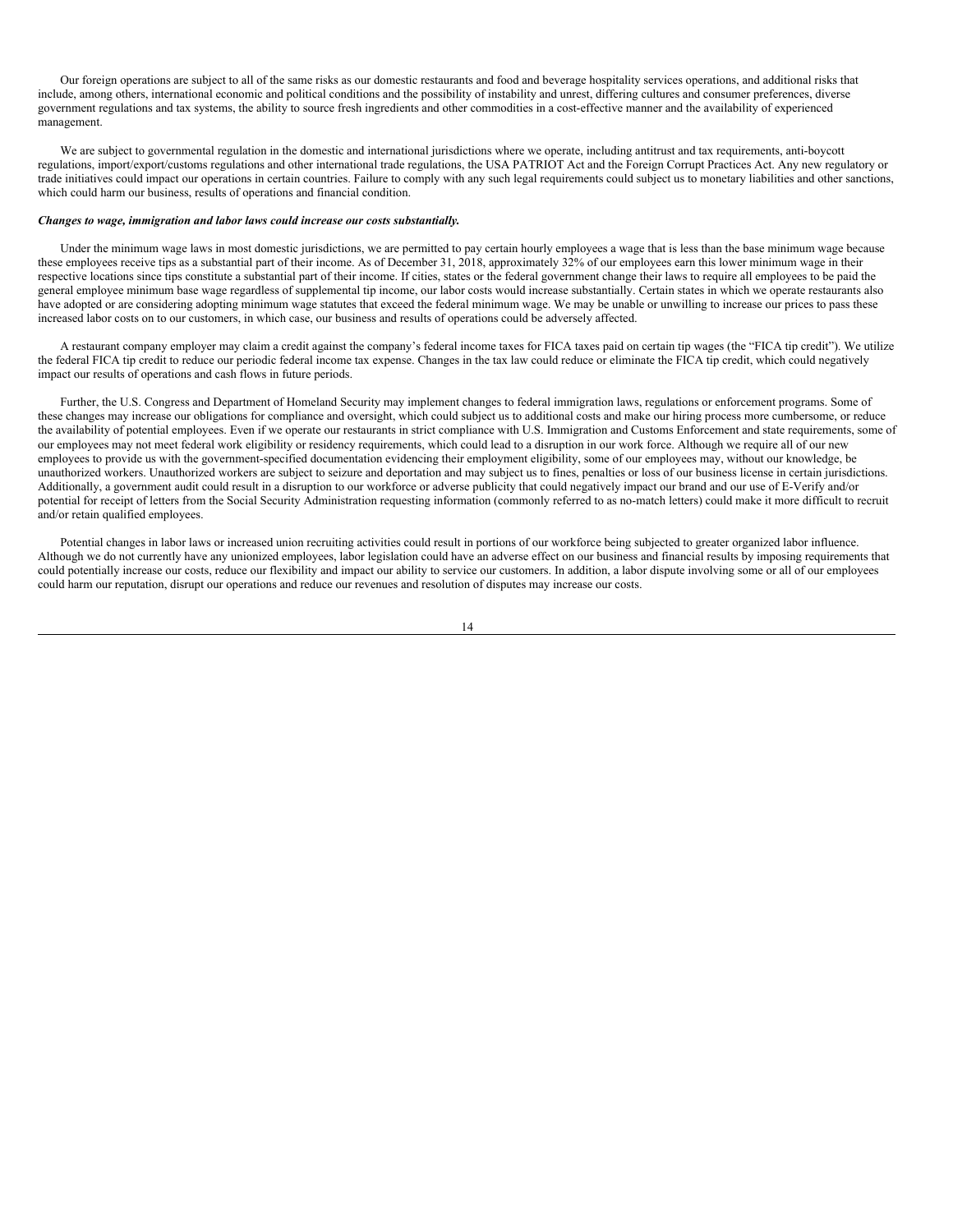### *We may not be able to protect our brands, trademarks, service marks or other proprietary rights.*

We have registered, or have applications pending to register, the trademarks STK, Asellina and Cucina Asellina with the United States Patent and Trademark Office and in certain foreign countries in connection with restaurant services. Our brands, which include our trademarks, service marks and other intellectual property and proprietary rights, are important to our success and our competitive position. In that regard, we believe that our trade names, trademarks and service marks are valuable assets that are critical to our success. Accordingly, we devote substantial resources to the establishment and protection of our brands. However, the actions we take may be inadequate to prevent imitation of our products and concepts by others, to prevent various challenges to our registrations or applications or denials of applications for the registration of trademarks, service marks and proprietary rights in the U.S. or other countries, or to prevent other from claiming violations of their trademarks and proprietary marks. In addition, others may assert rights in our trademarks, service marks and other proprietary rights or may assert that we are infringing rights they have in their trademarks, service marks, patents or other proprietary rights. Any such disputes could force us to incur costs related to enforcing our rights. In addition, the use of trade names, trademarks or service marks similar to ours in some markets may keep us from entering those markets.

Each of our intellectual property marks is pledged as collateral securing our term loan agreements with BankUnited, N.A. ("BankUnited"). Default under these agreements could enable BankUnited to sell (at auction or otherwise) our trademarks, which would have a material adverse effect on our ability to continue our business.

## *A regional or global health pandemic could severely af ect our business.*

A health pandemic is a disease that spreads rapidly and widely by infection and affects many individuals in an area or population at the same time. If a regional or global health pandemic were to occur, depending upon its duration and severity, our business could be severely affected. Customers might avoid public gathering places in the event of a health pandemic, and local, regional or national governments might limit or ban public gatherings to halt or delay the spread of disease. A regional or global pandemic might also adversely impact our business by disrupting or delaying production and delivery of products and materials in our supply chain and causing staff shortages in our restaurants. The impact of a health pandemic might be disproportionately greater on us than on other companies that depend less on the gathering of people in a communal atmosphere.

## The loss of key personnel or difficulties recruiting and retaining qualified personnel could adversely affect our business and financial results.

Our success depends substantially on the contributions and abilities of key executives and other employees, and on our ability to recruit and retain high-quality employees to work in and manage our restaurants. We must continue to recruit, retain and motivate management and other employees sufficient to maintain our current business and support our projected growth. A loss of key employees or a significant shortage of high-quality restaurant employees to maintain our current business and support our projected growth could adversely affect our business and financial results.

# *Failure of our internal controls over financial reporting could harm our business and financial results.*

Our management is responsible for establishing and maintaining effective internal control over financial reporting. Internal control over financial reporting is a process to provide reasonable assurance regarding the reliability of financial reporting for external purposes in accordance with accounting principles generally accepted in the United States. Because of its inherent limitations, internal control over financial reporting is not intended to provide absolute assurance that we would prevent or detect a misstatement of our financial statements or fraud. Any failure to maintain an effective system of internal control over financial reporting could limit our ability to report our financial results accurately and timely or to detect and prevent fraud. A significant financial reporting failure or material weakness in internal control over financial reporting could cause a loss of investor confidence and decline in the market price of our stock.

As disclosed in Item 9A and in the Company's Annual Report on Form 10-K for the year ended December 31, 2016, management identified material weaknesses in our internal control over financial reporting related to a lack of an effective financial statement close and reporting process to assess whether our consolidated financial statements are in compliance with accounting principles generally accepted in the United States of America ("GAAP"), improper segregation of duties and other design gaps in our information technology environment, including the ability of accounting and finance employees who have custody over cash accounts to process and record transactions within our accounting system and an inadequate level of review of journal entries, including improper segregation of duties within our journal entry process. These material weaknesses were primarily due to an insufficient complement of finance and accounting resources within the organization. As a result of these material weaknesses, our management concluded that our internal control over financial reporting was not effective for the year ended December 31, 2016 based on criteria set forth by the Committee of Sponsoring Organization of the Treadway Commission in Internal Control - An Integrated Framework issued in 2013. During 2017, we initiated a formal remediation plan designed to address these material weaknesses, which we have implemented. As of December 31, 2018, management believes that these material weaknesses have been remediated.

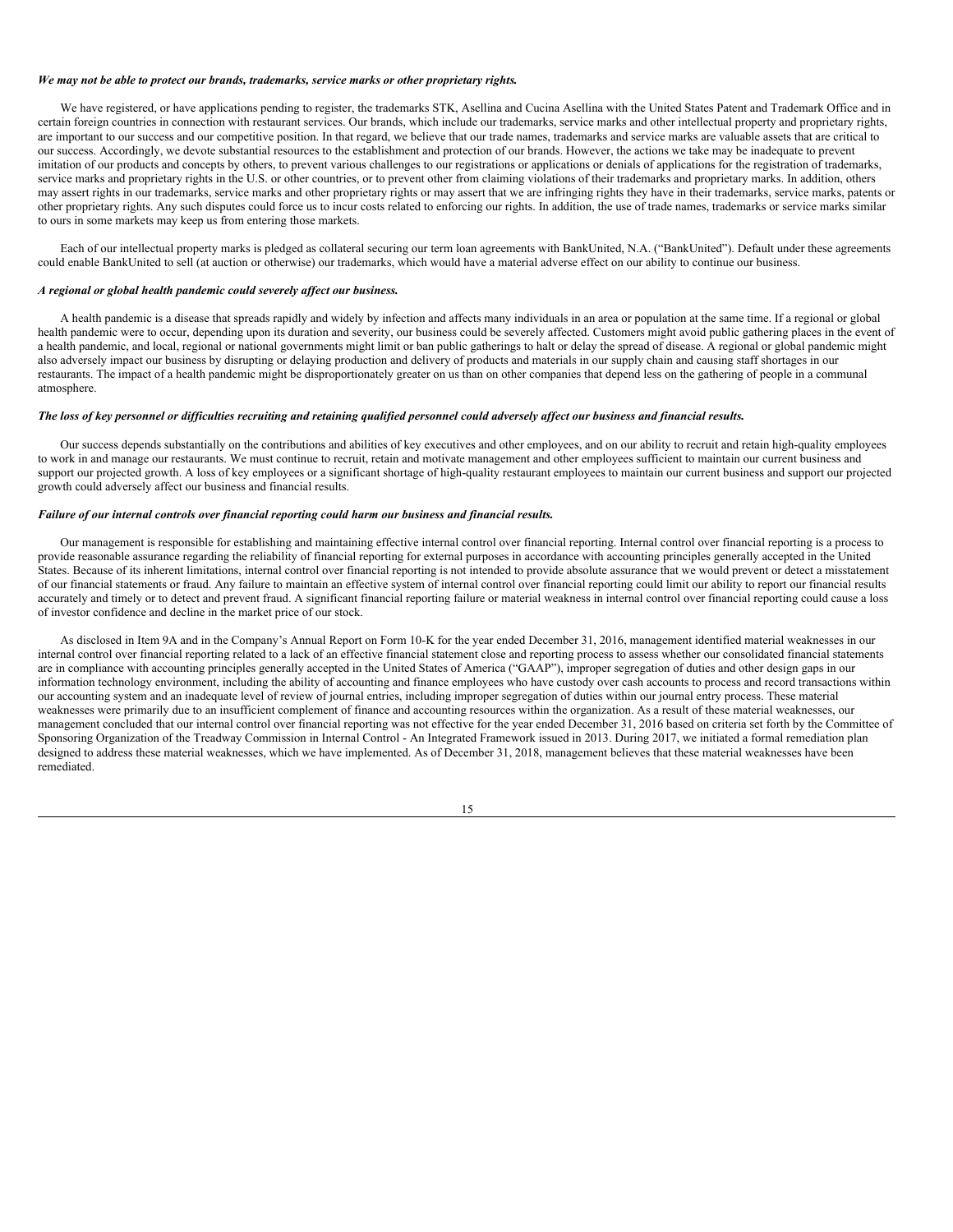During 2018, management believes that its efforts have remediated the material weaknesses identified as of December 31, 2017, but cannot, however, be certain that any measures we undertake will successfully remediate the material weaknesses or that additional material weaknesses will not be discovered in the future. If our remedial measures are insufficient to address these material weaknesses, or if other material weaknesses are discovered or occur in the future, we may be unable to report our financial results accurately or on a timely basis, which could cause our reported financial results to be materially misstated and result in a loss of investor confidence or delisting and adversely affect the market price of our common stock.

# *We may need to secure additional financing to support our operations and fund growth.*

We expect to rely on our cash flow from operations, tenant improvement allowances and other third-party financing to support our operations and growth. If our cash flow is insufficient to fund further expansion, we may need to secure additional funding, including sales of additional shares of our capital stock and the incurrence of third-party debt or equity to fund our growth. Our ability to obtain additional funding will be subject to various factors, including market conditions, our operating performance, investor appetite, lender and investor sentiment and our ability to incur additional debt in compliance with other contractual restrictions such as financial covenants under our existing credit facility or other debt documents. These factors may make the timing, amount, terms and conditions of additional financings unattractive.

To the extent that we are dependent on additional financing consisting of debt, additional cash flow will be required to service such debt and will most likely contain further restrictive covenants limiting our financial and operational flexibility. Our ability to make these payments depends on our future performance, which will be affected by financial, business, economic and other factors, many of which we cannot control. Additionally, our ability to raise capital and incur additional debt in the future could also delay or prevent a change in control of our company, make some transactions more difficult and impose additional financial or other covenants on us. In addition, any significant levels of indebtedness in the future could place us at a competitive disadvantage compared to our competitors that may have proportionately less debt and could make us more vulnerable to economic downturns and adverse developments in our business. Our indebtedness and any inability to pay our debt obligations as they come due or inability to incur additional debt could adversely affect our business and results of operations.

If we raise additional funds through the sale of equity or convertible debt, our current stockholders' percentage ownership will be reduced. We may have to issue securities that have rights, preferences and privileges senior to our common stock.

There is no assurance that we will be successful in securing the additional capital we need to fund our business plan on terms that are acceptable to us, or at all. If future financing is not available or is not available on acceptable terms, we may not be able to fund our future needs, which would have a material adverse effect on our business plans, prospects, results of operations and financial condition.

## We may not be able to comply with certain debt covenants or generate sufficient cash flow to make payments on our debt.

Our current credit agreements contain a number of significant restrictive covenants that generally limit our ability to, among other things:

- Incur additional indebtedness or make amendments to indebtedness, subject to certain exceptions;
- Issue guarantees:
- Make investments;
- Use assets as security in other transactions or create any other liens;
- Sell assets or merge with or into other companies; and
- Make capital expenditures in excess of specified amounts.

Our credit agreements also require us to achieve specified financial and operating results and maintain compliance with specified financial ratios. Our ability to comply with these provisions may be affected by events beyond our control. If we were to default under our covenants and such default were not cured or waived, our indebtedness could become immediately due and payable, which could render us insolvent. If we breach these covenants and fail to comply with the credit agreements, and the lenders accelerate the amounts outstanding, our business and results of operations would be adversely affected.

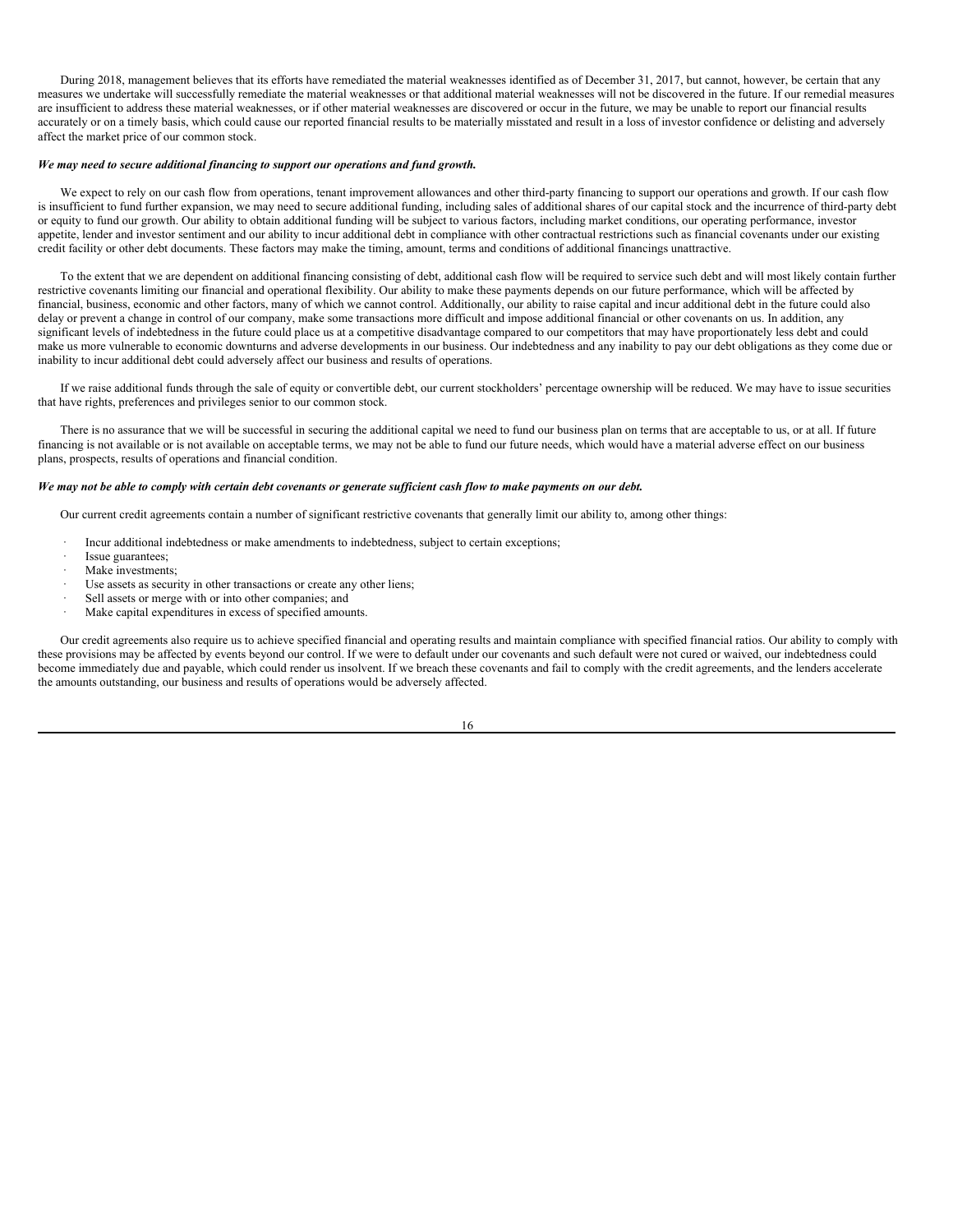### The recently passed comprehensive federal tax reform bill could adversely affect our business and financial condition.

On December 22, 2017, President Trump signed into law the Tax Cuts and Jobs Act (the "TCJA"), which significantly reforms the Internal Revenue Code of 1986, as amended (the "Code"). The TCJA, among other things, includes changes to U.S. federal tax rates, imposes significant additional limitations on the deductibility of interest and net operating loss carryforwards, allows for the expensing of capital expenditures, and puts into effect the migration from a "worldwide" system of taxation to a territorial system. Our net deferred tax assets and liabilities were revalued at the newly enacted U.S. corporate rate, and an estimate of the impact was recognized in our tax expense for 2017. Due to the complexities involved in accounting for the enactment of the TCJA, SEC Staff Accounting Bulletin 118 ("SAB 118") allowed companies to record provisional estimates of the impacts of the TCJA during a measurement period of up to one year from the enactment date. The Company included adjustments to the provisional estimates in 2018. The Company will continue to assess the impact of the recently enacted tax law on its consolidated financial statements, the impact of which could adversely affect our business and financial condition.

# Insiders have substantial control over us, and they could delay or prevent a change in our corporate control even if our other stockholders wanted it to occur.

Our executive officers, directors, and principal stockholders hold a significant percentage of our outstanding common stock. Accordingly, these stockholders are able to control or have a significant impact on all matters requiring stockholder approval, including the election of directors and approval of significant corporate transactions. This could delay or prevent an outside party from acquiring or merging with us even if our other stockholders affirmed such action. In addition, such concentrated control may adversely affect the price of our common stock and sales by our insiders or affiliates, along with any other market transactions, could affect the market price of our common stock.

## Provisions in our amended and restated certificate of incorporation, our bylaws and Delaware law may inhibit a takeover of us, which could limit the price investors might *be willing to pay in the future for our common stock and could entrench management.*

Our amended and restated certificate of incorporation and our bylaws contain provisions that may discourage unsolicited takeover proposals that stockholders may consider to be in their best interests. Our Board of Directors (the "Board") is divided into three classes, each of which generally serve for a term of three years with only one class of directors being elected each year. As a result, at a given annual meeting, only a minority of the Board may be considered for election. Since our staggered Board may prevent our stockholders from replacing a majority of our Board at any given annual meeting, it may entrench management and discourage unsolicited stockholder proposals that may be in the best interests of stockholders.

Moreover, our Board has the ability to designate the terms of and issue new series of preferred stock without stockholder approval. Under the terms of our amended and restated certificate of incorporation, our Board may authorize and issue up to 10,000,000 shares of one or more series or class of preferred stock with rights superior to those of holders of common stock in terms of liquidation and dividend preference, voting and other rights. The issuance of preferred stock would reduce the relative rights of holders of common stock vis-à-vis the holders of preferred stock without the approval of the holders of common stock. In addition, to the extent that such preferred stock is convertible into shares of common stock, its issuance would result in a dilution of the percentage ownership of holders of common stock on a fully diluted basis. In addition, the issuance of a series of preferred stock could be used as a method of discouraging, delaying or preventing a change in control of our company.

We are also subject to the anti-takeover provisions under Delaware law, which could delay or prevent a change of control. Together, these provisions may make the removal or management more difficult and may discourage transactions that otherwise could involve a payment of a premium over prevailing market prices for our securities.

# *The price of our common stock could be subject to volatility related or unrelated to our operations.*

The trading price of our common stock could fluctuate significantly due to a number of factors, including market perception of our ability to meet our growth projections and expectations, quarterly operating results of other companies in the same industry, trading value in our common stock, changes in general conditions in the economy and the financial markets or other developments affecting our business and the business of others in the industry. In addition, the stock market itself is subject to extreme price and volume fluctuations. This volatility has had a significant effect on the market price of securities issued by many companies for reasons related and unrelated to their operating performance and could have the same effect on our common stock.

# <span id="page-16-0"></span>**Item 1B. Unresolved Staff Comments**

None

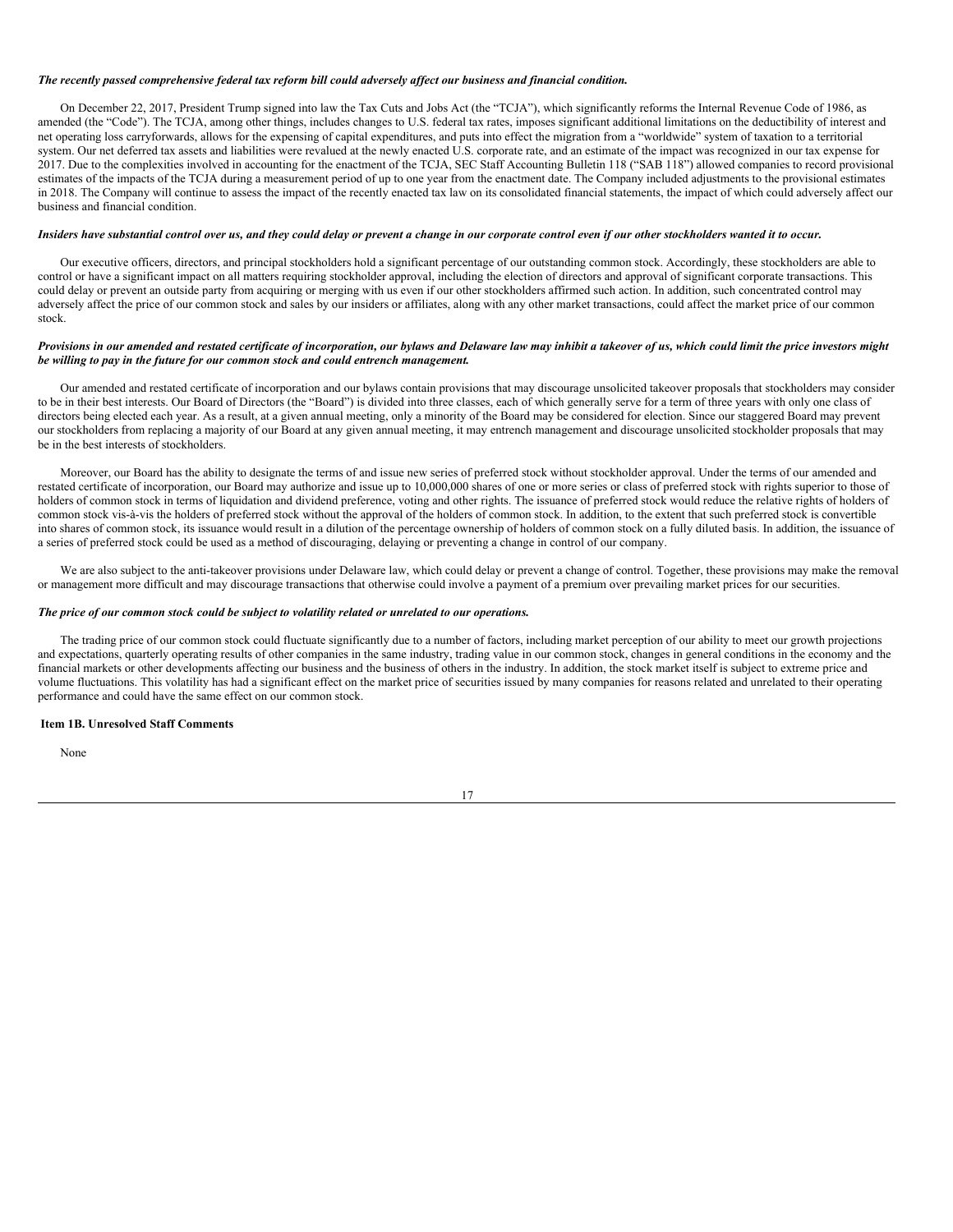# <span id="page-17-0"></span>**Item 2. Properties**

We do not own any properties. Each of our locations operates in premises leased by its operating subsidiary or functions pursuant to a management agreement with one of our hospitality partners.

| As of December 31, 2018, our locations that we lease under operating lease agreements are as follows: |  |
|-------------------------------------------------------------------------------------------------------|--|
|-------------------------------------------------------------------------------------------------------|--|

|                             |                         |           | <b>Square</b> |                        |
|-----------------------------|-------------------------|-----------|---------------|------------------------|
| Venue                       | Location                | Ownership | Feet $(1)$    | Lease Expiration $(2)$ |
| <b>STK Atlanta</b>          | Atlanta, GA             | 100.00%   | 12,000        | 12/31/2026             |
| STK Chicago                 | Chicago, Illinois       | 100.00%   | 9,300         | 9/30/2025              |
| <b>STK Denver</b>           | Denver, Colorado        | 100.00%   | 7,000         | 6/30/2026              |
| STK Downtown $(3)$          | New York City, NY       | 61.22%    | 24,000        | 4/30/2025              |
| STK Miami Beach             | Miami Beach, FL         | 100.00%   | 11,400        | 10/31/2027             |
| <b>STK Midtown</b>          | New York City, NY       | 100.00%   | 13,400        | 8/23/2031              |
| $STK$ Nashville $(4)$       | Nashville, TN           | 100.00%   | 9.500         | 9/30/2029              |
| STK Orlando <sup>(3)</sup>  | Orlando, Florida        | 100.00%   | 16,300        | 11/30/2030             |
| STK San Diego               | San Diego, California   | 100.00%   | 8.400         | 4/30/2026              |
| STK Westwood <sup>(5)</sup> | Los Angeles, California | 100.00%   | 11.200        | 4/30/2025              |

(1) Approximate

(2) Lease expiration date is based on term of lease as specified in applicable operating lease agreement without taking into account renewal options.

(3) Includes rooftop lounge.

(4) Lease currently in effect. Anticipated to open during first quarter of 2019, and the lease expiration is based on the expected restaurant opening.

(5) In addition to our restaurant, we manage the pool bar and overall hospitality services for the attached hotel.

As of December 31, 2018, locations that we operate under management and licensing agreements, but in which we have no direct ownership interest, are:

|                             |                               |                      | Square     |                                            |
|-----------------------------|-------------------------------|----------------------|------------|--------------------------------------------|
| Venue                       | Hotel/Casino                  | Location             | Feet $(1)$ | <b>Agreement Expiration</b> <sup>(2)</sup> |
| <b>Managed:</b>             |                               |                      |            |                                            |
| <b>STK Las Vegas</b>        | The Cosmopolitan              | Las Vegas, NV        | 10,000     | 1/28/2020                                  |
| <b>STK London</b>           | ME London                     | London, England      | 8,000      | 12/31/2022                                 |
| <b>STK Milan</b>            | ME Milan                      | Milan, Italy         | 7,200      | 5/11/2025                                  |
| STK Rooftop San Diego $(4)$ | Andaz Hotel                   | San Diego, CA        | 8,000      | 4/30/2026                                  |
| <b>STK Toronto</b>          |                               | Toronto, Canada      | 9,800      | 7/30/2030                                  |
| Heliot                      | Hippodrome Casino             | London, England      | 4,900      | 7/12/2022                                  |
| Marconi                     | ME London                     | London, England      | 1,900      | 12/31/2022                                 |
| Radio Rooftop Bar (Lounge)  | ME London                     | London, England      | 5,500      | 12/31/2022                                 |
| Radio Rooftop Bar (Lounge)  | ME Milan                      | Milan, Italy         | 5,200      | 5/11/2025                                  |
| <b>Licensed:</b>            |                               |                      |            |                                            |
| STK Dubai Marina            | Jumeirah Beach Residence      | Dubai, UAE           | 10,000     | 12/4/2027                                  |
| <b>STK Dubai Downtown</b>   | <b>Address Downtown Hotel</b> | Dubai, UAE           | 11,200     | 12/4/2027                                  |
| STK Ibiza $(3)$             | Ibiza Corso Hotel & Spa       | Illes Balears, Spain | 13,330     | 12/31/2021                                 |
| <b>STK Mexico City</b>      |                               | Mexico City, Mexico  | 5,000      | 8/31/2028                                  |
|                             |                               |                      |            |                                            |

(1) Approximate

(2) Management/License agreement expiration date is based on original term as specified in applicable agreement without taking into account renewal options.

(3) In 2018, we terminated the original license agreement which expired in July 2026. In the first quarter of 2019, we entered into a new agreement that expires in December 2021.

(4) The STK Rooftop San Diego, a licensed location, and STK San Diego, an owned location, are presented as one venue within our total venue count.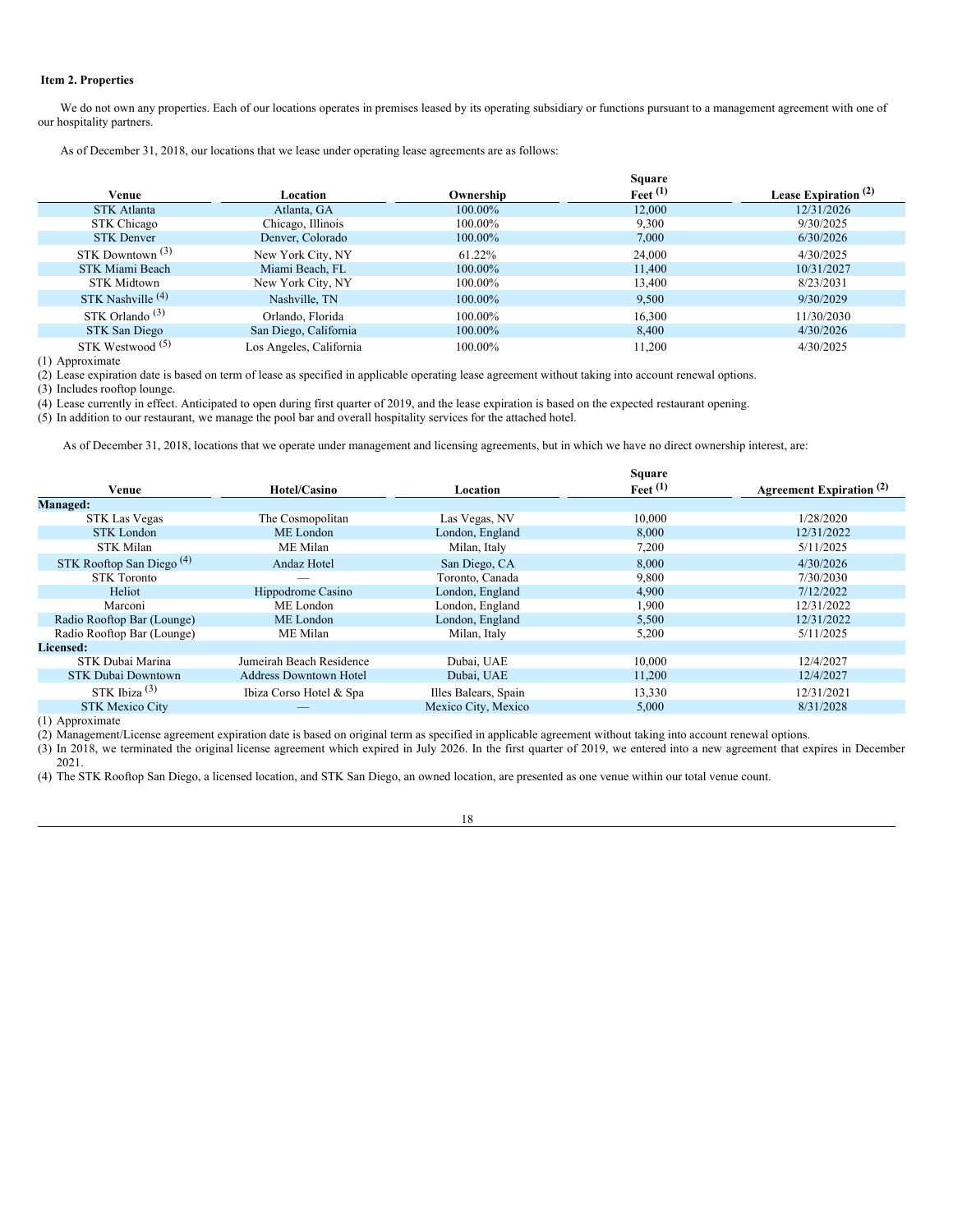In addition to these locations, we lease approximately 13,800 square feet in New York City, New York for our corporate headquarters. This lease expires in August 2019. Additionally, as of December 31, 2018, we lease approximately 1,300 square feet of office space in London, England and approximately 2,900 square feet of office space in Denver, Colorado. These leases expire in August 2023 and June 2024, respectively.

# <span id="page-18-0"></span>**Item 3. Legal Proceedings**

We are subject to claims common to our industry and in the ordinary course of our business. Companies in our industry, including us, have been and are subject to class action lawsuits, primarily regarding compliance with labor laws and regulations. Defending lawsuits requires significant management attention and financial resources and the outcome of any litigation is inherently uncertain. We believe that accrual for these matters are adequately provided for in our consolidated financial statements. We do not believe the ultimate resolutions of these matters will have a material adverse effect on our consolidated financial position and results of operations. However, the resolution of lawsuits is difficult to predict. A significant increase in the number of these claims, or one or more successful claims under which we incur greater liabilities than is currently anticipated, could materially and adversely affect our consolidated financial statements.

For information regarding legal settlements that we made in 2017 and 2018, refer to Note 16. "Litigation" in our consolidated financial statements included in Item 8. "Financial Statements and Supplementary Data." For more information about the impact of legal proceedings in our business, see Item 1A. "Risk Factors".

## <span id="page-18-1"></span>**Item 4. Mine Safety Disclosures**

Not applicable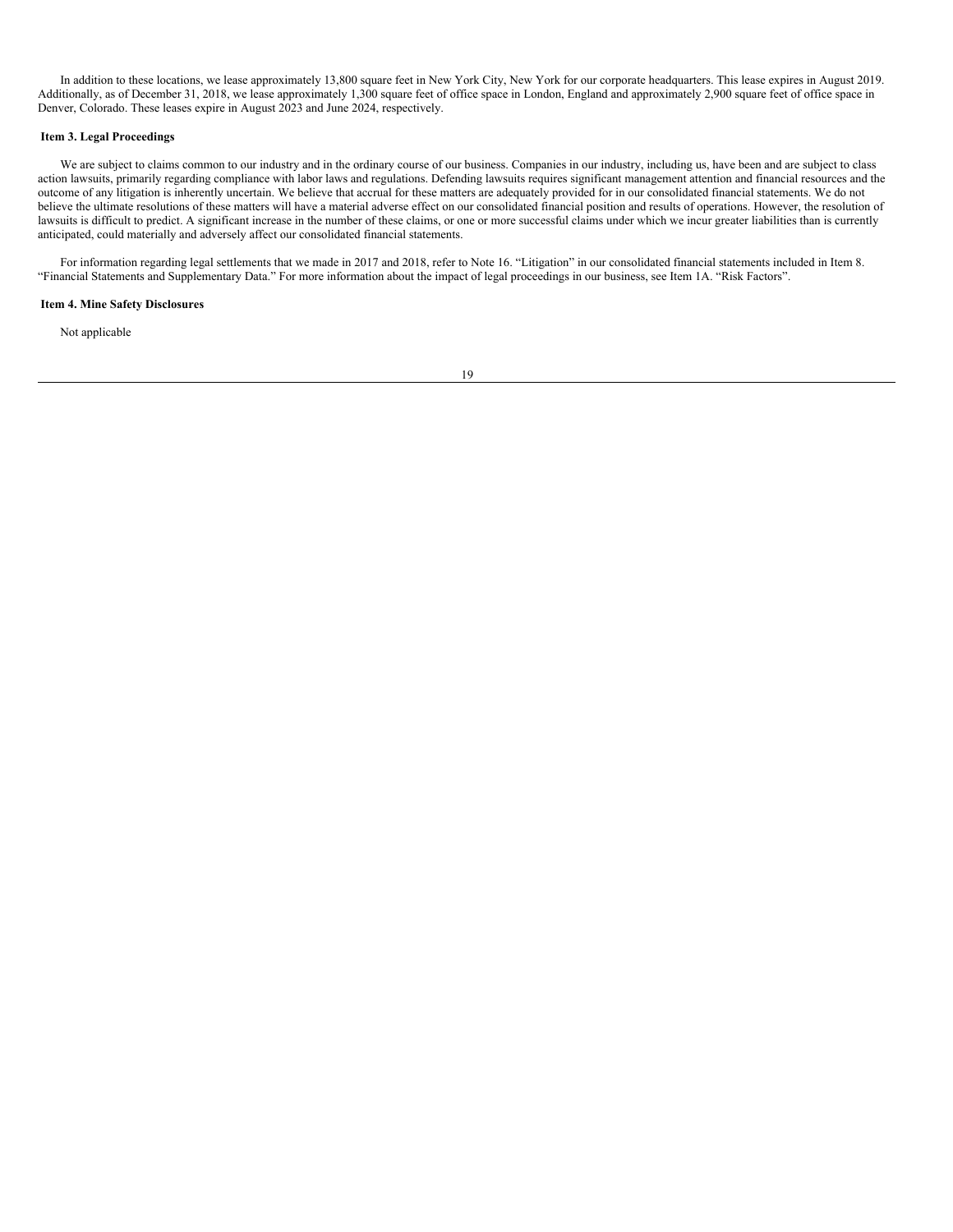# <span id="page-19-0"></span>**PART II**

# <span id="page-19-1"></span>Item 5. Market for Registrant's Common Equity, Related Stockholder Matters and Issuer Purchases of Equity Securities

# **Market Information**

Our common stock is traded on the NASDAQ Capital Market under the symbol "STKS". The following table sets forth the high and low sale prices for our common stock for each calendar quarter indicated:

|                                                       |      |  | <b>Common Stock</b> |      |      |  |      |
|-------------------------------------------------------|------|--|---------------------|------|------|--|------|
|                                                       | 2018 |  |                     | 2017 |      |  |      |
|                                                       | High |  | Low                 |      | High |  | Low  |
| <b>First Quarter</b>                                  | 3.10 |  | 2.17                |      | 2.29 |  | 1.47 |
| Second Quarter                                        | 2.78 |  | 2.18                |      | 2.41 |  | 1.83 |
| <b>Third Quarter</b>                                  | 3.59 |  | 2.24                |      | 2.19 |  | 1.33 |
| Fourth Quarter                                        | 3.68 |  | 1.87                |      | 2.64 |  | 1.31 |
| $\alpha$ $\alpha$ $\alpha$ $\alpha$ $\alpha$ $\alpha$ |      |  |                     |      |      |  |      |

*Source: NASDAQ Capital Market*

# **Holders**

As of March 26, 2019, we estimate that there were 97 holders of record of our common stock.

### **Dividends**

Although certain of our subsidiary limited liability companies ("LLCs") make distributions to members of our subsidiary LLCs, we have not declared or paid any cash dividends on our common stock and do not intend to declare or pay any cash dividend in the foreseeable future. The payment of dividends, if any, is within the discretion of our Board and will depend on our earnings, our capital requirements, compliance with debt covenants, overall financial condition and such other factors as the Board may consider. As a Delaware corporation, we are also limited by Delaware law as to the payment of dividends. We currently intend to retain our earnings, if any, to finance our growth.

### **Issuer Purchases of Equity Securities**

None

# **Recent Sales of Unregistered Securities**

None

# <span id="page-19-2"></span>**Item 6. Selected Financial Data**

Not required as we are a smaller reporting company.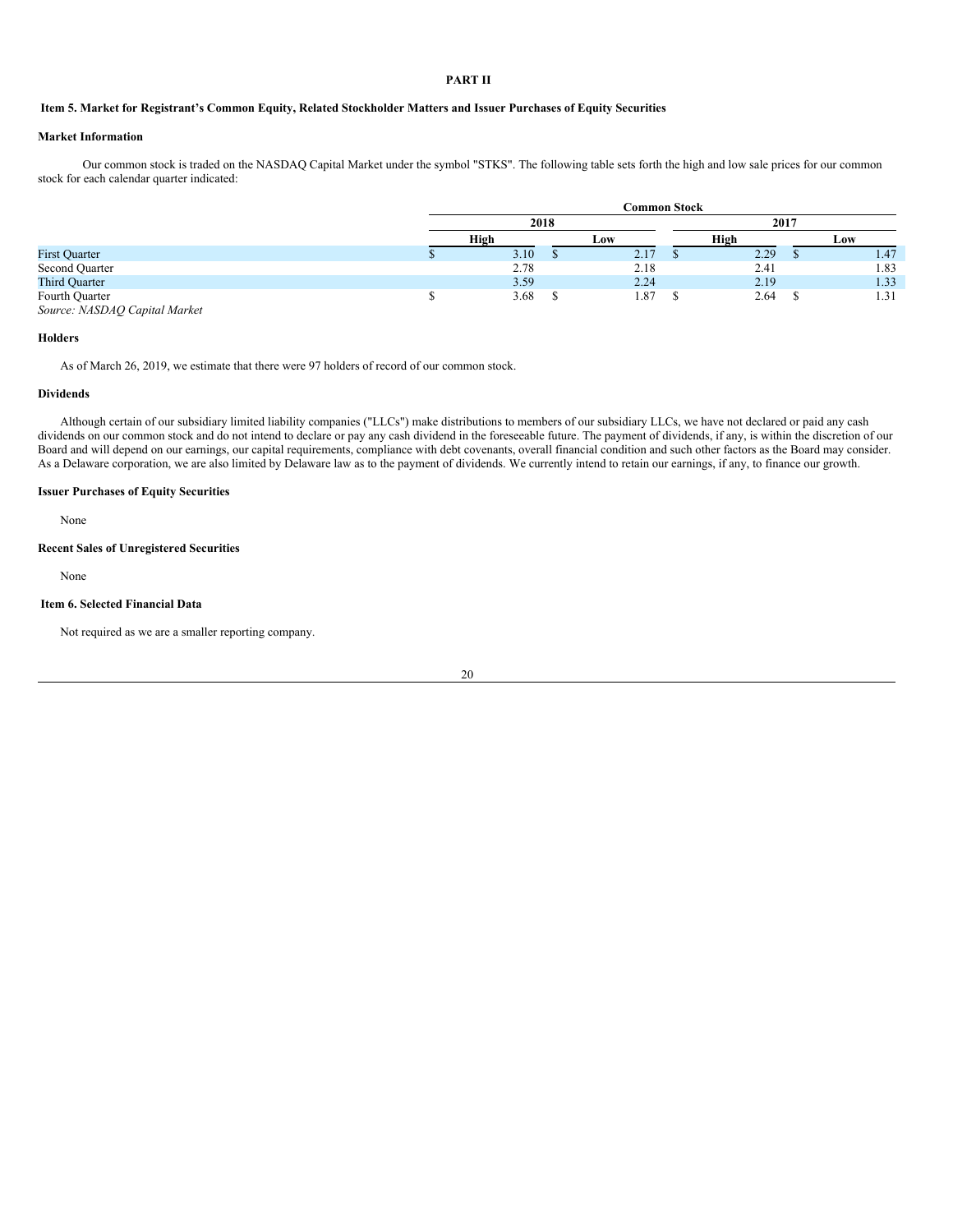### <span id="page-20-0"></span>**Item 7. Management's Discussion and Analysis of Financial Condition and Results of Operations**

The following management's discussion and analysis of our consolidated financial condition and results of operations should be read in conjunction with the consolidated financial statements and related notes to those statements included elsewhere in this Annual Report on Form 10-K.

### **Overview**

We are a hospitality company that develops, owns and operates, or licenses upscale, high-energy restaurants and lounges and provides turn-key food and beverage services for hospitality venues including hotels, casinos and other high-end locations globally. We opened our first restaurant in January 2004 in New York City and as of December 31, 2018, we owned, operated, or managed or licensed 27 venues including 17 STKs in major metropolitan cities in North America, Europe and the Middle East.

Our primary restaurant brand and growth vehicle is STK, a steakhouse concept that features a high-energy, fun environment that encourages social interaction. In 2018, the average restaurant volume, domestic check average and beverage mix for owned and managed STK restaurants that have been open 18 months at December 31, 2018 were \$11.0 million, \$106.96 and 36%, respectively.

In addition to operating stand-alone restaurants, we operate turn-key F&B services at high-end hotels and casinos, which, in some cases, include upscale restaurants such as STK. Currently we are operating under four F&B hospitality management agreements with hotels and casinos in the United States and Europe. Historically, our clients have provided the majority of the capital required for the development of the facilities we manage on their behalf.

Our diversified portfolio of differentiated, high-energy F&B hospitality solutions provides landlords and owners the option of having one or several of our concepts and/or services in their venues. These locations are typically operated under our management agreements under which we earn a management fee based on revenue and an incentive fee based on the profitability of the underlying operations. We typically target F&B hospitality service opportunities where we believe we can generate at least \$500,000 of annual pre-tax income.

Our income from continuing operations before income taxes was \$4.6 million for the year ended December 31, 2018 compared to a loss from continuing operations before income taxes of \$3.8 million for the year ended December 31, 2017. Net income for the year ended December 31, 2018 was \$3.9 million compared to a net loss of \$4.0 million for the year ended December 31, 2017. Our net loss for the year ended December 31, 2017 included income from discontinued operations of \$0.4 million, which reflects the winding down of operations that we exited in 2017.

The increase in income from continuing operations before income taxes as well as the increase in net income in 2018 compared to 2017 is primarily due to overall sales growth and profitability improvements from existing restaurants, new owned restaurants and managed and licensed locations combined with a continued focus on labor and spending efficiency.

## **Our Growth Strategies and Outlook**

Our growth model is primarily driven by the following:

*Expansion of STK.* We expect to continue to expand our operations domestically and internationally through a mix of licensed and managed restaurants using a disciplined and targeted site selection process. We refer to this as our "capital light strategy" because it requires significantly less capital than expansion through owned restaurants. Under our capital light strategy, we expect to open as many as three to five STK restaurants annually primarily through management or licensing agreements, provided that we have sufficient interest from prospective licensees, acceptable locations and quality restaurant managers available to support that pace of growth.

We have identified over 75 additional major metropolitan areas across the globe where we could grow our STK brand to 200 restaurants over the foreseeable future. In the first quarter of 2019, we opened an owned STK restaurant in Nashville, Tennessee and a licensed STK restaurant in Doha, Oatar. We expect to continue to grow in 2019 with the planned openings of licensed STK locations in Puerto Rico and Guadalajara, Mexico and a managed STK location in Scottsdale, Arizona.

*Expansion through New F&B Hospitality Projects.* We believe that we are well positioned to leverage the strength of our brands and the relationships we have developed with global hospitality providers to drive the continued growth of our food and beverage hospitality projects, which traditionally have provided us with revenue through management and incentive revenue while requiring minimal capital expenditures from us. We continue to receive inquiries regarding new services at new hospitality venues globally and continue to work with existing hospitality clients to identify and develop additional opportunities at their venues.

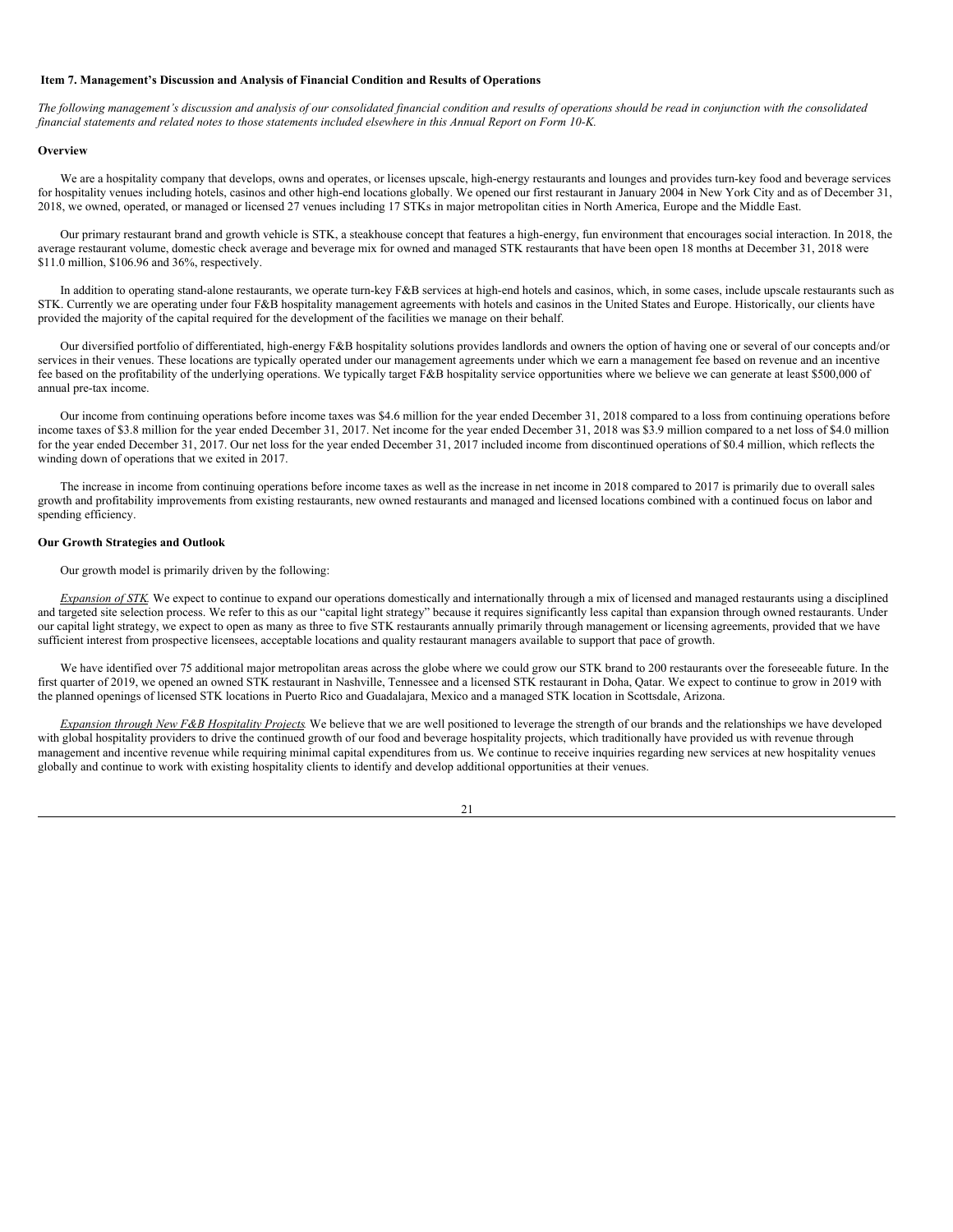We did not enter into any new F&B hospitality agreements for the year ended December 31, 2018. In 2019, we plan to add two hotel managed F&B locations in London, England, both pursuant to one management agreement, and one managed F&B location in Florence, Italy. Going forward, we expect to enter into one to two new F&B hospitality agreements annually. However, we cannot control the timing and number of acceptable opportunities that will be offered to us for our consideration or whether we will be able to enter into food and beverage agreements with respect to such opportunities.

Increase Our Operating Efficiency and Increase Same Store Sales In addition to expanding into new cities and hospitality venues, we intend to increase revenue and profits in our existing operations through continued focus on high-quality, high-margin food and beverage menu items.

We expect domestic STK same store sales ("SSS") to grow in 2019 between 3 % and 4%. For the year ended December 31, 2018, our SSS increased 9.4% compared to the same prior year period. We consider a domestic owned or managed restaurant to be comparable in the first full quarter following its 18th month of operation to remove the impact of new restaurant openings in comparing the operations of existing restaurants. Our comparable restaurant base for SSS consisted of eight domestic restaurants for the year ended December 31, 2018.

We believe that our operating margins will improve through growth in SSS and a reduction of store-level operating expenses. Our store-level margins for owned STK locations increased 400 basis points for the year ended December 31, 2018. Furthermore, as our footprint continues to increase, we expect to benefit by leveraging system-wide operating efficiencies and best practices through the management of our general and administrative expenses as a percentage of overall revenue. We will continue to look at opportunities to decrease our general and administrative expenses by outsourcing non-core activities and through increases in staff productivity.

## **Key Performance Indicators**

We use the following key performance indicators in evaluating our restaurants and assessing our business:

*Number of Restaurant Openings.* Number of restaurant openings reflects the number of restaurants opened during a particular fiscal period. For each restaurant opening, we incur pre-opening costs, which are defined below. Typically, new restaurants open with an initial start-up period of higher than normalized sales volumes (also referred to in the restaurant industry as the "honeymoon" period), which decrease to a steady level approximately 18 to 24 months after opening. However, operating costs during this initial period are also higher than normal, resulting in restaurant operating margins that are generally lower during the start-up period of operation and increase to a steady level approximately 18 to 24 months after opening. Some new restaurants may experience a "honeymoon" period that is either shorter or longer than this time frame. We opened three restaurants in 2018: a company-owned restaurant located in the Andaz Hotel in San Diego, California; a licensed STK in Dubai, United Arab Emirates; and a licensed STK in Mexico City, Mexico.

*Average Check.* Average check is calculated by dividing total restaurant sales by total entrees sold for a specified period. Our management team uses this indicator to analyze trends in customers' preferences, customer expenditures and the overall effectiveness of menu changes and price increases. For comparable restaurants, our average check for the year ended December 31, 2018 was \$106.96 compared to \$104.50 for the year ended December 31, 2017.

*Average Comparable Restaurant Volume*. Average comparable restaurant volume consists of the average sales of our comparable restaurants over a certain period of time. This measure is calculated by dividing total comparable restaurant sales in a given period by the total number of comparable restaurants in that period. This indicator assists management in measuring changes in customer traffic, pricing and development of our brand. Our average comparable restaurant volume for the year ended December 31, 2018 and December 31, 2017 was \$11.0 million and \$10.1 million, respectively.

*Same Store Sales.* SSS represents total food and beverage sales at domestic owned and managed restaurants opened for at least a full 18-month period. This measure includes total revenue from our owned and managed STK locations, and it excludes revenues from our owned F&B services locations. Revenues from locations where we do not directly control the event sales force are excluded from this measure. Domestic SSS increased 9.4% for the year ended December 31, 2018 compared to the year ended December 31, 2017.

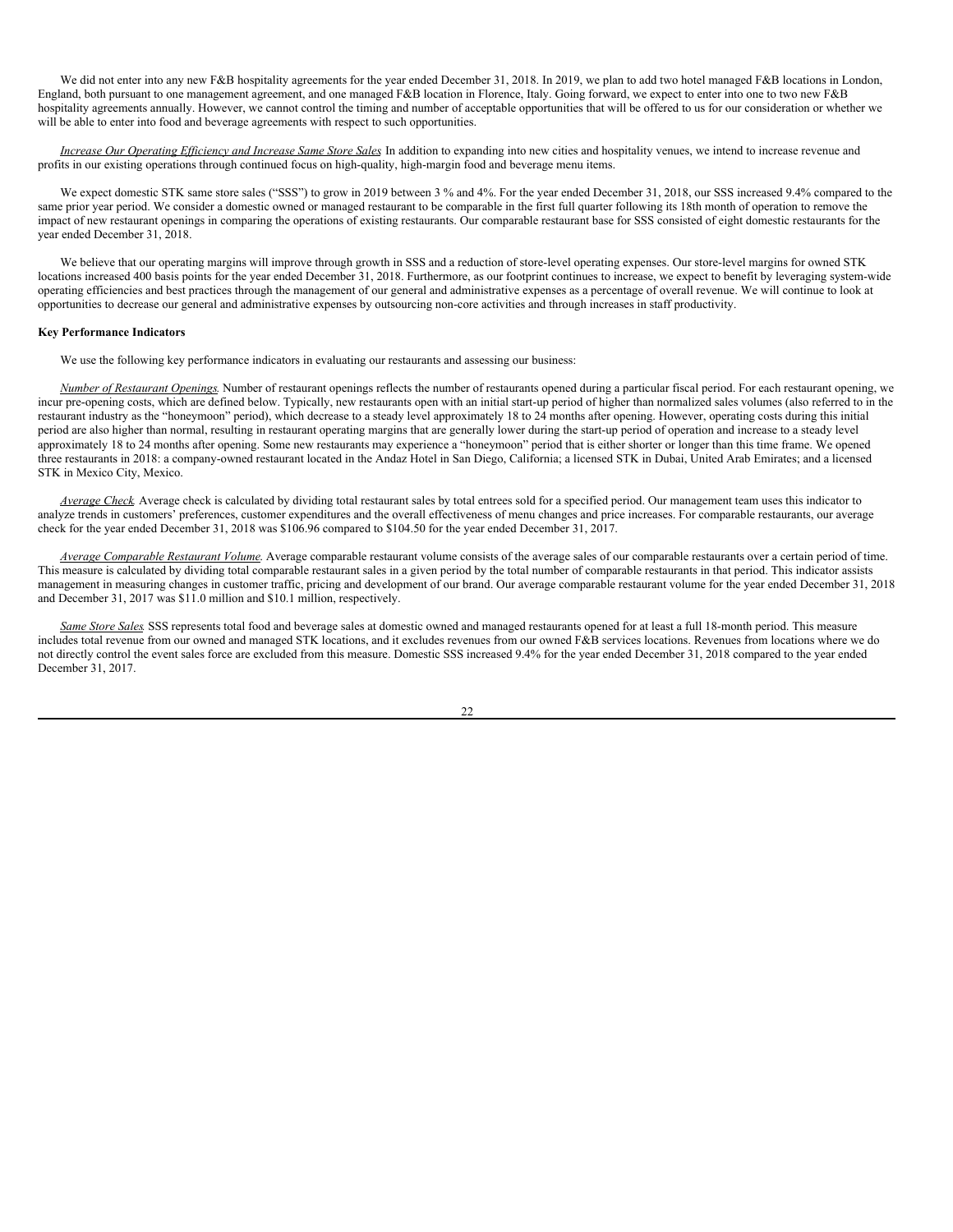### **Key Financial Terms and Metrics**

We evaluate our business using a variety of key financial measures:

# Segment reporting

We operate in three segments: "Owned restaurants," "Owned food, beverage and other," and "Managed and Licensed operations." Our Owned restaurants segment consists of leased restaurant locations and competes in the full-service dining industry. Our Owned food, beverage and other segment consists of hybrid operations, such as where we have a leased restaurant location and also have a food and beverage agreement at the same location, typically a hotel, and our offsite banquet offerings. The primary component of this segment is our operations at the W Hotel in Beverly Hills, California. Our Managed and Licensed operations segment includes all operations for which a management, incentive or license fee is received. Management agreements generate management fees on net revenue and incentive fees on operating profit as defined in the applicable management agreement. License agreements generate revenue primarily through royalties earned on net revenue at each location. Revenues associated with developmental support for licensed locations are also included within this segment.

See Note 20 to our consolidated financial statements set forth in Item 8 of the Annual Report on Form 10-K for further information on our segment reporting.

## Revenues

*Owned restaurant net revenues*. Owned restaurant net revenues consist of food and beverage sales by owned restaurants net of any discounts associated with each sale. For the year ended December 31, 2018, beverage sales comprised 36% of food and beverage sales, before giving effect to any discounts, and food sales comprised the remaining 64%. This indicator assists management in understanding the trends in gross margins of the restaurants.

*Owned food, beverage and other net revenue*. Owned food, beverage and other net revenues include the sales generated by the STK restaurant at the W Hotel in Los Angeles, California and any ancillary food and beverage hospitality services at the same location. Revenues from offsite banquet services also are reflected in this segment.

*Management, license and incentive revenue.* Management, license and incentive fee revenues includes: (1) management fees received pursuant to management and license agreements that are calculated based on a fixed percentage of revenues at the managed or licensed location; (2) incentive fees based on the operating profitability of a particular venue, as defined in each agreement; and (3) recognition of license fee related revenues, which are recognized over the term of the license.

We evaluate the performance of our managed and licensed properties based on sales growth, a key driver for management and license fees, and on improvements in operating profitability margins, which, combined with sales, drives incentive fee growth.

Our primary restaurant brand is STK and we specifically look at comparable sales from both owned and managed STKs to understand customer count trends and changes in average check as it relates to our primary restaurant brand.

# Cost and expenses

*Owned restaurant cost of sales.* Owned restaurant cost of sales includes all owned restaurant food and beverage expenditures. We measure cost of goods as a percentage of owned restaurant net revenues. Owned restaurant cost of sales are generally influenced by the cost of food and beverage items, menu mix, discounting activity and restaurant level controls. Purchases of beef represented approximately 35% and 33% of our food and beverage costs for the years ended December 31, 2018 and 2017, respectively. See "Item 1A. Risk Factors — Increases in commodity prices would adversely affect our results of operations."

*Owned restaurant operating expenses.* We measure owned restaurant operating expenses as a percentage of owned restaurant net revenues. Owned restaurant operating expenses include the following:

*Payroll and related expenses*. Payroll and related expenses consist of manager salaries, hourly staff payroll and other payroll-related items, including taxes and fringe benefits. We measure our labor cost efficiency by tracking total labor costs as a percentage of owned restaurant net revenues.

*Occupancy*. Occupancy comprises all occupancy costs, consisting of both fixed and variable portions of rent, deferred rent expense, which is a non-cash adjustment included in our Adjusted EBITDA calculation as defined below, common area maintenance charges, real estate property taxes, utilities and other related occupancy costs and is measured by considering both the fixed and variable components of certain occupancy expenses.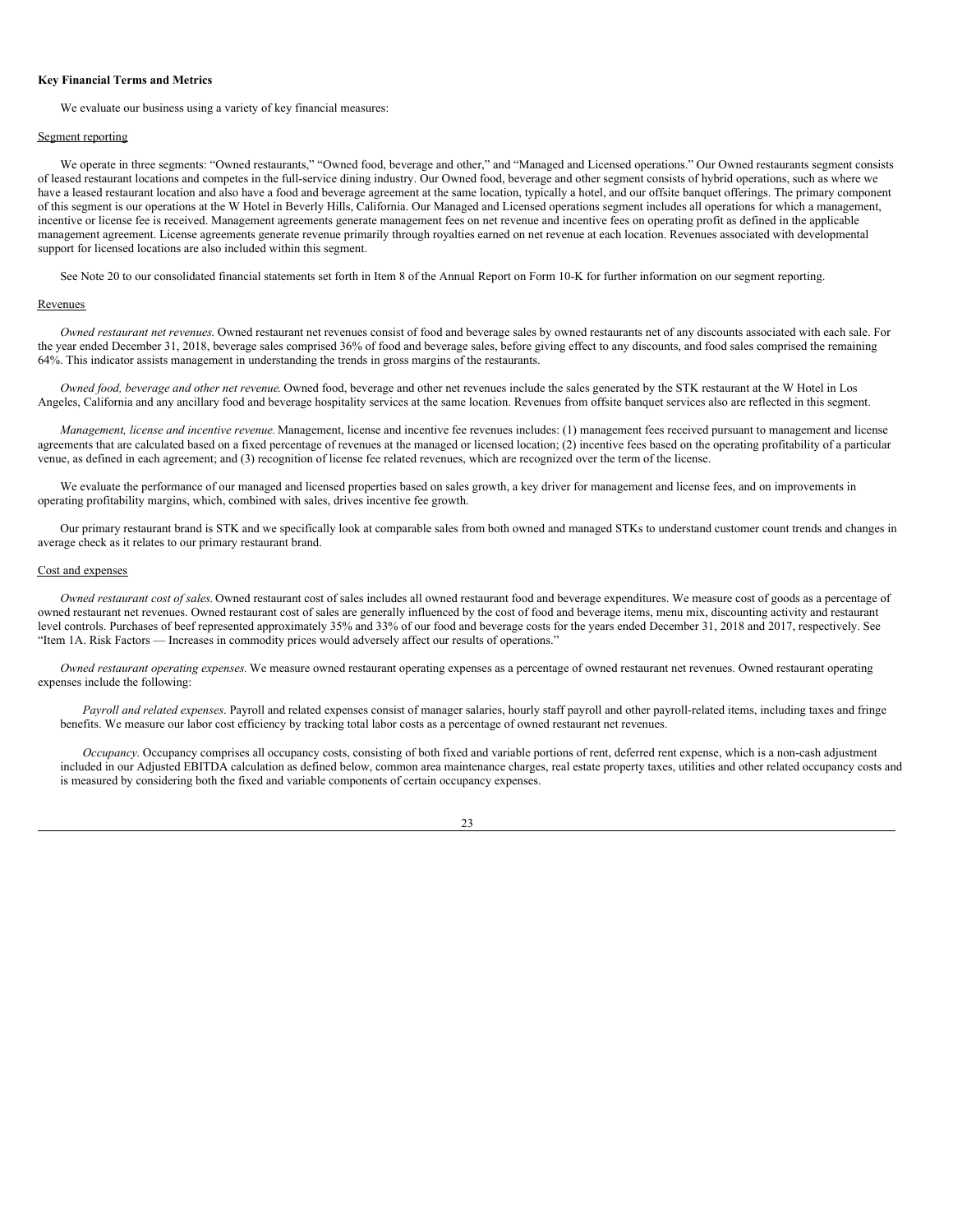*Direct operating expenses*. Direct operating expenses consist of supplies, such as paper, smallwares, china, silverware and glassware, cleaning supplies and laundry, credit card fees and linen costs. Direct operating expenses are typically measured as a variable expense based on owned restaurant net revenues.

*Outside services*. Outside services include music and entertainment costs, such as the use of live DJ's, promoter costs, security services, outside cleaning services and commissions paid to event staff for banquet sales.

*Repairs and maintenance*. Repairs and maintenance consists of general repair work to maintain our facilities, and computer maintenance contracts. We expect these costs to increase at each facility as they get older.

*Marketing.* Marketing includes the cost of promoting our brands and, at times, can include the cost of goods used specifically for complementary purposes. Marketing costs will typically be higher during the first 18 months of a restaurant's operations.

*General and administrative.* General and administrative expenses are comprised of all corporate overhead expenses, including payroll and related benefits, professional fees, such as legal and accounting fees, insurance and travel expenses. Certain centrally managed general and administrative expenses are allocated specifically to restaurant locations and are reflected in owned restaurant operating expenses and include shared services such as reservations, events and marketing. We expect general and administrative expenses to be leveraged as we grow, become more efficient, and continue to focus on best practices and cost savings measures.

*Depreciation and amortization.* Depreciation and amortization consists principally of charges related to the depreciation of fixed assets including leasehold improvements, equipment and furniture and fixtures. Because we intend to support our growth initiatives with an increasing number of managed and licensed restaurant openings, depreciation and amortization is not expected to increase significantly in the near future.

*Pre-opening expenses.* Pre-opening expenses consist of costs incurred prior to opening an owned or managed STK restaurant at either a leased or F&B location. Preopening expenses are comprised principally of manager salaries and relocation costs, employee payroll, training costs for new employees and lease costs incurred prior to opening. We expect these costs to decrease as we focus our growth towards our capital light model. Pre-opening expenses have varied from location to location depending on a number of factors, including the proximity of our existing restaurants; the amount of rent expensed during the construction and in-restaurant training periods; the size and physical layout of each location; the number of management and hourly employees required to operate each restaurant; the relative difficulty of the restaurant staffing process; the cost of travel and lodging for different metropolitan areas; the timing of the restaurant opening; and the extent of unexpected delays, if any, in obtaining necessary licenses and permits to open the restaurant.

*Equity in (income) loss of subsidiaries*. This represents the income or loss that we record under the cost or equity method of accounting for entities that are not consolidated.

Included in this amount is our approximate 51% ownership of Bagatelle New York, consisting of a 5.23% direct ownership interest by us and a 45.9% ownership interest through two of our subsidiaries.

Until the fourth quarter of 2017, we accounted for a 10% effective ownership in One 29 Park, LLC ("One 29 Park") under the equity method of accounting based on our assessment that we had significant influence over One 29 Park's operations. One 29 Park operated a restaurant and managed the rooftop bar and food and beverage services of a hotel located in New York, NY. In the fourth quarter of 2017, the majority ownership of One 29 Park changed. As a result of the change, we believed that we no longer had significant influence over the operations of One 29 Park and accounted for our investment in One 29 Park under the cost method of accounting. In March 2018, we sold our 10% interest in One 29 Park for \$0.6 million and recorded a gain of \$0.2 million.

# Other Items

*EBITDA and Adjusted EBITDA.* EBITDA and Adjusted EBITDA are presented in this Annual Report on Form 10-K and are supplemental measures of financial performance that are not required by, or presented in accordance with, GAAP. We define EBITDA as net income before interest expense, provision for income taxes and depreciation and amortization. We define Adjusted EBITDA as net income before interest expense, provision for income taxes, depreciation and amortization, non-cash impairment loss, deferred rent, pre-opening expenses, lease termination expenses, non-recurring gains and losses, stock-based compensation and results from discontinued operations. Not all of the aforementioned items defining Adjusted EBITDA occur in each reporting period, but have been included in our definitions of these terms based on our historical activity.

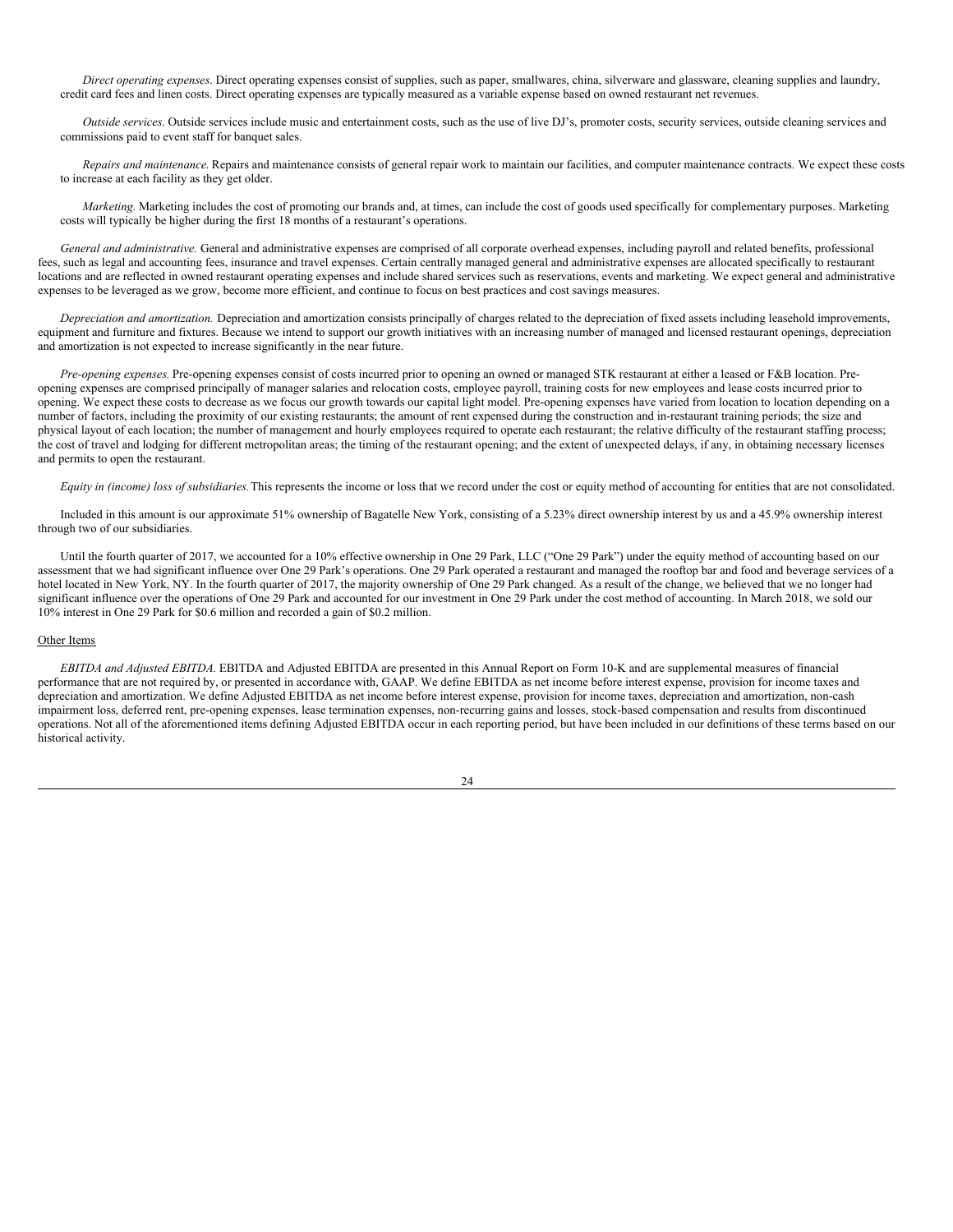We believe that EBITDA and Adjusted EBITDA are appropriate measures of our operating performance, because they eliminate non-cash expenses that do not reflect our underlying business performance. We use these metrics to facilitate a comparison of our operating performance on a consistent basis from period to period, to analyze the factors and trends affecting our business and to evaluate the performance of our restaurants. Adjusted EBITDA has limitations as an analytical tool and our calculation of Adjusted EBITDA may not be comparable to that reported by other companies; accordingly, you should not consider it in isolation or as a substitute for analysis of our results as reported under GAAP. Adjusted EBITDA is included in this Annual Report on Form 10-K because it is a key measure used by management. Additionally, Adjusted EBITDA is frequently used by analysts, investors and other interested parties to evaluate companies in our industry. We use Adjusted EBITDA, alongside other GAAP measures such as net income (loss), to measure profitability, as a key profitability target in our budgets, and to compare our performance against that of peer companies despite possible differences in calculation.

Please refer to table on page 28 for our reconciliation of net income (loss) to EBITDA and Adjusted EBITDA.

# **Results of Operations**

The following table sets forth certain statements of operations data for the periods indicated (in thousands):

|                                                                                                      | For the vears ended December 31, |        |   |          |
|------------------------------------------------------------------------------------------------------|----------------------------------|--------|---|----------|
|                                                                                                      |                                  | 2018   |   | 2017     |
| Revenues:                                                                                            |                                  |        |   |          |
| Owned restaurant net revenues                                                                        | \$                               | 65,896 | S | 58,654   |
| Owned food, beverage and other net revenues                                                          |                                  | 8,137  |   | 10,227   |
| Total owned revenue                                                                                  |                                  | 74,033 |   | 68,881   |
| Management, license and incentive fee revenue                                                        |                                  | 11,568 |   | 10,779   |
| Total revenues                                                                                       |                                  | 85,601 |   | 79,660   |
| Cost and expenses:                                                                                   |                                  |        |   |          |
| Owned operating expenses:                                                                            |                                  |        |   |          |
| Owned restaurants:                                                                                   |                                  |        |   |          |
| Owned restaurant cost of sales                                                                       |                                  | 17,220 |   | 15,544   |
| Owned restaurant operating expenses                                                                  |                                  | 39,599 |   | 37,076   |
| Total owned restaurant expenses                                                                      |                                  | 56,819 |   | 52,620   |
| Owned food, beverage and other expenses                                                              |                                  | 7,865  |   | 9,400    |
| Total owned operating expenses                                                                       |                                  | 64,684 |   | 62,020   |
| General and administrative (including stock-based compensation of \$1,313 and \$1,052, respectively) |                                  | 11,119 |   | 11,893   |
| Settlements                                                                                          |                                  |        |   | 1,245    |
| Depreciation and amortization                                                                        |                                  | 2,824  |   | 3,051    |
| Lease termination expense and asset write-offs                                                       |                                  | 213    |   | 2,225    |
| Pre-opening expenses                                                                                 |                                  | 1,365  |   | 1,595    |
| <b>Transaction costs</b>                                                                             |                                  |        |   | 421      |
| Equity in income of investee companies                                                               |                                  | (182)  |   | (168)    |
| Other (income) expense, net                                                                          |                                  | (235)  |   | 36       |
| Total costs and expenses                                                                             |                                  | 79,788 |   | 82,318   |
| Operating income (loss)                                                                              |                                  | 5,813  |   | (2,658)  |
| Other expenses, net:                                                                                 |                                  |        |   |          |
| Interest expense, net of interest income                                                             |                                  | 1,193  |   | 1,167    |
| Total other expenses, net                                                                            |                                  | 1,193  |   | 1,167    |
| Income (loss) from continuing operations before provision for income taxes                           |                                  | 4,620  |   | (3,825)  |
| Provision for income taxes                                                                           |                                  | 713    |   | 600      |
| Income (loss) from continuing operations                                                             |                                  | 3,907  |   | (4, 425) |
| Income from discontinued operations                                                                  |                                  |        |   | 397      |
| Net income (loss)                                                                                    |                                  | 3,907  |   | (4,028)  |
| Less: net income attributable to noncontrolling interest                                             |                                  | 633    |   | 188      |
| Net income (loss) attributable to The ONE Group Hospitality, Inc.                                    | \$                               | 3,274  | S | (4,216)  |
|                                                                                                      |                                  |        |   |          |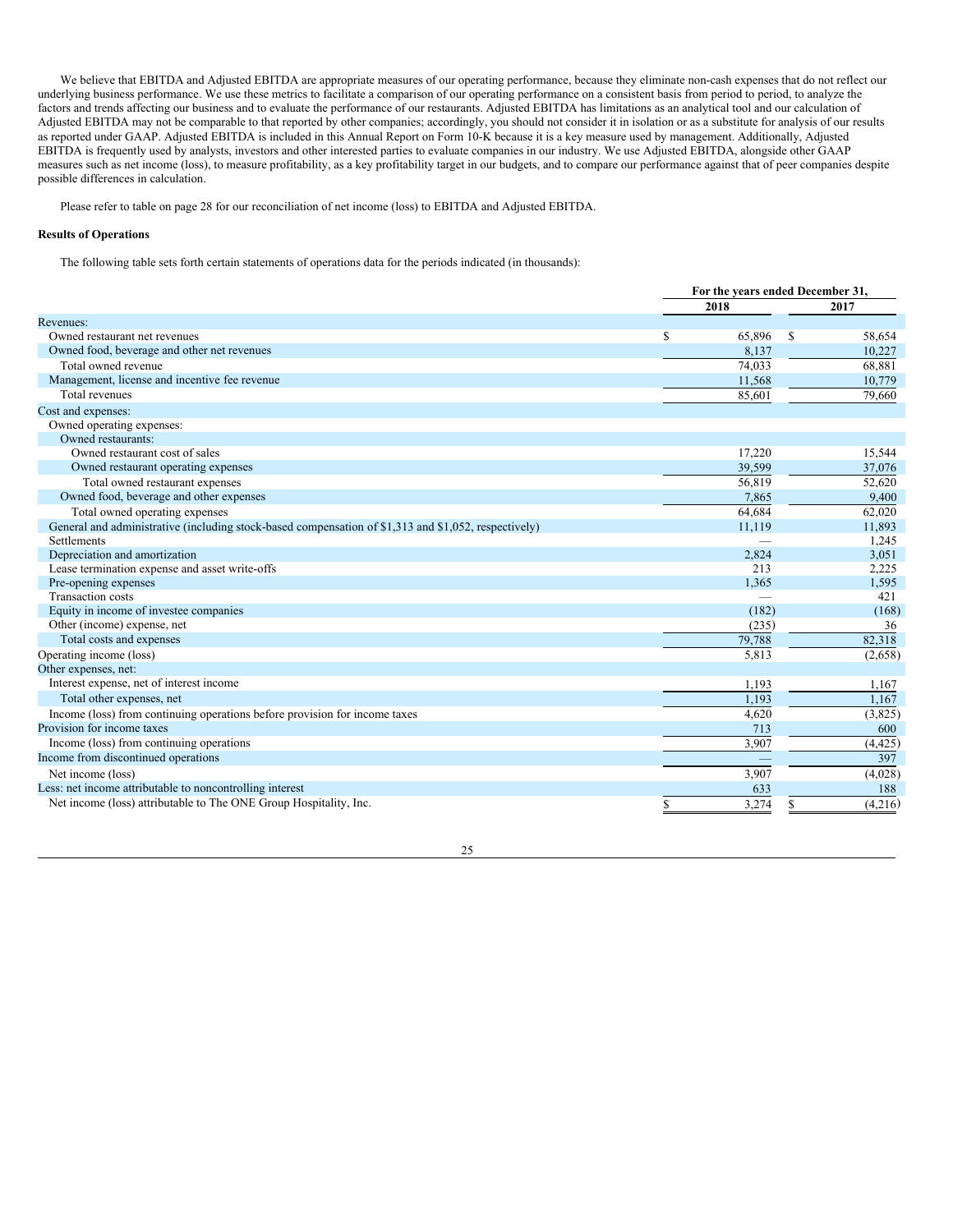The following table sets forth certain statements of operations data as a percentage of total revenues for the periods indicated:

|                                                                                                | For the years ended December 31, |           |  |
|------------------------------------------------------------------------------------------------|----------------------------------|-----------|--|
|                                                                                                | 2018                             | 2017      |  |
| Revenues:                                                                                      |                                  |           |  |
| Owned restaurant net revenues                                                                  | 77.0%                            | 73.7%     |  |
| Owned food, beverage and other net revenues                                                    | 9.5%                             | 12.8%     |  |
| Total owned revenue                                                                            | 86.5%                            | 86.5%     |  |
| Management, license and incentive fee revenue                                                  | 13.5%                            | $13.5\%$  |  |
| Total revenues                                                                                 | $100.0\%$                        | 100.0%    |  |
| Cost and expenses:                                                                             |                                  |           |  |
| Owned operating expenses:                                                                      |                                  |           |  |
| Owned restaurants:                                                                             |                                  |           |  |
| Owned restaurant cost of sales <sup>(1)</sup>                                                  | 26.1%                            | 26.5%     |  |
| Owned restaurant operating expenses (1)                                                        | 60.1%                            | 63.2%     |  |
| Total owned restaurant expenses <sup>(1)</sup>                                                 | 86.2%                            | 89.7%     |  |
| Owned food, beverage and other expenses (2)                                                    | 96.7%                            | 91.9%     |  |
| Total owned operating expenses $(3)$                                                           | 87.4%                            | 90.0%     |  |
| General and administrative (including stock-based compensation of 1.5% and 1.3%, respectively) | 13.0%                            | 14.9%     |  |
| <b>Settlements</b>                                                                             | $-$ %                            | 1.6%      |  |
| Depreciation and amortization                                                                  | 3.3%                             | $3.8\%$   |  |
| Lease termination expense and asset write-offs                                                 | 0.2%                             | 2.8%      |  |
| Pre-opening expenses                                                                           | 1.6%                             | $2.0\%$   |  |
| <b>Transaction costs</b>                                                                       | $-$ %                            | 0.5%      |  |
| Equity in income of investee companies                                                         | $(0.3)\%$                        | $(0.2)\%$ |  |
| Other (income) expense, net                                                                    | (0.2)%                           | $-$ %     |  |
| Total costs and expenses                                                                       | 93.2%                            | 103.3%    |  |
| Operating loss                                                                                 | 6.8%                             | $(3.3)\%$ |  |
| Other expenses, net:                                                                           |                                  |           |  |
| Interest expense, net of interest income                                                       | 1.4%                             | 1.5%      |  |
| Total other expenses, net                                                                      | 1.4%                             | 1.5%      |  |
| Loss from continuing operations before provision for income taxes                              | 5.4%                             | $(4.8)\%$ |  |
| Provision for income taxes                                                                     | $0.8\%$                          | $0.8\%$   |  |
| Loss from continuing operations                                                                | 4.6%                             | $(5.6)\%$ |  |
| Income (loss) from discontinued operations                                                     | $-$ %                            | $0.5\%$   |  |
| Net loss                                                                                       | 4.6%                             | $(5.1)\%$ |  |
| Less: net income attributable to noncontrolling interest                                       | 0.7%                             | $0.2\%$   |  |
| Net loss attributable to The ONE Group Hospitality, Inc.                                       | $3.8\%$<br>$\mathbf S$           | $(5.3)\%$ |  |

(1) These expenses are being shown as a percentage of owned restaurant net revenues.

(2) These expenses are being shown as a percentage of owned food, beverage and other net revenues.

(3) These expenses are being shown as a percentage of total owned revenue.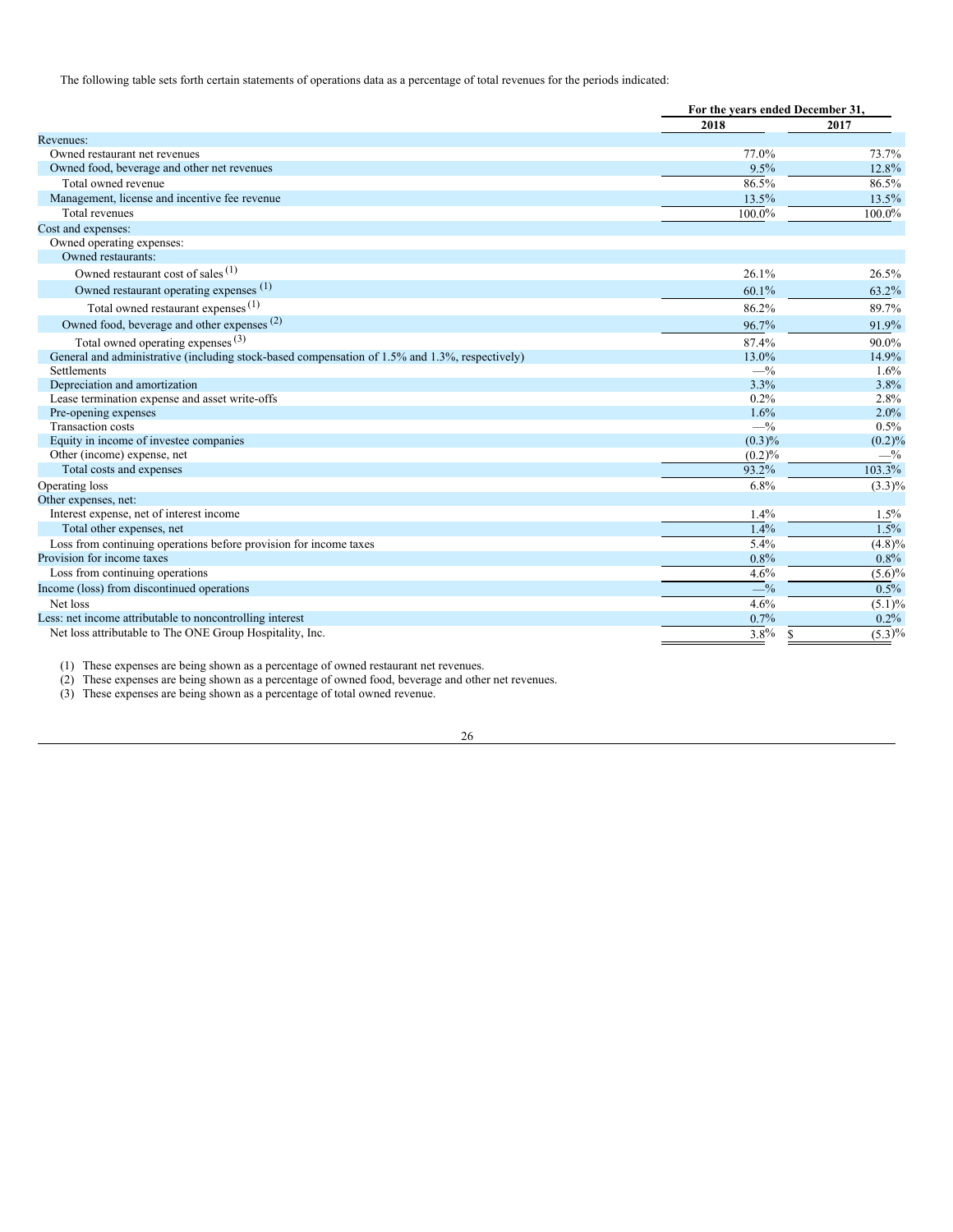The following tables show our operating results by segment for the periods indicated (in thousands):

|                                               | For the year ended December 31, 2018 |               |                                      |                                       |        |          |        |
|-----------------------------------------------|--------------------------------------|---------------|--------------------------------------|---------------------------------------|--------|----------|--------|
|                                               | Owned<br>restaurants                 |               | Owned food,<br>beverage and<br>other | Managed and<br>licensed<br>operations |        |          | Total  |
| Revenues:                                     |                                      |               |                                      |                                       |        |          |        |
| Owned net revenues                            | \$<br>65,896                         | <sup>\$</sup> | 8,137                                | - \$                                  |        | <b>S</b> | 73,792 |
| Management, license and incentive fee revenue |                                      |               |                                      |                                       | 11,568 |          | 11,568 |
| Total revenues                                | 65,896                               |               | 8,137                                |                                       | 11,568 |          | 85,601 |
| Cost and expenses:                            |                                      |               |                                      |                                       |        |          |        |
| Owned operating expenses:                     |                                      |               |                                      |                                       |        |          |        |
| Cost of sales                                 | 17,220                               |               |                                      |                                       |        |          | 17,220 |
| Other operating expenses                      | 39,599                               |               | -                                    |                                       |        |          | 39,599 |
| Owned food, beverage and other expenses       |                                      |               | 7,865                                |                                       |        |          | 7,865  |
| Total owned operating expenses                | 56,819                               |               | 7,865                                |                                       |        |          | 64,684 |
| Segment income                                | 9,077                                |               | 272                                  |                                       | 11,568 |          | 20,917 |
| General and administrative                    |                                      |               |                                      |                                       |        |          | 11,119 |
| Depreciation and amortization                 |                                      |               |                                      |                                       |        |          | 2,824  |
| Interest expense, net of interest income      |                                      |               |                                      |                                       |        |          | 1,193  |

Equity in income of investee companies (182)

Other **1,343** 

The United States of the China of the China of the China of the China of the China of the China of the China of the China of the China of the China of the China of the China of the China of the China of the China of the Ch

|                                                                   | For the year ended December 31, 2017 |                      |               |                                      |              |                                       |             |         |
|-------------------------------------------------------------------|--------------------------------------|----------------------|---------------|--------------------------------------|--------------|---------------------------------------|-------------|---------|
|                                                                   |                                      | Owned<br>restaurants |               | Owned food,<br>beverage and<br>other |              | Managed and<br>licensed<br>operations |             | Total   |
| Revenues:                                                         |                                      |                      |               |                                      |              |                                       |             |         |
| Owned net revenues                                                | \$                                   | 58,654               | <sup>\$</sup> | 10,227                               | <sup>S</sup> |                                       | $\mathbf S$ | 68,881  |
| Management, license and incentive fee revenue                     |                                      |                      |               |                                      |              | 10,779                                |             | 10,779  |
| Total revenues                                                    |                                      | 58,654               |               | 10,227                               |              | 10,779                                |             | 79,660  |
| Cost and expenses:                                                |                                      |                      |               |                                      |              |                                       |             |         |
| Owned operating expenses:                                         |                                      |                      |               |                                      |              |                                       |             |         |
| Cost of sales                                                     |                                      | 15,544               |               |                                      |              |                                       |             | 15,544  |
| Other operating expenses                                          |                                      | 37,076               |               |                                      |              |                                       |             | 37,076  |
| Owned food, beverage and other expenses                           |                                      |                      |               | 9,400                                |              |                                       |             | 9,400   |
| Total owned operating expenses                                    |                                      | 52,620               |               | 9,400                                |              |                                       |             | 62,020  |
| Segment income                                                    |                                      | 6,034                |               | 827                                  |              | 10,779                                |             | 17,640  |
| General and administrative                                        |                                      |                      |               |                                      |              |                                       |             | 11,893  |
| Depreciation and amortization                                     |                                      |                      |               |                                      |              |                                       |             | 3,051   |
| Interest expense, net of interest income                          |                                      |                      |               |                                      |              |                                       |             | 1,167   |
| Equity in income of investee companies                            |                                      |                      |               |                                      |              |                                       |             | (168)   |
| Other                                                             |                                      |                      |               |                                      |              |                                       |             | 5,522   |
| Loss from continuing operations before provision for income taxes |                                      |                      |               |                                      |              |                                       | S           | (3,825) |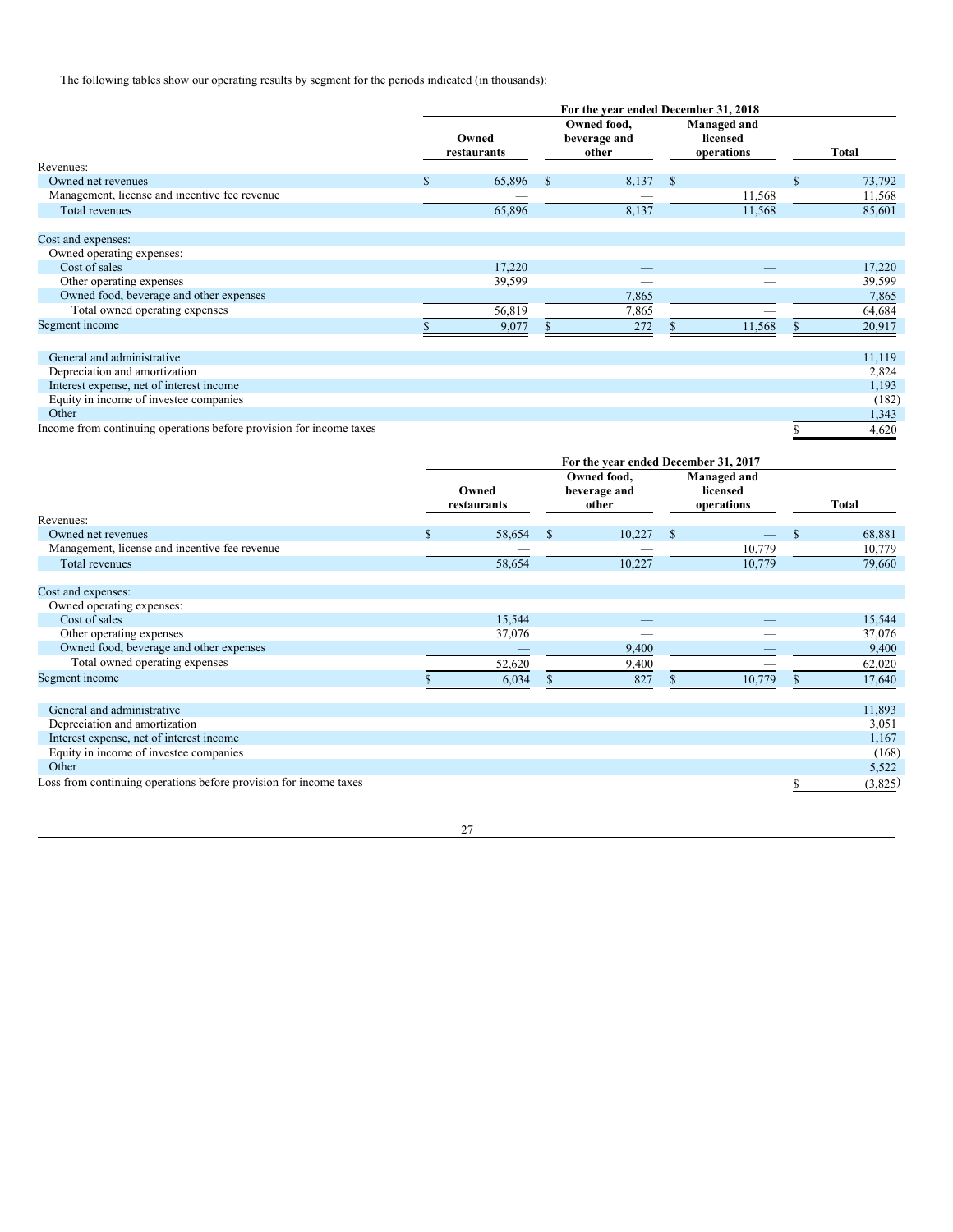The following table presents a reconciliation of net income (loss) to EBITDA and Adjusted EBITDA for the periods indicated (in thousands):

|                                                                   |      | For the vears ended December 31, |         |  |  |
|-------------------------------------------------------------------|------|----------------------------------|---------|--|--|
|                                                                   | 2018 |                                  | 2017    |  |  |
| Net income (loss) attributable to The ONE Group Hospitality, Inc. | \$   | 3,274<br>\$.                     | (4,216) |  |  |
| Net income attributable to noncontrolling interest                |      | 633                              | 188     |  |  |
| Net income (loss)                                                 |      | 3,907                            | (4,028) |  |  |
| Interest expense, net of interest income                          |      | 1,193                            | 1,167   |  |  |
| Provision for income taxes                                        |      | 713                              | 600     |  |  |
| Depreciation and amortization                                     |      | 2,824                            | 3,051   |  |  |
| <b>EBITDA</b>                                                     |      | 8,637                            | 790     |  |  |
| Deferred rent $(1)$                                               |      | (289)                            | (71)    |  |  |
| Pre-opening expenses                                              |      | 1,365                            | 1,595   |  |  |
| Lease termination expense and asset write-offs $^{(2)}$           |      | 213                              | 2,225   |  |  |
| Income from discontinued operations                               |      |                                  | (397)   |  |  |
| Transaction costs $(3)$                                           |      |                                  | 421     |  |  |
| Stock based compensation                                          |      | 1,313                            | 1,052   |  |  |
| Settlements                                                       |      |                                  | 1,245   |  |  |
| Equity share of settlement costs                                  |      |                                  | 270     |  |  |
| Other nonrecurring charges                                        |      | 145                              | 332     |  |  |
| <b>Adjusted EBITDA</b>                                            |      | 11,384                           | 7,462   |  |  |
| Adjusted EBITDA attributable to noncontrolling interest           |      | 880                              | 456     |  |  |
| Adjusted EBITDA attributable to The ONE Group Hospitality, Inc.   |      | 10,504                           | 7,006   |  |  |

(1) Deferred rent is included in owned restaurant operating expenses and general and administrative expense on the statement of operations and comprehensive income (loss).

(2) Lease termination expense and asset write-offs is related to the costs associated with closed or abandoned locations.

(3) Transaction costs relate to the evaluation of strategic alternatives, liquidity improvement options and capital raising activities.

# **Results of Operations for the Years Ended December 31, 2018 and December 31, 2017**

### Revenues

*Owned restaurant net revenues.* Owned restaurant net revenues increased \$7.2 million, or 12.3%, from \$58.7 million for the year ended December 31, 2017 to \$65.9 million for the year ended December 31, 2018. This increase was primarily due to the opening of our restaurant in San Diego, California in July 2018 and increased sales at our existing locations. SSS increased 9.4% and average check increased 2.4% for the year ended December 31, 2018 compared to the year ended December 31, 2017. Our Denver location opened in January 2017 and is now considered a comparable location. To drive revenue, among several strategies, we have recently begun opening our restaurants earlier to take advantage of happy hour/pre-dinner time frames. We are also now open during lunch hours in several locations.

*Owned food, beverage and other revenues*. Owned food, beverage and other revenues decreased \$2.1 million, or 20.4%, from \$10.2 million for the year ended December 31, 2017 to \$8.1 million for the year ended December 31, 2018. Approximately \$1.8 million of the decrease in revenue related to a 2017 Super Bowl party for which there was not a similar event in 2018. The remaining decrease related to reduced restaurant and banquet revenues from our operation in Westwood, California.

*Management and license fee revenue.*Revenue generated from the restaurants and lounges we operate under management or license agreements, and from F&B services at hospitality venues affects the amount of management and incentive fees that we earn. Management and license fee revenues increased \$0.8 million, or 7.3%, from \$10.8 million for the year ended December 31, 2017 to \$11.6 million for the year ended December 31, 2018. Approximately \$0.4 million of the increase was attributable to the accelerated recognition of deferred revenue related to the termination of a license agreement for our operations in Ibiza, Spain. During the first quarter of 2019, we executed a new license agreement for the STK Ibiza location. The remaining increase was primarily related to new locations that opened during 2018 as well as an increase in revenue and profitability at existing locations.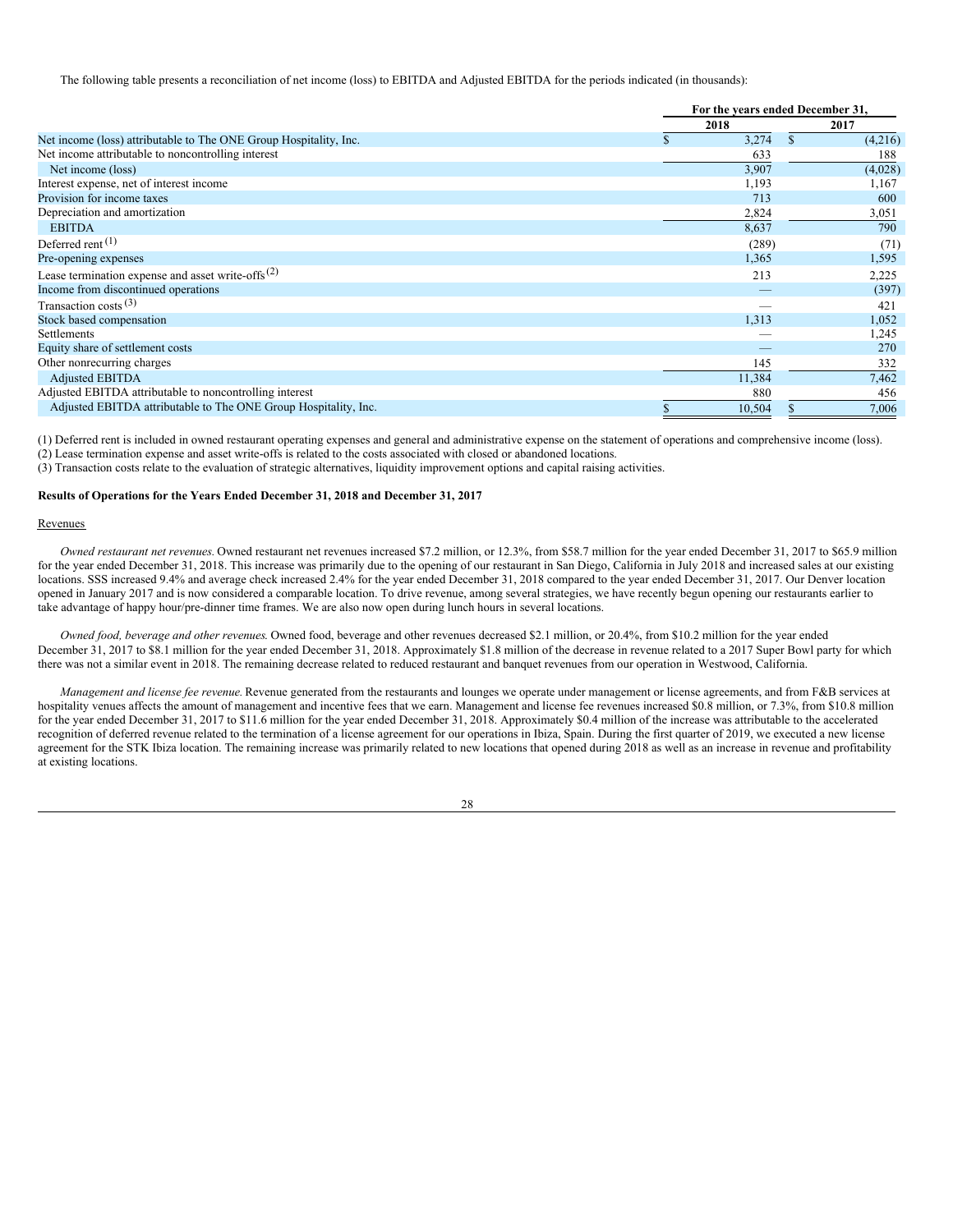## Cost and Expenses

*Owned restaurant cost of sales.* Food and beverage costs for owned restaurants increased \$1.7 million, or 10.8%, from \$15.5 million for the year ended December 31, 2017 to \$17.2 million for the year ended December 31, 2018. This increase was primarily due to increased sales at our owned locations and the opening of our restaurant in San Diego, California in July 2018. As a percentage of owned restaurant net revenues, cost of sales decreased from 26.5% for the year ended December 31, 2017 to 26.1% for the year ended December 31, 2018. The decrease in the percentage of food and beverage costs as a percentage of food and beverage sales was due to selective price increases that we implemented in January 2018. Food revenues as a percentage of total food and beverage revenues were approximately 64% and 64% for the year ended December 31, 2018 and 2017, respectively. Food costs as a percentage of food revenues are typically higher than beverage costs as a percentage of beverage revenues.

*Owned restaurant operating expenses.* Owned restaurant operating expenses increased \$2.5 million, or 6.8%, from \$37.1 million for the year ended December 31, 2017 to \$39.6 million for the year ended December 31, 2018. As a percentage of owned restaurant net revenues, owned restaurant operating expenses decreased 310 basis points from 63.2% for the year ended December 31, 2017 to 60.1% for the year ended December 31, 2018. This improvement was due to the leverage of SSS growth and a continued focus on labor and spending efficiency.

*Owned food, beverage and other expenses*. Owned food, beverage and other expenses decreased \$1.5 million, or 16.3%, from \$9.4 million for the year ended December 31, 2017 to \$7.9 million for the year ended December 31, 2018. The decrease primarily related to the 2017 Super Bowl party for which there was not a similar event in 2018.

*General and administrative.* General and administrative costs decreased \$0.8 million, or 6.5% from \$11.9 million for the year ended December 31, 2017 to \$11.1 million for the year ended December 31, 2018. The decrease was primarily due to reduced payroll and employee related expenses of \$0.9 million as a result of reductions in headcount in 2018 compared to 2017. General and administrative costs as a percentage of total revenues decreased from 14.9% for the year ended December 31, 2017 to 13.0% for the year ended December 31, 2018.

*Depreciation and amortization.* Depreciation and amortization expense decreased approximately \$0.2 million, or 7.4%, from \$3.1 million for the year ended December 31, 2017 to \$2.8 million for the year ended December 31, 2018.

*Lease termination expense and asset write-of s.* Lease termination expense and asset write-offs were approximately \$0.2 million and \$2.2 million for the years ended December 31, 2018 and December 31, 2017, respectively.

*Pre-opening expenses.* Pre-opening expenses for the year ended December 31, 2018 were \$1.4 million compared to pre-opening expenses of \$1.6 million for the year ended December 31, 2017. In 2017 and in 2018, preopening expenses were primarily related to the development of our restaurants at the Andaz Hotel in San Diego, California, which opened in July 2018. Additionally, pre-opening expenses incurred in 2017 related to the opening of our restaurant in Denver, Colorado in January 2017.

*Transaction costs.* Transaction costs were \$0.4 million for the year ended December 31, 2017. These costs included professional and other expenses related to the evaluation of strategic alternatives and capital raising activities. The evaluation was completed in 2017, and as a result we did not incur any comparable transaction costs in the year ended December 31, 2018.

*Equity in income of investee companies.* Equity in income of investee companies was \$0.2 million for the each of the years ended December 31, 2018 and 2017.

*Interest expense, net of interest income.*Interest expense, net of interest income was approximately \$1.2 million for each of the years ending December 31, 2018 and December 31, 2017.

*Provision for income taxes.* The provision for income taxes for the years ended December 31, 2018 was tax expense of \$0.7 million and \$0.6 million, respectively. Our annual effective tax rate was 15.4% and (15.7%) for the years ended December 31, 2018 and 2017. Our 2017 taxes were impacted by the enactment of the TCJA in December 2017, which, amongst other things, reduced the corporate tax rate from 35% to 21% for tax years beginning after December 31, 2017. Pursuant to the TCJA, we recorded the following adjustments to income tax expense during the fourth quarter of 2017:

- · A one-time deemed repatriation of foreign earnings and profits of \$3.8 million. No tax liability was recorded due to the available net operating loss carryforwards. Because of the newly enacted corporate tax rate, this resulted in a net reduction of deferred tax assets and a corresponding reduction in valuation allowance of \$1.1 million; and,
- · A reduction of net deferred tax assets and a corresponding reduction of the valuation allowance of \$2.9 million, primarily for the re-measurement of our deferred tax assets at the newly enacted tax rate of 21%.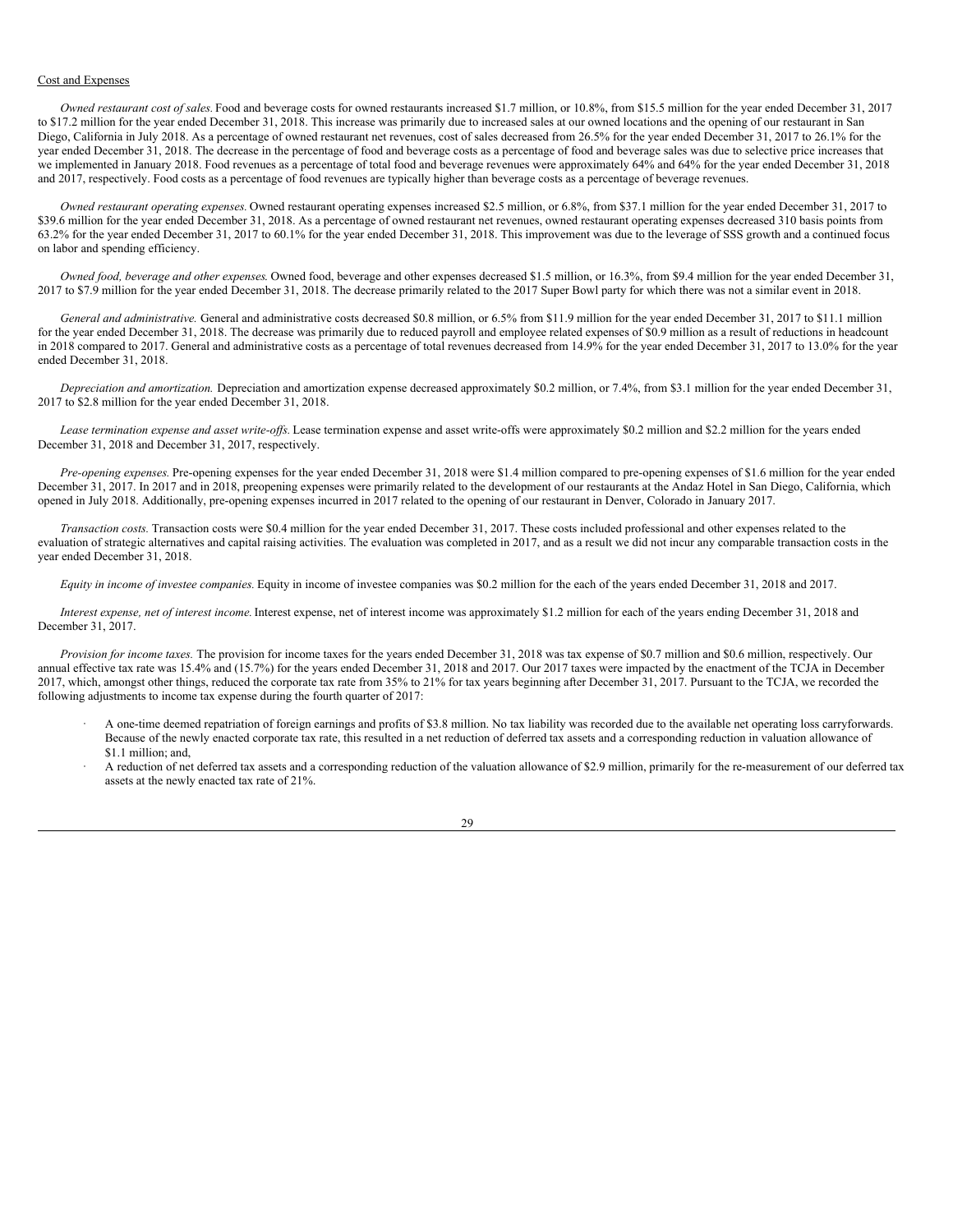Due to the complexities involved in accounting for the enactment of the TCJA, SAB 118 allowed companies to record provisional estimates of the impacts of the TCJA during a measurement period of up to one year from the enactment date. In order to estimate the impact of the one-time transition tax on accumulated foreign earnings, we used the retained earnings of our foreign subsidiaries as a proxy to calculate E&P for the tax provision for the year ended December 31, 2017. In 2018, we conducted an earnings and profit study to calculate the exact amount of deemed repatriation which was included in our 2017 income tax filing. The adjustment between the estimated and the actual amount was included as an adjustment to the tax provision for the year ended December 31, 2018. The adjustment was fully absorbed by our net operating loss carryforward.

*Income from discontinued operations, net of taxes*. Prior to 2015, we decided to cease operations in six of our locations. Winding down of operations for these locations was completed in 2017. Income from discontinued operations was \$0.4 million for the year ended December 31, 2017 and was the result of a \$0.5 million sales tax settlement previously accrued for one of our discontinued operations partially offset by \$0.1 million in miscellaneous expenses.

*Net income attributable to noncontrolling interest*. Net income attributable to noncontrolling interest increased by \$0.4 million from \$0.6 million for the year ended December 31, 2018 compared to \$0.2 million for the year ended December 31, 2017.

## **Liquidity and Capital Resources**

Our principal liquidity requirements are to meet our lease obligations, our working capital and capital expenditure needs and to pay principal and interest on our outstanding indebtedness. Subject to our operating performance, which, if significantly adversely affected, would adversely affect the availability of funds, we expect to finance our operations for at least the next 12 months following the issuance of the consolidated financial statements, including costs of opening currently planned new restaurants, through cash provided by operations and construction allowances provided by landlords of certain locations.

We cannot be sure that these sources will be sufficient to finance our operations throughout this period and beyond, however, and we may seek additional financing in the future, which may or may not be available on terms and conditions satisfactory to us, or at all. As of December 31, 2018, we had cash and cash equivalents of approximately \$1.6 million.

We expect that our capital expenditures during fiscal 2019 will be less than prior years because we plan to open only one new owned STK restaurant. We currently anticipate our total capital expenditures for 2019, inclusive of all maintenance expenditures, will be approximately \$3.5 million.

We expect to fund our anticipated capital expenditures for fiscal 2019 with current cash on hand, expected cash flows from operations and proceeds from expected tenant improvement allowances. Our future cash requirements will depend on many factors, including the pace of our expansion, conditions in the retail property development market, construction costs, the nature of the specific sites selected for new restaurants, and the nature of the specific leases and associated tenant improvement allowances available, if any, as negotiated with landlords.

Under our current capital light strategy, we plan to enter into management and license agreements for the operation of STKs where we are not required to contribute significant capital upfront. We expect to rely on our cash flow from operations and continued financing to fund the majority of our planned capital expenditures for 2019.

Our operations have not required significant working capital and, like many restaurant companies, we have negative working capital. Revenues are received primarily in credit card or cash receipts and restaurant operations do not require significant receivables or inventories, other than our wine inventory. In addition, we receive trade credit for the purchase of food, beverages and supplies, thereby reducing the need for incremental working capital to support growth.

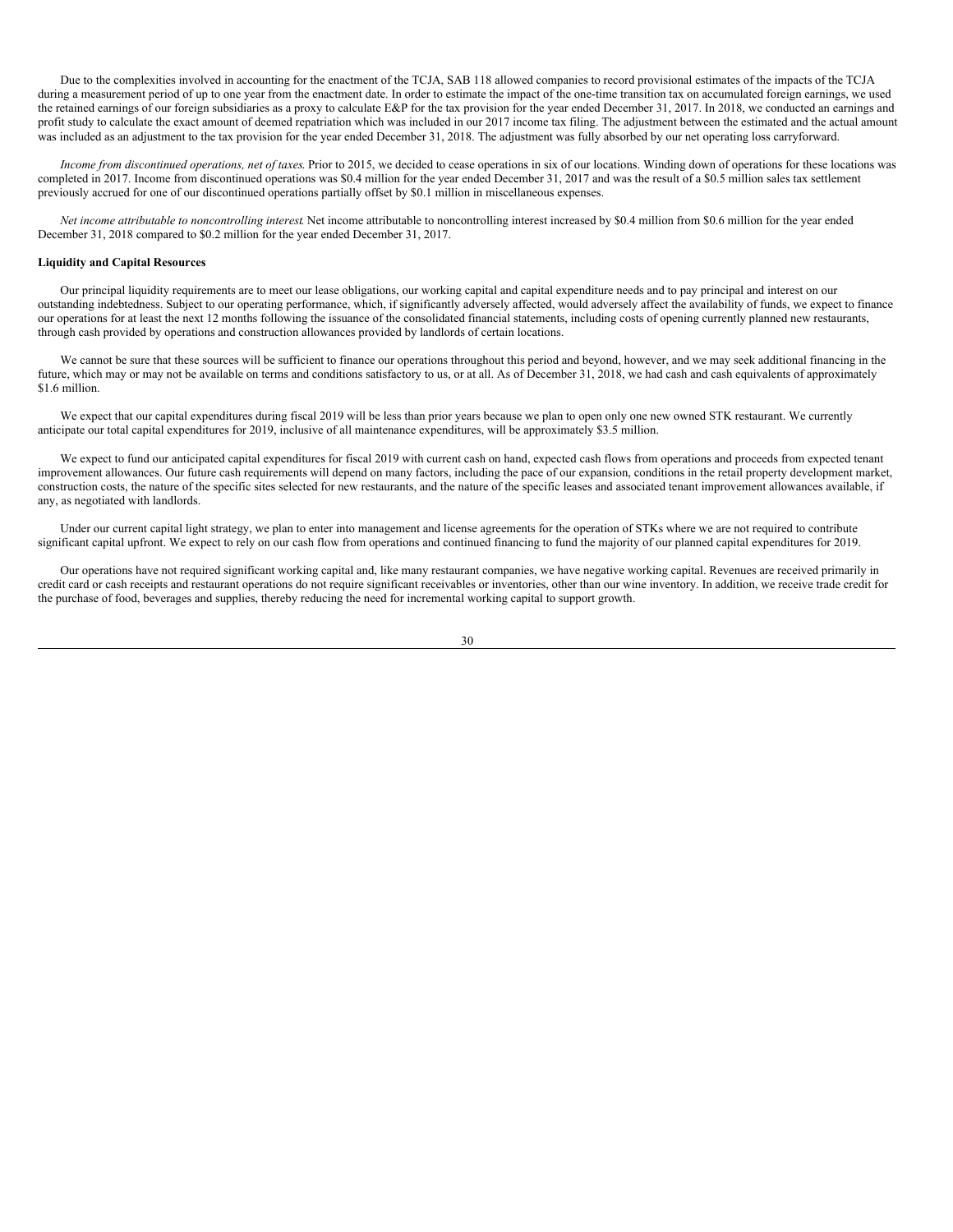## Cash Flows

The following table summarizes the statement of cash flows for the fiscal years ended December 31, 2018 and December 31, 2017 (in thousands):

|                                           | For the vears ended December 31. |  |          |  |
|-------------------------------------------|----------------------------------|--|----------|--|
|                                           | 2018                             |  | 2017     |  |
| Net cash provided by (used in):           |                                  |  |          |  |
| Operating activities                      | 6.444                            |  | 5,987    |  |
| Investing activities                      | (3, 462)                         |  | (4, 334) |  |
| Financing activities                      | (2,184)                          |  | (938)    |  |
| Effect of exchange rate changes on cash   | (754)                            |  | (85)     |  |
| Net increase in cash and cash equivalents | 44                               |  | 630      |  |

# *Operating Activities*

Net cash provided by operating activities was \$6.4 million for the year ended December 31, 2018 compared to \$6.0 million for the year ended December 31, 2017. The increase was primarily attributable to increase in net income, partially offset by changes within our working capital accounts.

# *Investing Activities*

Net cash used in investing activities for the year ended December 31, 2018 was \$3.5 million compared to \$4.3 million for the year ended December 31, 2017. The decrease in net cash used in investing activities was attributable to reduced capital expenditures for purchases of property and equipment, primarily related to the construction of new restaurants and general capital expenditures of existing restaurants, as well as the receipt of proceeds related to the sale of our interest in One 29 Park, a restaurant and rooftop bar located in a New York City hotel, which occurred in the first quarter of 2018.

### *Financing Activities*

Net cash used in financing activities increased \$1.2 million from \$0.9 million for the year ended December 31, 2017 compared to \$2.2 million for the year ended December 31, 2018. The increase in net cash used in financing activity was primarily related to a \$1.3 million decrease in proceeds received from the sale of common stock and warrants as well as a increase of \$0.1 million of net repayments on long-term debt. This was partially offset by a \$0.2 million decreased in distributions made to non-controlling interests in the year ended December 31, 2018 compared the year ended December 31, 2017.

# Capital Expenditures and Lease Arrangements

To the extent we open new company-owned restaurants, we anticipate capital expenditures would increase from the amounts described in "Investing Activities" above. Although we are committed to our capital light strategy, in which our capital investment is expected to be limited, we are willing to consider opening owned restaurants as opportunities arise. For owned restaurants, we have typically targeted an average cash investment of approximately \$3.8 million for a 10,000 square-foot STK restaurant, in each case net of landlord contributions and equipment financing and excluding pre-opening costs. In addition, some of our existing restaurants will require capital improvements to either maintain or improve the facilities. We may add seating or provide enclosures for outdoor space in the next twelve months for some of our locations.

Our hospitality F&B services projects typically require limited capital investment from us. Capital expenditures for these projects will primarily be funded by cash flows from operations and equipment financing, depending upon the timing of these expenditures and cash availability.

We typically seek to lease our restaurant locations for periods of 10 to 20 years under operating lease arrangements, with a limited number of renewal options. Our rent structure varies from lease to lease, but our leases generally provide for the payment of both minimum and contingent (percentage) rent based on sales, as well as other expenses related to the leases (for example, our pro-rata share of common area maintenance, property tax and insurance expenses). Many of our lease arrangements include the opportunity to secure tenant improvement allowances to partially offset the cost of developing and opening the related restaurants. Generally, landlords recover the cost of such allowances from increased minimum rents. However, there can be no assurance that such allowances will be available to us on each project that we select for development.

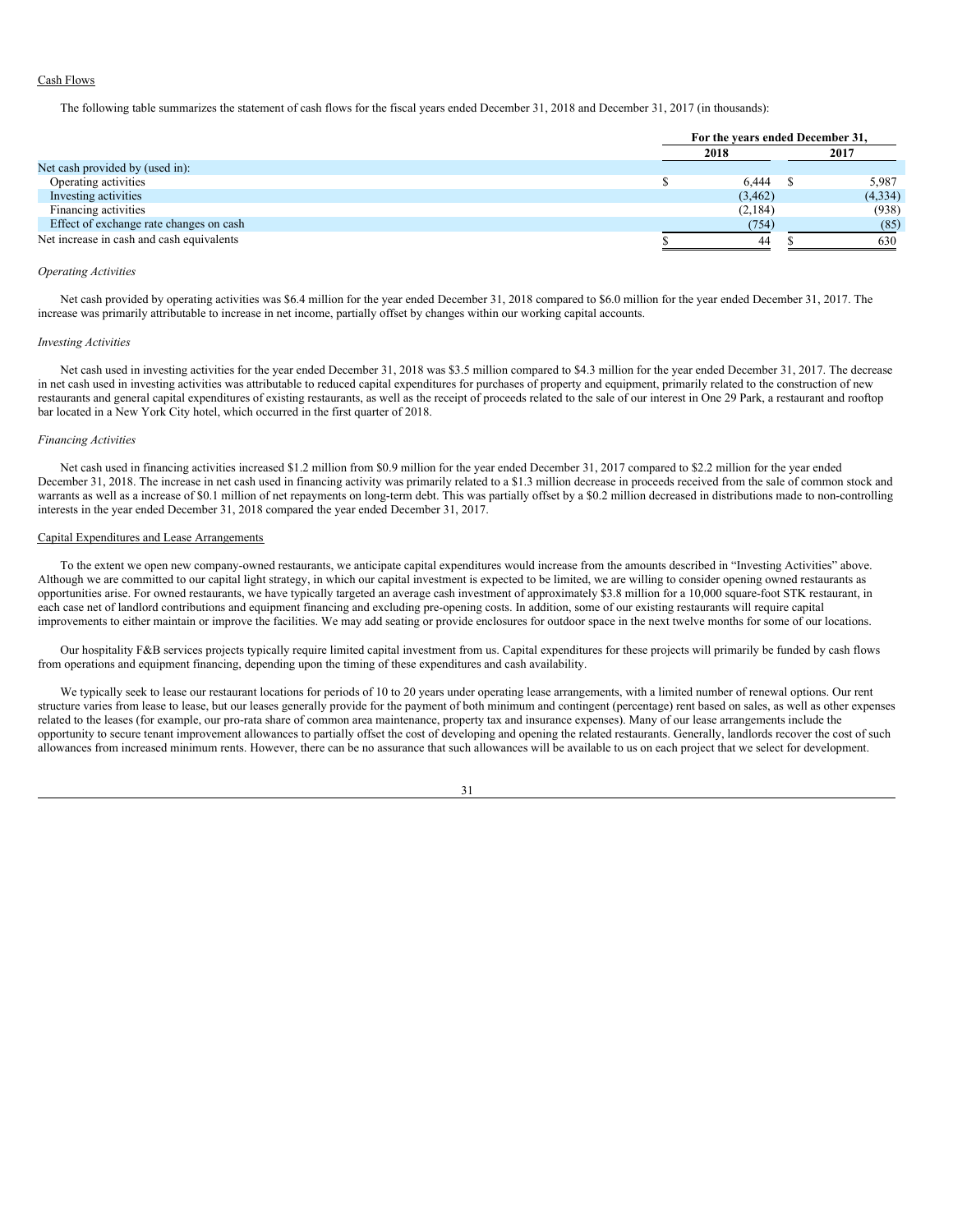### *Loan Agreements*

As of December 31, 2018, our long-term debt consisted of term loans, promissory notes and equipment financing agreements for which no additional financing was available. In 2018, we made principal payments of approximately \$3.2 million towards our long-term debt. As of December 31, 2018, we had approximately \$10.3 million of outstanding debt to third parties.

Our term loan agreements with BankUnited contain certain affirmative and negative covenants, including negative covenants that limit or restrict, among other things, liens and encumbrances, indebtedness, mergers, asset sales, investments, assumptions and guaranties of indebtedness of other persons, change in nature of operations, changes in fiscal year and other matters customarily restricted in such agreements. The financial covenants in these agreements require us to maintain a certain adjusted tangible net worth and a debt service coverage ratio. We were in compliance with all of our financial covenants under the BankUnited term loan agreements as of December 31, 2018. Based on current projections, we believe that we will continue to comply with such covenants throughout the twelve months following the issuance of the financial statements.

See contractual obligations below and Note 7 and Note 12 to our consolidated financial statements set forth in Item 8 of this Annual Report on Form 10-K for further information on our long-term debt and commitments and contingencies.

### **Off-Balance Sheet Arrangements**

We do not have any off-balance sheet arrangements as defined in Item 303(a)(4)(ii) of Regulation S-K.

## **Contractual Obligations**

The following table summarizes our contractual obligations as of December 31, 2018 (in thousands):

|                                  | Less than 1 |              |  |        |                                   | More than 5 |                          |                                 |
|----------------------------------|-------------|--------------|--|--------|-----------------------------------|-------------|--------------------------|---------------------------------|
|                                  |             | <b>Total</b> |  | vear   | vears<br>$\overline{\phantom{0}}$ |             | 3 - 5 vears              | vears                           |
| Long-term debt obligations       |             | 10.830       |  | 3,201  | 7,629                             |             | $\overline{\phantom{a}}$ |                                 |
| Expected interest payments $(1)$ |             | .819         |  | 770    | 1.049                             |             | $\overline{\phantom{a}}$ | $\hspace{0.1mm}-\hspace{0.1mm}$ |
| <b>Operating leases</b>          |             | 102.846      |  | 6,432  | 13.718                            |             | 13.209                   | 69,487                          |
| Total                            |             | 115,495      |  | 10.403 | 22,396                            |             | 13.209                   | 69,487                          |

(1) Represents estimated future cash interest payments based on borrowings outstanding as of December 31, 2018 at the expected interest rate over the period outstanding.

## **Recent Accounting Pronouncements**

See Note 2 to our consolidated financial statements set forth in Item 8 of this Annual Report on Form 10-K for a detailed description of recent accounting pronouncements. The adopted accounting guidance discussed in Note 2 did not have a significant impact on our consolidated financial position or results of operations. With the exception of new lease accounting guidance, for which we are still evaluating the financial statement impact, we expect that the accounting guidance not yet adopted will not have a significant impact on our consolidated financial position or results of operations.

# **Critical Accounting Policies and Estimates**

Our discussion and analysis of financial condition and results of operations is based upon our consolidated financial statements which have been prepared in accordance with GAAP. The preparation of these consolidated financial statements requires us to make estimates and judgments that affect the reported amounts of our assets, liabilities, net sales and operating expenses and related disclosures of contingent assets and liabilities. We base our estimates on historical experience and various assumptions that we believe to be reasonable under the circumstances and we evaluate these estimates on an ongoing basis. Actual results may differ from these estimates under different assumptions or conditions. Our critical accounting policies require us to make difficult, subjective or complex judgements that could have a material impact on our financial statements.

Our significant accounting policies are discussed in Note 2 to our consolidated financial statements set forth in Item 8 of this Annual Report on Form 10-K.

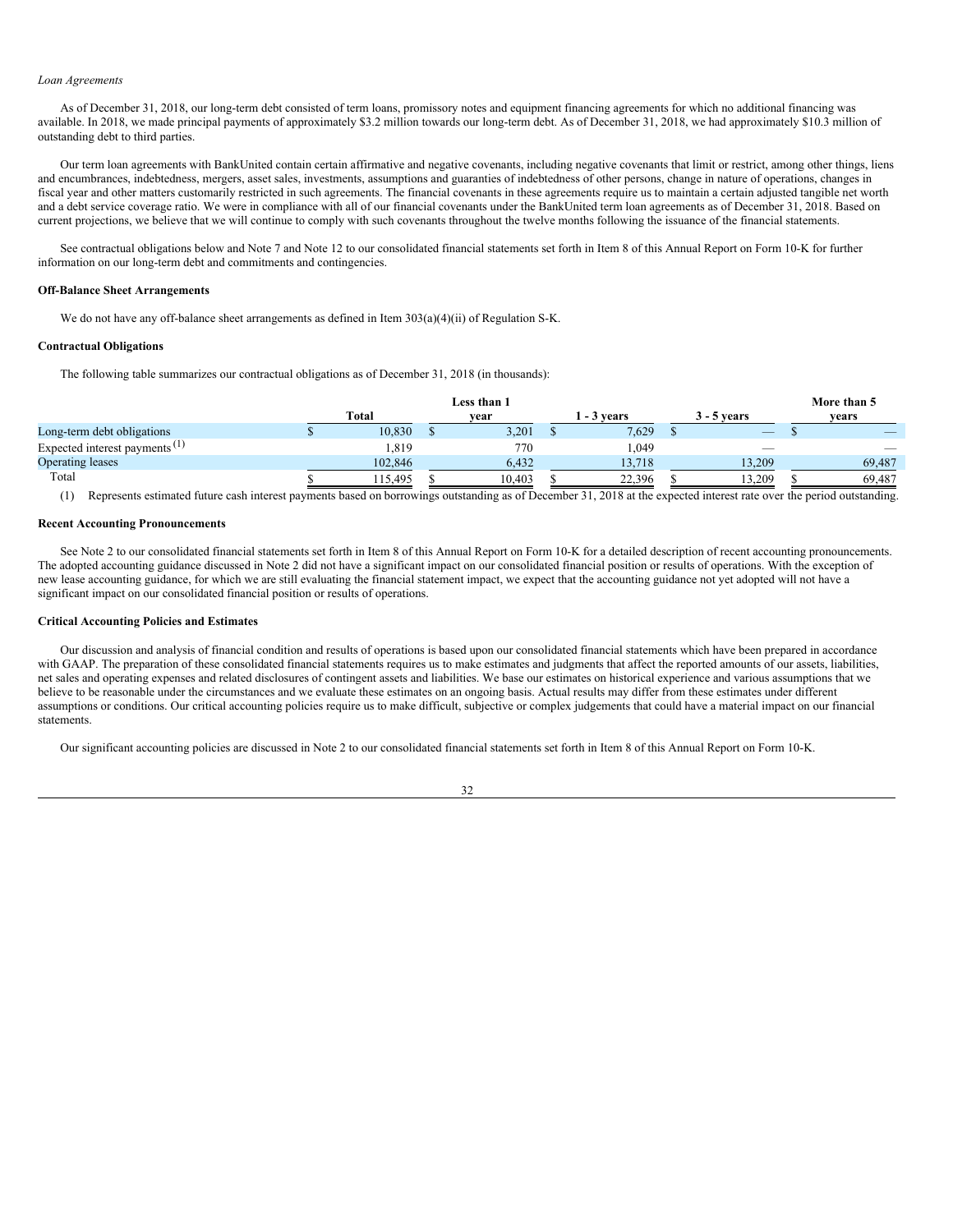#### *Income Taxes*

We recognized deferred tax assets and liabilities based on the differences between the financial statement carrying amounts and the respective tax bases of our assets and liabilities. Deferred tax assets and liabilities are measured using current enacted rates expected to apply to taxable income in the years in which we expect the temporary differences to reverse. We routinely evaluate the likelihood of realizing the benefit of our deferred tax assets and may record a valuation allowance if, based on all available evidence, we determine that some portion of the tax benefit will not be realized.

In addition, our income tax returns are periodically audited by federal, state and foreign tax authorities. These audits include questions regarding our tax filing positions, including the timing and amount of deductions taken and the allocation of income amongst various tax jurisdictions. We evaluate our exposures associated with our various tax filing positions and record a related liability. We adjust our liability for unrecognized tax benefits and income tax provision in the period in which an uncertain tax provision is effectively settled, the statute of limitations expires for the relevant taxing authority to examine the tax position or when more information becomes available.

As of December 31, 2018, we have recorded a valuation allowance of \$10.8 million on our deferred tax assets. We have also recorded a liability for unrecognized tax benefits of \$0.8 million. The recording of these amounts require significant management judgment regarding the interpretation of applicable statutes, the status of various income tax audits, and our particular facts and circumstances. We believe that our estimates are reasonable; however, actual results could differ from these results.

Our 2018 taxes were impacted by the enactment of the Tax Cuts and Job Act in December 2017 (the "TCJA"), which, amongst other things, reduced the corporate tax rate from 35% to 21% for tax years beginning after December 31, 2017. Pursuant to the TCJA, we recorded the following adjustments to income tax expense during the fourth quarter of 2017:

- · A one-time deemed repatriation of foreign earnings and profits of \$3.8 million. No tax liability was recorded due to the available net operating loss carryforwards. Because of the newly enacted corporate tax rate. this resulted in a net reduction of deferred tax assets and a corresponding reduction in valuation allowance of \$1.1 million; and,
- · A reduction of net deferred tax assets and a corresponding reduction of the valuation allowance of \$2.9 million, primarily for the re-measurement of our deferred tax assets at the newly enacted tax rate of 21%.

Due to the complexities involved in accounting for the enactment of the TCJA, SAB 118 allowed companies to record provisional estimates of the impacts of the TCJA during a measurement period of up to one year from the enactment date. In order to estimate the impact of the one-time transition tax on accumulated foreign earnings, we used the retained earnings of our foreign subsidiaries as a proxy to calculate E&P for the tax provision for the year ended December 31, 2017. In 2018, we conducted an earnings and profit study to calculate the exact amount of deemed repatriation which was included in our 2017 income tax filing. The adjustment between the estimated and the actual amount was included as an adjustment to the tax provision for the year ended December 31, 2018. The adjustment was fully absorbed by our net operating loss carryforward.

## *Impairment of Long-Lived Assets and Disposal of Property and Equipment*

Long-lived assets are reviewed for impairment whenever events or changes in circumstances indicate that the carrying value of these assets may not be fully recoverable. The impairment evaluation is generally performed at the individual venue asset group level, as we believe this is the lowest level of identifiable cash flows. We believe that historical cash flows, in addition to other relevant facts and circumstances, are the primary basis for estimating future cash flows. Relevant facts and circumstances include, among others, significant underperformance relative to historical or projected future operating results, significant changes in the manner of use of the acquired assets or the strategy for the overall business, and significant negative industry or economic trends. Recoverability of restaurant assets is measured by a comparison of the carrying amount of an individual restaurant's assets to the estimated identifiable undiscounted future cash flows expected to be generated by those restaurant assets. This process requires the use of estimates and assumptions, which are subject to a high degree of judgment. If the carrying amount of an individual restaurant's assets exceeds its estimated, identifiable, undiscounted future cash flows, an impairment charge is recognized as the amount by which the carrying amount of the asset's exceed its fair value. Fair value is determined by discounting a restaurant's identifiable future cash flows.

From time to time, we have decided to close or dispose of restaurants. Typically, such decisions are made based on operating performance or strategic considerations and must be made before the actual costs or proceeds of disposition are known, and management must make estimates of these outcomes. Such outcomes could include the sale of a leasehold, mitigating costs through a tenant or subtenant, or negotiating a buyout of a remaining lease term. In these instances, management evaluates possible outcomes, frequently using outside real estate and legal advice, and records provisions for the effect of such outcomes. The accuracy of such provisions can vary materially from original estimates, and management regularly monitors the adequacy of the provisions until final disposition occurs.

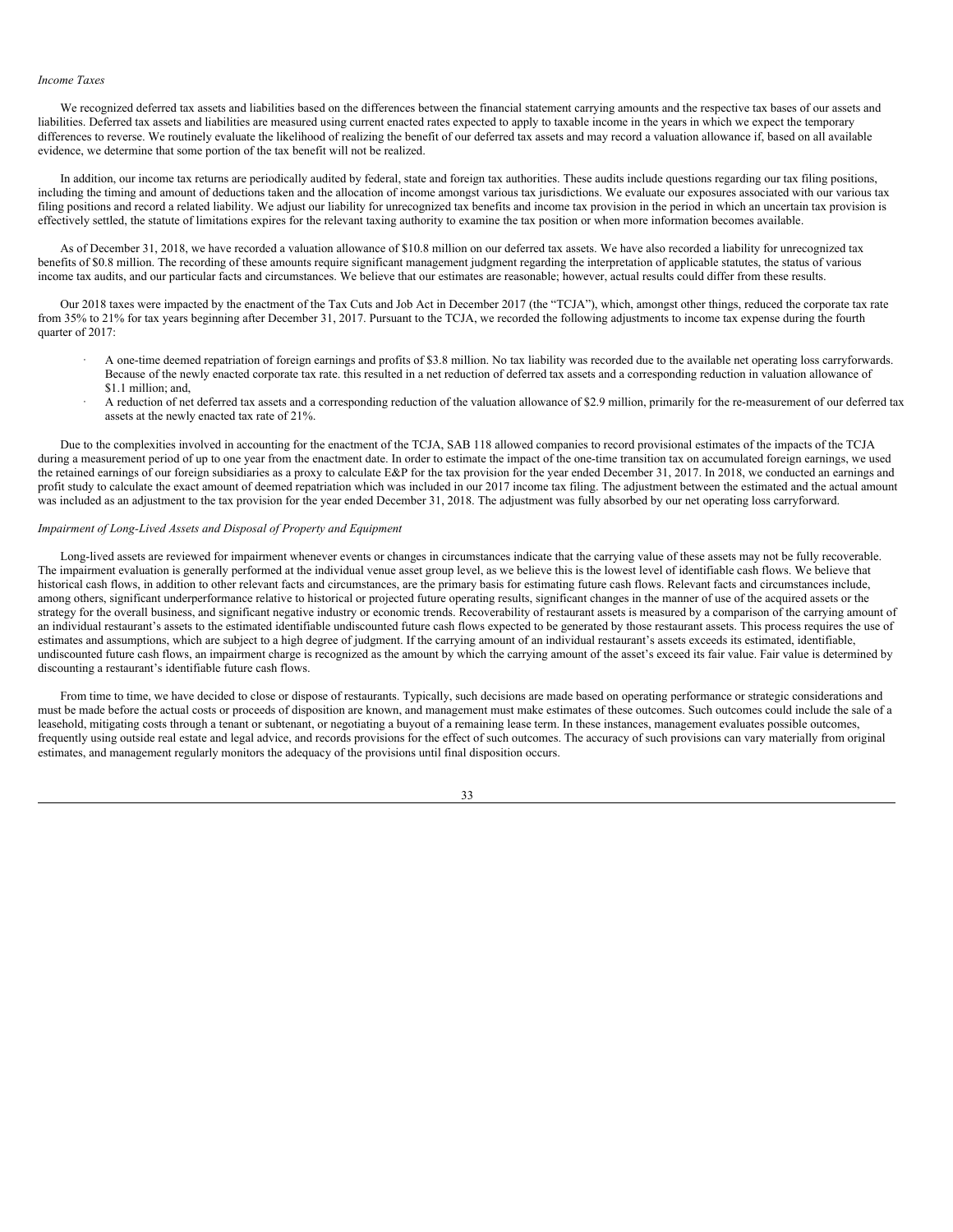For the year ended December 31, 2018, we did not identify any event or changes in circumstances that indicated that the carrying values of our restaurant assets were impaired. For the year ended December 31, 2017, we recorded impairments, net of related liabilities, of \$0.6 million.

### *Leases*

We currently lease all of our restaurant locations under leases classified as operating leases. Minimum base rent for our operating leases, which generally have escalating rentals over the term of the lease, is recorded on a straight-line basis over the lease term. As such, an equal amount of rent expense is attributed to each period during the term of the lease regardless of when actual payments occur. The difference between rent expense and actual cash payments is classified as deferred rent in our consolidated balance sheets. Lease terms begin on the date we take possession under the lease and include option periods where failure to exercise such options would result in an economic penalty.

Certain of our leases also provide for contingent rent, which is determined as a percentage of sales in excess of specified, minimum sales targets. The Company recognizes contingent rent expense prior to the achievement of the specified sales target provided achievement of the sales target is considered probable.

Management makes judgments regarding the probable term for each restaurant property lease, which can impact the classification and accounting for a lease as capital or operating; the rent holidays and/or escalations in payments that are taken into consideration when calculating straight-line rent; incremental borrowing rates; and the term over which leasehold improvements for each restaurant are depreciated. These judgments may produce materially different amounts of depreciation, amortization and rent expense than would be reported if different assumed lease terms were used.

## *Stock-Based Compensation*

We used the Black-Scholes model to estimate the fair value of our option awards. The Black-Scholes model requires estimates of the expected term of the option, the riskfree interest rate, future volatility and dividend yield. The Company's assumptions are as follows:

- Expected Term The expected term of options is based upon evaluations of historical and expected future exercise behavior with consideration of both the vesting period and contractual terms of the instruments.
- Risk Free Interest Rate The risk-free interest rate is based on U.S. Treasury rates at the date of grant with maturity dates approximately equal to the expected term at the grant date.
- · Implied Volatility Implied volatility is based upon an average of the volatilities of an industry peer group who are publicly traded.
- Dividend Yield The Company has historically not paid dividends and does not plan to do so in the foreseeable future.

There is a risk that our estimates of the fair values of our share-based compensation awards on the grant dates may differ from the actual values realized upon the exercise, expiration, early termination or forfeiture of those share-based payments in the future. Certain share-based payments, such as employee stock options, may expire worthless or otherwise result in zero intrinsic value as compared to the fair values originally estimated on the grant date and reported in our financial statements. Alternatively, value may be realized from these instruments that are significantly in excess of the fair values originally estimated on the grant date and reported in our financial statements. Although the fair value of our share-based awards are determined in accordance with GAAP, the value calculated may not be indicative of the fair value observed in a willing buyer/willing seller market transaction.

## <span id="page-33-0"></span>**Item 7A. Quantitative and Qualitative Disclosures about Market Risk**

### *Foreign Currency Exchange Rate Risk*

We are subject to foreign currency exchange risk for our restaurants operating in the United Kingdom, Italy, Canada, Mexico and the Middle East. If foreign currency exchange rates depreciate in these countries or regions, or any other country or region in which we may operate in the future, we may experience declines in our international operating results but such exposure would not be material to the consolidated financial statements. We currently do not use financial instruments to hedge foreign currency exchange rate changes.

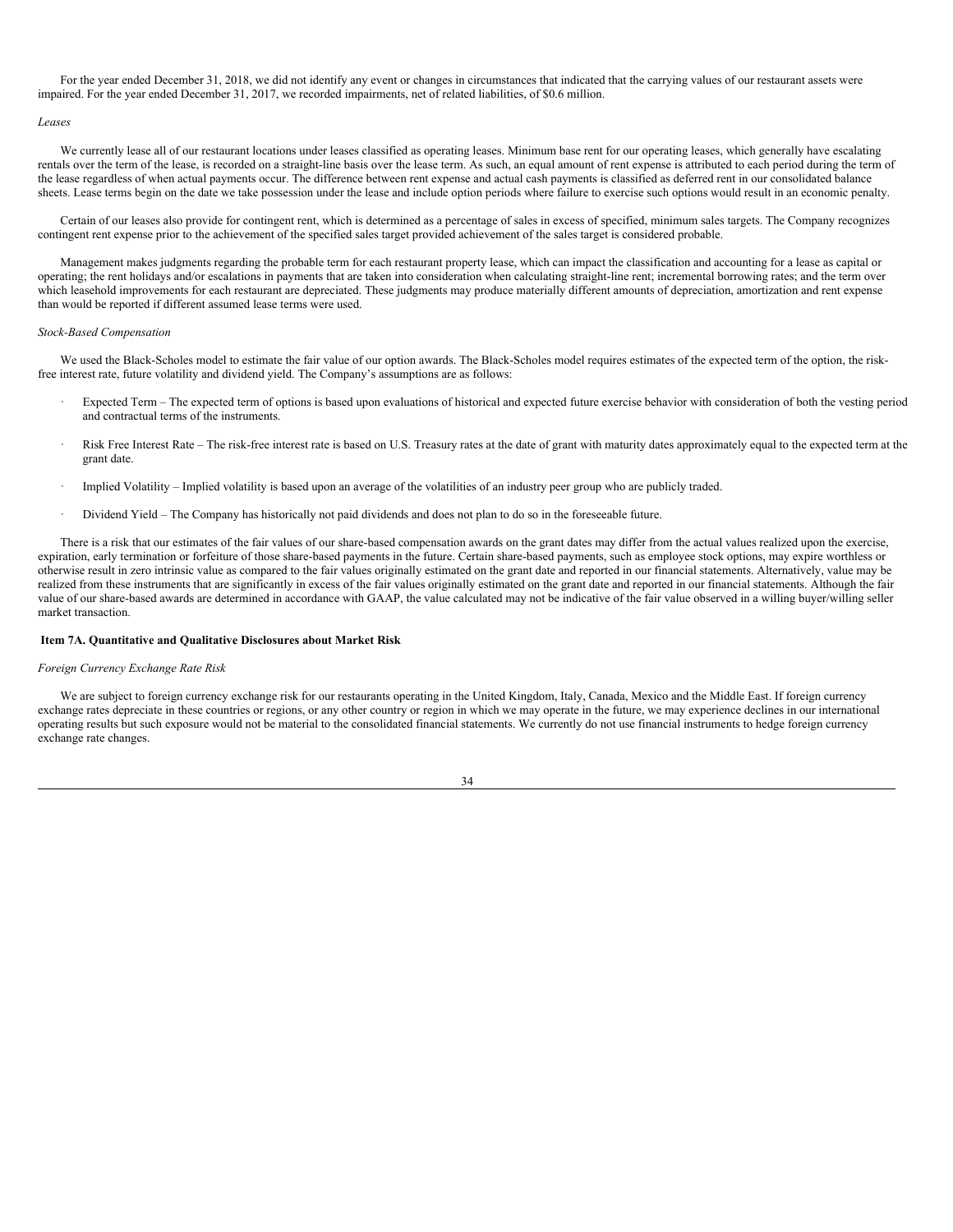### *Commodity Price Risk*

We are exposed to market price fluctuations in beef, seafood, produce and other food product prices. Given the historical volatility of beef, seafood, produce and other food product prices, these fluctuations can materially impact our food and beverage costs. While we have taken steps to qualify multiple suppliers who meet our standards as suppliers for our restaurants and enter into agreements with suppliers for some of the commodities used in our restaurant operations, we do not enter into long-term agreements for the purchase of such supplies. There can be no assurance that future supplies and costs for such commodities will not fluctuate due to weather and other market conditions outside of our control and we may be subject to unforeseen supply and cost fluctuations. Dairy costs can also fluctuate due to government regulation. Because we typically set our menu prices in advance of our food product prices, our menu prices cannot immediately take into account changing costs of food items. To the extent that we are unable to pass the increased costs on to our customers through price increases, our results of operations would be adversely affected. We do not use financial instruments to hedge our risk to market price fluctuations in beef, seafood, produce and other food product prices at this time.

### *Inflation*

Over the past several years, inflation has not significantly affected our operations. However, the impact of inflation on labor, food and occupancy costs could, in the future, significantly affect our operations. We pay many of our employees hourly rates related to the applicable federal or state minimum wage. Food costs as a percentage of revenues have been somewhat stable due to procurement efficiencies and menu price adjustments, although no assurance can be made that our procurement will continue to be efficient or that we will be able to raise menu prices in the future. Costs for construction, taxes, repairs, maintenance and insurance all impact our occupancy costs. We believe that our current strategy, which is to seek to maintain operating margins through a combination of menu price increases, cost controls, careful evaluation of property and equipment needs, and efficient purchasing practices, has been an effective tool for dealing with inflation. There can be no assurance, however, that future inflationary or other cost pressure will be effectively offset by this strategy.

## <span id="page-34-0"></span>**Item 8. Financial Statements and Supplementary Data**

Our Consolidated Financial Statements required by this Item are set forth in Item 15 of this Annual Report on Form 10-K.

### <span id="page-34-1"></span>**Item 9. Changes in and Disagreements with Accountants on Accounting and Financial Disclosure**

None.

## <span id="page-34-2"></span>**Item 9A. Controls and Procedures**

# **Evaluation of Disclosure Controls and Procedures**

We are required to maintain disclosure controls and procedures that are designed to ensure that information required to be disclosed in our reports under the Securities Exchange Act of 1934, as amended (the "Exchange Act"), is recorded, processed, summarized and reported within the time periods specified in the SEC's rules and forms, and that such information is accumulated and communicated to management, including our Chief Executive Officer ("CEO") and Chief Financial Officer ("CFO"), as appropriate, to allow timely decisions regarding required disclosure. In designing and evaluating the disclosure controls and procedures, management recognized that any controls and procedures, no matter how well designed and operated, can provide only reasonable assurance of achieving the desired control objectives, as our controls are designed to do, and management necessarily applies its judgment in evaluating the risk and cost benefit relationship related to controls and procedures.

In connection with the preparation of this Annual Report on Form 10-K, as of December 31, 2018, an evaluation was performed under the supervision and with the participation of our management, including the CEO and CFO, of the effectiveness of the design and operation of our disclosure controls and procedures (as defined in Rule 13a-15(e) under the Exchange Act). Based on that evaluation and as described below under "Management's Assessment on Internal Control Over Financial Reporting," we have concluded that our disclosure controls and procedures were effective as of December 31, 2018.

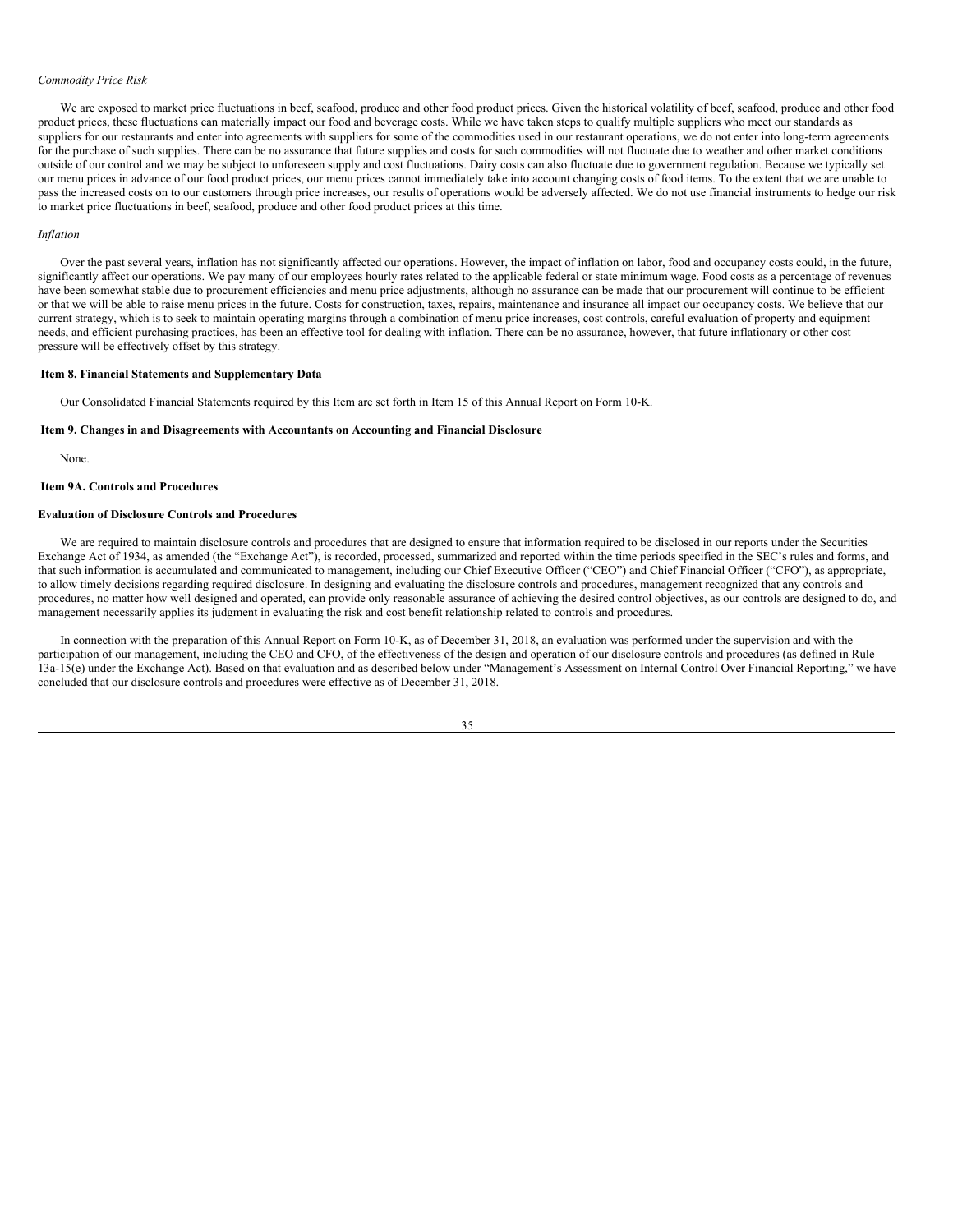### **Management's Assessment of Internal Control Over Financial Reporting**

Our management is responsible for establishing and maintaining adequate internal control over financial reporting as defined in Rule 13a-15(f) under the Exchange Act. Our internal control system is designed to provide reasonable assurance to our management and Board regarding the preparation and fair presentation of published financial statements. All internal control systems, no matter how well designed, have inherent limitations. Therefore, even those systems determined to be effective can provide only reasonable assurance with respect to financial statement preparation and presentation.

Our management has assessed the effectiveness of our internal control over financial reporting as of December 31, 2018. In making its assessment of internal control over financial reporting, management used the criteria set forth by the Committee of Sponsoring Organizations (the "COSO") of the Treadway Commission in Internal Control – Integrated Framework (2013). Based on this assessment, our CEO and CFO concluded that our internal control over financial reporting was effective as of December 31, 2018, based on the criteria set forth by COSO in Internal Control – Integrated Framework (2013).

# **Changes in Internal Control over Financial Reporting**

We have mitigated the material weakness in our internal controls over financial reporting that were reported in our annual report on Form 10-K for the year ended December 31, 2017. We completed and tested our remediation efforts in the fourth quarter of 2018. Components of the remediation plan that was implemented in 2018 included:

- · Processes and procedures supporting the monthly reporting of our financial results of all business units. The results are presented to management after a thorough analysis and review of the business units' financial information.
- · Implementation and use of a comprehensive financial statement close and reporting checklist, which requires that qualified accounting and finance personnel perform timely and detailed reviews of account balances, disclosures, transactions and reconciliation schedules for all business units.
- Detailed and robust review of all tax provision work, including reconciliation of all income tax accounts.
- · Processes and assignments were changed to address segregation of duties issues. Additionally, we have outsourced a significant portion of accounting and transaction processing.

There were no other changes in our internal control over financial reporting that occurred during the fourth quarter of 2018 that have materially affected, or are reasonably likely to materially affect, our internal control over financial reporting.

# <span id="page-35-0"></span>**Item 9B. Other Information**

None.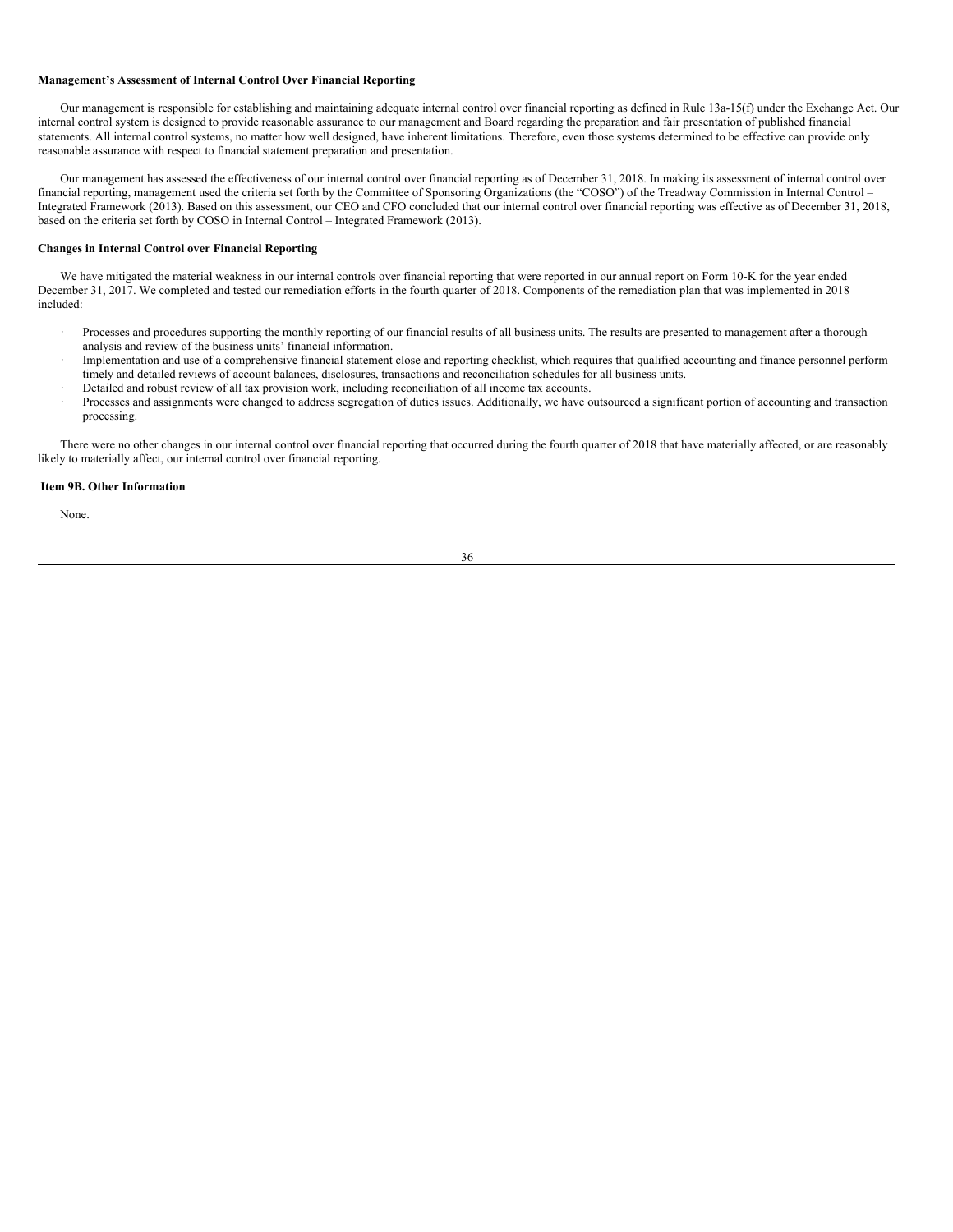## **PART III**

## **Item 10. DIRECTORS, EXECUTIVE OFFICERS AND CORPORATE GOVERNANCE**

Information required by this item is incorporated by reference from the Company's Proxy Statement for the 2018 Annual Meeting of Stockholders.

## **Item 11. EXECUTIVE COMPENSATION**

Information required by this item is incorporated by reference from the Company's Proxy Statement for the 2019 Annual Meeting of Stockholders.

## **Item 12. SECURITY OWNERSHIP OF CERTAIN BENEFICIAL OWNERS AND MANAGEMENT AND RELATED STOCKHOLDER MATTERS**

Information required by this item is incorporated by reference from the Company's Proxy Statement for the 2019 Annual Meeting of Stockholders.

## **Item 13. CERTAIN RELATIONSHIPS AND RELATED TRANSACTIONS, AND DIRECTOR INDEPENDENCE**

Information required by this item is incorporated by reference from the Company's Proxy Statement for the 2019 Annual Meeting of Stockholders.

## **Item 14. PRINCIPAL ACCOUNTING FEES AND SERVICES**

Information required by this item is incorporated by reference from the Company's Proxy Statement for the 2019 Annual Meeting of Stockholders.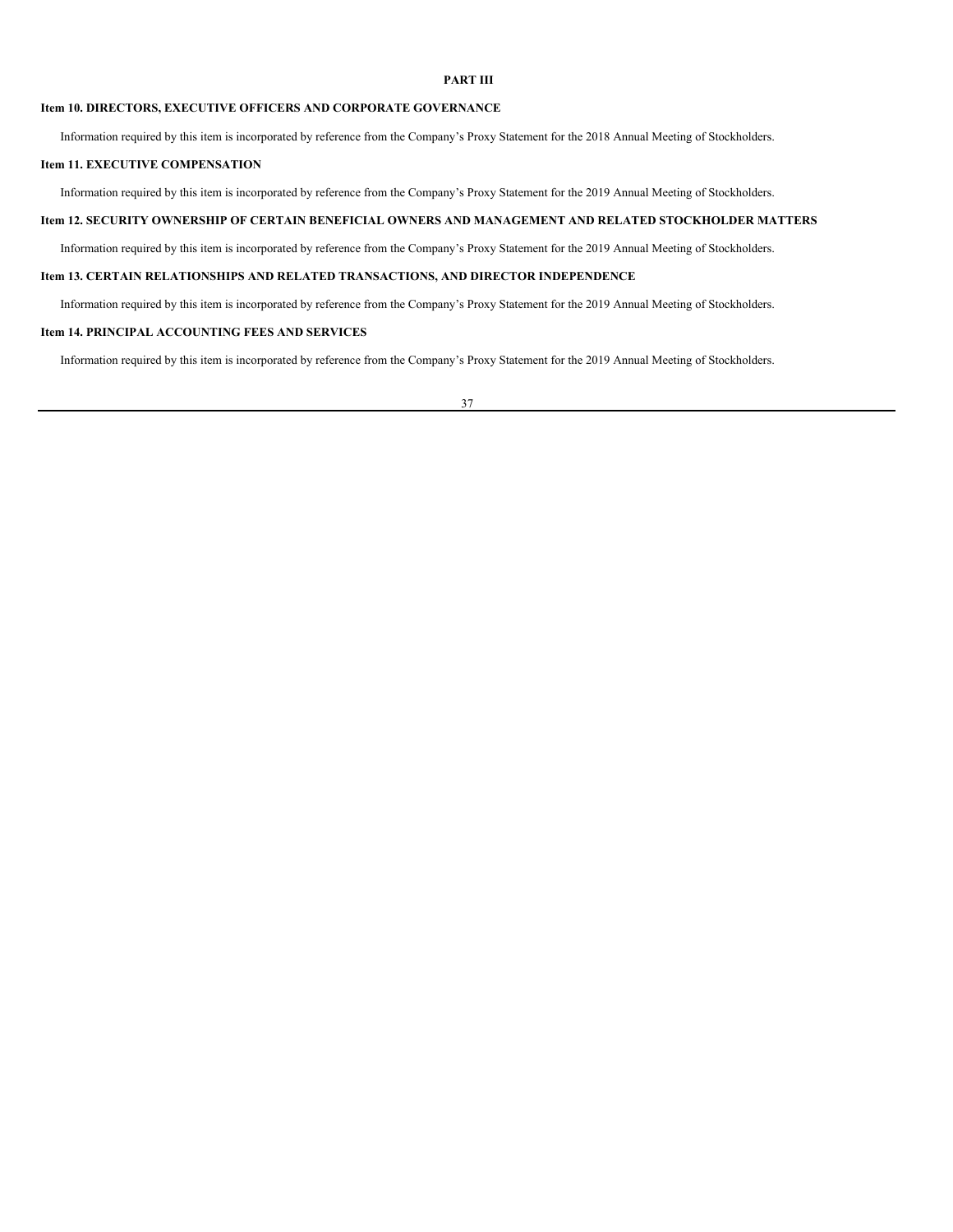# **PART IV**

# **Item 15. Exhibits, Financial Statement Schedules**

- (a)(1) *Financial Statements.* For the financial statements included in this annual report, see "Index to the Financial Statements" on page F-1.
- (a)(3) *Exhibits*. The list of exhibits filed as part of this Annual Report on Form 10-K is set forth on the Exhibit Index immediately preceding such exhibits and is incorporated by reference in this Item  $15(a)(3)$ .
- (b) *Exhibits.* See Exhibit Index.
- (c) *Separate Financial Statements.* None.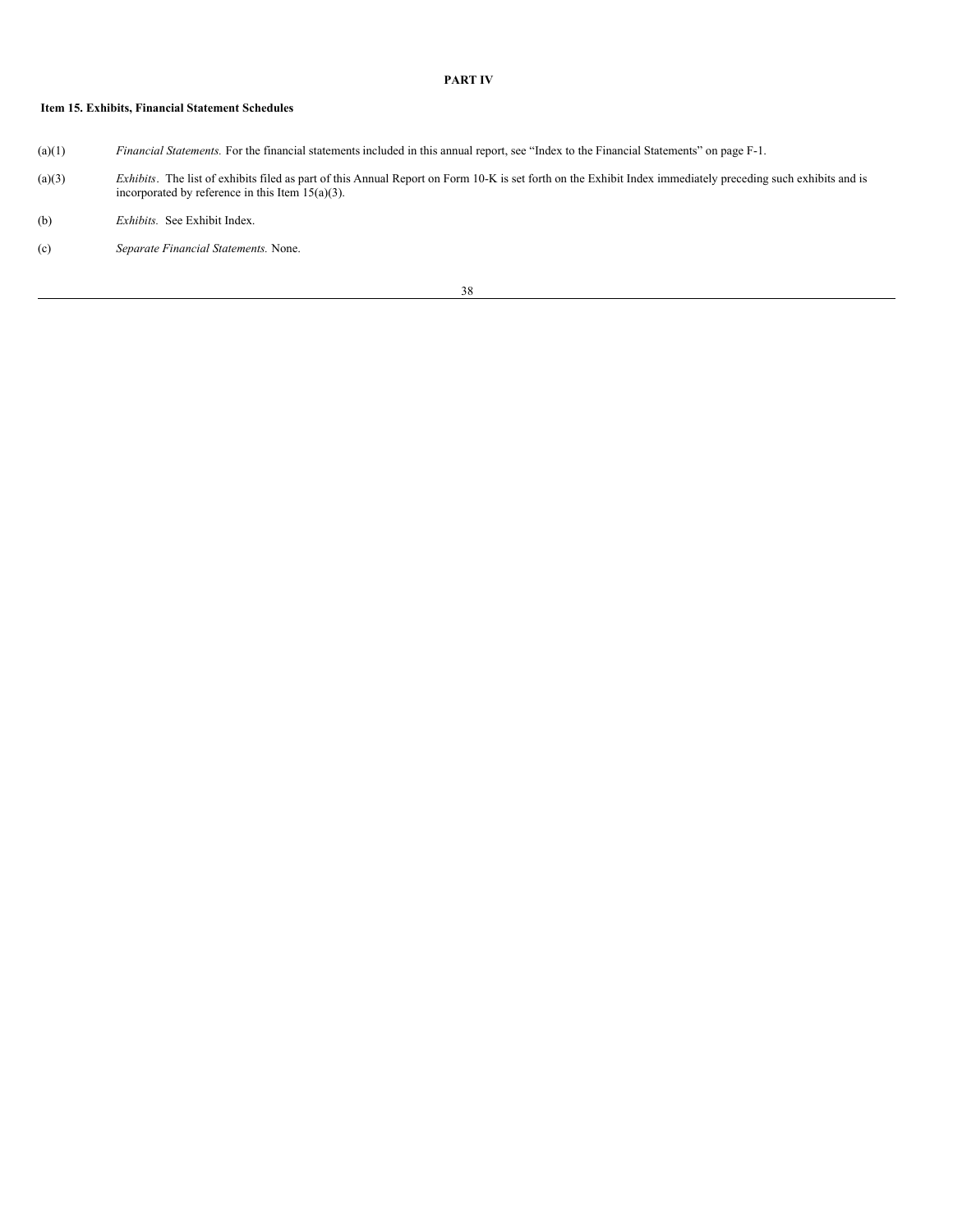# **SIGNATURES**

Pursuant to the requirements of Section 13 or 15(d) of the Securities Exchange Act of 1934, the Registrant has duly caused this report to be signed on its behalf by the undersigned, thereunto duly authorized.

Dated: March 28, 2019

THE ONE GROUP HOSPITALITY, INC.

By: /s/ LINDA SILUK

Linda Siluk Interim Chief Financial Officer

Pursuant to the requirements of the Securities Exchange Act of 1934, this report has been signed below by the following persons on behalf of the Registrant and in the capacities and on the dates indicated.

| Signature                                  | Title                                                                           | Date           |
|--------------------------------------------|---------------------------------------------------------------------------------|----------------|
| /s/ EMANUEL HILARIO<br>Emanuel Hilario     | Chief Executive Officer and Director<br>(Principal Executive Officer)           | March 28, 2019 |
| /s/ LINDA SILUK<br>Linda Siluk             | Interim Chief Financial Officer<br>(Principal Financial and Accounting Officer) | March 28, 2019 |
| /s/ JONATHAN SEGAL<br>Jonathan Segal       | Executive Chairman, Director                                                    | March 28, 2019 |
| /s/ DIMITRIOS ANGELIS<br>Dimitrios Angelis | Director                                                                        | March 28, 2019 |
| /s/ EUGENE BULLIS<br>Eugene Bullis         | Director                                                                        | March 28, 2019 |
| /s/ MICHAEL SERRUYA<br>Michael Serruya     | Director                                                                        | March 28, 2019 |
|                                            |                                                                                 |                |

39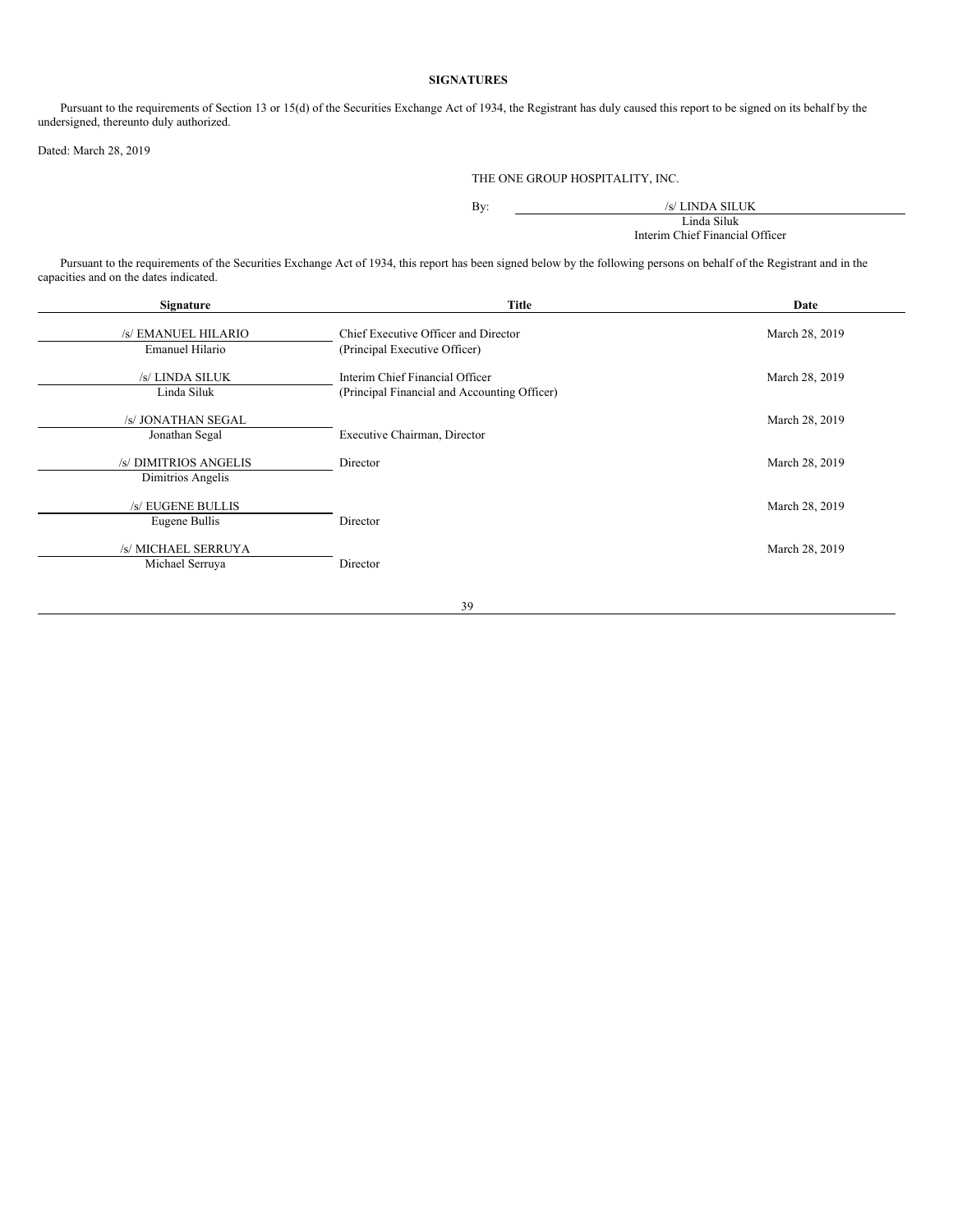# **Exhibit Index**

| Exhibit                                                                  |                                                                                                                                                                                            |
|--------------------------------------------------------------------------|--------------------------------------------------------------------------------------------------------------------------------------------------------------------------------------------|
| Number                                                                   | <b>Exhibit Description</b>                                                                                                                                                                 |
| 2.1                                                                      | Agreement and Plan of Merger, dated as of October 16, 2013, by and among the Registrant, CCAC Acquisition Sub, LLC, The ONE Group, LLC, and Samuel                                         |
|                                                                          | Goldfinger, as Company Representative. (Incorporated by reference to Form 8-K filed on October 16, 2013).                                                                                  |
|                                                                          | Amended and Restated Certificate of Incorporation (Incorporated by reference to Form 8-K filed on June 5, 2014).                                                                           |
| $\frac{3.1}{3.2}$ $\frac{4.1}{4.2}$ $\frac{4.3}{4.4}$                    | Amended and Restated Bylaws (Incorporated by reference to Form 8-K filed on October 25, 2011).                                                                                             |
|                                                                          | Specimen Unit Certificate (Incorporated by reference to Amendment No. 2 to Form S-1 filed on July 22, 2011).                                                                               |
|                                                                          | Specimen Common Stock Certificate (Incorporated by reference to Amendment No. 2 to Form S-1 filed on July 22, 2011).                                                                       |
|                                                                          | Specimen Warrant Certificate (Incorporated by reference to Amendment No. 2 to Form S-1 filed on July 22, 2011).                                                                            |
|                                                                          | Warrant Agreement, dated October 24, 2011, by and between the Registrant and Continental Stock Transfer & Trust Company (Incorporated by reference to Form                                 |
|                                                                          | 8-K filed on October 25, 2011).                                                                                                                                                            |
|                                                                          | Form of Senior Indenture (Incorporated by reference to Form S-3 filed on April 15, 2015).                                                                                                  |
|                                                                          | Form of Subordinated Indenture (Incorporated by reference to Form S-3 filed on April 15, 2015).                                                                                            |
| $\frac{4.5}{4.6}$ $\frac{4.7}{4.8}$ $\frac{4.8}{4.9}$ $\frac{4.9}{10.1}$ | Common Stock Purchase Agreement dated as of August 11, 2016 (Incorporated by reference to Form 8-K filed on August 16, 2016).                                                              |
|                                                                          | Common Stock Purchase Warrant dated as of October 24, 2016 (Incorporated by reference to Form 8-K filed on October 28, 2016).                                                              |
|                                                                          | Common Stock Purchase Warrant dated as of November 15, 2017 (Incorporated by reference to Form 8-K filed on November 16, 2017).                                                            |
|                                                                          | Form of Indemnity Agreement (Incorporated by reference to Amendment No. 1 to Form S-1 filed on June 30, 2011).                                                                             |
| 10.2                                                                     | Escrow Agreement, dated October 16, 2013, by and among the Registrant, The ONE Group, LLC, Samuel Goldfinger, as Company Representative, the Liquidating                                   |
|                                                                          | Trust and Continental Stock Transfer & Trust Company, as Escrow Agent. (Incorporated by reference to Form 8-K filed on October 16, 2013).                                                  |
| 10.3                                                                     | Second Term Loan Agreement, dated June 2, 2015, by and among The ONE Group, LLC, One 29 Park Management, LLC, STK-Las Vegas, LLC, STK Atlanta,                                             |
|                                                                          | LLC, CA Aldwych Limited, HIP Hospitality Limited, STK Chicago, LLC, STK Denver, LLC, STK-LA, LLC, STK Miami, LLC, STK Miami Service, LLC, STK                                              |
|                                                                          | Midtown Holdings, LLC, STK Midtown, LLC, STK Orlando, LLC, STK Westwood, LLC, T.O.G. (Aldwych) Limited, T.O.G. (UK) Limited, TOG Biscayne,                                                 |
|                                                                          | LLC, and WSATOG (Miami) LLC and BankUnited, N.A. (Incorporated by reference to Form 10-O filed on August 14, 2015).                                                                        |
| 10.4                                                                     | Second Term Note of The ONE Group, LLC to BankUnited, N.A., dated June 2, 2015, in the principal amount of \$6,000,000. (Incorporated by reference to Form                                 |
|                                                                          | 10-O filed on August 14, 2015).                                                                                                                                                            |
| 10.5                                                                     | Grant of Security Interest (Trademarks), dated June 2, 2015, by and between The ONE Group, LLC and BankUnited, N.A. (Incorporated by reference to Form 10-<br>O filed on August 14, 2015). |
| 10.6                                                                     | Second Amended and Restated Pledge Agreement, dated June 2, 2015, by and between The ONE Group, LLC and BankUnited, N.A. (Incorporated by reference to                                     |
|                                                                          | Form 10-O filed on August 14, 2015).                                                                                                                                                       |
| 10.7                                                                     | Fifth Amended and Restated Security Agreement, dated June 2, 2015, by and among The ONE Group, LLC, One 29 Park Management, LLC, STK-Las Vegas,                                            |
|                                                                          | LLC, STK Atlanta, LLC, STK Chicago, LLC, STK-LA, LLC, STK Miami, LLC, STK Miami Service, LLC, STK Midtown Holdings, LLC, STK Midtown, LLC,                                                 |
|                                                                          | STK Orlando, LLC, TOG Biscavne, LLC, WSATOG (Miami) LLC, STK Westwood, LLC, and STK Denver, LLC, and BankUnited, N.A. (Incorporated by                                                     |
|                                                                          | reference to Form 10-O filed on August 14, 2015).                                                                                                                                          |
| 10.8                                                                     | Guarantee Agreement, dated June 2, 2015, by and between The ONE Group Hospitality, Inc. and BankUnited, N.A. (Incorporated by reference to Form 10-O filed                                 |
|                                                                          | on August 14, 2015).                                                                                                                                                                       |
|                                                                          |                                                                                                                                                                                            |
|                                                                          |                                                                                                                                                                                            |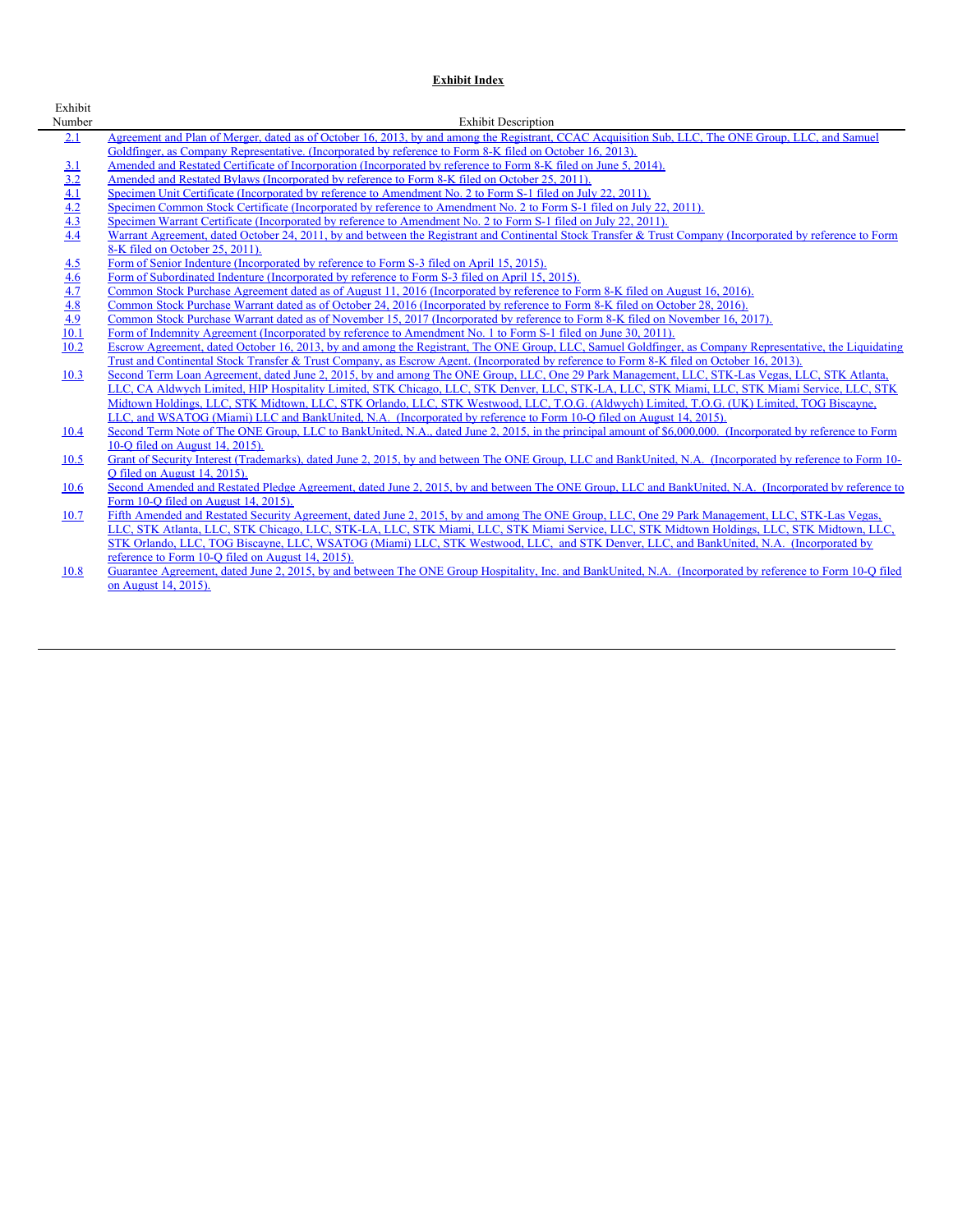- [10.9](http://www.sec.gov/Archives/edgar/data/1399520/000162828015002110/a107-termloanagreement.htm) Term Loan Agreement, dated December 17, 2014, by and between The ONE Group, LLC, One 29 Park [Management,](http://www.sec.gov/Archives/edgar/data/1399520/000162828015002110/a107-termloanagreement.htm) LLC, STK-Las Vegas, LLC, STK Atlanta LLC, CA Aldwych Limited, HIP Hospitality Limited, STK Chicago, LLC, STK Denver, LLC, STK-LA, LLC, STK Miami, LLC, STK Miami Service, LLC, STK Midtown Holdings, LLC, STK Midtown Holdings, LLC, STK Midtown, LLC, STK Orlando, LLC, STK Westwood, LLC, T.O.G. (Aldwych) Limited, T.O.G. (UK) Limited, TOG Biscayne, LLC, and WSATOG (Miami) LLC and BankUnited, N.A. (Incorporated by reference to Form 10-K/A filed on April 1, 2015).
- [10.10](http://www.sec.gov/Archives/edgar/data/1399520/000162828015002110/a108-termnote.htm) Term Note of The ONE Group, LLC to BankUnited, N.A., dated December 17, 2014, in the principal amount of [\\$7,475,000.07.](http://www.sec.gov/Archives/edgar/data/1399520/000162828015002110/a108-termnote.htm) (Incorporated by reference to Form 10-K/A filed on April 1, 2015).
- [10.11](http://www.sec.gov/Archives/edgar/data/1399520/000162828015002110/a109-grantofsecurityintere.htm) Grant of Security Interest [\(Trademarks\),](http://www.sec.gov/Archives/edgar/data/1399520/000162828015002110/a109-grantofsecurityintere.htm) dated December 17, 2014, by and between The ONE Group, LLC and BankUnited, N.A. (Incorporated by reference to Form 10-K/A filed on April 1, 2015).
- [10.12](http://www.sec.gov/Archives/edgar/data/1399520/000162828015002110/a1010-aandrpledgexsubborro.htm) Amended and Restated Pledge Agreement, dated December 17, 2014, by and between The ONE Group, LLC and BankUnited, N.A. [\(Incorporated](http://www.sec.gov/Archives/edgar/data/1399520/000162828015002110/a1010-aandrpledgexsubborro.htm) by reference to Form 10-K/A filed on April 1, 2015).
- [10.13](http://www.sec.gov/Archives/edgar/data/1399520/000162828015002110/a1011-fourthamendedandrest.htm) Fourth Amended and Restated Security Agreement, dated December 17, 2014, by and among The ONE Group, LLC, One 29 Park [Management,](http://www.sec.gov/Archives/edgar/data/1399520/000162828015002110/a1011-fourthamendedandrest.htm) LLC, STK-Las Vegas, LLC, STK Atlanta, LLC, STK Chicago, LLC, STK-LA, LLC, STK Miami, LLC, STK Miami Service, LLC, STK Midtown Holdings, LLC, STK Midtown, LLC, STK Orlando, LLC, TOG Biscayne, LLC, WSATOG (Miami), LLC, STK Westwood, LLC, STK Denver, LLC and BankUnited, N.A. (Incorporated by reference to Form 10-K/A filed on April 1, 2015).
- [10.14](http://www.sec.gov/Archives/edgar/data/1399520/000114420413057477/v358545_ex10-1.htm) Guarantee Agreement, dated October 25, 2013, by and between the Registrant and BankUnited, N.A. [\(Incorporated](http://www.sec.gov/Archives/edgar/data/1399520/000114420413057477/v358545_ex10-1.htm) by reference to Form 8-K filed on October 29, 2013).
- [10.15](http://www.sec.gov/Archives/edgar/data/1399520/000114420413057477/v358545_ex10-2.htm) Pledge Agreement, dated October 25, 2013, by and between the Registrant and BankUnited, N.A. [\(Incorporated](http://www.sec.gov/Archives/edgar/data/1399520/000114420413057477/v358545_ex10-2.htm) by reference to Form 8-K filed on October 29, 2013).
- [10.16](http://www.sec.gov/Archives/edgar/data/1399520/000162828015002110/a1035-amendmentno5.htm) Amendment No. 5 and Addendum to Credit Agreement, dated October 31, 2014, by and among The ONE Group, LLC, One 29 Park [Management,](http://www.sec.gov/Archives/edgar/data/1399520/000162828015002110/a1035-amendmentno5.htm) LLC, STK-Las Vegas, LLC, STK Atlanta, LLC, CA Aldwych Limited, HIP Hospitality Limited, STK Chicago, LLC, STK-LA, LLC, STK Miami, LLC, STK Miami Service, LLC, STK Midtown Holdings, LLC, STK Midtown, LLC, STK Orlando, LLC, T.O.G. (Aldwych) Limited, T.O.G. (UK) Limited, TOG Biscayne, LLC, WSATOG (Miami) LLC, STK Westwood, LLC and BankUnited, N.A. (formerly Herald National Bank). (Incorporated by reference to Form 10-K/A filed on April 1, 2015).
- [10.17](http://www.sec.gov/Archives/edgar/data/1399520/000162828015002110/a1036-thirdamendedandresta.htm) Third Amended and Restated Security Agreement, dated October 31, 2014, by and among The ONE Group, LLC, One 29 Park [Management,](http://www.sec.gov/Archives/edgar/data/1399520/000162828015002110/a1036-thirdamendedandresta.htm) LLC, STK-Las Vegas, LLC, STK Atlanta, LLC, STK Chicago LLC, STK-LA, LLC, STK Miami, LLC, STK Miami Service, LLC, STK Midtown Holdings, LLC, STK Midtown, LLC, STK Orlando LLC, TOG Biscayne, LLC, WSATOG (Miami), LLC, STK Westwood, LLC and BankUnited, N.A. (formerly Herald National Bank). (Incorporated by reference to Form 10-K/A filed on April 1, 2015).
- [10.18](http://www.sec.gov/Archives/edgar/data/1399520/000162828015002110/a1037-grantofsecurityinter.htm) Grant of Security Interest [\(Trademarks\),](http://www.sec.gov/Archives/edgar/data/1399520/000162828015002110/a1037-grantofsecurityinter.htm) dated October 31, 2014, by and between The ONE Group, LLC and Herald National Bank. (Incorporated by reference to Form 10-K/A filed on April 1, 2015).
- [10.19†](http://www.sec.gov/Archives/edgar/data/1399520/000162828017005574/samgoldfinger-separationre.htm) Separation Agreement, dated April 21, 2017, by and between Samuel Goldfinger and the Company. [\(Incorporated](http://www.sec.gov/Archives/edgar/data/1399520/000162828017005574/samgoldfinger-separationre.htm) by reference to Quarterly Report on Form 10-Q filed on May 15, 2017).
- [10.20†](http://www.sec.gov/Archives/edgar/data/1399520/000114420417056190/tv478553_ex10-2.htm) Amended and Restated Employment Agreement, dated October 30, 2017, by and between The ONE Group Hospitality, Inc. and Jonathan Segal [\(Incorporated](http://www.sec.gov/Archives/edgar/data/1399520/000114420417056190/tv478553_ex10-2.htm) by reference to Form 8-K filed on November 3, 2017).
- [10.21†](http://www.sec.gov/Archives/edgar/data/1399520/000114420417056190/tv478553_ex10-1.htm) Employment Agreement, dated October 30, 2017, by and between The One Group Hospitality, Inc. and Emanuel Hilario [\(Incorporated](http://www.sec.gov/Archives/edgar/data/1399520/000114420417056190/tv478553_ex10-1.htm) by reference to Form 8-K filed on November 3, 2017).
- [10.22](http://www.sec.gov/Archives/edgar/data/1399520/000114420417059859/tv479735_ex10-1.htm) Securities Purchase Agreement, dated November 15, 2017, among The ONE Group Hospitality, Inc. and certain investors [\(Incorporated](http://www.sec.gov/Archives/edgar/data/1399520/000114420417059859/tv479735_ex10-1.htm) by reference to Form 8-K filed on November 16, 2017).
- [10.23](http://www.sec.gov/Archives/edgar/data/1399520/000114420413055468/v356835_ex10-43.htm) Transfer Agreement, dated January 1, 2012, by and between The ONE Group, LLC and Celeste Fierro. [\(Incorporated](http://www.sec.gov/Archives/edgar/data/1399520/000114420413055468/v356835_ex10-43.htm) by reference to Form 8-K filed on October 16, 2013).
- [10.24](http://www.sec.gov/Archives/edgar/data/1399520/000114420413055468/v356835_ex10-44.htm) Transfer Agreement, dated January 1, 2012, by and between The ONE Group, LLC and Modern Hotels (Holdings), Limited. [\(Incorporated](http://www.sec.gov/Archives/edgar/data/1399520/000114420413055468/v356835_ex10-44.htm) by reference to Form 8- K filed on October 16, 2013).
- 10.25<sup>†</sup> 2013 Employee, Director and Consultant Equity Incentive Plan. [\(Incorporated](http://www.sec.gov/Archives/edgar/data/1399520/000114420413064714/v361410_ex10-45.htm) by reference to Form 8-K filed on November 27, 2013).
- [10.26†](http://www.sec.gov/Archives/edgar/data/1399520/000114420413055468/v356835_ex10-46.htm) Form of Stock Option Grant Notice. [\(Incorporated](http://www.sec.gov/Archives/edgar/data/1399520/000114420413055468/v356835_ex10-46.htm) by reference to Form 8-K filed on October 16, 2013).<br>10.27 Loan Agreement by and between The ONE Group Hospitality, Inc. and Anson Investments Master Fund
- Loan Agreement by and between The ONE Group Hospitality, Inc. and Anson Investments Master Fund L.P., dated as of August 11, 2016 [\(Incorporated](http://www.sec.gov/Archives/edgar/data/1399520/000114420416119868/v447054_ex10-1.htm) by reference to Form 8-K filed on August 16, 2016).
- [10.28](http://www.sec.gov/Archives/edgar/data/1399520/000114420416119868/v447054_ex10-2.htm) Unsecured Promissory Note dated as of August 11, 2016 [\(Incorporated](http://www.sec.gov/Archives/edgar/data/1399520/000114420416119868/v447054_ex10-2.htm) by reference to Form 8-K filed on August 16, 2016).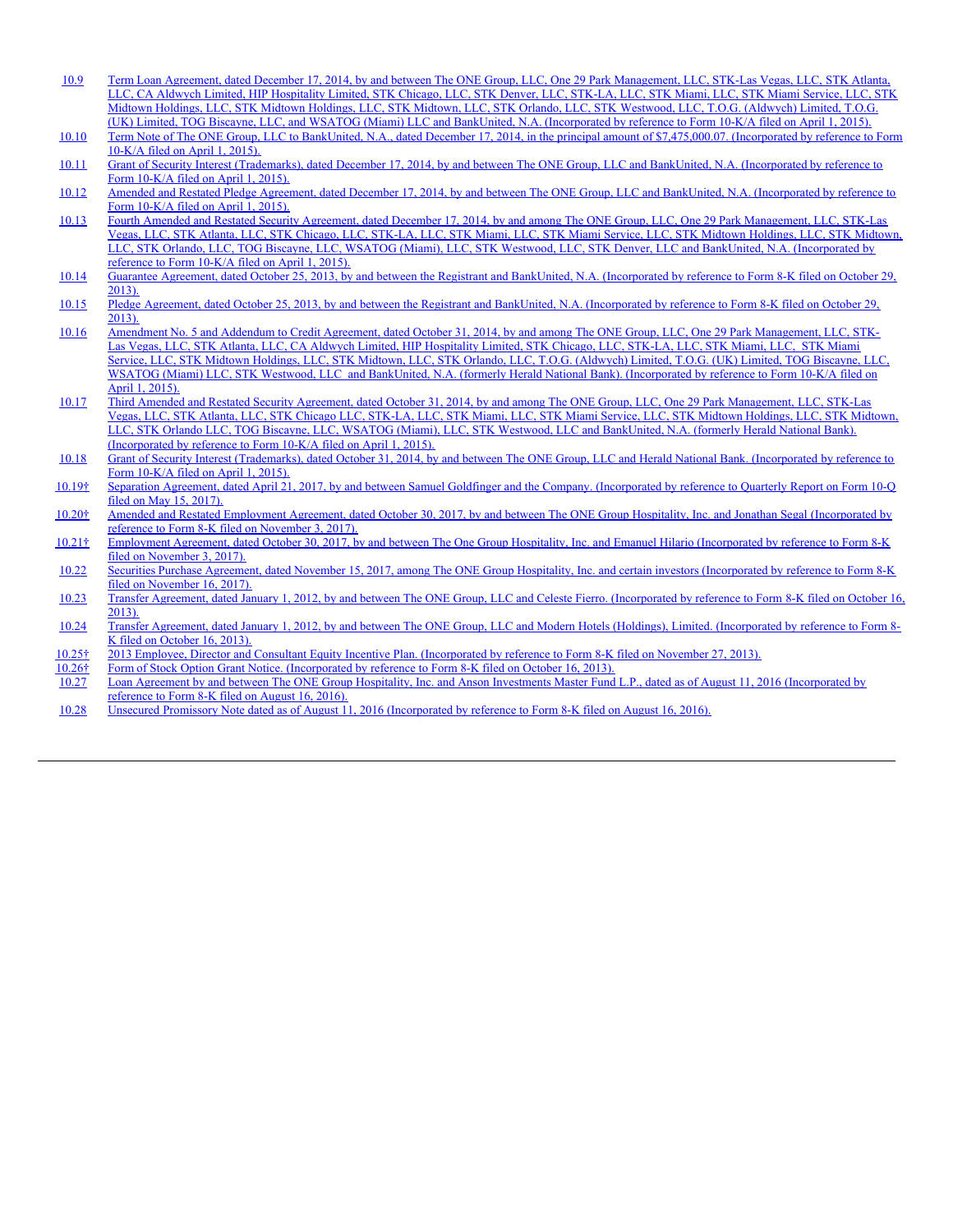- [10.29](http://www.sec.gov/Archives/edgar/data/1399520/000114420416130339/v451642_ex10-1.htm) Loan Agreement by and between The ONE Group Hospitality, Inc. and Anson Investments Master Fund L.P., dated as of October 24, 2016 [\(Incorporated](http://www.sec.gov/Archives/edgar/data/1399520/000114420416130339/v451642_ex10-1.htm) by reference to Form 8-K filed on October 28, 2016).
- [10.30](http://www.sec.gov/Archives/edgar/data/1399520/000114420416130339/v451642_ex10-2.htm) Unsecured Promissory Note dated as of October 24, 2016 [\(Incorporated](http://www.sec.gov/Archives/edgar/data/1399520/000114420416130339/v451642_ex10-2.htm) by reference to Form 8-K filed on October 28, 2016).
- [10.31](http://www.sec.gov/Archives/edgar/data/1399520/000162828017003032/amexbusinessloanandsecur.htm) Business Loan and Security Agreement by and among STK Midtown, LLC, Little West 12th LLC, STK Miami, LLC, STK Atlanta, LLC, STK Westwood, LLC, STK Chicago LLC, STK Orlando LLC and American Express Bank, FSB, dated as of February 17, 2017 [\(Incorporated](http://www.sec.gov/Archives/edgar/data/1399520/000162828017003032/amexbusinessloanandsecur.htm) by reference to Form 8-K filed on March 28, 2017).
- [14.1](http://www.sec.gov/Archives/edgar/data/1399520/000114420414019719/v371977_ex14-1.htm) Code of Business and Ethics [\(Incorporated](http://www.sec.gov/Archives/edgar/data/1399520/000114420414019719/v371977_ex14-1.htm) by reference to Form 10-K filed on April 1, 2014).<br>
23.1\* List of Subsidiaries.<br>
23.2\* Consent of Plante Moran, PC<br>
23.2\* Consent of Grant Thornton LLP<br>
21.1\* Certification o
- List of [Subsidiaries.](#page-70-0)
- [Consent](#page-71-0) of Plante Moran, PC
- Consent of Grant [Thornton](#page-72-0) LLP
- [31.1\\*](#page-73-0) [Certification](#page-73-0) of Emanuel Hilario, Chief Executive Officer, pursuant to Section 302 of the Sarbanes Oxley Act of 2002.<br>Certification of Linda Siluk, Chief Financial Officer, pursuant to Section 302 of the Sarbanes –
- [31.2\\*](#page-74-0) [Certification](#page-74-0) of Linda Siluk, Chief Financial Officer, pursuant to Section 302 of the Sarbanes Oxley Act of 2002.<br>32.1\*\* Certification of Emanuel Hilario, Chief Executive Officer, pursuant to Section 906 of the Sar
- [32.1\\*\\*](#page-75-0) [Certification](#page-75-0) of Emanuel Hilario, Chief Executive Officer, pursuant to Section 906 of the Sarbanes Oxley Act of 2002, 18 U.S.C. Section 1350.
- [32.2\\*\\*](#page-76-0) [Certification](#page-76-0) of Linda Siluk, Chief Financial Officer, pursuant to Section 906 of the Sarbanes Oxley Act of 2002, 18 U.S.C. Section 1350.<br>101.CAL\* XBRL Taxonomy Extension Calculation Linkbase Document
- 101.CAL\* XBRL Taxonomy Extension Calculation Linkbase Document<br>101.DEF\* XBRL Taxonomy Extension Definition Linkbase Document
- 101.DEF\* XBRL Taxonomy Extension Definition Linkbase Document<br>101.LAB\* XBRL Taxonomy Extension Label Linkbase Document
- 101.LAB\* XBRL Taxonomy Extension Label Linkbase Document<br>101.PRE\* XBRL Taxonomy Extension Presentation Linkbase Doc
- 101.PRE\* XBRL Taxonomy Extension Presentation Linkbase Document 101.INS\* XBRL Instance Document
- 101.INS\* XBRL Instance Document<br>101.SCH\* XBRL Taxonomy Extension
- XBRL Taxonomy Extension Schema Document
- \* Filed herewith.

\*\* Furnished herewith.<br>  $\dagger$  Management contra

† Management contract or compensatory plan or arrangement.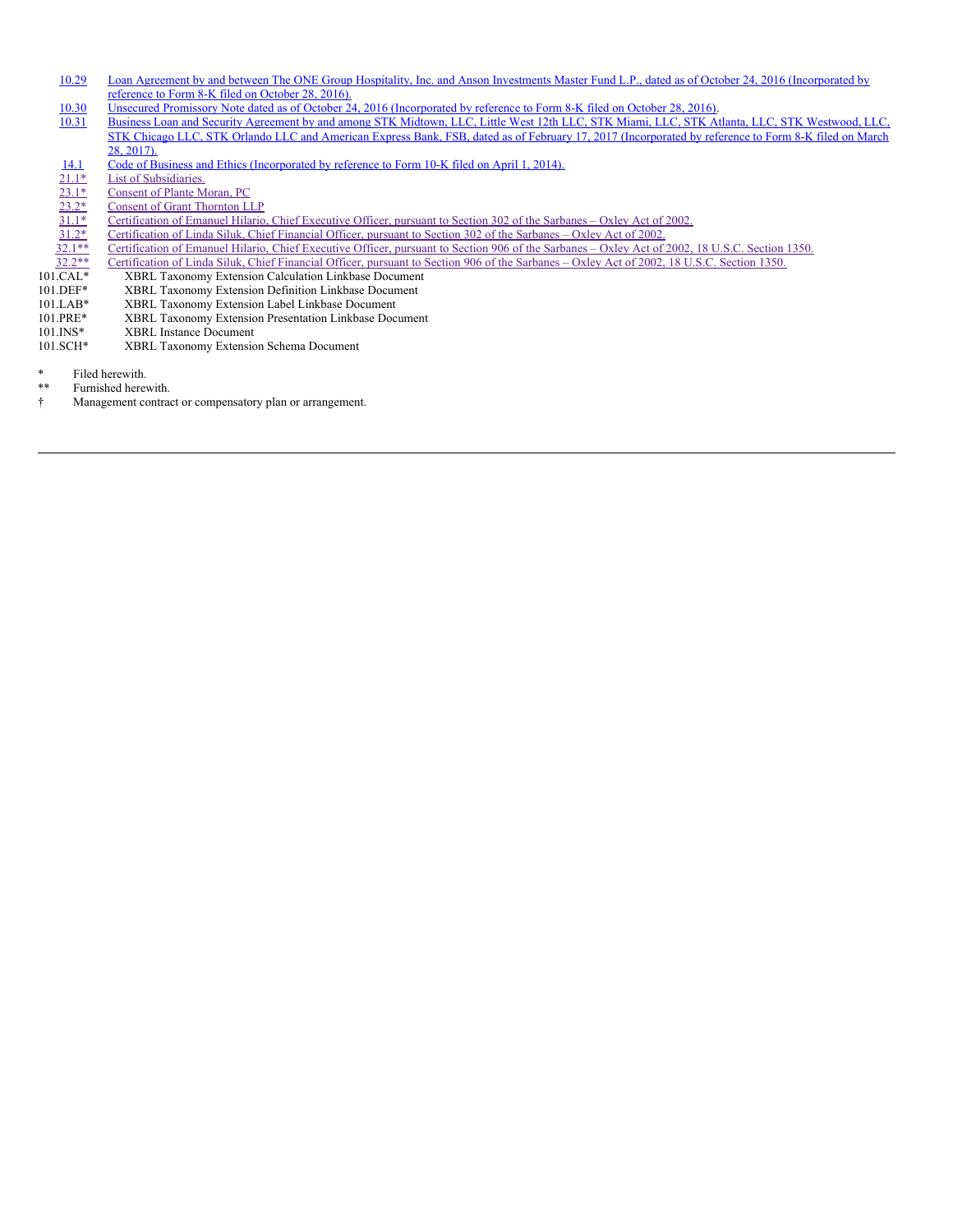# **THE ONE GROUP HOSPITALITY, INC.**

# **INDEX TO FINANCIAL STATEMENTS**

|                                                                       | Page  |
|-----------------------------------------------------------------------|-------|
| Reports of Independent Registered Public Accounting Firms             | $F-2$ |
| <b>Consolidated Balance Sheets</b>                                    | $F-4$ |
| Consolidated Statements of Operations and Comprehensive Income (Loss) | $F-5$ |
| Consolidated Statements of Changes in Stockholders' Equity            | $F-6$ |
| <b>Consolidated Statements of Cash Flows</b>                          | $F-7$ |
| Notes to Consolidated Financial Statements                            | $F-8$ |
|                                                                       |       |

F-1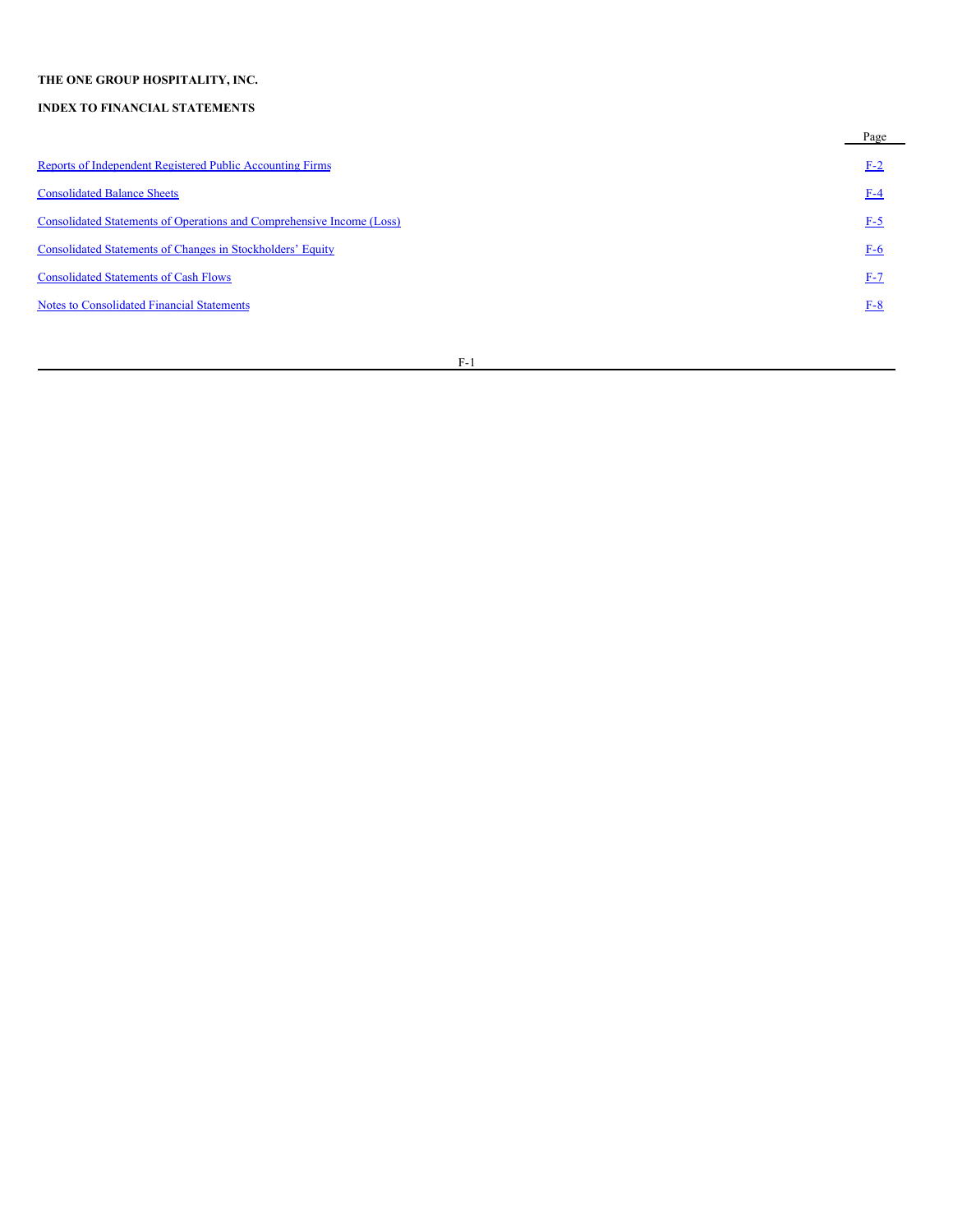## <span id="page-43-0"></span>**REPORT OF INDEPENDENT REGISTERED PUBLIC ACCOUNTING FIRM**

To the Board of Directors and Stockholders

The ONE Group Hospitality, Inc.

## **Opinion on the Consolidated Financial Statements**

We have audited the accompanying consolidated balance sheet of The ONE Group Hospitality, Inc. (the "Company") as of December 31, 2018, the related consolidated statement of operations and comprehensive income (loss), stockholders' equity, and cash flows for the year ended December 31, 2018 and the related notes, collectively referred to as the "financial statements". In our opinion, the financial statements referred to above present fairly, in all material respects, the financial position of the Company as of December 31, 2018, and the results of its operations and its cash flows for the year ended December 31, 2018, in conformity with accounting principles generally accepted in the United States of America.

## **Basis for Opinion**

The Company's management is responsible for these financial statements. Our responsibility is to express an opinion on the Company's financial statements based on our audits. We are a public accounting firm registered with the Public Company Accounting Oversight Board (United States) ("PCAOB") and are required to be independent with respect to the Company in accordance with the U.S. federal securities laws and the applicable rules and regulations of the Securities and Exchange Commission and the PCAOB.

We conducted our audit in accordance with the standards of the PCAOB. Those standards require that we plan and perform the audit to obtain reasonable assurance about whether the financial statements are free of material misstatement, whether due to error or fraud. The Company is not required to have, nor were we engaged to perform, an audit of its internal control over financial reporting. As part of our audit we are required to obtain an understanding of internal control over financial reporting but not for the purpose of expressing an opinion on the effectiveness of the Company's internal control over financial reporting. Accordingly, we express no such opinion.

Our audit included performing procedures to assess the risks of material misstatement of the financial statements, whether due to error or fraud, and performing procedures that respond to those risks. Such procedures included examining, on a test basis, evidence regarding the amounts and disclosures in the financial statements. Our audit also included evaluating the accounting principles used and significant estimates made by management, as well as evaluating the overall presentation of the financial statements. We believe that our audit provides a reasonable basis for our opinion.

/s/ Plante Moran, PC

We have served as the Company's auditor since 2018. Denver, Colorado March 28, 2019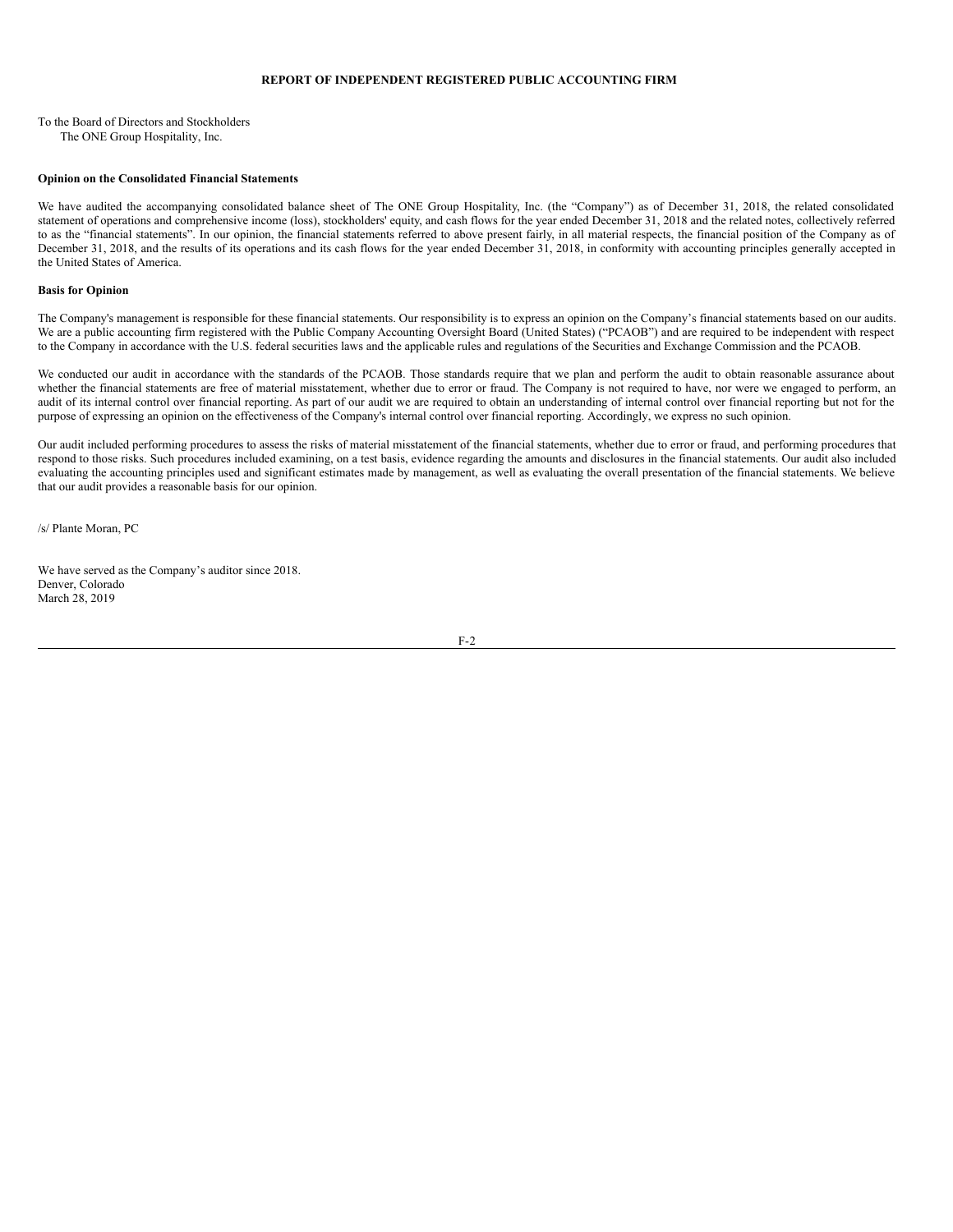## **REPORT OF INDEPENDENT REGISTERED PUBLIC ACCOUNTING FIRM**

#### **Board of Directors and Stockholders The ONE Group Hospitality, Inc.**

### **Opinion on the financial statements**

We have audited the accompanying consolidated balance sheet of The ONE Group Hospitality, Inc. (a Delaware corporation) and subsidiaries (the "Company") as of December 31, 2017, the related consolidated statements of comprehensive loss, changes in stockholders' equity, and cash flows for the year ended December 31, 2017, and the related notes (collectively referred to as the "financial statements"). In our opinion, the financial statements present fairly, in all material respects, the financial position of the Company as of December 31, 2017, and the results of its operations and its cash flows for the year ended December 31, 2017, in conformity with accounting principles generally accepted in the United States of America.

### **Basis for opinion**

These financial statements are the responsibility of the Company's management. Our responsibility is to express an opinion on the Company's financial statements based on our audit. We are a public accounting firm registered with the Public Company Accounting Oversight Board (United States) ("PCAOB") and are required to be independent with respect to the Company in accordance with the U.S. federal securities laws and the applicable rules and regulations of the Securities and Exchange Commission and the PCAOB.

We conducted our audit in accordance with the standards of the PCAOB. Those standards require that we plan and perform the audit to obtain reasonable assurance about whether the financial statements are free of material misstatement, whether due to error or fraud. The Company is not required to have, nor were we engaged to perform, an audit of its internal control over financial reporting. As part of our audit we are required to obtain an understanding of internal control over financial reporting but not for the purpose of expressing an opinion on the effectiveness of the Company's internal control over financial reporting. Accordingly, we express no such opinion.

Our audit included performing procedures to assess the risks of material misstatement of the financial statements, whether due to error or fraud, and performing procedures that respond to those risks. Such procedures included examining, on a test basis, evidence supporting the amounts and disclosures in the financial statements. Our audit also included evaluating the accounting principles used and significant estimates made by management, as well as evaluating the overall presentation of the financial statements. We believe that our audit provides a reasonable basis for our opinion.

## **/s/ GRANT THORNTON LLP**

We served as the Company's auditor from 2012 to 2017.

New York, New York April 17, 2018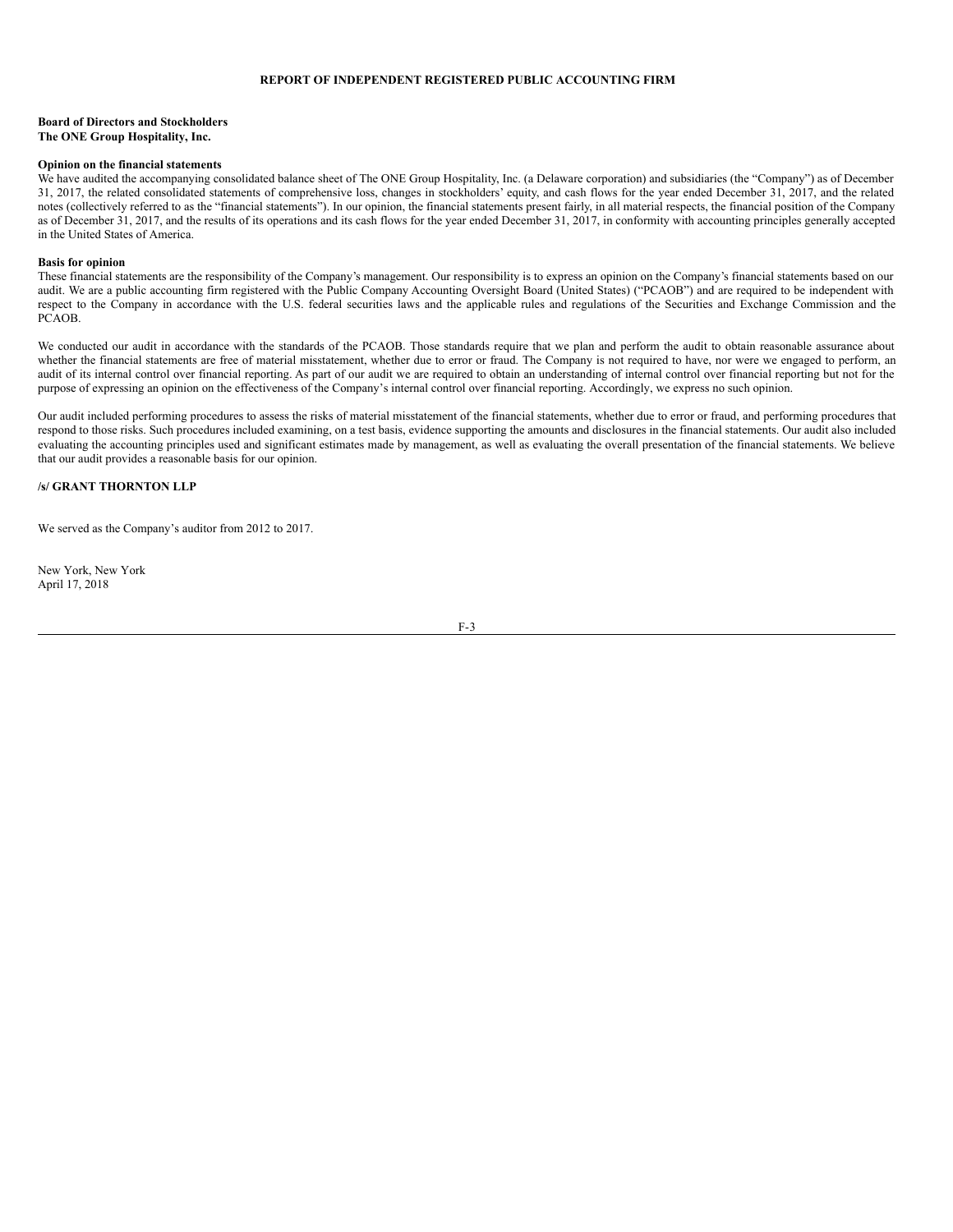## <span id="page-45-0"></span>**THE ONE GROUP HOSPITALITY, INC. CONSOLIDATED BALANCE SHEETS (in thousands, except share information)**

|                                                                                                                                                                        | December 31, |           |               |          |  |
|------------------------------------------------------------------------------------------------------------------------------------------------------------------------|--------------|-----------|---------------|----------|--|
|                                                                                                                                                                        |              | 2018      |               | 2017     |  |
| <b>ASSETS</b>                                                                                                                                                          |              |           |               |          |  |
| Current assets:                                                                                                                                                        |              |           |               |          |  |
| Cash and cash equivalents                                                                                                                                              | $\mathbb{S}$ | 1,592     | $\mathsf{\$}$ | 1,548    |  |
| Accounts receivable                                                                                                                                                    |              | 7,029     |               | 5,514    |  |
| Inventory                                                                                                                                                              |              | 1,404     |               | 1,402    |  |
| Other current assets                                                                                                                                                   |              | 1,471     |               | 1,299    |  |
| Due from related parties, net                                                                                                                                          |              | 45        |               |          |  |
| Total current assets                                                                                                                                                   |              | 11,541    |               | 9,763    |  |
| Property and equipment, net                                                                                                                                            |              | 39,347    |               | 37,811   |  |
| Investments                                                                                                                                                            |              | 2,684     |               | 2,957    |  |
| Deferred tax assets, net                                                                                                                                               |              | 38        |               | 69       |  |
| Other assets                                                                                                                                                           |              | 349       |               | 384      |  |
| Security deposits                                                                                                                                                      |              | 2,020     |               | 2,031    |  |
| Total assets                                                                                                                                                           | $\$$         | 55,979    | $\$$          | 53,015   |  |
| <b>LIABILITIES AND STOCKHOLDERS' EQUITY</b>                                                                                                                            |              |           |               |          |  |
| Current liabilities:                                                                                                                                                   |              |           |               |          |  |
| Accounts payable                                                                                                                                                       | $\mathbf S$  | 5,408     | $\mathsf{\$}$ | 5,329    |  |
| Accrued expenses                                                                                                                                                       |              | 8,093     |               | 6,987    |  |
| Deferred license revenue                                                                                                                                               |              | 171       |               | 115      |  |
| Deferred gift card revenue and other                                                                                                                                   |              | 947       |               | 999      |  |
| Due to related parties, net                                                                                                                                            |              |           |               | 256      |  |
| Current portion of long-term debt                                                                                                                                      |              | 3,201     |               | 3,241    |  |
| Total current liabilities                                                                                                                                              |              | 17,820    |               | 16,927   |  |
| Deferred license revenue, long-term                                                                                                                                    |              | 1,008     |               | 1,222    |  |
| Due to related parties, long-term                                                                                                                                      |              | 1,197     |               | 1,197    |  |
| Deferred rent and tenant improvement allowances                                                                                                                        |              | 16,774    |               | 17,001   |  |
| Long-term debt, net of current portion                                                                                                                                 |              | 7,118     |               | 10,115   |  |
| <b>Total liabilities</b>                                                                                                                                               |              | 43,917    |               | 46,462   |  |
| Commitments and contingencies (Note 13)                                                                                                                                |              |           |               |          |  |
| Stockholders' equity:                                                                                                                                                  |              |           |               |          |  |
| Common stock, \$0.0001 par value, 75,000,000 shares authorized; 28,313,017 and 27,152,101 shares issued and<br>outstanding at December 31, 2018 and 2017, respectively |              | 3         |               | 3        |  |
| Preferred stock, \$0.0001 par value, 10,000,000 shares authorized; no shares issued and outstanding at December 31,                                                    |              |           |               |          |  |
| 2018 and 2017                                                                                                                                                          |              |           |               |          |  |
| Additional paid-in capital                                                                                                                                             |              | 43,543    |               | 41,007   |  |
| Accumulated deficit                                                                                                                                                    |              | (28, 722) |               | (31,979) |  |
| Accumulated other comprehensive loss                                                                                                                                   |              | (2,310)   |               | (1, 556) |  |
| Total stockholders' equity                                                                                                                                             |              | 12,514    |               | 7,475    |  |
| Noncontrolling interests                                                                                                                                               |              | (452)     |               | (922)    |  |
| Total equity                                                                                                                                                           |              | 12,062    |               | 6,553    |  |
| Total liabilities and equity                                                                                                                                           | \$           | 55,979    | \$            | 53,015   |  |

See notes to the consolidated financial statements.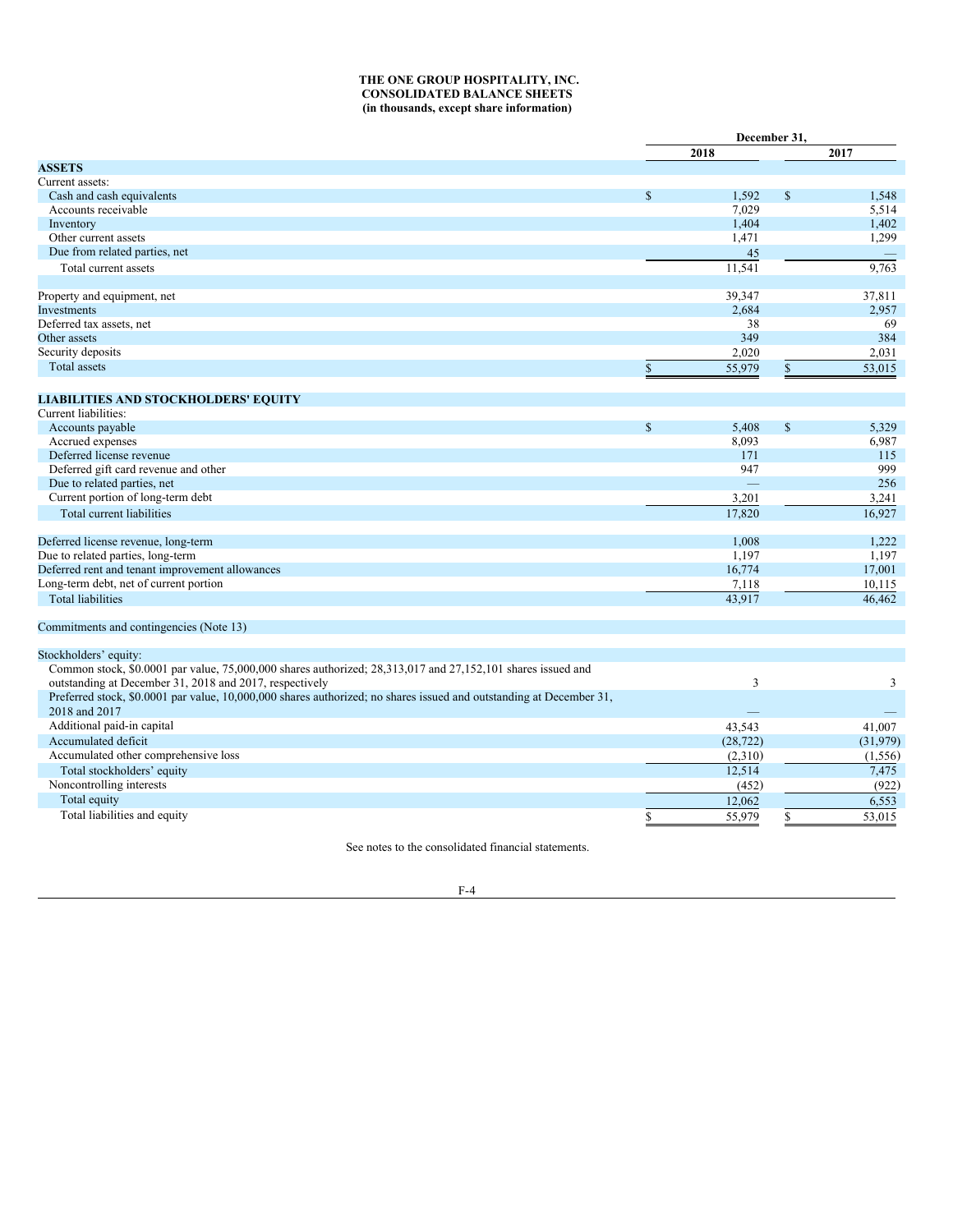### <span id="page-46-0"></span>**THE ONE GROUP HOSPITALITY, INC. CONSOLIDATED STATEMENTS OF OPERATIONS AND COMPREHENSIVE INCOME (LOSS) (in thousands, except earnings per share and related share information)**

|                                                                                                      | For the years ended December 31, |            |              |            |
|------------------------------------------------------------------------------------------------------|----------------------------------|------------|--------------|------------|
|                                                                                                      |                                  | 2018       |              | 2017       |
| Revenues:                                                                                            |                                  |            |              |            |
| Owned restaurant net revenues                                                                        | \$                               | 65,896     | \$           | 58,654     |
| Owned food, beverage and other net revenues                                                          |                                  | 8,137      |              | 10,227     |
| Total owned revenue                                                                                  |                                  | 74,033     |              | 68,881     |
| Management, license and incentive fee revenue                                                        |                                  | 11,568     |              | 10,779     |
| Total revenues                                                                                       |                                  | 85,601     |              | 79,660     |
| Cost and expenses:                                                                                   |                                  |            |              |            |
| Owned operating expenses:                                                                            |                                  |            |              |            |
| Owned restaurants:                                                                                   |                                  |            |              |            |
| Owned restaurant cost of sales                                                                       |                                  | 17,220     |              | 15,544     |
| Owned restaurant operating expenses                                                                  |                                  | 39,599     |              | 37,076     |
| Total owned restaurant expenses                                                                      |                                  | 56,819     |              | 52,620     |
| Owned food, beverage and other expenses                                                              |                                  | 7,865      |              | 9,400      |
| Total owned operating expenses                                                                       |                                  | 64,684     |              | 62,020     |
| General and administrative (including stock-based compensation of \$1,313 and \$1,052, respectively) |                                  | 11,119     |              | 11,893     |
| Settlements                                                                                          |                                  |            |              | 1,245      |
| Depreciation and amortization                                                                        |                                  | 2,824      |              | 3,051      |
| Lease termination expense and asset write-offs                                                       |                                  | 213        |              | 2,225      |
| Pre-opening expenses                                                                                 |                                  | 1,365      |              | 1,595      |
| Transaction costs                                                                                    |                                  |            |              | 421        |
| Equity in income of investee companies                                                               |                                  | (182)      |              | (168)      |
| Other expense (income), net                                                                          |                                  | (235)      |              | 36         |
| Total costs and expenses                                                                             |                                  | 79,788     |              | 82,318     |
| Operating income (loss)                                                                              |                                  | 5,813      |              | (2,658)    |
| Other expenses, net:                                                                                 |                                  |            |              |            |
| Interest expense, net of interest income                                                             |                                  | 1,193      |              | 1,167      |
| Total other expenses, net                                                                            |                                  | 1.193      |              | 1,167      |
| Income (loss) from continuing operations before provision for income taxes                           |                                  | 4,620      |              | (3,825)    |
| Provision for income taxes                                                                           |                                  | 713        |              | 600        |
| Income (loss) from continuing operations                                                             |                                  | 3,907      |              | (4, 425)   |
| Income from discontinued operations                                                                  |                                  |            |              | 397        |
| Net income (loss)                                                                                    |                                  | 3,907      |              | (4,028)    |
| Less: net income attributable to noncontrolling interest                                             |                                  | 633        |              | 188        |
| Net income (loss) attributable to The ONE Group Hospitality, Inc.                                    | \$                               | 3,274      | \$           | (4,216)    |
| Currency translation adjustment                                                                      |                                  | (754)      |              | (12)       |
| Comprehensive income (loss)                                                                          | \$                               | 2,520      | \$           | (4,228)    |
|                                                                                                      |                                  |            |              |            |
| Net income (loss) attributable to The ONE Group Hospitality, Inc. per share:                         |                                  |            |              |            |
| Basic net income (loss) from continuing operations per share                                         | $\mathbf S$                      | 0.12       | $\$$         | (0.18)     |
| Basic net income from discontinued operations per share                                              |                                  | 0.00       |              | 0.02       |
| Basic net income (loss) per share                                                                    | \$                               | 0.12       | \$           | (0.17)     |
|                                                                                                      |                                  |            |              |            |
|                                                                                                      | $\mathbf{\$}$                    | 0.12       | $\mathbf{s}$ |            |
| Diluted net income (loss) from continuing operations per share                                       |                                  |            |              | (0.18)     |
| Diluted net income from discontinued operations per share                                            |                                  | 0.00       |              | 0.02       |
| Diluted net income (loss) per share                                                                  | \$                               | 0.12       | \$           | (0.17)     |
|                                                                                                      |                                  |            |              |            |
| Shares used in computing basic earnings (loss) per share                                             |                                  | 27,653,827 |              | 25,402,330 |
| Shares used in computing diluted earnings (loss) per share                                           |                                  | 28.122.445 |              | 25,402,330 |

See notes to the consolidated financial statements.

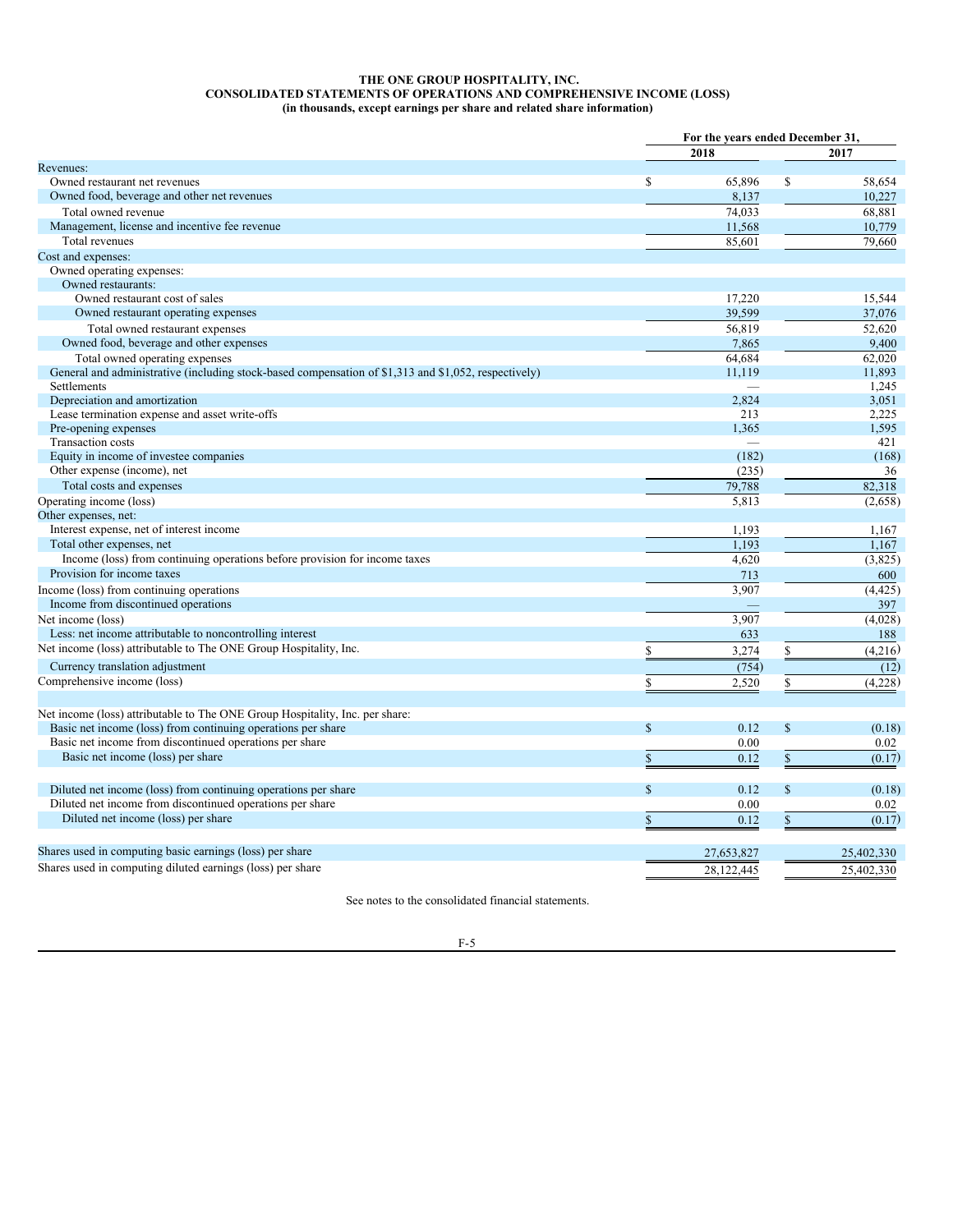### <span id="page-47-0"></span>**THE ONE GROUP HOSPITALITY, INC. CONSOLIDATED STATEMENTS OF CHANGES IN STOCKHOLDERS' EQUITY (in thousands, except share information)**

|                                                  |               |                     |           | Additional |             | Accumulated<br>other     |               |                |         |
|--------------------------------------------------|---------------|---------------------|-----------|------------|-------------|--------------------------|---------------|----------------|---------|
|                                                  |               | <b>Common stock</b> |           | paid-in    | Accumulated | comprehensive            | Stockholders' | Noncontrolling |         |
|                                                  | <b>Shares</b> |                     | Par value | capital    | deficit     | income (loss)            | equity        | interests      | Total   |
| Balance at December 31, 2016                     | 25,050,628    |                     |           | 37,384     | (27,763)    | (1, 544)                 | 8,080         | (701)          | 7,379   |
| Stock-based compensation                         | 169,723       |                     |           | 1,052      |             |                          | 1,052         |                | 1,052   |
| Issuance of stock                                | 1,750,000     |                     |           | 2,183      |             |                          | 2,183         |                | 2,183   |
| Issuance of detachable warrants                  |               |                     |           | 388        |             |                          | 388           |                | 388     |
| Vesting of restricted shares                     | 181,750       |                     |           |            |             |                          |               |                |         |
| Distributions to noncontrolling interests        |               |                     |           |            |             |                          | __            | (409)          | (409)   |
| Loss on foreign currency translation, net        |               |                     |           |            |             | (12)                     | (12)          |                | (12)    |
| Net (loss) income                                |               |                     |           |            | (4,216)     | $\overline{\phantom{a}}$ | (4,216)       | 188            | (4,028) |
| Balance at December 31, 2017                     | 27,152,101    |                     |           | 41.007     | (31, 979)   | (1, 556)                 | 7,475         | (922)          | 6,553   |
| Adoption of ASC 606 "Revenue from contracts with |               |                     |           |            |             |                          |               |                |         |
| customers"                                       |               |                     |           |            | (17)        |                          | (17)          |                | (17)    |
| Stock-based compensation                         | 49,179        |                     |           | 1,313      |             |                          | 1,313         |                | 1,313   |
| Exercise of warrants                             | 750,000       |                     | _         | 1,223      | --          |                          | 1,223         |                | 1,223   |
| Vesting of restricted shares                     | 361,737       |                     |           |            |             |                          | __            |                |         |
| Distributions to noncontrolling interests        |               |                     |           |            |             |                          |               | (163)          | (163)   |
| Loss on foreign currency translation, net        |               |                     |           |            |             | (754)                    | (754)         |                | (754)   |
| Net income                                       |               |                     |           |            | 3,274       | $\overline{\phantom{a}}$ | 3,274         | 633            | 3,907   |
| Balance at December 31, 2018                     | 28,313,017    |                     |           | 43,543     | (28, 722)   | (2,310)                  | 12,514        | (452)          | 12,062  |

See notes to the consolidated financial statements.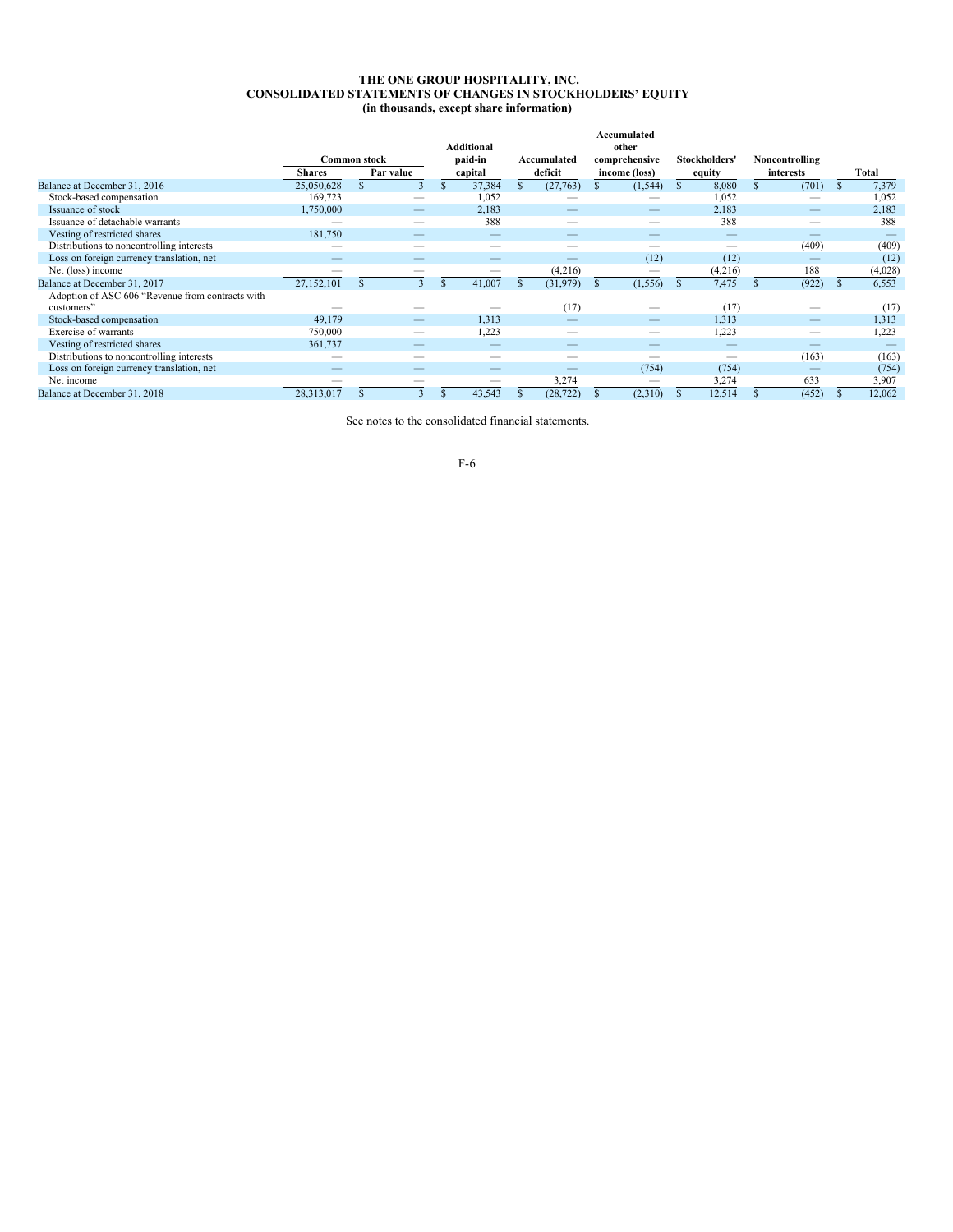### <span id="page-48-0"></span>**THE ONE GROUP HOSPITALITY, INC. CONSOLIDATED STATEMENTS OF CASH FLOWS (in thousands)**

|                                                                                 |             | For the years ended December 31, |               |
|---------------------------------------------------------------------------------|-------------|----------------------------------|---------------|
|                                                                                 |             | 2018                             | 2017          |
| <b>Operating activities:</b>                                                    |             |                                  |               |
| Net income (loss)                                                               | \$          | 3,907                            | \$<br>(4,028) |
| Adjustments to reconcile net loss to net cash provided by operating activities: |             |                                  |               |
| Depreciation and amortization                                                   |             | 2,824                            | 3,051         |
| Amortization of discount on warrants                                            |             | 207                              | 197           |
| Deferred rent                                                                   |             | 193                              | 830           |
| Deferred taxes                                                                  |             | 31                               | (25)          |
| Income from equity method investments                                           |             | (182)                            | (168)         |
| Gain on disposition of cost method investment                                   |             | (185)                            |               |
| Stock-based compensation                                                        |             | 1,313                            | 1,052         |
| Impairments                                                                     |             |                                  | 559           |
| Changes in operating assets and liabilities:                                    |             |                                  |               |
| Accounts receivable                                                             |             | (1,209)                          | (684)         |
| Inventory                                                                       |             | (2)                              | (94)          |
| Other current assets                                                            |             | (430)                            | 443           |
| Due to related parties, net                                                     |             | (301)                            | 662           |
| Security deposits                                                               |             | 11                               | 169           |
| Other assets                                                                    |             | 35                               | 262           |
| Accounts payable                                                                |             | 79                               | 1,627         |
| Accrued expenses                                                                |             | 911                              | 1,631         |
| Deferred revenue                                                                |             | (758)                            | 503           |
| Net cash provided by operating activities                                       |             | 6,444                            | 5,987         |
|                                                                                 |             |                                  |               |
| <b>Investing activities:</b>                                                    |             |                                  |               |
| Purchase of property and equipment                                              |             | (4,102)                          | (4,610)       |
| Distribution from equity investment                                             |             | 40                               | 276           |
| Proceeds from disposition of costs method investment                            |             | 600                              |               |
| Net cash used in investing activities                                           |             | (3, 462)                         | (4, 334)      |
|                                                                                 |             |                                  |               |
| <b>Financing activities:</b>                                                    |             |                                  |               |
| Proceeds from business loan and security agreement                              |             |                                  | 1,000         |
| Repayment of term loan                                                          |             | (2,828)                          | (2,828)       |
| Repayment of equipment financing agreement                                      |             | (354)                            | (334)         |
| Repayment of business loan and security agreement                               |             | (62)                             | (938)         |
| Issuance of common stock                                                        |             | 1,223                            | 2,183         |
| Issuance of warrants                                                            |             |                                  | 388           |
| Distributions to non-controlling interests                                      |             | (163)                            | (409)         |
| Net cash (used in) provided by financing activities                             |             | (2, 184)                         | (938)         |
| Effect of exchange rate changes on cash                                         |             | (754)                            | (85)          |
| Net increase in cash and cash equivalents                                       |             | 44                               | 630           |
| Cash and cash equivalents, beginning of year                                    |             | 1,548                            | 918           |
| Cash and cash equivalents, end of year                                          | \$          | 1,592                            | \$<br>1,548   |
|                                                                                 |             |                                  |               |
| Supplemental disclosure of cash flow data:                                      | \$          | 996                              | \$<br>1,180   |
| Interest paid<br>Income taxes paid                                              |             | 797                              | 99            |
| Non-cash amortization of debt issuance costs                                    | $\mathbf S$ | 19                               | \$<br>35      |
|                                                                                 |             |                                  |               |

See notes to the consolidated financial statements.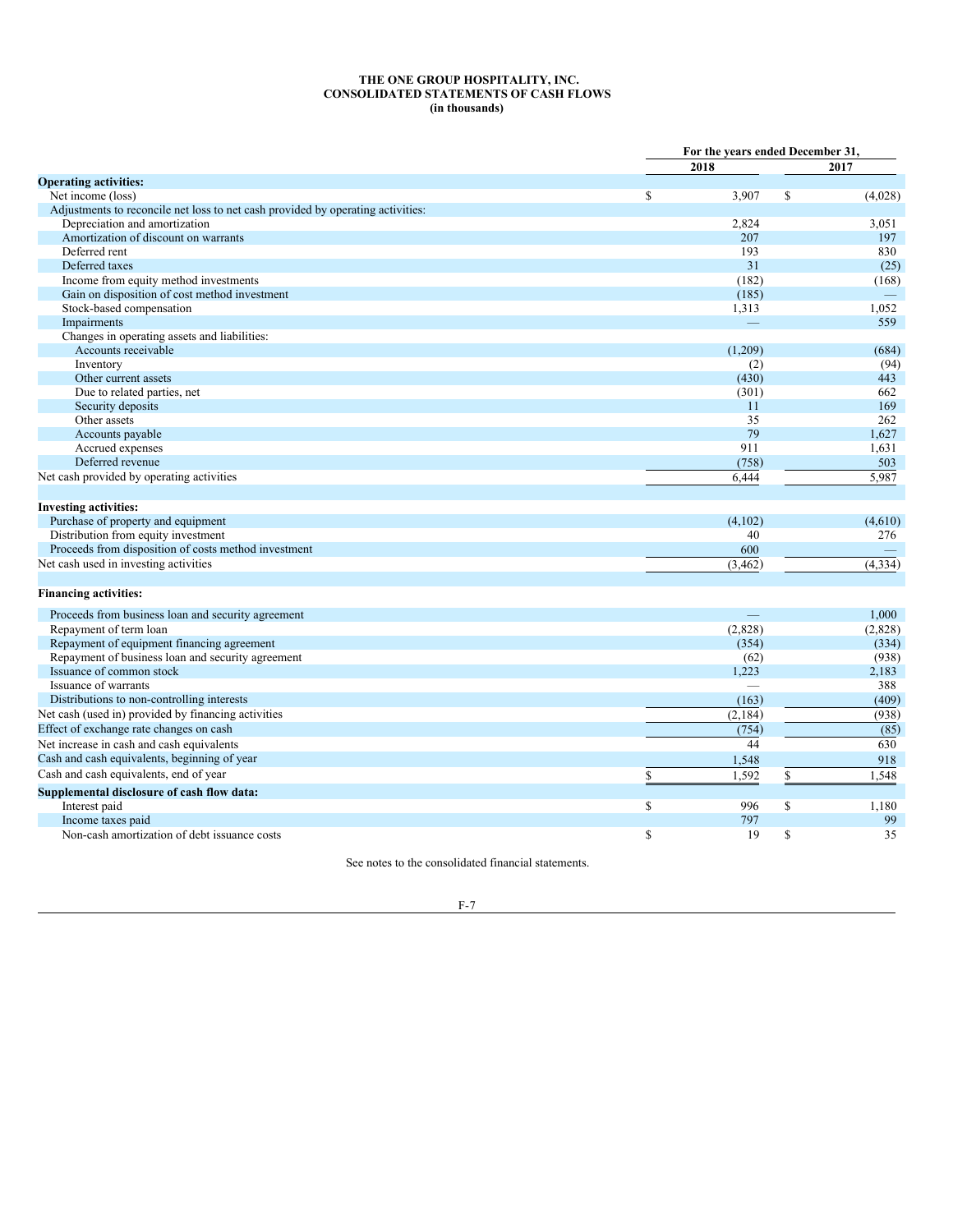## <span id="page-49-0"></span>**THE ONE GROUP HOSPITALITY, INC. Notes to the Consolidated Financial Statements**

#### **Note 1 – Description of Business**

The ONE Group Hospitality, Inc. and its subsidiaries (collectively, the "Company") is a global hospitality company that develops, owns and operates, or licenses upscale, high-energy restaurants and lounges and provides turn-key food and beverage ("F&B") services for hospitality venues including hotels, casinos and other high-end locations globally. Turn-key F&B services are food and beverage services that can be scaled, customized and implemented by the Company at a particular hospitality venue and customized for the client. The Company's primary restaurant brand is STK, a multi-unit steakhouse concept that combines a high-energy, social atmosphere with the quality and service of a traditional upscale steakhouse.

As of December 31, 2018, we owned, operated, managed or licensed 27 venues including 17 STKs in major metropolitan cities in North America, Europe and the Middle East and including F&B services provided to four hotels and casinos in the United States and Europe.

### **Note 2 – Summary of Significant Accounting Policies**

#### *Basis of Presentation and Principles of Consolidation*

The accompanying consolidated financial statements include the accounts of the Company and have been prepared in conformity with accounting principles generally accepted in the United States of America ("GAAP"). All intercompany accounts and transactions have been eliminated in consolidation.

The Company consolidates entities in which it has a controlling financial interest, the usual condition of which is ownership of a majority voting interest. The Company also considers for consolidation an entity in which it has certain interests, where the controlling financial interest may be achieved through arrangements that do not involve voting interests. Such an entity, known as a variable interest entity ("VIE"), is required to be consolidated by its primary beneficiary. The primary beneficiary is the entity that possesses the power to direct the activities of the VIE that most significantly impact its economic performance and has the obligation to absorb losses or the right to receive benefits from the VIE that are significant to it.

The Company evaluates its equity method investments for impairment whenever an event or change in circumstances occurs that may have a significant adverse impact on the fair value of the investment. If a loss in value has occurred and is deemed to be other than temporary, an impairment loss is recorded. Several factors are reviewed to determine whether a loss has occurred that is other than temporary, including the absence of an ability to recover the carrying amount of the investment, the length and extent of the fair value decline, and the financial condition and future prospects of the investee.

#### *Use of Estimates*

The preparation of the consolidated financial statements in conformity with GAAP requires the Company to make estimates and assumptions for the reporting period and as of the reporting date. These estimates and assumptions affect the reported amounts of assets, liabilities, revenues and expenses, and the disclosure of contingencies. Actual results could differ from those estimates.

#### *Fair Value Measurements*

Fair value represents the price that would be received to sell an asset or paid to transfer a liability in the principal or most advantageous market for the asset or liability in an orderly transaction between market participants on the measurement date. Assets and liabilities are valued based upon observable and non-observable inputs. Valuations using Level 1 inputs are based on unadjusted quoted prices that are available in active markets for the identical assets or liabilities at the measurement date. Level 2 inputs utilize significant other observable inputs available at the measurement date, other than quoted prices included in Level 1, either directly or indirectly. Valuations using Level 3 inputs are based on significant unobservable inputs that cannot be corroborated by observable market data and reflect the use of significant management judgment. There were no significant transfers between levels during any period presented.

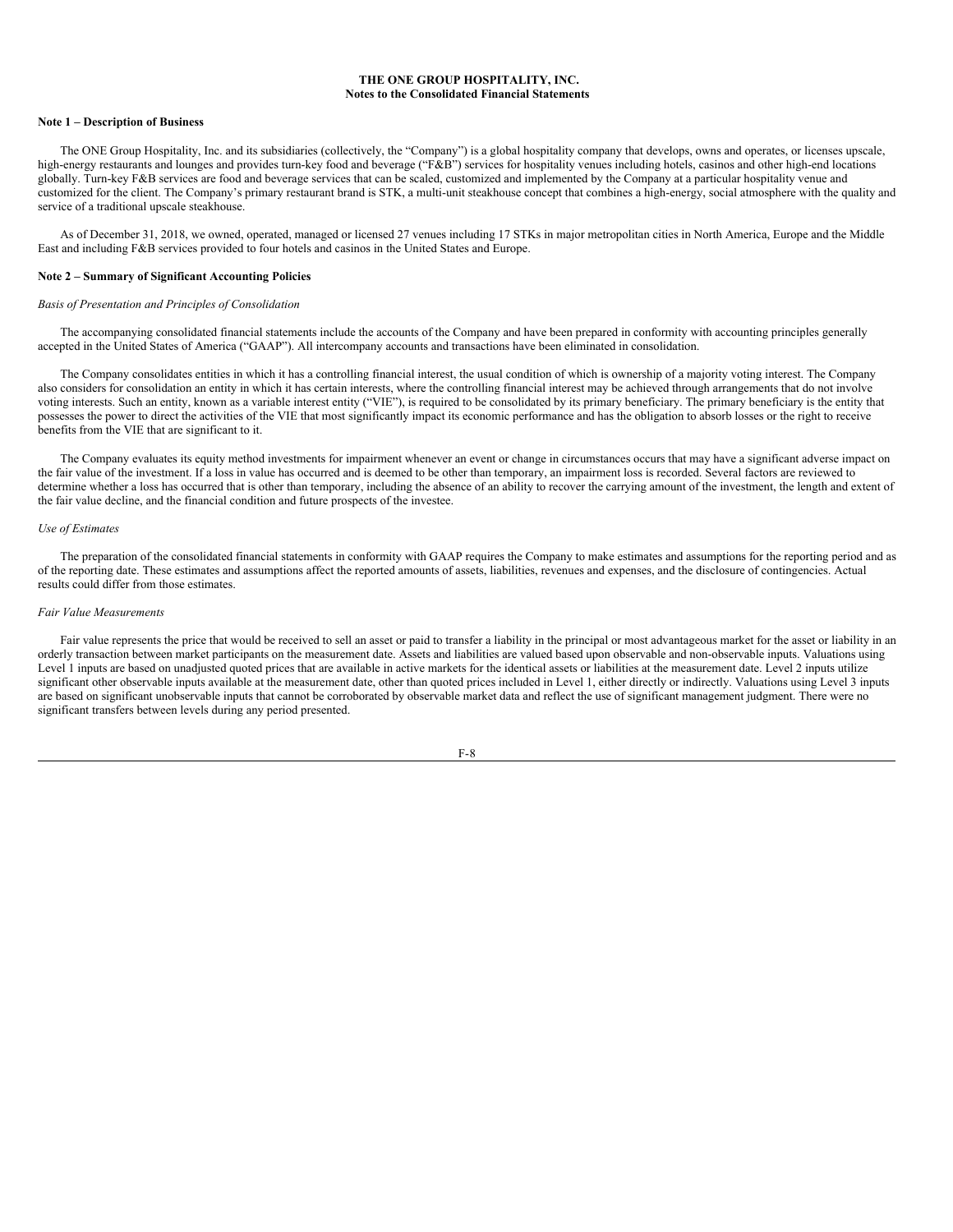#### *Cash and Cash Equivalents*

Cash and cash equivalents are defined as cash on hand and highly liquid instruments with original maturities of three months or less when purchased. The Company's cash and cash equivalents consist of cash in banks and at the restaurants as of December 31, 2018 and 2017.

#### *Accounts Receivable*

The majority of the Company's receivables arise primarily from credit cards, management agreements, trade customers and other reimbursable amounts due from hotel operators where the Company operates a food and beverage service. The Company determines an allowance for doubtful accounts by considering a number of factors, including the length of time trade accounts receivable are past due, previous loss and payment history, the customer's current ability to pay its obligation to the Company and the condition of the general economy and industry as a whole. The Company has not reserved any trade receivables as of December 31, 2018 and 2017.

#### *Inventory*

Inventories, which consist of food, liquor and other beverages, are stated at the lower of cost or net realizable value. Cost is determined by the first in, first out method. Net realizable value is defined as the estimated selling price in the ordinary course of business, less reasonably predictable costs to sell. The Company has not reserved any inventory as of December 31, 2018 and 2017.

## *Property and Equipment*

Additions to property and equipment, including leasehold improvements, are recorded at cost. Costs incurred to repair and maintain the Company's operations and equipment are expensed as incurred. Restaurant smallwares are capitalized during the initial year of operation of a particular restaurant. All restaurant supplies purchased subsequent to the first year are expensed as incurred. When assets are retired or otherwise disposed of, the cost of the assets and the related accumulated depreciation are removed from the accounts, and any gain or loss on retirements is reflected in operating income in the year of disposition.

After the asset has been placed into service, depreciation is based on the estimated useful life of the asset using the straight-line method for financial statement purposes. Computer and equipment as well as furniture and fixtures are depreciated over their useful lives from five to seven years. Leasehold improvements are depreciated over the shorter of their estimated useful lives or the remaining term of the associated lease. Lease terms begin on the date the Company takes possession under the lease and include option periods where failure to exercise such options would result in an economic penalty.

#### *Impairment of Long-Lived Assets*

Long-lived assets are reviewed for impairment whenever events or changes in circumstances indicate that the carrying values of these assets may not be fully recoverable. The impairment evaluation is generally performed at the individual venue asset group level. Recoverability of restaurant assets is measured by a comparison of the carrying amount of an individual restaurant's assets to the estimated identifiable undiscounted future cash flows expected to be generated by those restaurant assets. If the carrying amount of an individual restaurant's assets exceeds its estimated, identifiable, undiscounted future cash flows, an impairment charge is recognized as the amount by which the carrying amount of the asset's exceed its fair value. Fair value is determined by discounting a restaurant's identifiable future cash flows.

For the year ended December 31, 2018, the Company did not identify any event or changes in circumstances that indicated that the carrying values of its restaurant assets were impaired. For the year ended December 31, 2017, the Company recorded impairments, net of related liabilities, of \$0.6 million.

#### *Debt Issuance Costs*

Debt issuance costs incurred in connection with the issuance of long-term debt are capitalized and amortized to interest expense based on the term of the related debt agreement using the straight-line method, which approximates the effective interest method. The Company has recorded debt issuance costs as an offset to long-term debt, net of current portion on the consolidated balance sheets.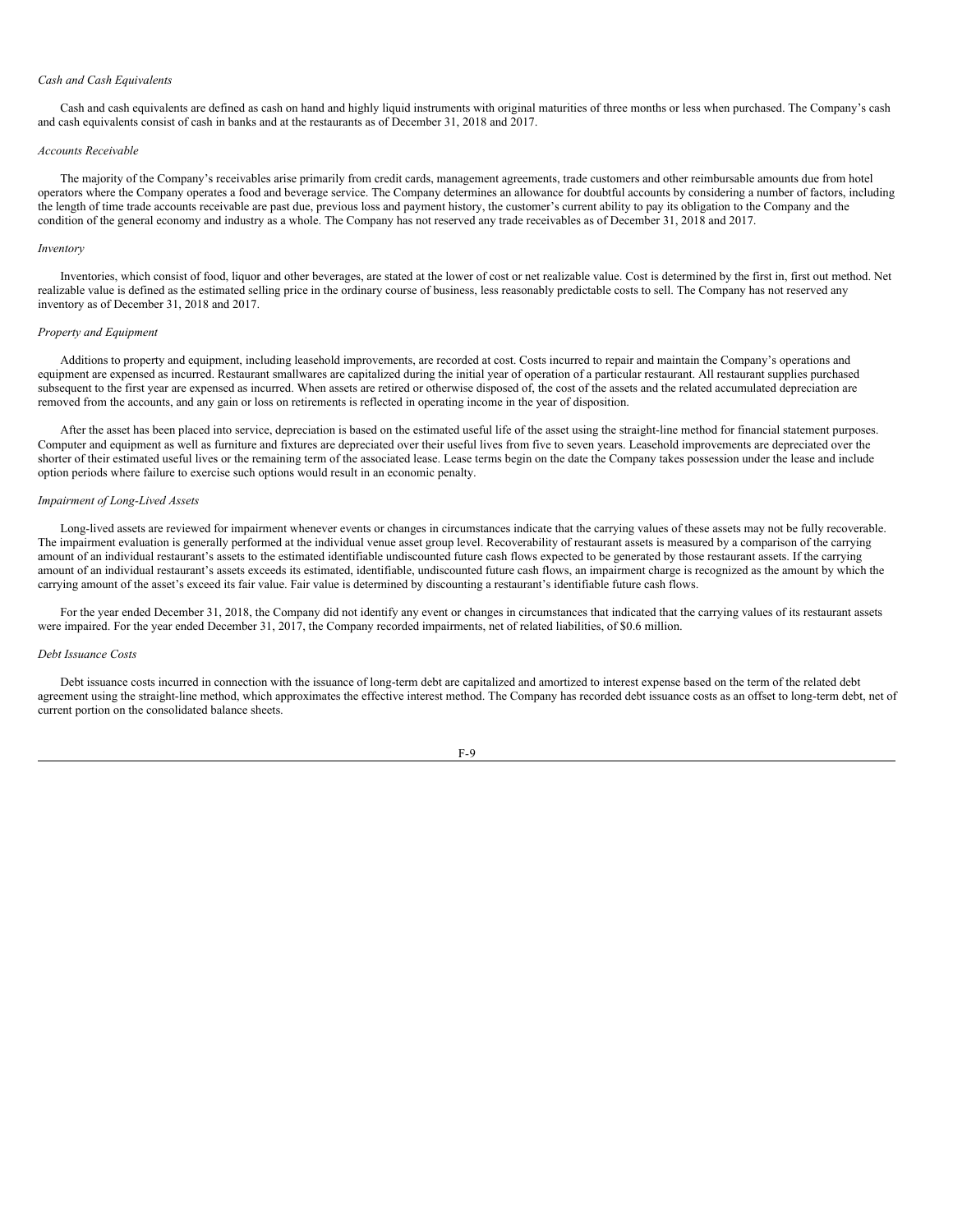#### *Income Taxes*

The Company computes income taxes using the asset and liability method. Under this method, deferred income taxes are recognized for differences between the basis of assets and liabilities for financial statement and income tax purposes, using the enacted statutory rate in effect for the year these differences are expected to be taxable or refunded. Deferred income tax expenses or credits are based on the changes in the asset or liability, respectively, from period to period. A deferred tax asset or liability is recognized whenever there are future tax effects from existing temporary differences and operating loss and tax credit carry forwards. If the Company determines that a deferred tax asset or liability could be realized in a greater or lesser amount than recorded, the deferred tax asset or liability is adjusted and a corresponding adjustment is made to the provision for income taxes in the consolidated statements of operations and comprehensive income (loss) in the period during which the determination is made.

The Company reduces its deferred tax assets by a valuation allowance if it determines that it is more likely than not that some portion or all of these tax assets will not be realized. In making this determination, the Company considers various qualitative and quantitative factors, such as:

- · the level of historical taxable income;
- · the projection of future taxable income over periods in which the deferred tax assets would be deductible;
- events within the restaurant industry;
- the health of the economy; and,
- historical trending.

As of December 31, 2018 and 2017, the Company had a valuation allowance of approximately \$10.8 million and \$11.6 million, respectively, established against its deferred tax assets.

The Company recognizes the tax benefit from an uncertain tax position when it determines that it is more-likely-than-not that the position would be sustained upon examination by taxing authorities. The amount recognized is measured as the largest amount of benefit that has a greater than 50% likelihood of being realized upon ultimate settlement. If the Company derecognizes an uncertain tax position, the Company's policy is to record any applicable interest and penalties within the provision for income taxes in the consolidated statements of operations and comprehensive income (loss).

## *Revenue Recognition*

On January 1, 2018, the Company adopted Accounting Standards Codification Topic 606 – "Revenue from Contracts with Customers" ("ASC 606"), using the modified retrospective method. Results for the year ended December 31, 2018 are presented under the new revenue recognition standard, while the prior period amounts are not adjusted and continue to be reported under the accounting standards in effect for the prior periods. Refer to Note 11 for additional details related to the impact of adopting ASC 606.

Revenue is derived from restaurant sales, management services and license related operations.

The Company recognizes restaurant revenues, net of discounts, when goods and services are provided. Sales tax amounts collected from customers that are remitted to governmental authorities are excluded from net revenue.

The Company's management agreements typically call for a management fee based on a percentage of revenue, a monthly marketing fee based on a percentage of revenues and an incentive fee based on a managed venue's net profits. Similarly, royalties from the licensee in license agreements are generally based on a percentage of the licensed restaurant's revenue. These management, license and incentive fees are recognized as revenue in the period the restaurant's sales occur.

The Company also recognizes revenue for initial license fees and upfront fees related to its management and license agreements. For the year ended December 31, 2018, initial license fees and upfront fees were recognized straight-line over the term of the related agreement. For the year ended December 31, 2017, prior to the adoption of ASC 606, initial license fees were recognized when the related services had been provided, which was generally upon the opening of the restaurant, and upfront fees were recognized on a pro-rata basis as restaurants under the development agreement were opened.

### *Gift Certificates*

Proceeds from the sale of gift certificates are recorded as deferred revenue and recognized as revenue when redeemed by the holder. There are no expiration dates on the Company's gift certificates and the Company does not charge any service fees that would result in a decrease to a customer's available balance.

Although the Company will continue to honor all gift certificates presented for payment, it may determine the likelihood of redemption to be remote for certain gift certificates due to, among other things, long periods of inactivity. In these circumstances, to the extent the Company determines there is no requirement for remitting balances to government agencies under unclaimed property laws, outstanding gift certificate balances may then be recognized as breakage in the consolidated statements of operations and comprehensive income (loss) as a component of owned food, beverage and other net revenues.

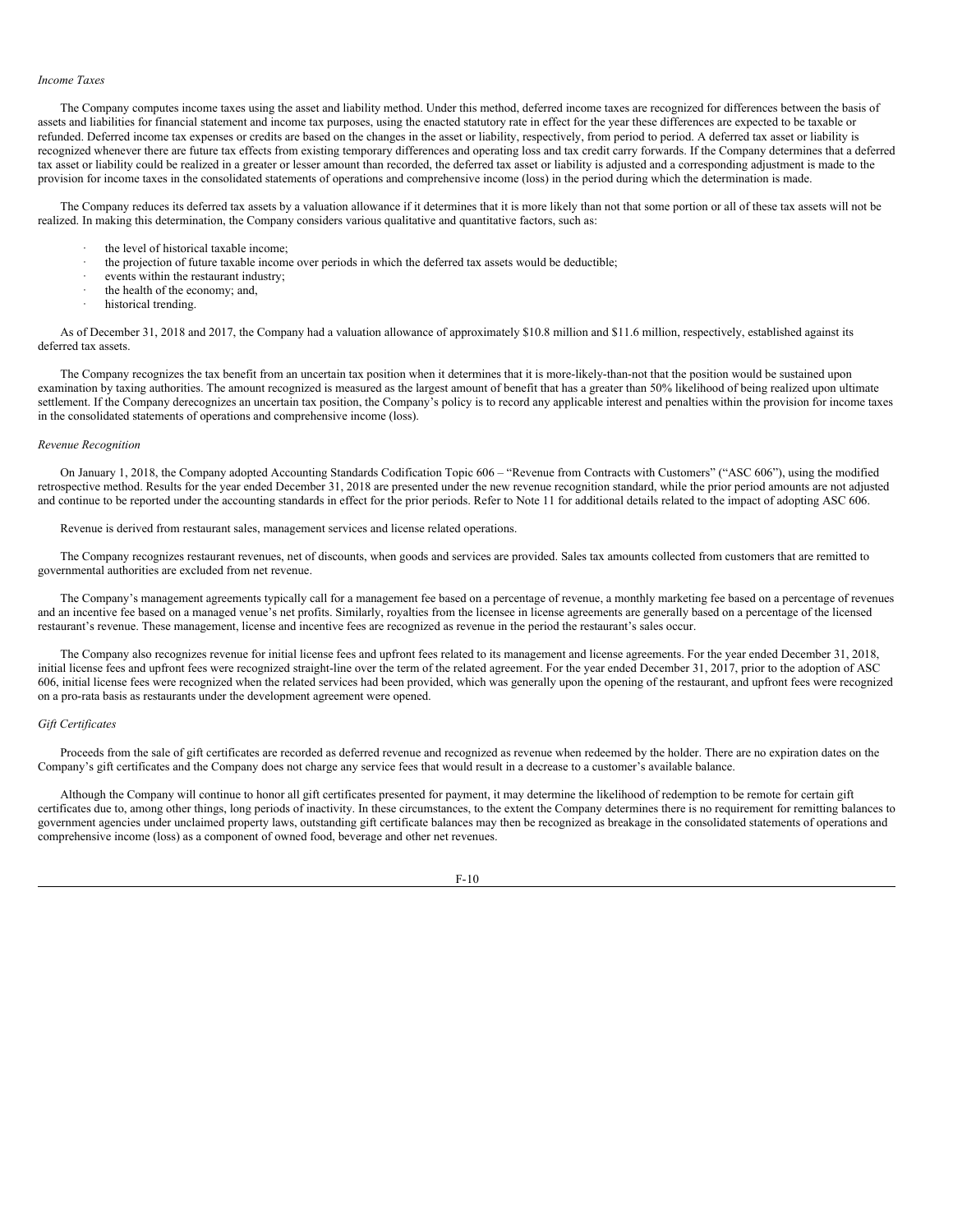For the year ended December 31, 2018, the Company recognized \$0.2 million in revenue from gift certificate breakage. The Company recorded no revenue from gift certificate breakage for the year ended December 31, 2017.

### *Pre-opening Costs*

Pre-opening costs for Company owned restaurants are expensed as incurred prior to a restaurant opening for business. Pre-opening costs for the years ended December 31, 2018 and 2017 were \$1.3 million and \$1.6 million, respectively.

#### *Advertising Costs*

The Company expenses the cost of advertising and promotions as incurred. Advertising expense amounted to \$2.2 million and \$3.6 million in 2018 and 2017, respectively.

#### *Leases and Deferred Rent*

The Company leases all of its restaurant locations under leases classified as operating leases. The Company also leases equipment under operating leases. Minimum base rent for the Company's operating leases, which generally have escalating rentals over the term of the lease, is recorded on a straight-line basis over the lease term. As such, an equal amount of rent expense is attributed to each period during the term of the lease regardless of when actual payments occur. The difference between rent expense and actual cash payments is recorded as deferred rent in the Company's consolidated balance sheets. Lease terms begin on the date the Company takes possession under the lease and includes option periods where failure to exercise such options would result in an economic penalty.

Certain of the Company's leases also provide for contingent rent, which is determined as a percentage of sales in excess of specified, minimum sales targets. The Company recognizes contingent rent expense prior to the achievement of the specified sales target provided achievement of the sales target is considered probable.

Incentive payments received from landlords, generally in the form of tenant improvement allowances, are recorded as an increase to deferred rent in the Company's consolidated balance sheet and are amortized on a straight-line basis over the lease term as a reduction to rent expense.

As of December 31, 2018 and 2017, the Company had \$16.8 million and \$17.0 million, respectively, of long-term deferred rent and tenant improvement allowances on the consolidated balance sheets.

### *Stock-Based Compensation*

The Company maintains an equity incentive compensation plan under which it may grant options, warrants, restricted stock or other stock-based awards to directors, officers, key employees and other key individuals performing services to the Company. Restricted stock and restricted stock units ("RSUs") are valued using the closing stock price on the date of grant. The fair value of an option award or warrant is determined using the Black-Scholes option pricing model. The Black-Scholes model requires estimates of the expected term of the option, the risk-free interest rate, future volatility and dividend yield. The Company's assumptions are as follows:

- Expected Term The expected term of options is based upon evaluations of historical and expected future exercise behavior with consideration of both the vesting period and contractual terms of the instruments.
- Risk Free Interest Rate The risk-free interest rate is based on U.S. Treasury rates at the date of grant with maturity dates approximately equal to the expected term at the grant date.
- · Implied Volatility Implied volatility is based upon an average of the volatilities of an industry peer group who are publicly traded.
- Dividend Yield The Company has historically not paid dividends and does not plan to do so in the foreseeable future.

Under the plan, vesting of awards can either be based on the passage of time or on the achievement of performance goals. For awards that vest on the passage of time, compensation cost is recognized over the vesting period. For performance-based awards, the Company recognizes compensation costs over the requisite service period when conditions for achievement become probable. The Company estimates forfeitures at the time of grant and revises those estimates in subsequent periods if actual forfeitures differ or are expected to differ. These estimates, which are currently at 10%, are based on historical forfeiture behavior exhibited by employees of the Company.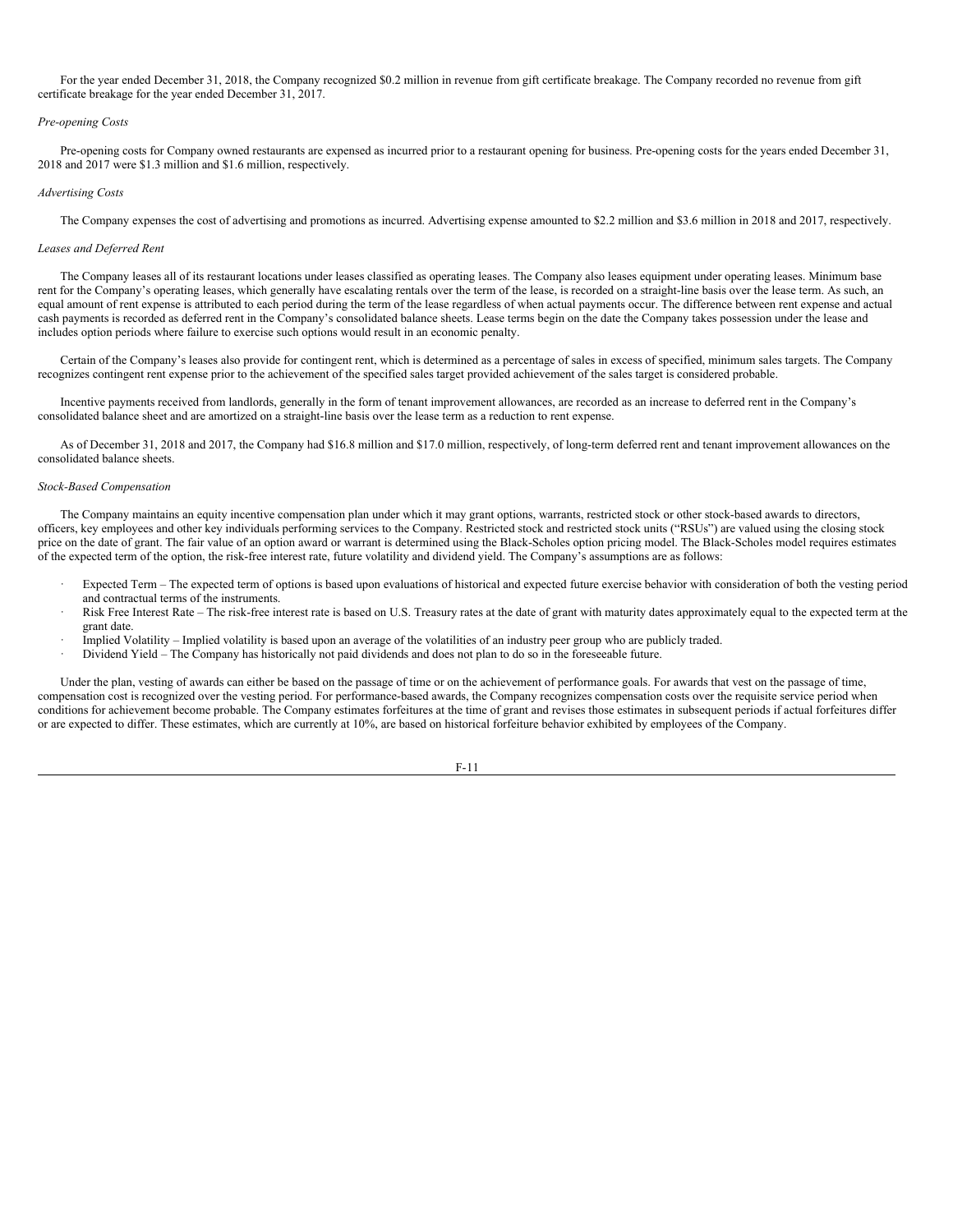#### *Earnings (Loss) per Share*

Basic earnings (loss) per share is computed using the weighted average number of common shares outstanding during the period and income available to common stockholders. Diluted earnings (loss) per share is computed using the weighted average number of common shares outstanding during the period plus the dilutive effect of all potential shares of common stock including common stock issuable pursuant to stock options, warrants, and RSUs. Earnings (loss) per share for continuing operations and discontinued operations are computed independently. As a result, the sum of per share amount may not equal the total. Refer to Note 13 for the calculations of basic and diluted earnings (loss) per share.

#### *Concentrations of Credit Risk*

The Company maintains cash and cash equivalent balances with financial institutions that, at times, may exceed federally insured limits. As of December 31, 2018 and 2017, the Company had \$1.1 million and \$1.6 million, respectively, of cash deposited that is in excess of federally insured limits. The Company has not experienced any losses related to these balances and management believes its credit risk to be minimal.

The Company's accounts receivable balance includes credit card receivables. Management believes that concentrations of credit risk with respect to these credit card receivables are limited. Credit card receivables are anticipated to be collected within three business days of the transaction.

### *Segment Reporting*

The Company operates in three segments: owned restaurants, owned food, beverage and other operations and managed and licensed operations. These reportable segments are supported by the Company's corporate unit. The Company's owned restaurant segment consists of leased restaurant locations that compete in the full-service dining industry and have similar investment criteria and economic and operating characteristics. The Company's owned food, beverage and other operations segment includes entities where the Company leases a restaurant and provides additional ancillary food and beverage services, such as managing pool bars and providing full hospitality services for a hotel. The Company's managed and licensed operations segment consists of management agreements in which the Company operates the food and beverage services in hotels or casinos and could include an STK, which the Company refers to as managed locations, and license agreements in which the Company has licensed the use of one of the Company's brands. Revenues within the managed and licensed operations segment are generated from management fees based on the net revenue at each location, incentive fees based on profitability at each location and license fees.

Information regarding the revenues and costs for each business segment has been reported in Note 20 for the years ended December 31, 2018 and 2017.

#### *Foreign Currency Translation*

Assets and liabilities of foreign operations are translated into U.S. dollars at the balance sheet date. Revenues and expenses are translated at average monthly exchange rates. Gains or losses resulting from the translation of foreign subsidiaries represent other comprehensive income (loss) and are accumulated as a separate component of stockholders' equity. Currency translation gains or (losses) are recorded in accumulated other comprehensive loss within stockholders' equity and amounted to approximately (\$0.8) million and (\$12.0) thousand during the years ended December 31, 2018 and 2017, respectively.

#### *Comprehensive Income (Loss)*

Comprehensive income (loss) consists of two components: net income (loss) and other comprehensive income (loss). The Company's other comprehensive income (loss) is comprised of foreign currency translation adjustments. All of the Company's foreign currency translation adjustments relate to wholly-owned subsidiaries of the Company.

### *Recent Accounting Pronouncements*

In February 2016, the Financial Accounting Standards Board ("FASB") issued Accounting Standard Updated ("ASU") No. 2016-02, "Leases (Topic 842)" ("ASU 2016- 02"). ASU 2016-02 has been subsequently modified with various amendments, clarifications, and scope improvements. ASU 2016-02 requires a lessee to recognize most leases, with the exception of leases with terms of less than one year, on the balance sheet as a right-of-use asset and liability. ASU 2016-02 also requires certain disclosures about the amount, timing and uncertainty of cash flows arising from leases.

The Company will adopt the requirements of ASU 2016-02 effective January 1, 2019 using the optional transition method. The optional transition method allows entities to record the cumulative-effect adjustment to the opening balance of retained earnings in the period of adoption and does not require application of the standard to the comparative periods presented in the financial statements. The Company has also elected to adopt the practical expedient transition package, which eliminates the requirements to reassess lease identification, lease classification and initial direct costs. Additionally, the Company has elected the practical expedients that permit the accounting policy election to account for each separate lease component of a contract and its associated non-lease components as a single lease component. The Company has also elected the accounting policy for short-term lease exceptions, and therefore the Company will not apply the recognition requirements of this standard to short-term leases (i.e. leases with terms of 12 months or less). The Company has not elected the hindsight practical expedient, which permits the use of hindsight when determining the lease term and impairment of right-ofuse assets, or the portfolio approach practical expedient, which permits applying the standard to a portfolio of leases with similar characteristics.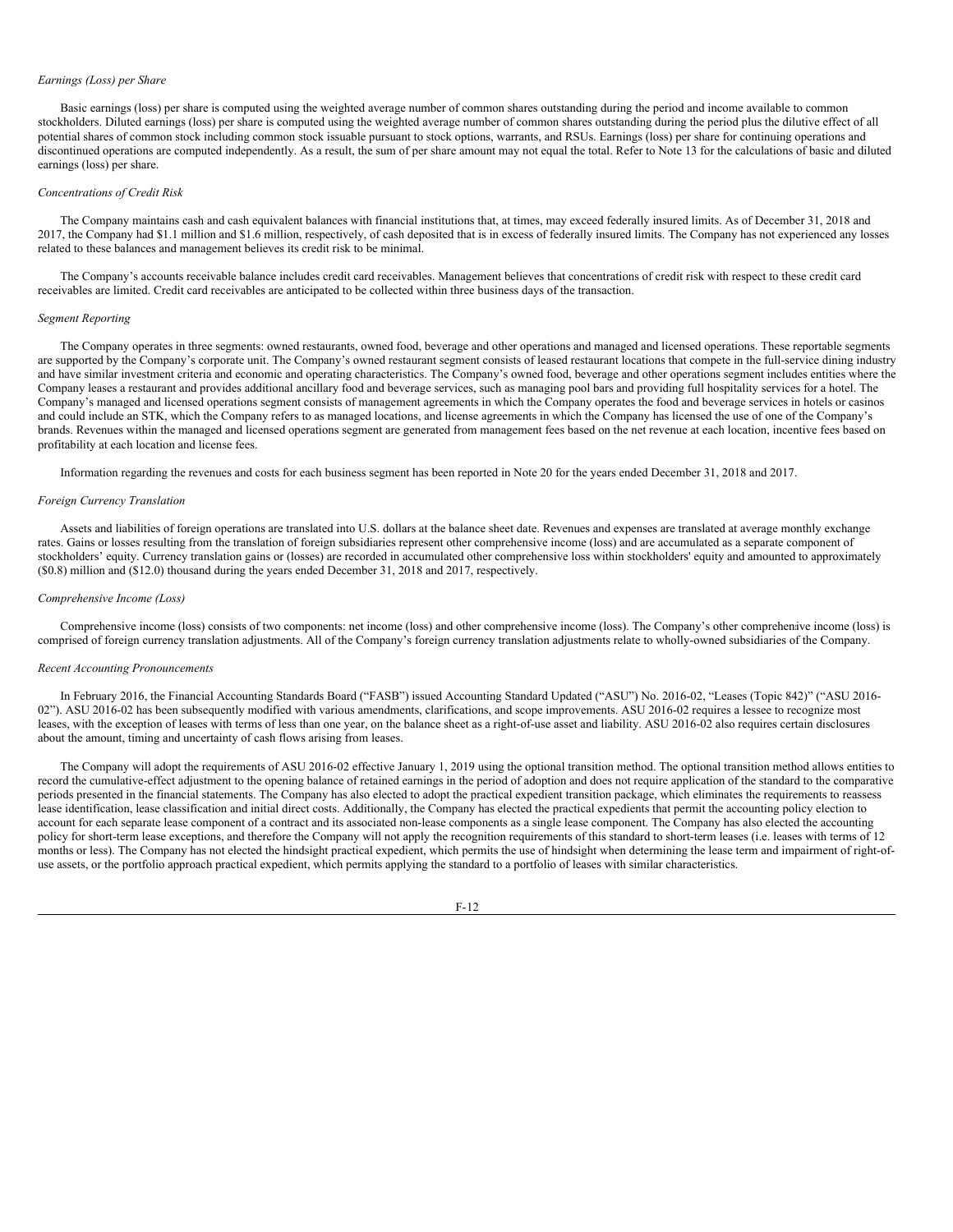The adoption of ASU 2016-02 will have a significant impact to the consolidated balance sheets with the recording of material assets and obligations related to the Company's restaurants which operate under lease agreements. These restaurant leases comprise the majority of the Company's material lease agreements. Although the Company is finalizing its evaluation of the effect on its consolidated financial statements and disclosures, the Company expects to record operating lease liabilities as of January 1, 2019 ranging from approximately \$61.0 million to \$70.0 million based on the present value of the remaining minimum rental payments. Additionally, the Company expects to record corresponding right-of-use assets ranging from approximately \$44.0 million to \$53.0 million based on the operating lease liabilities adjusted for deferred rent and lease incentives existing as of the effective date. This estimate may change as the Company enters into new lease agreements and completes its implementation, including finalizing the evaluation of potential embedded leases.

The Company does not expect a material impact on its consolidated results of operations or its consolidated statements of cash flows. The Company is finalizing the impact of ASU 2016-02 on its accounting policies and processes, potential embedded leases, and internal control over financial reporting. The Company expects expanded qualitative and quantitative financial statement disclosures regarding the Company's leasing arrangements.

In June 2018, the FASB issued ASU No. 2018-07, "Compensation – Stock Compensation (Topic 718): Improvements to Nonemployee Share-Based Payment Accounting" ("ASU 2018-07"). ASU 2018-07 simplifies the accounting and reporting for share-based payments issued to non-employees by expanding the scope of Accounting Standard Codification 718, "Compensation – Stock Compensation", which currently only includes share-based compensation to employees, to also include share-based payments to nonemployees for goods and services. The amendments in ASU 2018-07 are effective for annual and interim periods beginning after December 15, 2018. The Company is evaluating the effect of this standard on its consolidated financial statements but does not expect the adoption of ASU 2018-07 to be material.

In August 2018, the FASB issued ASU No. 2018-13, "Fair Value Measurement (Topic 820): Disclosure Framework – Changes to the Disclosure Requirements for Fair Value Measurement" ("ASU 2018-13"). ASU 2018-13 eliminates, modifies and adds disclosure requirements for fair value measurements. The amendments in ASU 2018-13 are effective for annual and interim periods beginning after December 15, 2019, with early adoption permitted. The Company is evaluating the effects of ASU 2018-13 on its consolidated financial statements but does not expect the adoption of ASU 2018-13 to be material.

In August 2018, the FASB issued ASU No. 2018-15, "Intangibles – Goodwill and Other – Internal-Use Software (Subtopic 350-40): Customer's Accounting for Implementation Costs Incurred in a Cloud Computing Arrangement that is a Service Contract" ("ASU 2018-15"). ASU 2018-15 aligns the requirements for capitalizing implementation costs in cloud computing arrangements with the requirements for capitalizing implementation costs incurred to develop or obtain internal-use software. ASU 2018-15 is effective for annual and interim periods beginning after December 15, 2019, with early adoption permitted. Entities can choose to adopt the new guidance prospectively or retrospectively. The Company is evaluating the effects of this pronouncement on its consolidated financial statements.

In October 2018, the FASB issued ASU No. 2018-17, "Consolidation (Topic 810): Targeted Improvements to Related Party Guidance for Variable Interest Entities" ("ASU 2018-17"). ASU 2018-17 states that indirect interests held through related parties in common control arrangements should be considered on a proportional basis to determine whether fees paid to decision makers and service providers are variable interests. This is consistent with how indirect interests held through related parties under common control are considered for determining whether a reporting entity must consolidate a variable interest entity. ASU 2018-17 is effective for annual and interim periods beginning after December 15, 2019, with early adoption permitted. Entities are required to adopt the new guidance retrospectively with a cumulative adjustment to retained earnings at the beginning of the earliest period presented. The Company is evaluating the effects of this pronouncement on its consolidated financial statements.

### **Note 3 - Inventory**

Inventory consists of the following (in thousands):

|           | December |      |  |       |
|-----------|----------|------|--|-------|
|           |          | 2018 |  | 2017  |
| Food      |          | 300  |  | 246   |
| Beverages |          | .104 |  | 1.156 |
| Total     |          | .404 |  | 1.402 |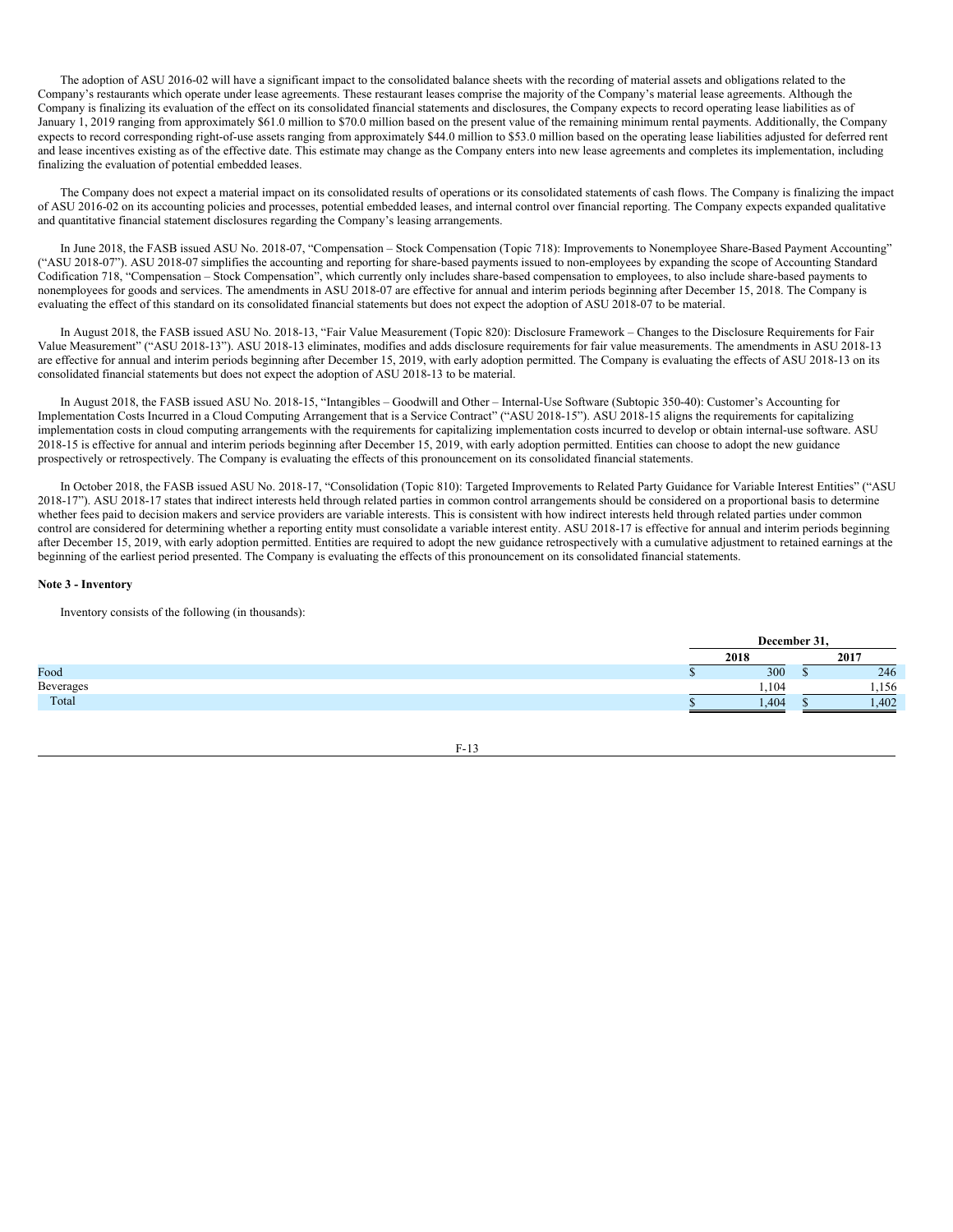# **Note 4 – Other Current Assets**

Other current assets consist of the following (in thousands):

|                     | December 31, |  |       |  |
|---------------------|--------------|--|-------|--|
|                     | 2018         |  | 2017  |  |
| Prepaid taxes       | 503          |  | 255   |  |
| Landlord receivable | 195          |  | 258   |  |
| Prepaid expenses    | 680          |  | 421   |  |
| Other               | 93           |  | 365   |  |
| Total               | 1.471        |  | 1.299 |  |

## **Note 5 - Property and Equipment, net**

Property and equipment, net consist of the following (in thousands):

|                                                 | December 31. |  |           |  |
|-------------------------------------------------|--------------|--|-----------|--|
|                                                 | 2018         |  | 2017      |  |
| Furniture, fixtures and equipment               | 10.425       |  | 10,073    |  |
| Leasehold improvements                          | 43,890       |  | 41.261    |  |
| Less: accumulated depreciation and amortization | (16,969)     |  | (18, 832) |  |
| Subtotal                                        | 37.346       |  | 32,502    |  |
| Construction in progress                        | 336          |  | 3,828     |  |
| Restaurant supplies                             | 1,665        |  | 1,481     |  |
| Total                                           | 39.347       |  | 37.811    |  |

Depreciation and amortization related to property and equipment amounted to \$2.8 million and \$3.1 million for the years ended December 31, 2018 and 2017, respectively. The Company does not depreciate construction in progress, assets not yet put into service or restaurant supplies. As of December 31, 2017, furniture, fixtures and equipment included \$1.4 million of assets not yet put into service or classified as held for sale.

For the year ended December 31, 2018, the Company did not identify any event or changes in circumstances that indicated that the carrying values of its restaurant assets were impaired. For the year ended December 31, 2017, the Company recorded impairments, net of related liabilities, of \$0.6 million.

## **Note 6 – Accrued Expenses**

Accrued expenses consist of the following (in thousands):

|                                        | December 31, |              |       |  |
|----------------------------------------|--------------|--------------|-------|--|
|                                        | 2018         |              | 2017  |  |
| Payroll and related                    | 1,794        |              | 847   |  |
| Rent, including disputed amounts       | 1,766        |              | 1,471 |  |
| VAT and sales taxes                    | 1,028        | <sup>3</sup> | 739   |  |
| Legal, professional and other services | 645          |              | 1,007 |  |
| Income taxes                           | 685          |              | 610   |  |
| Due to hotels                          | 203          |              | 1,168 |  |
| Insurance                              | 212          |              | 103   |  |
| Other                                  | 1,760        |              | 1,042 |  |
| Total                                  | 8,093        |              | 6,987 |  |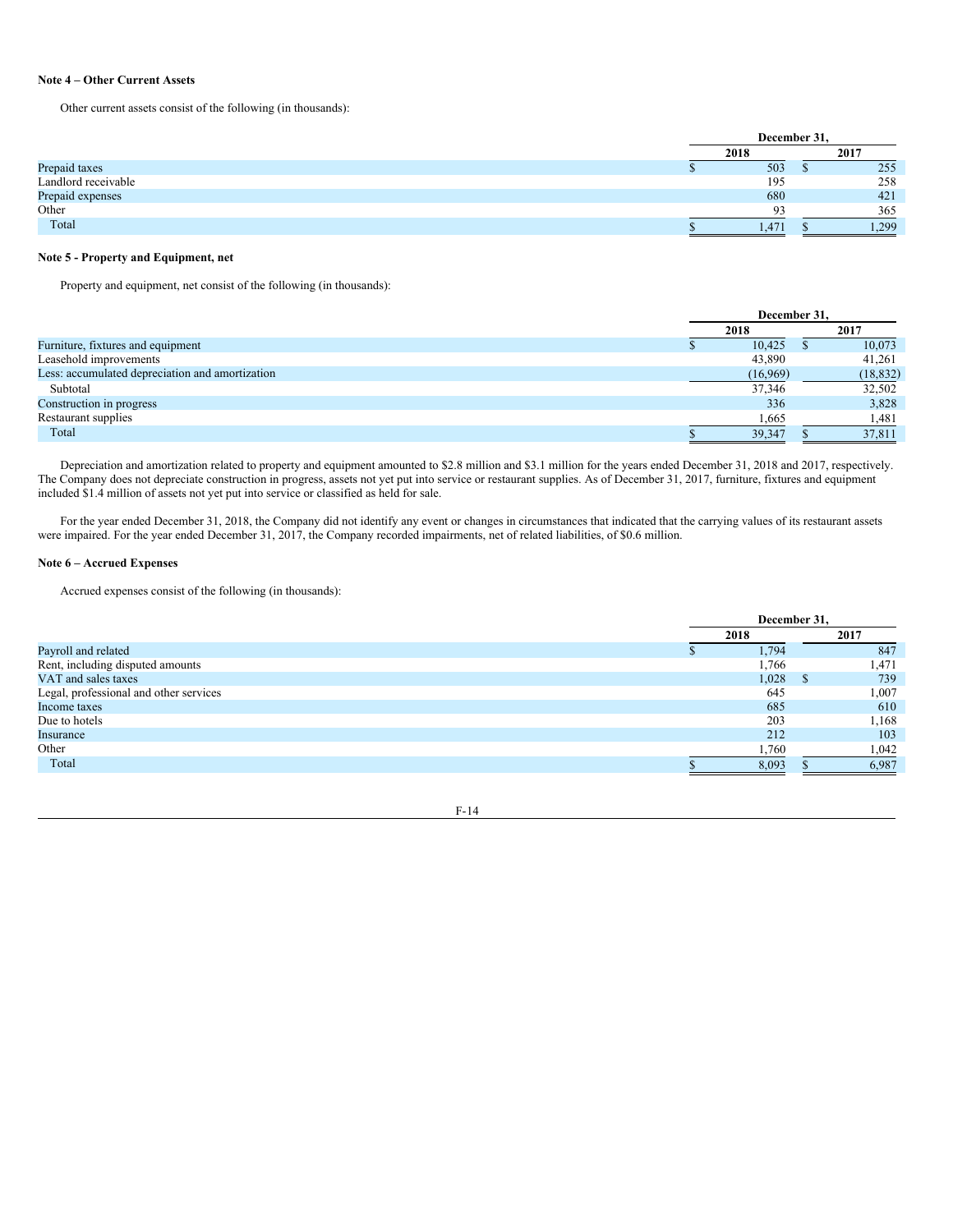### **Note 7 - Long Term Debt**

Long-term debt consists of the following (in thousands):

|                                              |            | December 31, |         |  |  |
|----------------------------------------------|------------|--------------|---------|--|--|
|                                              | 2018       |              | 2017    |  |  |
| Term loan agreements                         | 3,828<br>ъ | <sup>S</sup> | 6,657   |  |  |
| Promissory notes                             | 6,250      |              | 6,250   |  |  |
| Equipment financing agreements               | 752        |              | 1,094   |  |  |
| Business loan and security agreement         |            |              | 62      |  |  |
| Total long-term debt                         | 10,830     |              | 14,063  |  |  |
| Less: current portion of long-term debt      | (3,201)    |              | (3,241) |  |  |
| Less: discounts on warrants, net             | (479)      |              | (654)   |  |  |
| Less: debt issuance costs                    | (32)       |              | (53)    |  |  |
| Total long-term debt, net of current portion | 7,118      |              | 10,115  |  |  |
|                                              |            |              |         |  |  |
| Future minimum loan payments:                |            |              |         |  |  |
| 2019                                         |            | S            | 3,201   |  |  |
| 2020                                         |            |              | 1,272   |  |  |
| 2021                                         |            |              | 6,357   |  |  |
| 2022                                         |            |              |         |  |  |
| 2023                                         |            |              |         |  |  |
| Total                                        |            |              | 10,830  |  |  |

## Bank United Term Loans

On December 17, 2014, the Company entered into a term loan agreement with BankUnited in the amount of \$7.5 million (the "First Term Loan Agreement"), of which the proceeds were used to repay existing debt and fund additional Company growth and working capital needs.

The First Term Loan Agreement, which matures on December 1, 2019, bears interest at an annual rate of 5.0%. Beginning on January 1, 2015, the Company is required to make sixty consecutive monthly installment payments of \$124,583 plus accrued interest towards the First Term Loan Agreement.

On June 2, 2015, the Company entered into a second term loan agreement with BankUnited, under which BankUnited agreed to make multiple advances to the Company in the aggregate principal amount of up to \$6.0 million (the "Second Term Loan Agreement").

The Second Term Loan Agreement, which matures on September 1, 2020, bears interest at an annual rate of 5.0%. Beginning on April 1, 2016, the Company is required to make fifty-four consecutive monthly installments, with each installment to be in the principal amount of the lesser of \$111,111 or the quotient of (x) the outstanding principal amount of all advances on March 31, 2016, divided by (y) fifty-four (54); provided, however, that the final principal installment shall be in an amount equal to the aggregate principal amount of all advances outstanding on September 1, 2020, or such earlier date on which all outstanding advances shall become due and payable, whether by acceleration or otherwise.

The First Term Loan Agreement and the Second Term Loan Agreement are secured by substantially of the Company's assets. The First Term Loan Agreement and the Second Term Loan Agreement contain certain affirmative and negative covenants that limit or restrict, among other things, liens and encumbrances, indebtedness, mergers, asset sales, investments, assumptions and guaranties of indebtedness of other persons, change in nature of operations, changes in fiscal year and other matters customarily restricted in such agreements. The financial covenants contained in these agreements require the borrowers to maintain a certain adjusted tangible net worth and a debt service coverage ratio. As of December 31, 2018, the Company is in compliance with all of its financial covenants under the First Term Loan Agreement and the Second Term Loan Agreement.

At December 31, 2018, the outstanding balance under the First Term Loan Agreement and the Second Term Loan Agreement was \$1.5 million and \$2.3 million, respectively.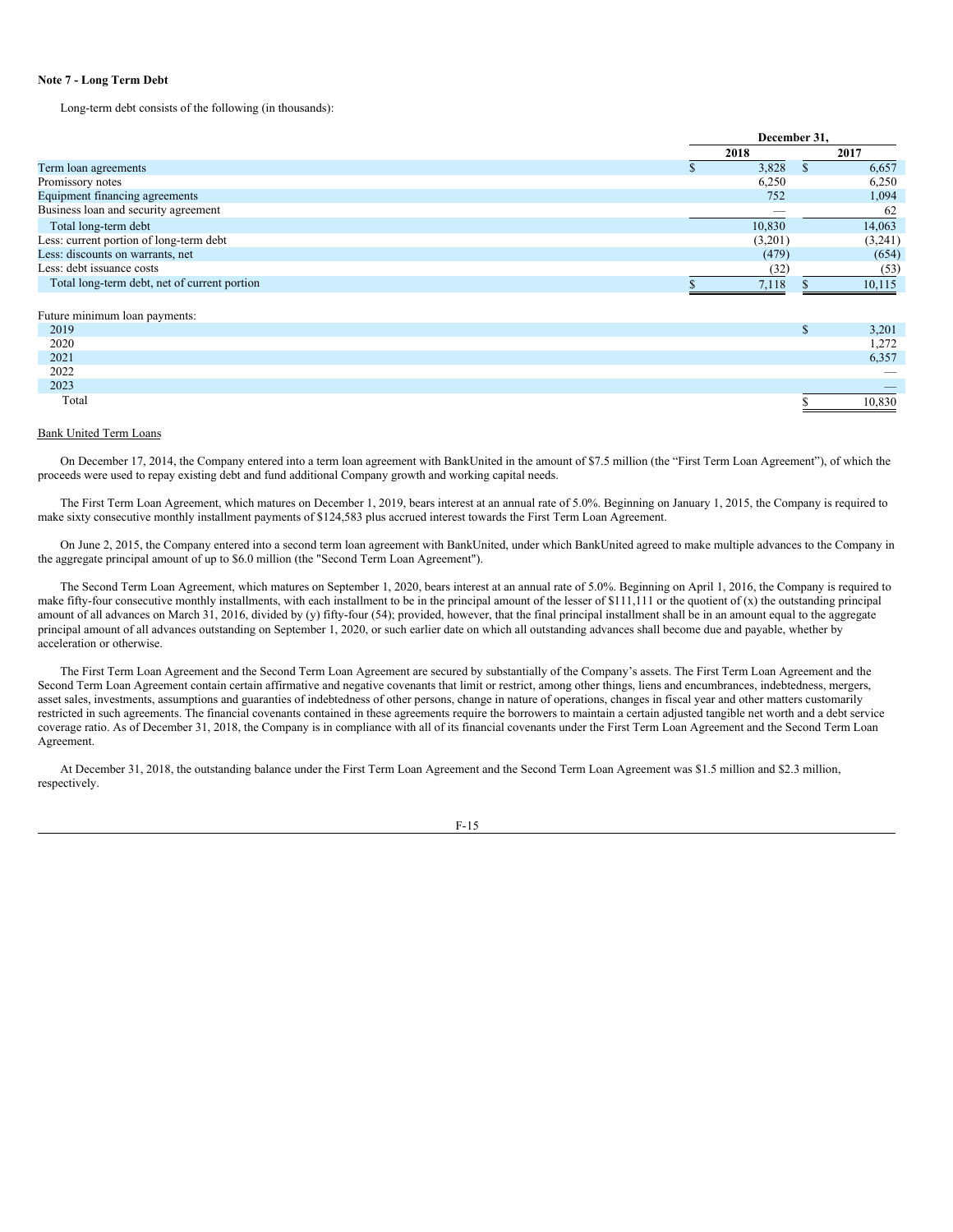#### Promissory Notes

## *2235570 Ontario Limited*

On June 27, 2016 the Company entered into a \$1.0 million loan agreement with 2235570 Ontario Limited ("Ontario Noteholder") through an unsecured promissory note (the "Ontario Note"). The Ontario Note bears interest at a rate of 10.0% per annum, payable in quarterly installments beginning September 30, 2016. The entire balance of the Ontario Note is due on its maturity date of June 27, 2021. In connection with the issuance of the Ontario Note, the Company issued warrants to the Ontario Noteholder with a fair value of \$0.1 million (refer to Note 14), which was recorded by the Company as a reduction to the principal balance of the Ontario Note and is being amortized to interest expense over the term of the Ontario Note. As of December 31, 2018, the amount outstanding under the Ontario Note was \$1.0 million and the unamortized discount related to the Ontario Warrant was \$62.5 thousand.

#### *Anson Investments Master Fund LP*

On August 11, 2016 the Company entered into a \$3.0 million loan agreement with Anson Investments Master Fund LP ("Anson") through an unsecured promissory note (the "Anson August Note"). The Anson August Note bears interest at a rate of 10% per annum, payable in quarterly installments beginning September 30, 2016. The entire balance of the Anson August Note is due on its maturity date of August 11, 2021. In connection with the issuance of the Anson August note, the Company issued warrants to Anson with a fair value of \$0.4 million (refer to Note 14), which was recorded as a reduction to the principal balance of the Anson August Note and is being amortized to interest expense over the term of the Anson August Note. As of December 31, 2018, the amount outstanding under the Anson August Note was \$3.0 million and the unamortized discount related to the Anson August Warrant was \$196.3 thousand.

On October 24, 2016, the Company entered into a \$2.25 million loan agreement with Anson through an unsecured promissory note (the "Anson October Note"). The Anson October Note bears interest at a rate of 10% per annum, payable in quarterly installments beginning December 31, 2016. The entire balance of the Anson October Note is due on its maturity date of October 24, 2021. In connection with the issuance of the Anson October Note, the Company issued warrants to Anson with a fair value of \$0.4 million (refer to Note 14), which was recorded as a reduction to the principal balance of the Anson October Note and is being amortized to interest expense over the term of the Anson October Note. As of December 31, 2018, the amount outstanding under the Anson October Note was \$2.25 million and the unamortized discount related to the Anson October Warrant was \$220.0 thousand

### Equipment Financing Agreements

On June 5, 2015, the Company entered into a \$1.0 million financing agreement with Sterling National Bank ("Sterling") to purchase equipment for the STKs in Orlando and Chicago (the "First Sterling Agreement"). The First Sterling Agreement bears interest at a rate of 5% per annum, payable in equal monthly installments of \$19,686 plus accrued interest beginning on July 1, 2015. The First Sterling Agreement is secured by the equipment purchased with the proceeds of the First Sterling Agreement. As of December 31, 2018, the amount outstanding under the First Sterling Agreement was approximately \$0.3 million.

On August 16, 2016, the Company entered into a \$0.7 million financing agreement with Sterling to purchase equipment for STKs in San Diego, Denver and Orlando (the "Second Sterling Agreement"). The Second Sterling Agreement bears interest at a rate of 5% per annum, payable in equal monthly installments of \$13,769 plus accrued interest beginning on September 1, 2016. The Second Sterling Agreement is secured by the equipment purchased with the proceeds of the Second Sterling Agreement. As of December 31, 2018, the amount outstanding under the Second Sterling Agreement was approximately \$0.4 million.

#### Business Loan and Security Agreement

On February 17, 2017, the Company entered into a financing agreement with American Express Bank, FSB ("American Express") in the amount of \$1.0 million (the "AMEX Agreement"). In consideration of the loan amount, the Company granted American Express a security interest in certain accounts receivable, as defined in the AMEX Agreement. Pursuant to the terms of the AMEX Agreement, the Company has agreed to pay a loan fee equal to 3.5% of the original principal balance of the loan amount and a repayment rate of 6% of daily American Express credit card receipts pursuant to a repayment schedule as defined in the AMEX Agreement. The loan is subordinate to the agreements with BankUnited. During 2018, the entire balance of the loan amount was paid.

Interest expense for all the Company's debt arrangements, excluding the amortization of debt issuance costs and other discounts and fees, was approximately \$1.0 million for each of the years ended December 31, 2018 and 2017. Additionally, the Company capitalized interest of \$0.2 million for the year ended December 31, 2017. No interest was capitalized for the year ended December 31, 2018.

As of December 31, 2018, the Company had \$1.3 million in letters of credit outstanding for certain restaurants. These letters of credit, which are cash collateralized, are recorded as a component of security deposits on the consolidated balance sheet for December 31, 2018.

## **Note 8 - Fair Value of Financial Instruments**

Cash and cash equivalents, accounts receivable, inventory, accounts payable and accrued expenses are carried at cost, which approximates fair value due to their short maturities. Long-lived assets are measured and disclosed at fair value on a nonrecurring basis if an impairment is identified. There were no long-lived assets measured at fair value as of December 31, 2018.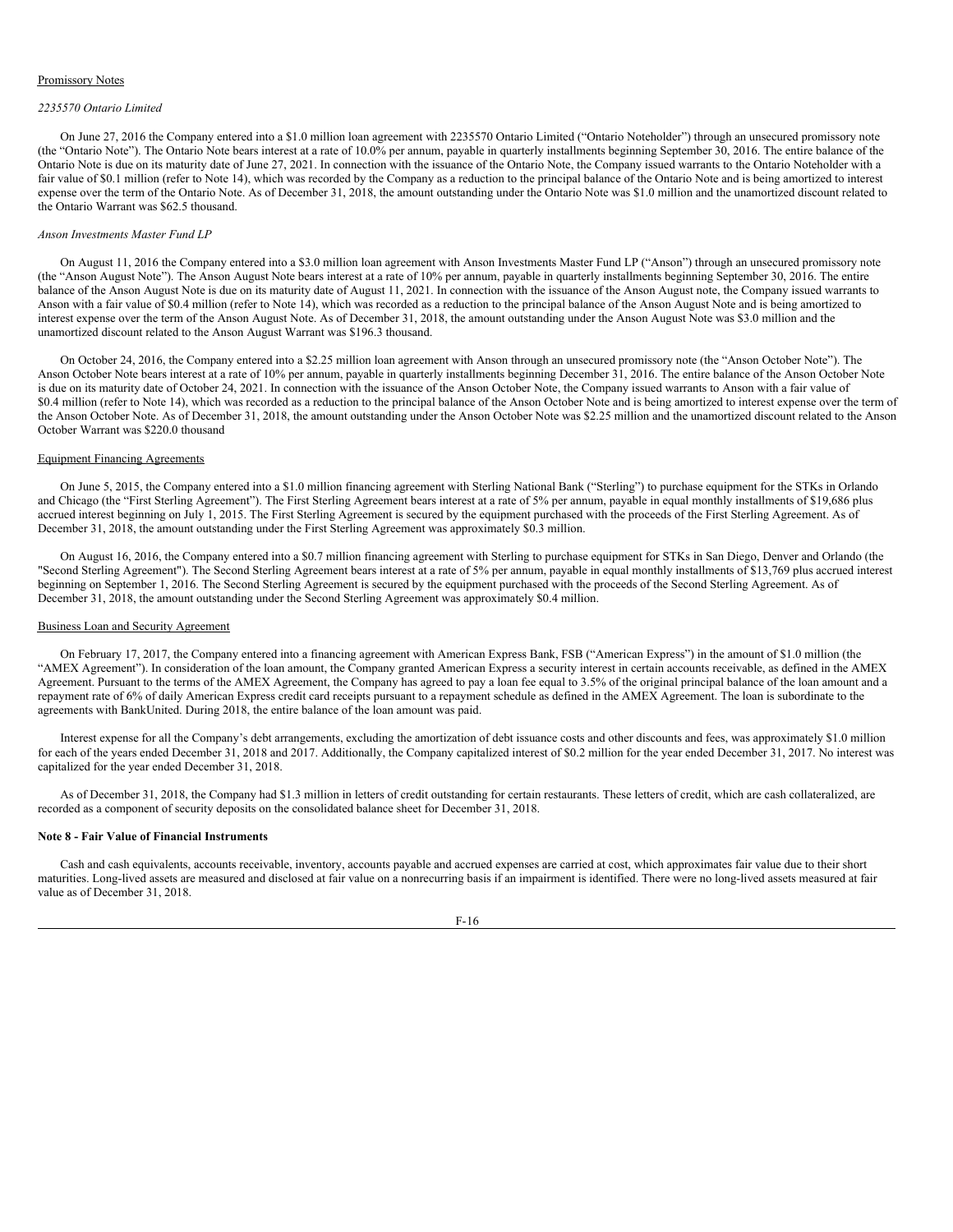The Company's long-term debt, including the current portion, is carried at cost on the consolidated balance sheets. Fair value of long-term debt, including the current portion, is estimated based on Level 2 inputs. Fair value is determined by discounting future cash flows using interest rates available for issues with similar terms and maturities. The estimated fair values of long-term debt, for which carrying values do not approximate fair value, are as follows:

|                                                                     | December 31. |        |
|---------------------------------------------------------------------|--------------|--------|
|                                                                     | 2018         | 2017   |
| Carrying amount of long-term debt, including current portion $(1)$  | 10.830       | 14.063 |
| Fair value of long-term debt, including current portion             | 7.648        | 6.801  |
| (1) Excludes the discounts on warrants, net and debt issuance costs |              |        |

### **Note 9 - Nonconsolidated Variable Interest Entities**

As of December 31, 2018 and 2017, the Company owned interests in the following companies, which directly or indirectly operate restaurants:

- · 31.24% interest in Bagatelle NY LA Investors, LLC ("Bagatelle Investors")
- · 51.13% interest in Bagatelle Little West 12th, LLC ("Bagatelle NY")
- · 10.00% interest in One 29 Park, LLC ("One 29 Park")

Bagatelle Investors is a holding company that has an interest in Bagatelle NY. Both entities were formed in 2011. The Company accounts for its investments in these entities under the equity method of accounting based on management's assessment that although it is not the primary beneficiary of these entities because it does not have the power to direct their day to day activities, the Company is able to exercise influence over these entities. The Company has provided no additional types of support to these entities than what is contractually required.

One 29 Park, formed in 2009, operates a restaurant and manages the rooftop of a hotel located in New York, NY. Until the fourth quarter of 2017, the Company accounted for its investment in One 29 Park under the equity method of accounting based on management's assessment that the Company had significant influence over One 29 Park's operations. In the fourth quarter of 2017, the majority ownership of One 29 Park changed. As a result of this ownership change, the Company believed that it no longer had significant influence over the operations of One 29 Park, and subsequently began accounting for its investment in One 29 Park under the cost method of accounting. In March 2018, the Company sold its 10% interest in One 29 Park to the new ownership group for \$0.6 million and recorded a gain of \$0.2 million on the sale as a component of "other expenses, net" on the consolidated statement of operations and comprehensive income (loss).

As of December 31, 2018 and 2017, the carrying values of these investments were (in thousands):

|                            | December 31              |  |       |  |
|----------------------------|--------------------------|--|-------|--|
|                            | 2018                     |  | 2017  |  |
| <b>Bagatelle Investors</b> | 56                       |  | 33    |  |
| <b>Bagatelle NY</b>        | 2,628                    |  | 2,509 |  |
| One 29 Park                | $\overline{\phantom{a}}$ |  | 415   |  |
| Total                      | 2.684                    |  | 2.957 |  |

For the each of the years ended December 31, 2018 and 2017, the equity in income of investee companies for the equity method investments discussed above was \$0.2 million.

Additionally, the Company has entered into a management agreement with Bagatelle NY. Under this agreement, the Company recorded management fee revenue of \$0.3 million and \$0.2 million for the years ended December 31, 2018 and 2017, respectively. The Company also receives rental income from Bagatelle NY for restaurant space that it subleases to Bagatelle NY. Rental income of \$0.6 million and \$0.5 million was recorded from this entity for the year ended December 31, 2018 and 2017, respectively.

The Company had also entered into a management agreement with One 29 Park. Under this agreement, the Company recorded management fee revenue of \$0.3 million and \$0.5 million for the year ended December 31, 2018 and 2017, respectively. The management agreement with One 29 Park terminated on September 30, 2018.

Net receivables from the Bagatelle Entities included in due from related parties, net were approximately \$0.1 million for each of the years ended December 31, 2018 and 2017. These receivables, combined with the Company's equity in each of these investments, represent the Company's maximum exposure to loss.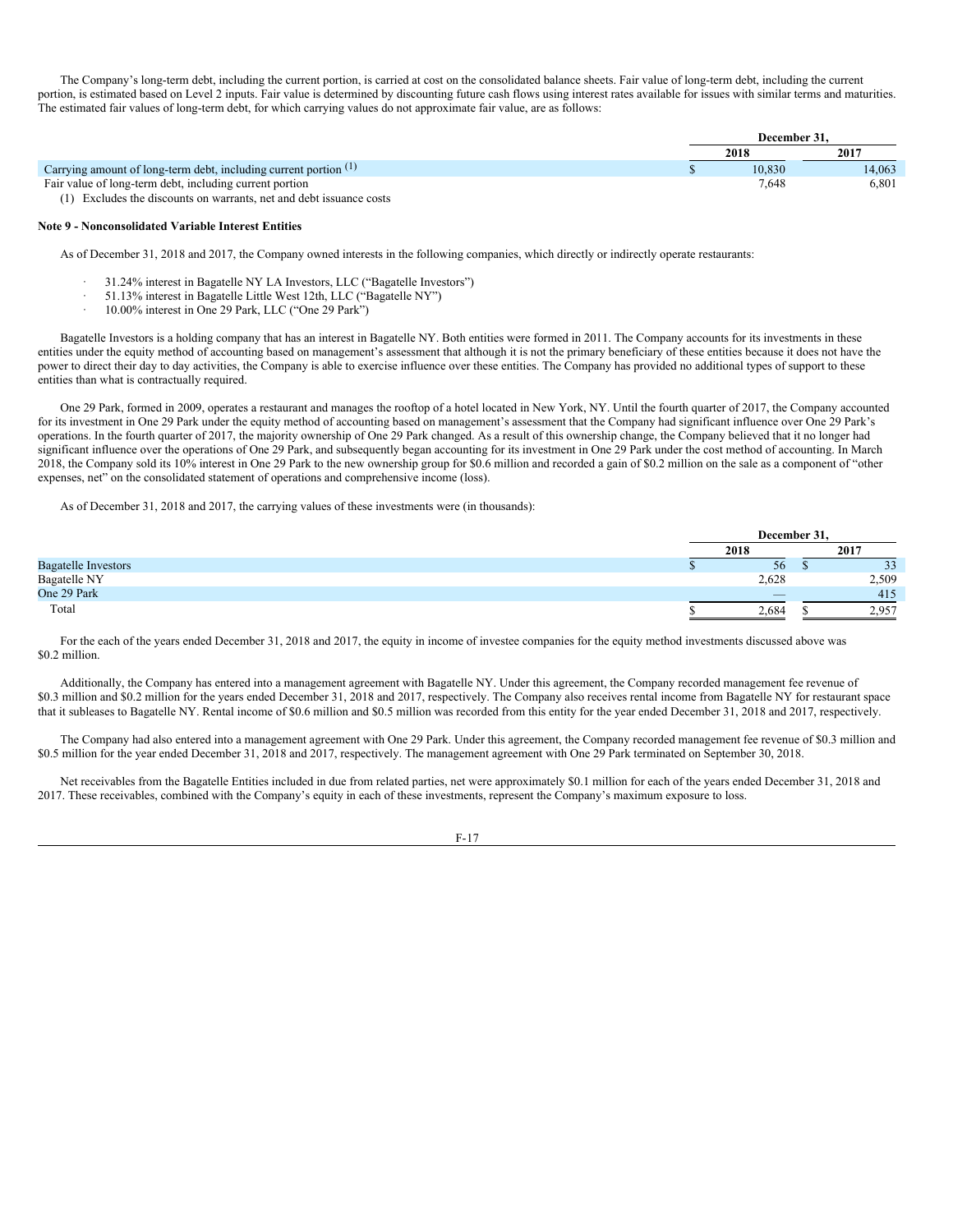Summarized financial data for these investments is presented below (in thousands):

|                                          |                  | For the year ended December 31, 2018 |  |                     |  |  |
|------------------------------------------|------------------|--------------------------------------|--|---------------------|--|--|
|                                          | <b>Bagatelle</b> |                                      |  |                     |  |  |
|                                          |                  | Investors                            |  | <b>Bagatelle NY</b> |  |  |
| Revenues                                 |                  | $\overline{\phantom{a}}$             |  | 10,927              |  |  |
| Gross profit                             |                  | $\overline{\phantom{a}}$             |  | 8,229               |  |  |
| Income (loss) from continuing operations |                  | 74                                   |  | 346                 |  |  |
| Net income (loss)                        |                  | 74                                   |  | 346                 |  |  |

|                                          | For the year ended December 31, 2017              |  |        |                            |       |  |
|------------------------------------------|---------------------------------------------------|--|--------|----------------------------|-------|--|
|                                          | <b>Bagatelle NY</b><br><b>Bagatelle Investors</b> |  |        | One 29 Park <sup>(1)</sup> |       |  |
| Revenues                                 | $\overline{\phantom{a}}$                          |  | 13.641 |                            | 5,093 |  |
| Gross profit                             |                                                   |  | 9.826  |                            | 3.969 |  |
| Income (loss) from continuing operations | 85                                                |  | 504    |                            | (875) |  |
| Net income (loss)                        | 85                                                |  | 504    |                            | (875) |  |

(1) For the nine months ended September 30, 2017.

### **Note 10 - Related Party Transactions**

Net amounts due to related parties were \$1.2 million and \$1.5 million as of December 31, 2018 and 2017, respectively. Additionally, during the year ended December 31, 2017, the Company wrote off related party receivables of \$0.4 million. The Company has not reserved any related party receivables as of December 31, 2018 and 2017.

For the years ended December 31, 2018 and 2017, the Company incurred approximately \$51.0 thousand and \$0.5 million, respectively, of legal fees to The Giannuzzi Group, a law firm owned by a former director of the Company who resigned in 2017. The Company also receives rental income for office space subleased to this entity. Rental income of approximately \$0.2 million was recorded from this entity for each of the years ended December 31, 2018, and 2017. Amounts due from related parties, net as of December 31, 2018 included approximately \$0.1 million due to this entity for legal services. As of December 31, 2017, amounts due to related parties, net included \$0.3 million due to this entity for legal services.

The Company incurred approximately \$0.3 million and \$1.7 million for the years ended December 31, 2018 and 2017, respectively, for construction services to an entity owned by family members of one of the Company's stockholders, who is also a former employee of the Company. As of December 31, 2017, approximately \$27.0 thousand was included in due to related parties, net related to construction services provided by this entity. There was no balance remaining as of December 31, 2018.

Additionally, in 2016, the Company incurred approximately \$57.0 thousand for design services by an entity owned by one of the Company's stockholders. As of December 31, 2017, approximately \$9.5 thousand was included in due to related parties, net related to the design services provided by this entity. There was no balance remaining as of December 31, 2018.

During the fourth quarter of 2016, the Company received approximately \$1.2 million in cash advances from the TOG Liquidation Trust (the "Liquidation Trust"). The TOG Liquidation Trust is a trust that was set up in connection with a 2013 merger transaction to hold previously issued and outstanding warrants held by members of the predecessor company. Amounts due to the trust are non-interest bearing and are repayable in 2021 when the trust expires. For each of the years ended December 31, 2018 and 2017, the balance due to the Liquidation Trust included in due to related parties, long-term was approximately \$1.2 million.

## **Note 11 - Income Taxes**

The components of income (loss) from continuing operations before provision for income taxes for the periods were as follows (in thousands):

|          |            | For the years ended December 31, |              |  |  |
|----------|------------|----------------------------------|--------------|--|--|
|          | 2018       |                                  | 2017         |  |  |
| Domestic | 2,089<br>w |                                  | 522<br>0.332 |  |  |
| Foreign  | 2,53       |                                  | 2,707        |  |  |
| Total    | 4.620      |                                  | (3,825)      |  |  |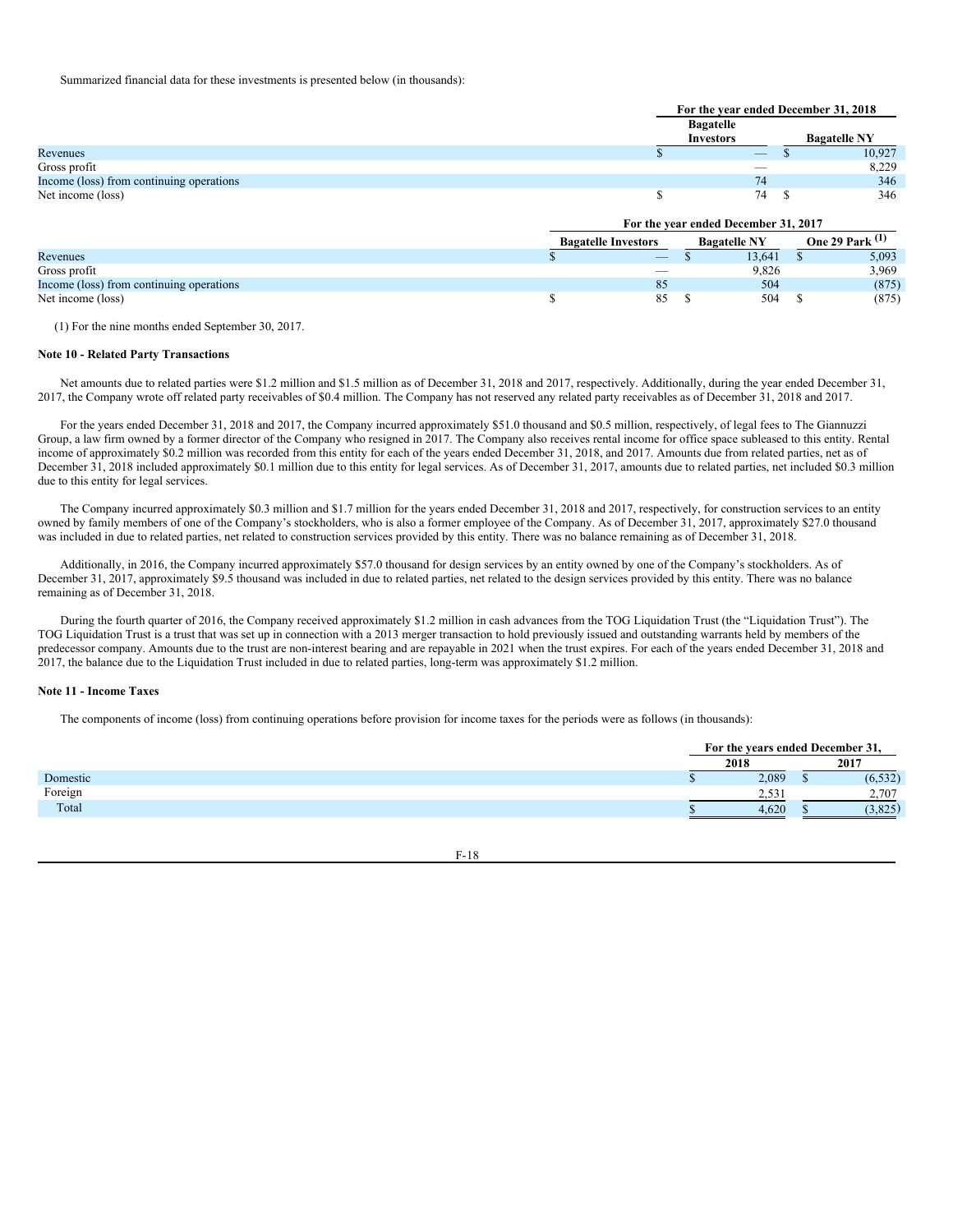The components of the Company's provision for income taxes were as follows (in thousands):

|                                           | For the years ended December 31, |                                 |  |      |
|-------------------------------------------|----------------------------------|---------------------------------|--|------|
|                                           |                                  | 2018                            |  | 2017 |
| <b>Current:</b>                           |                                  |                                 |  |      |
| Federal                                   |                                  | $\hspace{0.1mm}-\hspace{0.1mm}$ |  |      |
| State and local                           |                                  | 52                              |  | 38   |
| Foreign                                   |                                  | 630                             |  | 580  |
| Total current provision for income taxes  |                                  | 682                             |  | 618  |
| Deferred:                                 |                                  |                                 |  |      |
| Federal                                   |                                  | _                               |  |      |
| State and local                           |                                  | _                               |  |      |
| Foreign                                   |                                  | 31                              |  | (18) |
| Total deferred provision for income taxes |                                  | 31                              |  | (18) |
| Total provision for income taxes          |                                  | 713                             |  | 600  |

The Company's effective tax rate differs from the statutory rates as follows:

|                                              | For the years ended December 31, |            |
|----------------------------------------------|----------------------------------|------------|
|                                              | 2018                             | 2017       |
| Income tax benefit at federal statutory rate | 21.0%                            | 34.0%      |
| State and local taxes – current              | $0.9\%$                          | $(0.6)\%$  |
| State and local taxes - deferred             | 10.3%                            | 13.4%      |
| FICA tip credit                              | $(17.1)\%$                       | $16.9\%$   |
| Foreign rate differential                    | $0.3\%$                          | $8.6\%$    |
| Change in valuation allowance                | $(15.5\%)$                       | $(87.4)\%$ |
| Global intangible low-taxed income ("GILTI") | $9.2\%$                          | $-$ %      |
| Other items, net                             | $6.3\%$                          | $(0.6)\%$  |
| Total income tax expense                     | $15.4\%$                         | $(15.7)\%$ |

The income tax effects of temporary differences that give rise to significant portions of deferred tax assets and liabilities are as follows (in thousands):

|                                         |             | For the years ended December 31, |  |
|-----------------------------------------|-------------|----------------------------------|--|
|                                         | 2018        | 2017                             |  |
| Deferred tax assets:                    |             |                                  |  |
| Deferred rent liabilities               | \$<br>2,524 | 2,637<br><sup>\$</sup>           |  |
| Lease incentives                        | 1,577       | 1,484                            |  |
| Stock compensation                      | 417         | 458                              |  |
| FICA tip credit carryforward            | 4,255       | 3,224                            |  |
| Net operating loss                      | 3,705       | 5,129                            |  |
| Goodwill                                | 1,652       | 1,839                            |  |
| Inventory                               | 12          | 13                               |  |
| Charitable contributions carryforward   | 39          | 37                               |  |
| Foreign tax credit carryforward         | 336         | 566                              |  |
| Deferred revenue                        | 335         | 383                              |  |
| State and local tax credit carryforward | 445         | 346                              |  |
| Expenses not deductible until paid      | 283         |                                  |  |
| Total deferred tax assets               | 15,580      | 16,116                           |  |
| <b>Deferred tax liabilities:</b>        |             |                                  |  |
| Depreciation and amortization           | (4,031)     | (3,661)                          |  |
| Basis in LLC interest                   | (526)       | (592)                            |  |
| ASC 740-10 liability                    | (190)       | (233)                            |  |
| Total deferred tax liabilities          | (4, 747)    | (4, 486)                         |  |
| Valuation allowance                     | (10,795)    | (11, 561)                        |  |
| Net deferred tax assets                 | 38          | 69                               |  |

As of December 31, 2018, the Company has federal net operating loss ("NOL") carryforwards of \$13.6 million. The Company has various state NOL carryforwards. The determination of the state NOL carryforwards is dependent upon apportionment percentages and state laws that can change from year to year and impact the amount of such carryforwards. The federal and state NOLs will expire at various dates from 2033 to 2037.

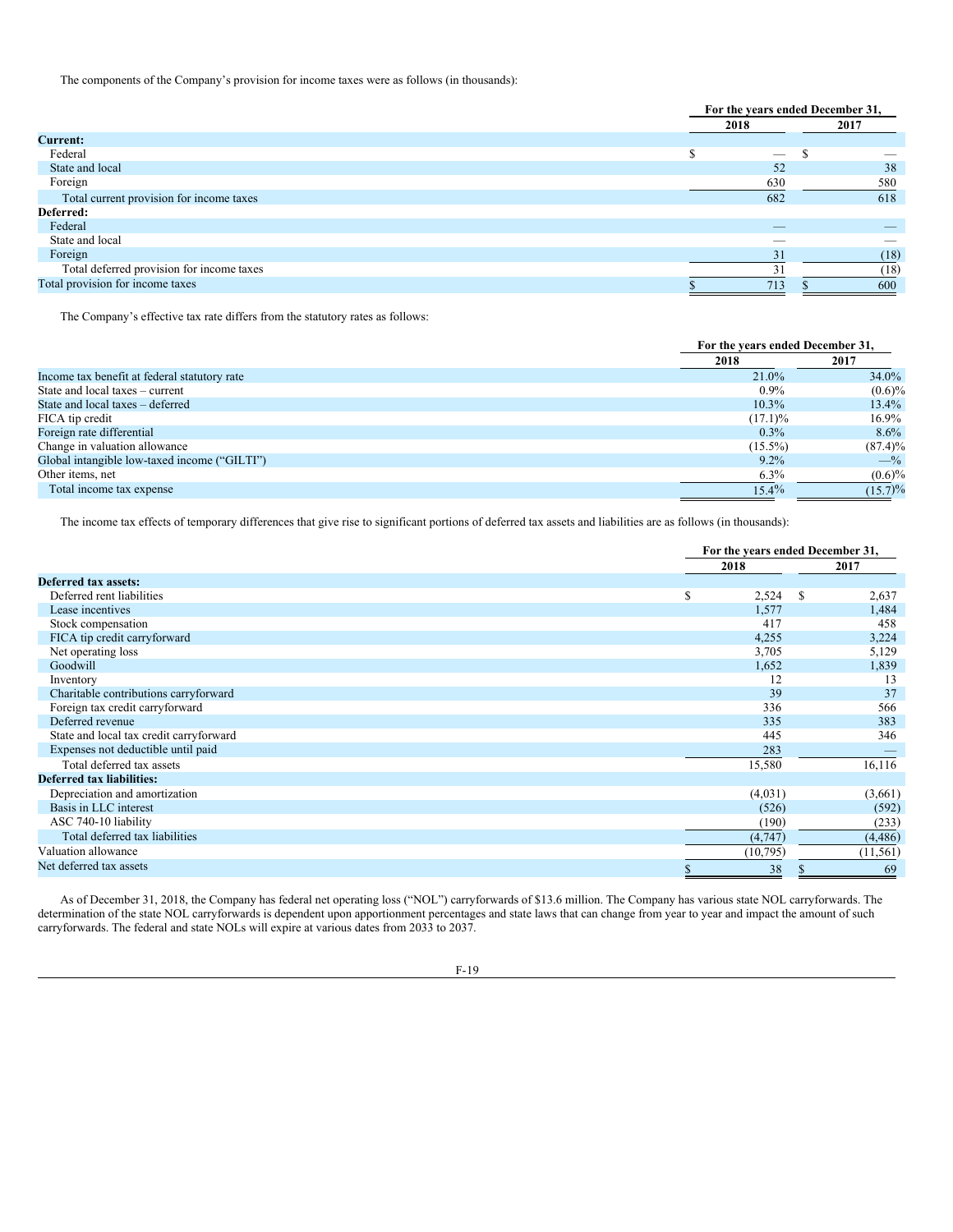#### *Uncertain tax positions*

The following table summarizes the activity related to the Company's uncertain tax positions (in thousands):

|                                            | For the vears ended December 31. |  |       |  |
|--------------------------------------------|----------------------------------|--|-------|--|
|                                            | 2018                             |  | 2017  |  |
| Balance, beginning of year                 | 685                              |  | 674   |  |
| Increase related to prior period positions |                                  |  |       |  |
| Increase related to current year positions | 219                              |  | 203   |  |
| Decrease related to prior period positions | (97                              |  | (192) |  |
| Balance, end of year                       | 807                              |  | 685   |  |

The Company is subject to income taxes in the U.S. federal jurisdiction, and the various states and local jurisdictions in which it operates. Tax regulations within each jurisdiction are subject to the interpretation of the related tax laws and regulations and require significant judgment to apply. The Company's federal tax filings remain subject to examination for federal tax years 2015 through 2017. The IRS conducted an examination into tax year 2015 and did not proposed any changes. The Company's state and local tax filings remain subject to examination for tax years 2015 through 2017. NOL carryforwards are subject to examination regardless of whether the tax year in which they are generated has been closed by statute. The amount subject to disallowance is limited to the NOL utilized. Accordingly, the Company may be subject to examination for prior NOL's generated as such NOL's are utilized.

The Company's foreign income tax returns prior to fiscal year 2015 are closed and management continually evaluates expiring statutes of limitations, audits, proposed settlements, changes in tax law and new authoritative rulings.

#### *2017 Tax Act*

In December 2017, the President signed The Tax Cuts and Jobs Act (the "TCJA"), which includes a broad range of provisions. Changes in tax law are accounted for in the period of enactment, and as a result, the 2017 consolidated financial statements reflect the immediate tax effect of the TCJA. The TCJA contains several key provisions including:

- · A one-time tax on the mandatory deemed repatriation of post-1986 untaxed foreign earnings and profits ("E&P");
- A reduction in the corporate tax rate from  $35\%$  to  $21\%$  for tax years beginning after December  $31$ ,  $2017$ ;
- The introduction of a new U.S. tax on certain off-shore earnings referred to as Global Intangible Low-Taxed Income ("GILTI") at an effective tax rate of 10.5% for
- tax years beginning after December 31, 2017 (increasing to 13.125% for tax years beginning after December 31, 2025) partially offset by foreign tax credits; and Introduction of a territorial tax system beginning in 2018 by providing for a 100% dividend received deduction on certain qualified dividends from foreign subsidiaries.

The TCJA imposes a one-time mandatory transition tax on accumulated foreign earnings and eliminates U.S. taxes on foreign subsidiary distributions. As a result, earnings in foreign jurisdictions are available for distribution to the U.S. without incremental U.S. taxes. The Company intends to repatriate these earnings from time to time and it estimates that it will not incur significant additional taxes related to such amounts, however the estimates are provisional and subject to further analysis.

Due to the complexities involved in accounting for the enactment of the TCJA, SAB 118 allowed companies to record provisional estimates of the impacts of the TCJA during a measurement period of up to one year from the enactment date. In order to estimate the impact of the one-time transition tax on accumulated foreign earnings, we used the retained earnings of our foreign subsidiaries as a proxy to calculate E&P for the tax provision for the year ended December 31, 2017. In 2018, we conducted an earnings and profit study to calculate the exact amount of deemed repatriation which was included in our 2017 income tax filing. The adjustment between the estimated and the actual amount was included as an adjustment to the tax provision for the year ended December 31, 2018. The adjustment was fully absorbed by our net operating loss carryforward.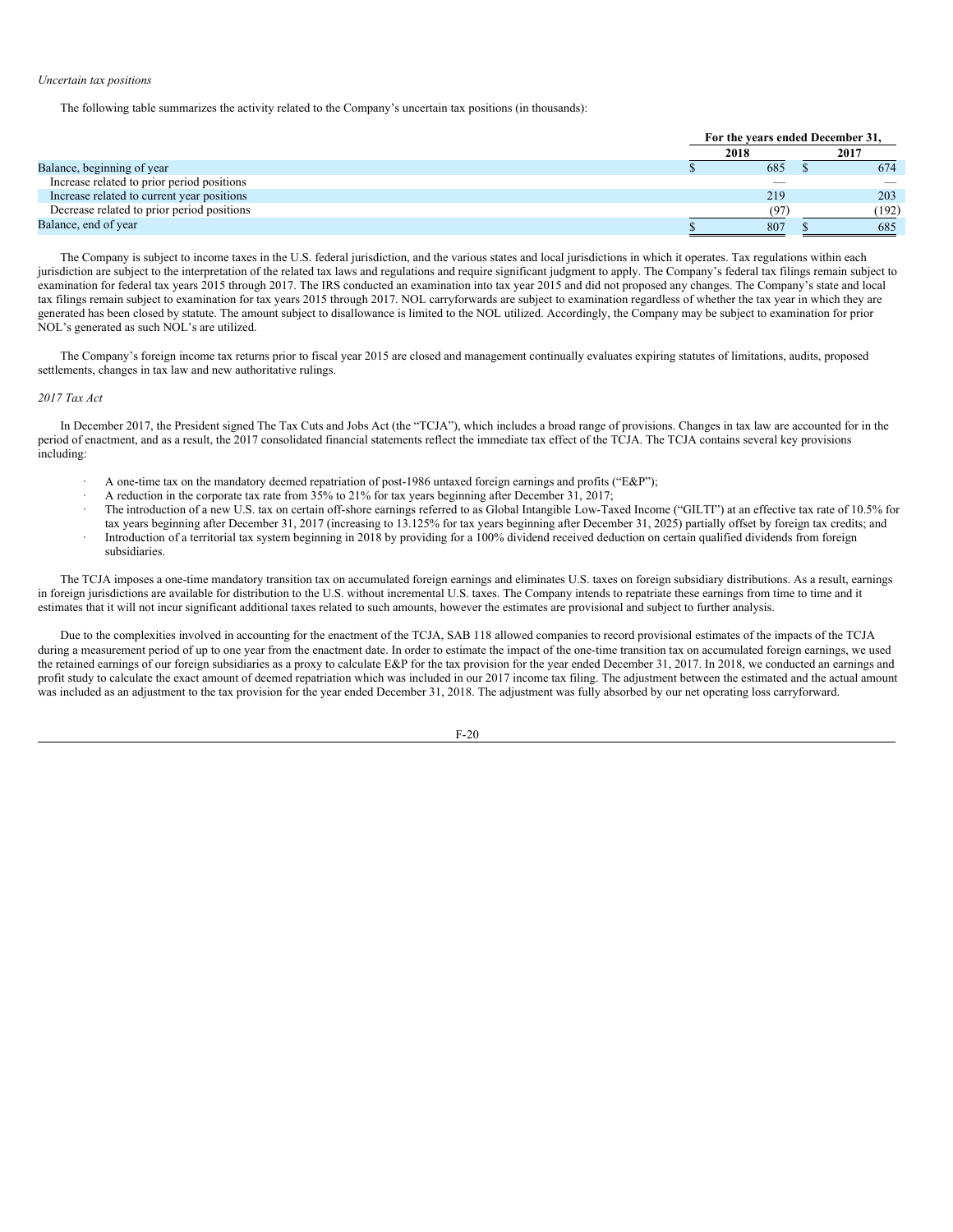#### **Note 12 – Revenue from contracts with customers**

On January 1, 2018, the Company adopted Accounting Standards Codification Topic 606 – "Revenue from Contracts with Customers" ("ASC 606"), using the modified retrospective method. Results for the year ended December 31, 2018 are presented under the new revenue recognition standard, while the prior period amounts are not adjusted and continue to be reported under the accounting standards in effect for the prior periods.

The Company recorded a net increase to opening accumulated deficit of approximately \$17.0 thousand as of January 1, 2018 due to the cumulative impact of adopting ASC 606, with the impact primarily related to the licensing of our restaurants and the amortization of fees associated with license agreements. The changes were as follows (in thousands):

|       |                   | <b>ASC 606</b><br><b>Adjustments</b> | January 1, 2018 <sup>(1)</sup> |
|-------|-------------------|--------------------------------------|--------------------------------|
|       |                   |                                      |                                |
| 5,514 |                   | 306                                  | 5,820                          |
|       |                   |                                      |                                |
| 115   |                   | 273                                  | 388                            |
| 1,222 |                   | 50                                   | 1,272                          |
|       |                   |                                      |                                |
|       |                   |                                      | (31,996)                       |
|       | December 31, 2017 | $(31,979)$ \$                        | $(17)$ \$                      |

Under ASC 606, the Company has determined that the services it provides under its licensing agreements are primarily the rights to access and derive benefit from our symbolic intellectual property. As a result, the initial license fees and upfront fees are recognized on a straight-line basis over the term of the license agreement. Under previous guidance, initial license fees were recognized when the related services had been provided, which was generally upon the opening of the restaurant, and upfront fees were recognized on a pro-rata basis as restaurants under the development agreement were opened. These fees will continue to be recorded as a component of management, license and incentive fee revenue on the consolidated statement of operations and comprehensive income (loss). ASC 606 requires sales-based royalties to continue to be recognized as licensee restaurant sales occur.

The impact of adopting ASC 606 as compared to the previous recognition guidance on the Company's consolidated statement of operations and comprehensive income (loss) was as follows (in thousands):

|                                               | For the year ended December 31, 2018 |  |                                           |  |                        |
|-----------------------------------------------|--------------------------------------|--|-------------------------------------------|--|------------------------|
|                                               |                                      |  | <b>Balances without</b><br><b>ASC 606</b> |  | <b>Adoption Impact</b> |
|                                               | As Reported                          |  | <b>Adoption</b>                           |  | of ASC 606             |
| <b>Revenues</b>                               |                                      |  |                                           |  |                        |
| Management, license and incentive fee revenue | 11.568                               |  | 11.873                                    |  | (305)                  |
| Net income (loss)                             | 3,907                                |  | 4,212                                     |  | (305)                  |

## Contract Balances

The following table provides information about receivables and contract liabilities (deferred license revenue) from contracts with customers (in thousands):

|                                                                                         | <b>December 31, 2018</b> |
|-----------------------------------------------------------------------------------------|--------------------------|
| Receivables $(1)$                                                                       |                          |
| Deferred license revenue $(2)$                                                          | .179                     |
| Deferred gift certificate revenue $(3)$                                                 | 491                      |
| (1) Receivables are included in accounts receivable on the consolidated balance sheets. |                          |

- (2) Includes the current and long-term portion of deferred license revenue.
- (3) Deferred gift card revenue is included in deferred gift card revenue and other on the consolidated balance sheets.

Significant changes in deferred license revenue for the year ended December 31, 2018 are as follows (in thousands):

| Deferred license revenue, as of January 1, $2018^{(1)}$ | .660    |
|---------------------------------------------------------|---------|
| Additions to deferred license revenue                   | 538     |
| Revenue recognized during the period                    | (1.019) |
| Deferred license revenue, as of December 31, 2018       | . 179   |
| (1) Includes the cumulative effect of adopting ASC 606. |         |

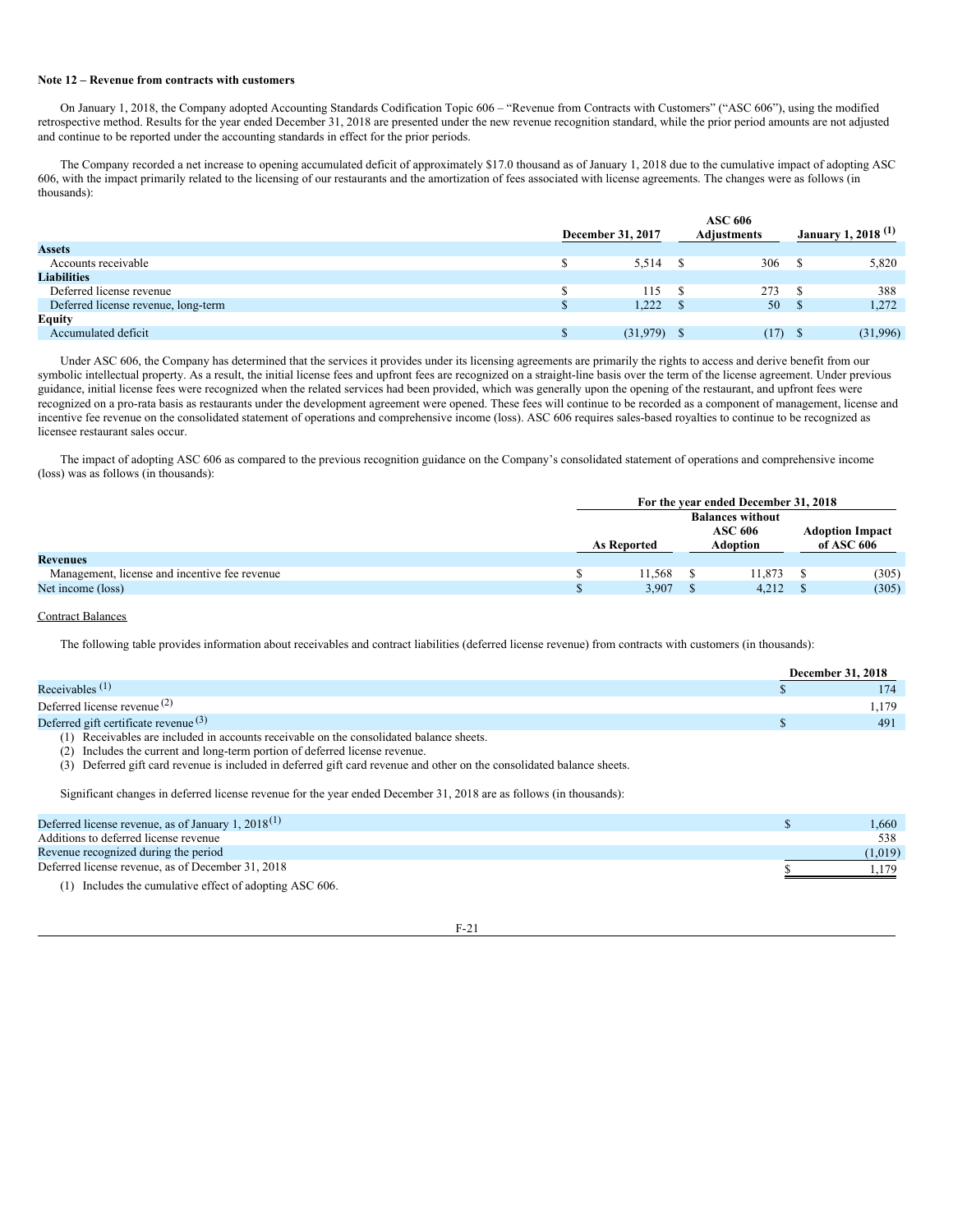As of December 31, 2018, the estimated deferred license revenue to be recognized in the future related to performance obligations that are unsatisfied as of December 31, 2018 were as follows for each year ending (in thousands):

| 2019                                            | 171 |
|-------------------------------------------------|-----|
|                                                 |     |
| 2020                                            | 154 |
| 2021                                            | 154 |
| 2022                                            | 154 |
| 2023                                            | 154 |
| Thereafter                                      | 392 |
| Total future estimated deferred license revenue | 170 |

Significant changes in deferred gift certificate revenue for the year ended December 31, 2018 are as follows (in thousands):

| Deferred gift certificates revenue, as of January 1, $2018^{(1)}$ |         |
|-------------------------------------------------------------------|---------|
| Additions to deferred certificates revenue                        | 983     |
| Revenue recognized during the period related to redemptions       | (1,047) |
| Revenue recognized during the period related to breakage          | (202)   |
| Deferred gift certificate revenue, as of December 31, 2018        | 491     |

(1) There was no cumulative effect of adopting ASC 606 for deferred gift certificates.

## **Note 13 - Commitments and Contingencies**

## *Operating leases*

The Company leases office space, restaurant space and certain equipment under operating leases having terms that expire at various dates through 2036. The restaurant leases have renewal clauses of 1 to 5 years at the Company's option. Some of the Company's leases also have provisions for contingent rent based upon a percentage of gross sales, as defined in the leases. Rent expense for the years ended December 31, 2018 and 2017 was \$8.2 million and \$9.5 million, which was inclusive of contingent rent of \$1.5 million and \$1.2 million, respectively.

As of December 31, 2018, future minimum lease payments for each year ending were as follows (in thousands):

| 2019                                | 6,432   |
|-------------------------------------|---------|
| 2020                                | 6,852   |
| 2021                                | 6,866   |
| 2022                                | 6,521   |
| 2023                                | 6,688   |
| Thereafter                          | 69,487  |
| Total future minimum lease payments | 102,846 |

The Company subleases a portion of its office space to a related party on leases where it does not need the entire space for its operations (refer to Note 9). As of December 31, 2018, minimum sublease rentals to be received in the future under non-cancelable subleases were \$1.6 million. The Company's sublease income, which was recorded as an offset to rent expense, was \$0.8 million and \$0.7 million for the years ended December 31, 2018 and 2017.

## **Note 14 – Earnings (loss) per share**

Basic earnings (loss) per share is computed using the weighted average number of common shares outstanding during the period and income available to common stockholders. Diluted earnings (loss) per share is computed using the weighted average number of common shares outstanding during the period plus the dilutive effect of all potential shares of common stock including common stock issuable pursuant to stock options, warrants, and RSUs. Earnings (loss) per share for continuing operations and discontinued operations are computed independently. As a result, the sum of per share amount may not equal the total.

For the years ended December 31, 2018 and 2017, the earnings (loss) per share was calculated as follows (in thousands, except earnings (loss) per share and related share data):

|                                                                               | <b>Years ended December 31,</b> |            |  |            |
|-------------------------------------------------------------------------------|---------------------------------|------------|--|------------|
|                                                                               |                                 | 2018       |  | 2017       |
| Net income (loss) attributable to The ONE Group Hospitality, Inc.             |                                 | 3.274      |  | (4,216)    |
|                                                                               |                                 |            |  |            |
| Basic weighted average shares outstanding                                     |                                 | 27,653,827 |  | 25,402,330 |
| Dilutive effect of stock options, warrants and restricted share units         |                                 | 468,617    |  |            |
| Diluted weighted average shares outstanding                                   |                                 | 28,122,445 |  | 25,402,330 |
|                                                                               |                                 |            |  |            |
| Net income (loss) available to common stockholders per share - Basic          |                                 | 0.12       |  | (0.17)     |
| Net income (loss) income available to common stockholders per share - Diluted |                                 | 0.12       |  | (0.17)     |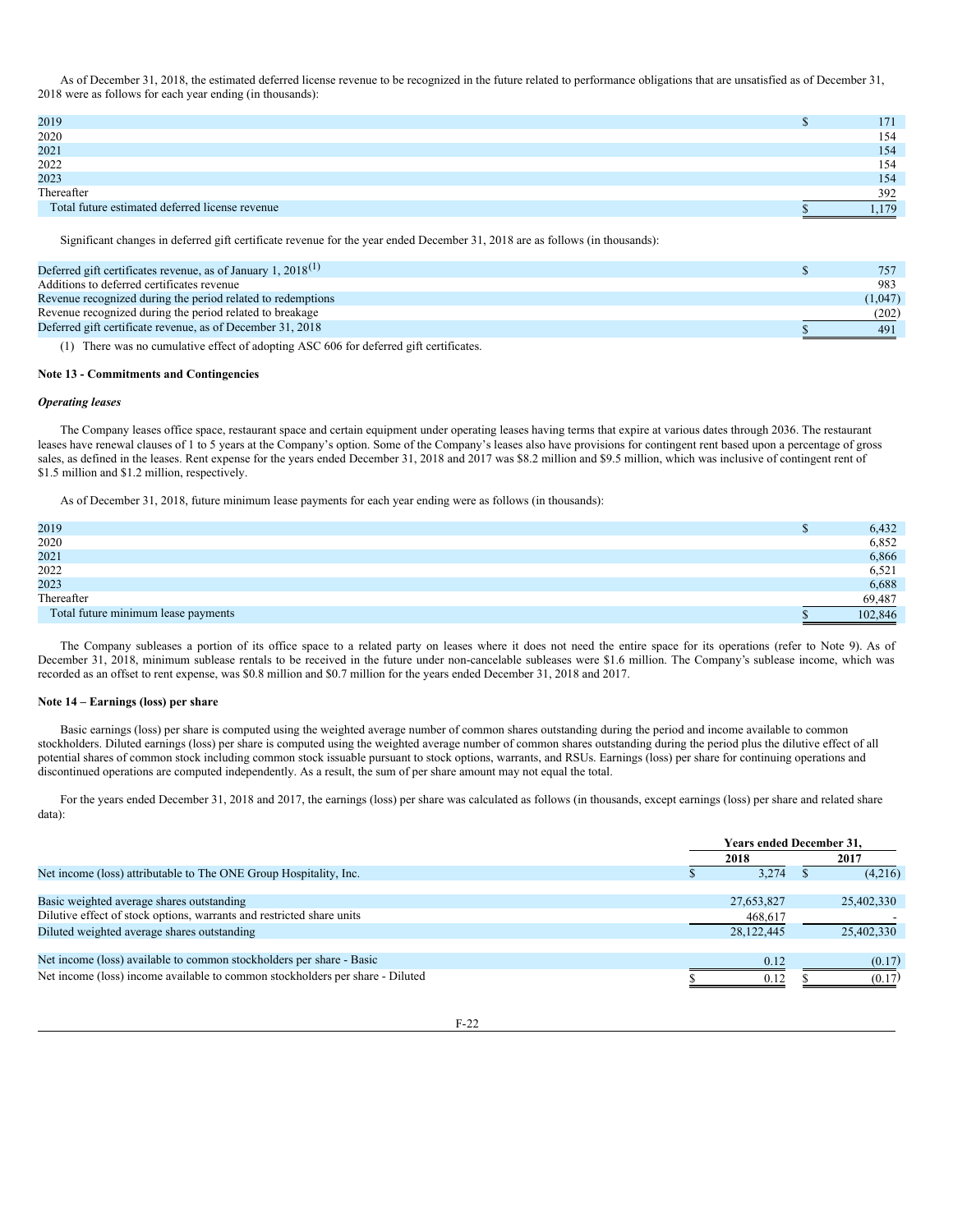For the year ended December 31, 2018, 1.4 million stock options, warrants and restricted share units were determined to be anti-dilutive and were therefore excluded from the calculation of diluted earnings per share. For the year ended December 31, 2017, all equivalent shares underlying options, warrants and restricted share units were excluded from the calculation of diluted earnings per share because the Company was in a net loss position.

Basic and diluted earnings (loss) per share for continuing operations and discontinued operations was (\$0.18) and \$0.02 for the year ended December 31, 2017. There was no activity from discontinued operations for the year ended December 31, 2018.

### **Note 15 - Discontinued Operations**

Prior to 2015, the Company decided to cease operations for six of its locations, which were 100% owned. Winding down of operations for these locations was completed in 2017. The following table shows the components of assets and liabilities that are related to discontinued operations in the Company's consolidated balance sheets as of December 31, 2017 (in thousands):

|                                          | December 31,             |
|------------------------------------------|--------------------------|
|                                          | 2017                     |
| Other current assets                     | 108                      |
| Security deposits                        | $\overline{\phantom{a}}$ |
| Accounts payable and accrued liabilities | (48)                     |
| Net assets                               | 60                       |

The Company's discontinued operations did not generate revenue for year ended December 31, 2017. Income from discontinued operations, net of taxes, for the year ended December 31, 2017 was \$0.4 million.

#### **Note 16 - Litigation**

The Company is party to claims in lawsuits incidental to its business, including lease disputes and employee-related matters. In the opinion of management, the ultimate outcome of such matters, individually or in the aggregate, will not have a material adverse effect on the Company's consolidated financial position or results of operations.

In November 2015, certain employees filed a class action lawsuit against two of the Company's subsidiaries and Bagatelle La Cienega, LLC., an entity minority-owned by the Company which has since ceased operations, (collectively, the "LA Defendants") alleging that the LA Defendants neglected to conform to California state and local rest and meal period requirements and making other employment-related allegations. In April 2017, the LA Defendants agreed with the plaintiffs to propose court approval of a class action settlement to avoid the uncertainty and risk associated with continued litigation, which agreement was preliminarily approved by the court. Accordingly, based on the probability of this matter reaching final approval, in the second quarter of 2017, the Company recorded \$0.2 million of its share in these costs as settlements on the consolidated statement of operations and comprehensive income (loss). In addition, through Bagatelle Investors, the Company recognized its equity in Bagatelle LA's share of the settlement costs. Final judgment by the court of this settlement agreement was entered on September 26, 2017 and the settlement payment of \$0.2 million was made by the Company in October 2017.

In May 2016, certain employees filed a class action lawsuit against two of the Company's subsidiaries and Bagatelle NY, an entity majority-owned by the Company, (collectively, the "NY Defendants"), alleging that the NY Defendants improperly took tip credits due to those employees, and making other employment-related allegations. In May 2017, to avoid the uncertainty, risks and cost associated with continued litigation, the NY Defendants reached a settlement agreement with the plaintiffs. Such settlement agreement was preliminarily approved by the court. Accordingly, based on the probability of this matter reaching final approval, in the second quarter of 2017, the Company recorded \$0.5 million of its share in these costs as settlements on the consolidated statement of operations and comprehensive (income) loss. In addition, through Bagatelle Investors, the Company recognized its equity in Bagatelle NY's share of the settlement costs (approximately \$0.3 million). Final judgment by the court of this settlement agreement was entered on November 26, 2017. The first installment payment of \$0.3 million was paid on December 14, 2017, with the second and final payment of \$0.2 million paid on March 1, 2018.

In September 2017, the Company recorded a \$0.5 million charge related to an arrangement with a management agreement partner to resolve a dispute. This charge was recorded as a component of settlements on the consolidated statement of operations and comprehensive income (loss).

#### **Note 17 - Stockholders' Equity**

### *Common Stock*

The Company is authorized by its amended and restated certificate of incorporation to issue up to 75.0 million shares of common stock, par value \$0.0001 per share. As of December 31, 2018 and 2017, there are 28.3 million and 27.2 million shares of common stock outstanding, respectively.

In November 2017, the Company entered into a Securities Purchase Agreement with certain investors pursuant to which the Company issued and sold in a registered direct offering an aggregate of 1.75 million shares of common stock, at an offering price of \$1.50 per share for gross proceeds of approximately \$2.6 million before deducting expenses associated with the offering. In a concurrent private placement, the Company issued warrants to purchase an aggregate of 875,000 shares of common stock to the investors who participated in the registered direct offering. During the third quarter of 2018, an investor exercised 750,000 warrants to purchase shares of common stock at an exercise price of \$1.63 per share, resulting in proceeds received from the issuance of common stock of approximately \$1.2 million (refer to Note 14).

The issuance of a dividend is dependent on a variety of factors, including but not limited to, available cash and the overall financial condition of the Company. The issuance of a dividend is also subject to legal restrictions and the terms of the Company's credit agreements with BankUnited. The Company did not issue dividends related to its common stock in 2018 or 2017.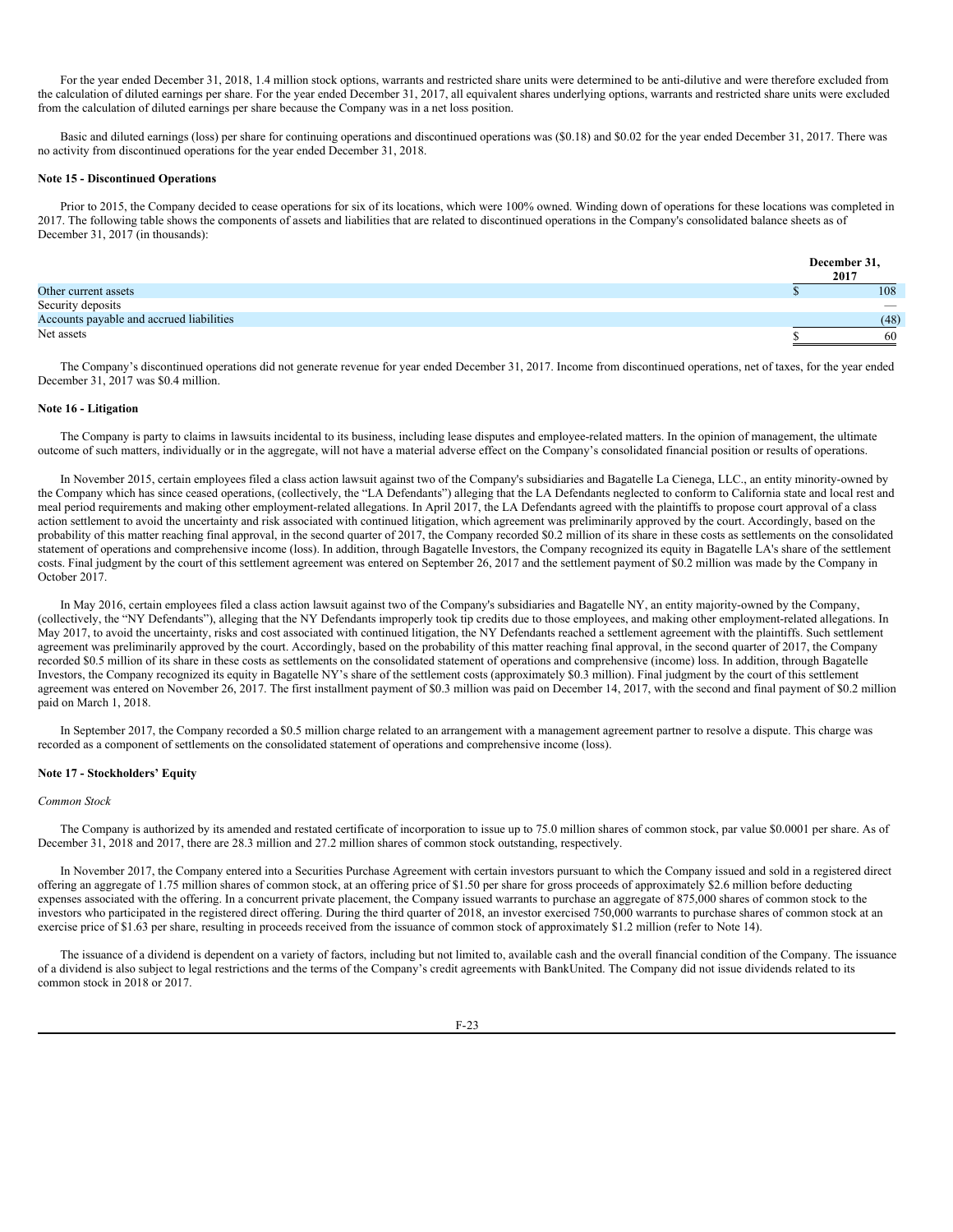### *Preferred Stock*

The Company is authorized by its amended and restated certificate of incorporation to issue 10.0 million shares of preferred stock, par value \$0.0001 per share. The Company's Board may designate the rights, powers and preferences of the preferred stock, which may have superior rights to common shareholders in terms of liquidation and dividend preference, voting and other rights. As of December 31, 2018 and 2017, the Board had not designated the rights of the preferred stock and there were no outstanding shares of preferred stock.

### **Note 18 - Outstanding Warrants**

On June 27, 2016, the Company entered into the Ontario Note (refer to Note 7). In consideration of the loan amount, the Ontario Noteholder received a warrant to purchase 100,000 shares of the Company's common stock at an exercise price of \$2.61 (the "Ontario Warrant"). Using the Black-Scholes option pricing model, the fair value of the Ontario Warrant was determined to be \$0.1 million. The Ontario Warrant is exercisable at any time through June 27, 2026, in whole or in part. As of December 31, 2018, there are 100,000 shares still available for purchase under the Ontario Warrant.

On August 11, 2016, the Company entered into the Anson August Note (refer to Note 7). In consideration of the loan amount, Anson received a warrant to purchase 300,000 shares of the Company's common stock at an exercise price of \$2.61 (the "Anson August Warrant"). Using the Black-Scholes option pricing model, the fair value of the Anson August Warrant was determined to be \$0.4 million. The Anson August Warrant is exercisable at any time through August 11, 2026, in whole or in part. As of December 31, 2018, there are 300,000 shares still available for purchase under the Anson August Warrant.

On October 24, 2016, the Company entered into the Anson October Note (refer to Note 7). In consideration of the loan amount, Anson received a warrant to purchase 340,000 shares of the Company's common stock at an exercise price of \$2.39 per share (the "Anson October Warrant"). Using the Black-Scholes option price model, the fair value of the Anson October Warrant was determined to be \$0.4 million. The Anson October Warrant is exercisable at any time through October 24, 2026, in whole or in part. The Anson October Warrant contains limitations that prevent Anson from acquiring shares of the Company's common stock upon exercise of the Anson October Warrant that would result in the number of shares beneficially owned by Anson and to exceed 9.99% of the total number of shares of the Company's common stock then issued and outstanding. As of December 31, 2018, there are 340,000 shares still available for purchase under the Anson October Warrant.

On November 15, 2017, the Company entered into a Securities Purchase Agreement (refer to Note 17) with certain investors pursuant to which such investors were issued warrants to purchase an aggregate of 875,000 shares of the Company's common stock at an exercise price of \$1.63 per share (the "SPA Warrants"). Each SPA Warrant is exercisable commencing on the sixth month anniversary of the date of issuance and will expire on the fifth anniversary of the date that it became exercisable. Using the Black-Scholes option price model, the fair value of the SPA Warrants was determined to be \$0.4 million. During the third quarter of 2018, an investor exercised 750,000 warrants to purchase shares of common stock at an exercise price of \$1.63 per share, resulting in proceeds received from the issuance of common stock of approximately \$1.2 million. As of December 31, 2018, there are 125,000 shares still available for purchase under the SPA Warrants.

The fair values of warrants issued during 2017 were estimated on the date of issuance using the Black-Scholes option pricing model with the following assumptions by year:

|                         | 2017 Warrants |
|-------------------------|---------------|
| Expected life, in years | 5 years       |
| Risk-free interest rate | $2.04\%$      |
| Volatility              | 38.1%         |
| Dividend yield          | $0.0\%$       |

There were no warrants issued during the year ended December 31, 2018.

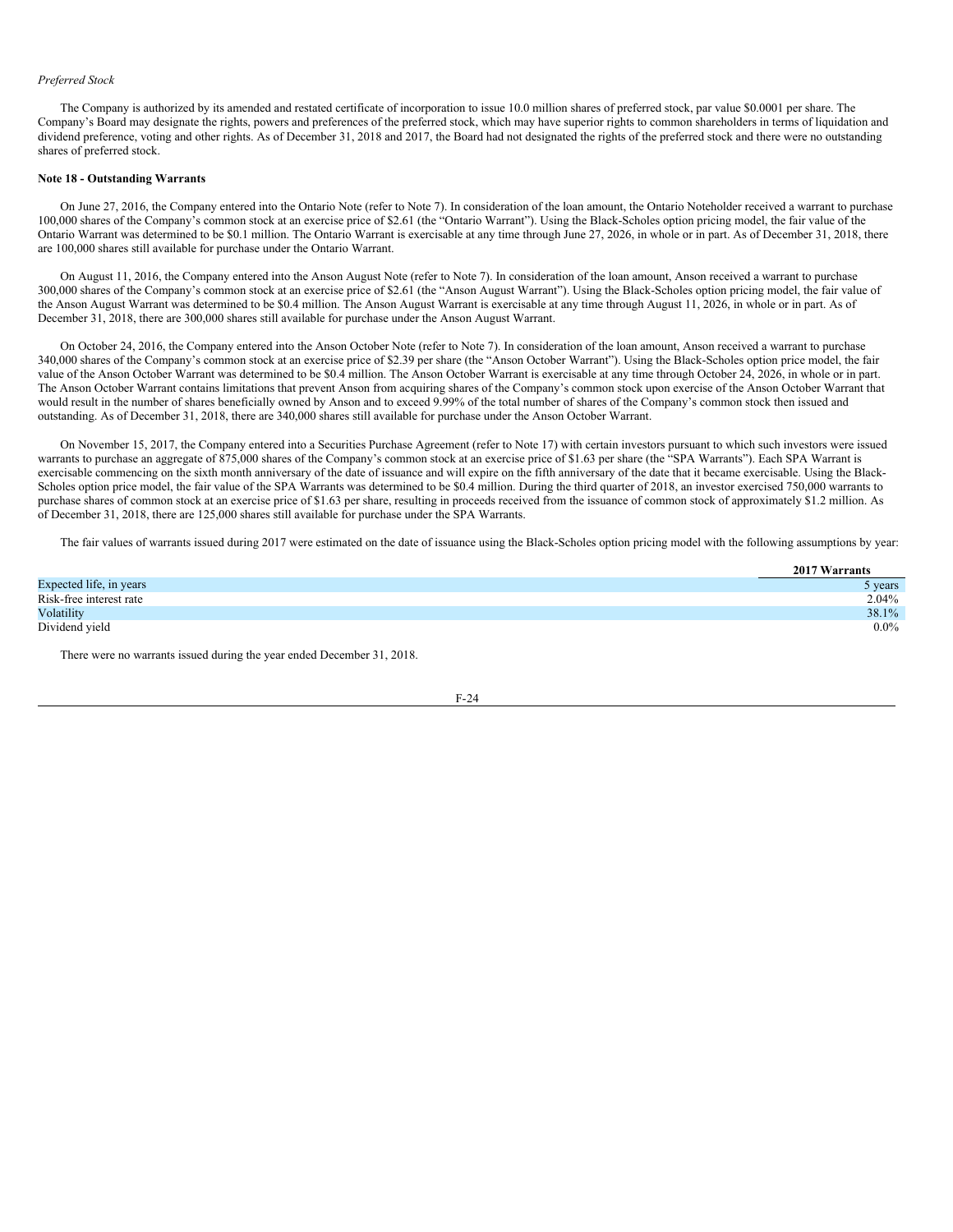#### **Note 19 - Stock-based Compensation**

In October 2013, the Board approved the 2013 Employee, Director and Consultant Equity Incentive Plan (the "2013 Equity Plan"). The 2013 Equity Plan provides for the granting of stock options, warrants, restricted stock or other stock-based awards to directors, officers, key employees and other key individuals performing services for the Company. All awards are required to be approved by the Board or a designated committee of the Board. The 2013 Equity Plan will terminate automatically in October 2023, unless terminated by the Board at an earlier date. The Board has the authority to amend, modify or terminate the 2013 Equity Plan, subject to any required approval by the Company's stockholders under applicable law or upon advice of counsel. No such action would affect any options previously granted under the 2013 Equity Plan without the consent of the holders.

The 2013 Equity Plan provides for the issuance of up to 4,773,992 shares of common stock. Options are generally granted with an exercise price equal to fair market value on the date of grant and expire after ten years. Vesting of options and restricted stock can either be based on the passage of time or on the achievement of performance goals. As of December 31, 2018, there were 596,951 shares remaining available for issuance under the 2013 Equity Plan.

### Stock Based Compensation Cost

Stock-based compensation cost for the years ended December 31, 2018 and 2017 was \$1.3 million and \$1.1 million, respectively, and is included in general and administrative expenses in the consolidated statement of operations and comprehensive income (loss). Included in stock-based compensation cost was \$0.1 million and \$0.2 million of unrestricted stock granted to directors for years ended December 31, 2018 and 2017, respectively. Such grants were awarded consistent with the Board's compensation practices.

The fair value of options granted during 2017 and 2016 was estimated on the date of grant using the Black-Scholes option pricing model with the following assumptions by grant year:

|                         | 2017 Stock options  |
|-------------------------|---------------------|
| Expected life, in years | 6.5 years           |
| Risk-free interest rate | $1.86\%$ - $2.00\%$ |
| Volatility              | 37.0%               |
| Dividend yield          | $0.0\%$             |

The weighted average fair value of stock options issued was \$0.77 for the year ended December 31, 2017. There were no stock options granted in the year ended December 31, 2018.

## Stock Option Activity

Changes in outstanding stock options during the years ended December 31, 2018 and 2017 were as follows:

| <b>Shares</b> | Weighted average<br>exercise price |      | Weighted average<br>remaining<br>contractual life |    | Intrinsic value<br>(thousands) |
|---------------|------------------------------------|------|---------------------------------------------------|----|--------------------------------|
| 1,857,012     |                                    | 4.28 |                                                   |    |                                |
| 1,260,000     |                                    | 1.96 |                                                   |    |                                |
|               |                                    |      |                                                   |    |                                |
| (801, 977)    |                                    | 3.14 |                                                   |    |                                |
| 2,315,035     |                                    | 3.41 | $7.25$ years                                      | -S | 498                            |
| 890,384       |                                    | 4.84 | $4.67$ years                                      |    |                                |
|               |                                    |      |                                                   |    |                                |
|               |                                    |      |                                                   |    |                                |
| (314, 027)    |                                    | 4.21 |                                                   |    |                                |
| 2,001,008     |                                    | 3.29 | $6.60$ years                                      | S  | 1.225                          |
| 1,074,508     |                                    | 4.16 | 5.65 years                                        | -S | 318                            |
|               |                                    |      |                                                   |    |                                |

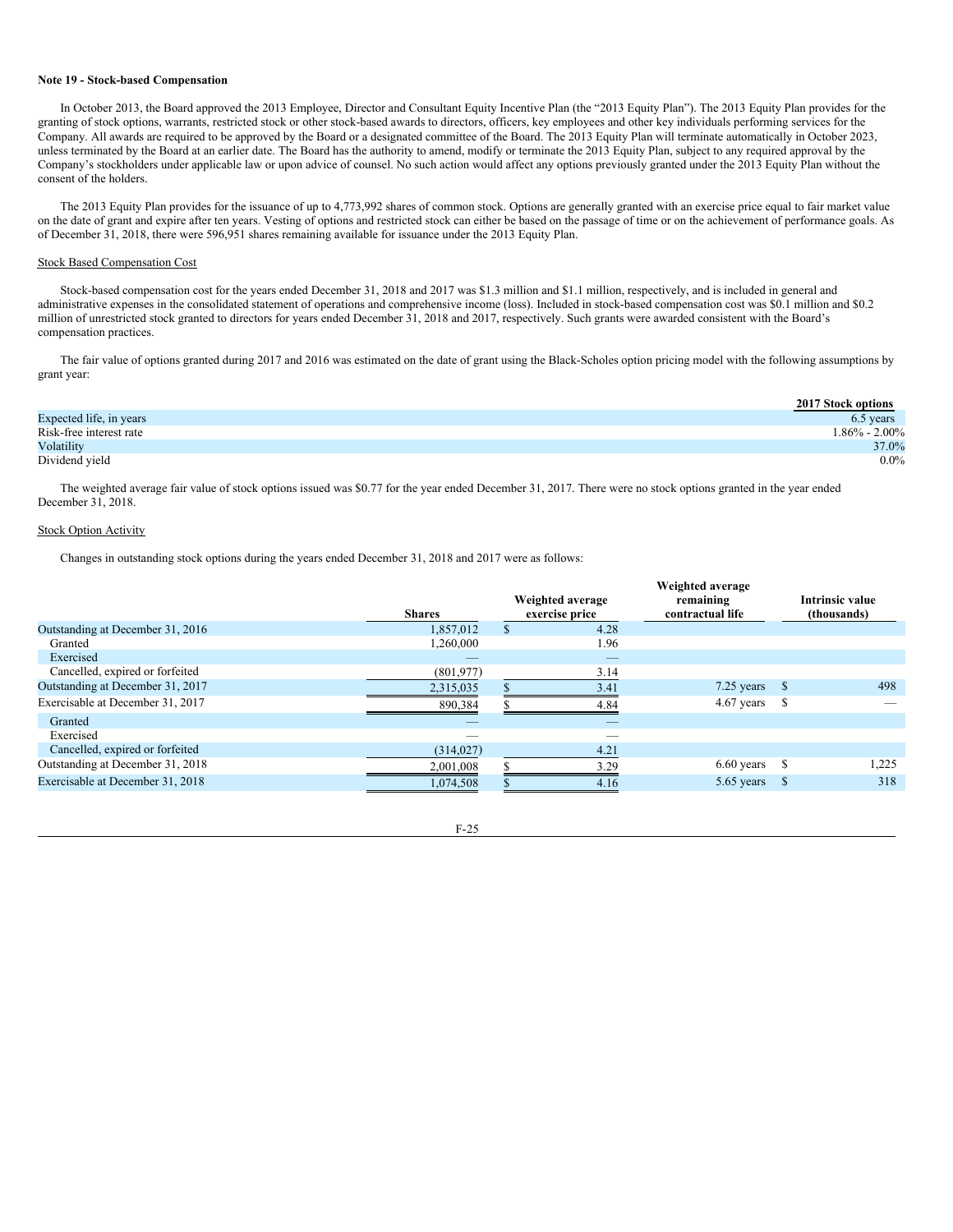A summary of the status of the Company's non-vested stock options as of December 31, 2018 and 2017 and changes during the years then ended, is presented below:

|                                               |               | Weighted average<br>grant date fair |
|-----------------------------------------------|---------------|-------------------------------------|
|                                               | <b>Shares</b> | value                               |
| Non-vested stock options at December 31, 2016 | 1,180,030     | 1.56                                |
| Granted                                       | 1,260,000     | 0.79                                |
| Vested                                        | (245, 402)    | 1.76                                |
| Cancelled, expired or forfeited               | (769, 977)    | 1.28                                |
| Non-vested stock options at December 31, 2017 | 1,424,651     | 0.99                                |
| Granted                                       |               |                                     |
| Vested                                        | (427, 651)    | 1.16                                |
| Cancelled, expired or forfeited               | (70, 500)     | 1.10                                |
| Non-vested stock options at December 31, 2018 | 926,500       | 0.91                                |

The fair value of options that vested in the years ended December 31, 2018 and 2017 were \$0.5 million and \$0.4 million, respectively. As of December 31, 2018, there are 579,402 milestone-based options outstanding. These options vest based on the achievement of Company and individual objectives as set by the Board.

As of December 31, 2018, there is approximately \$0.6 million of total unrecognized compensation cost related to non-vested awards, which will be recognized over a weighted-average period of 2.8 years.

## Restricted Stock Award Activity

The Company issues restricted stock awards under the 2013 Equity Plan. The fair value of these awards is determined based upon the closing fair market value of the Company's common stock on the grant date.

A summary of the status of restricted stock awards and changes during the years ended December 31, 2018 and 2017 are presented below:

|                                                  |               | Weighted average<br>grant date fair |
|--------------------------------------------------|---------------|-------------------------------------|
|                                                  | <b>Shares</b> | value                               |
| Non-vested restricted stock at December 31, 2016 | 716,250       | 2.73<br>æ                           |
| Granted                                          | 710,000       | 1.83                                |
| Vested                                           | (181,750)     | 2.01                                |
| Cancelled, expired or forfeited                  | (259, 500)    | 2.56                                |
| Non-vested restricted stock at December 31, 2017 | 985,000       | 2.26<br>ъ                           |
| Granted                                          | 195,938       | 2.81                                |
| Vested                                           | (361, 737)    | 1.90                                |
| Cancelled, expired or forfeited                  | (55,000)      | 2.74                                |
| Non-vested stock options at December 31, 2018    | 764,201       | 2.54                                |

As of December 31, 2018, 150,000 restricted shares subject to performance-based vesting were still outstanding. As of December 31, 2018, the Company had approximately \$1.2 million of total unrecognized compensation costs related to restricted stock awards, which will be recognized over a weighted average period of 3.1 years.

#### **Note 20 - Retirement Plan**

The Company sponsors a qualified defined contribution retirement plan (the "401(k) Plan") covering all eligible employees, as defined in the 401(k) Plan. The 401(k) Plan. allows participating employees to defer the receipt of a portion of their compensation, on a pre-tax basis, and contribute such amount to one or more investment options. Employer contributions to the plan are at the discretion of the Company. The Company did not accrue or make any employer contributions in 2018 and 2017.

## **Note 21 - Segment Reporting**

The Company operates in three segments: "Owned restaurants," "Owned food, beverage and other," and "Managed and Licensed operations." The Owned restaurants segment consists of leased restaurant locations and competes in the full-service dining industry. The Owned food, beverage and other segment consists of hybrid operations, such as where the Company has a leased restaurant location and also has a food and beverage agreement at the same location, typically a hotel, and offsite banquet offerings. The Managed and Licensed operations segment includes all operations for which a management, incentive or license fee is received. Management agreements generate management fees on net revenue and incentive fees on operating profit as defined in the applicable management agreement. License agreements generate revenue primarily through royalties earned on net revenue at each location. Revenues associated with developmental support for licensed locations are also included within this segment.

The Company's Chief Executive Officer ("CEO"), who began serving as the Company's CEO on October 30, 2017 and has been deemed the Company's Chief Operating Decision Maker, manages the business and allocates resources via a combination of restaurant sales reports and segment profit information (which is defined as revenues less operating expenses) related to the Company's three segments, or sources of revenues, which are presented in their entirety within the consolidated statements of operations and comprehensive income (loss).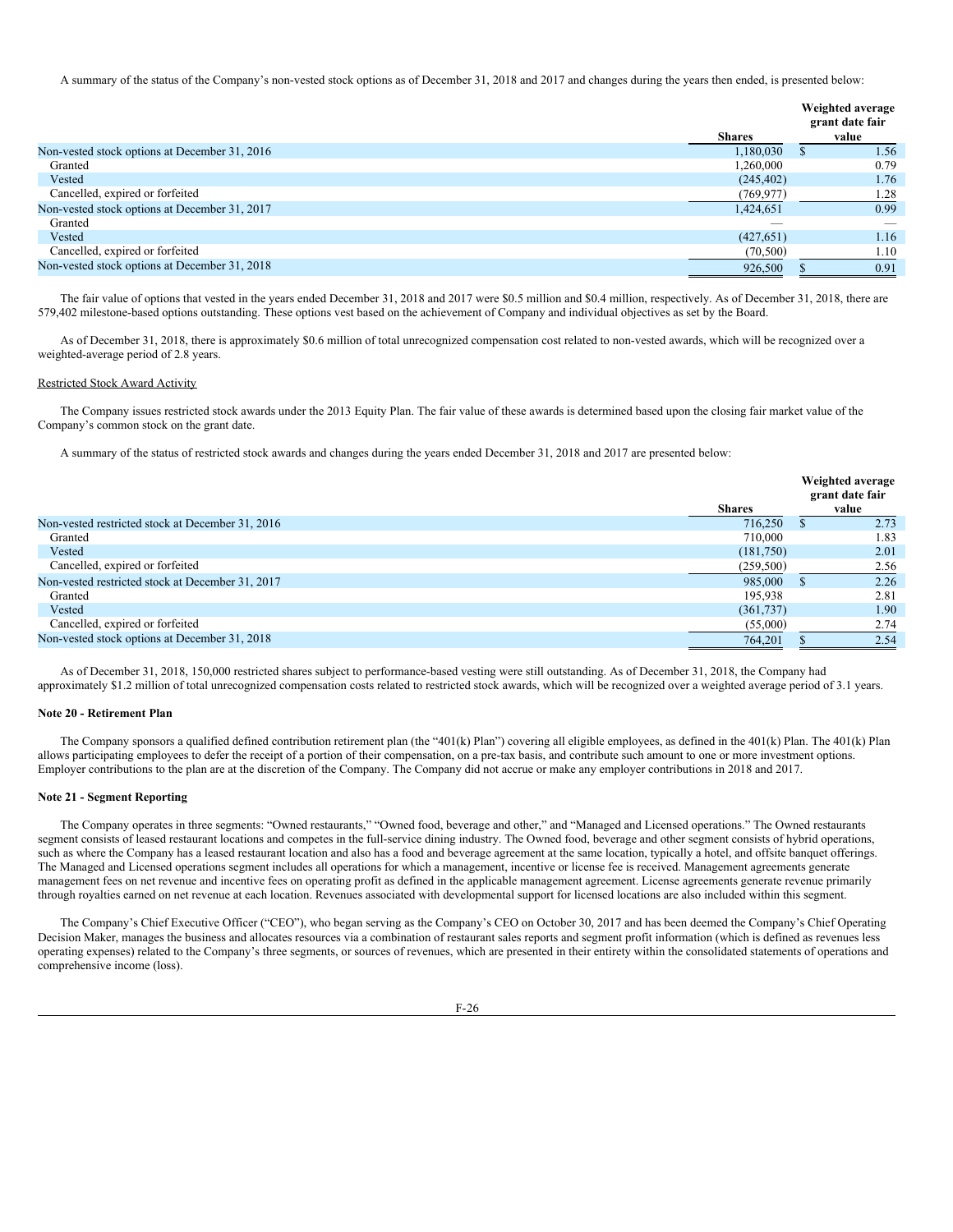The following tables show our operating results by segment for the periods indicated (in thousands):

|                                                                     | For the year ended December 31, 2018 |                      |              |                                      |               |                                       |   |        |
|---------------------------------------------------------------------|--------------------------------------|----------------------|--------------|--------------------------------------|---------------|---------------------------------------|---|--------|
|                                                                     |                                      | Owned<br>restaurants |              | Owned food,<br>beverage and<br>other |               | Managed and<br>licensed<br>operations |   | Total  |
| Revenues:<br>Owned net revenues                                     |                                      |                      | $\mathbb{S}$ |                                      |               |                                       |   |        |
|                                                                     | \$                                   | 65,896               |              | 8,137                                | <sup>\$</sup> |                                       | S | 74,033 |
| Management, license and incentive fee revenue                       |                                      |                      |              |                                      |               | 11,568                                |   | 11,568 |
| <b>Total revenues</b>                                               |                                      | 65,896               |              | 8,137                                |               | 11,568                                |   | 85,601 |
| Cost and expenses:                                                  |                                      |                      |              |                                      |               |                                       |   |        |
| Owned operating expenses:                                           |                                      |                      |              |                                      |               |                                       |   |        |
| Cost of sales                                                       |                                      | 17,220               |              |                                      |               |                                       |   | 17,220 |
| Other operating expenses                                            |                                      | 39,599               |              |                                      |               |                                       |   | 39,599 |
| Owned food, beverage and other expenses                             |                                      |                      |              | 7,865                                |               |                                       |   | 7,865  |
| Total owned operating expenses                                      |                                      | 56,819               |              | 7,865                                |               |                                       |   | 64,684 |
| Segment income                                                      |                                      | 9,077                |              | 272                                  |               | 11,568                                |   | 20,917 |
| General and administrative                                          |                                      |                      |              |                                      |               |                                       |   | 11,119 |
| Depreciation and amortization                                       |                                      |                      |              |                                      |               |                                       |   | 2,824  |
| Interest expense, net of interest income                            |                                      |                      |              |                                      |               |                                       |   | 1,193  |
| Equity in income of investee companies                              |                                      |                      |              |                                      |               |                                       |   | (182)  |
| Other                                                               |                                      |                      |              |                                      |               |                                       |   | 1,343  |
| Income from continuing operations before provision for income taxes |                                      |                      |              |                                      |               |                                       | S | 4,620  |

|                                                                   | For the year ended December 31, 2017 |                      |  |                                      |   |                                       |              |         |
|-------------------------------------------------------------------|--------------------------------------|----------------------|--|--------------------------------------|---|---------------------------------------|--------------|---------|
|                                                                   |                                      | Owned<br>restaurants |  | Owned food,<br>beverage and<br>other |   | Managed and<br>licensed<br>operations |              | Total   |
| Revenues:                                                         |                                      |                      |  |                                      |   |                                       |              |         |
| Owned net revenues                                                | \$                                   | 58,654               |  | 10,227                               | S |                                       | S            | 68,881  |
| Management, license and incentive fee revenue                     |                                      |                      |  |                                      |   | 10,779                                |              | 10,779  |
| Total revenues                                                    |                                      | 58,654               |  | 10,227                               |   | 10,779                                |              | 79,660  |
|                                                                   |                                      |                      |  |                                      |   |                                       |              |         |
| Cost and expenses:                                                |                                      |                      |  |                                      |   |                                       |              |         |
| Owned operating expenses:                                         |                                      |                      |  |                                      |   |                                       |              |         |
| Cost of sales                                                     |                                      | 15,544               |  |                                      |   |                                       |              | 15,544  |
| Other operating expenses                                          |                                      | 37,076               |  |                                      |   |                                       |              | 37,076  |
| Owned food, beverage and other expenses                           |                                      |                      |  | 9,400                                |   |                                       |              | 9,400   |
| Total owned operating expenses                                    |                                      | 52,620               |  | 9,400                                |   |                                       |              | 62,020  |
| Segment income                                                    |                                      | 6,034                |  | 827                                  |   | 10,779                                |              | 17,640  |
|                                                                   |                                      |                      |  |                                      |   |                                       |              |         |
| General and administrative                                        |                                      |                      |  |                                      |   |                                       |              | 11,893  |
| Depreciation and amortization                                     |                                      |                      |  |                                      |   |                                       |              | 3,051   |
| Interest expense, net of interest income                          |                                      |                      |  |                                      |   |                                       |              | 1,167   |
| Equity in income of investee companies                            |                                      |                      |  |                                      |   |                                       |              | (168)   |
| Other                                                             |                                      |                      |  |                                      |   |                                       |              | 5,522   |
| Loss from continuing operations before provision for income taxes |                                      |                      |  |                                      |   |                                       | $\mathbb{S}$ | (3,825) |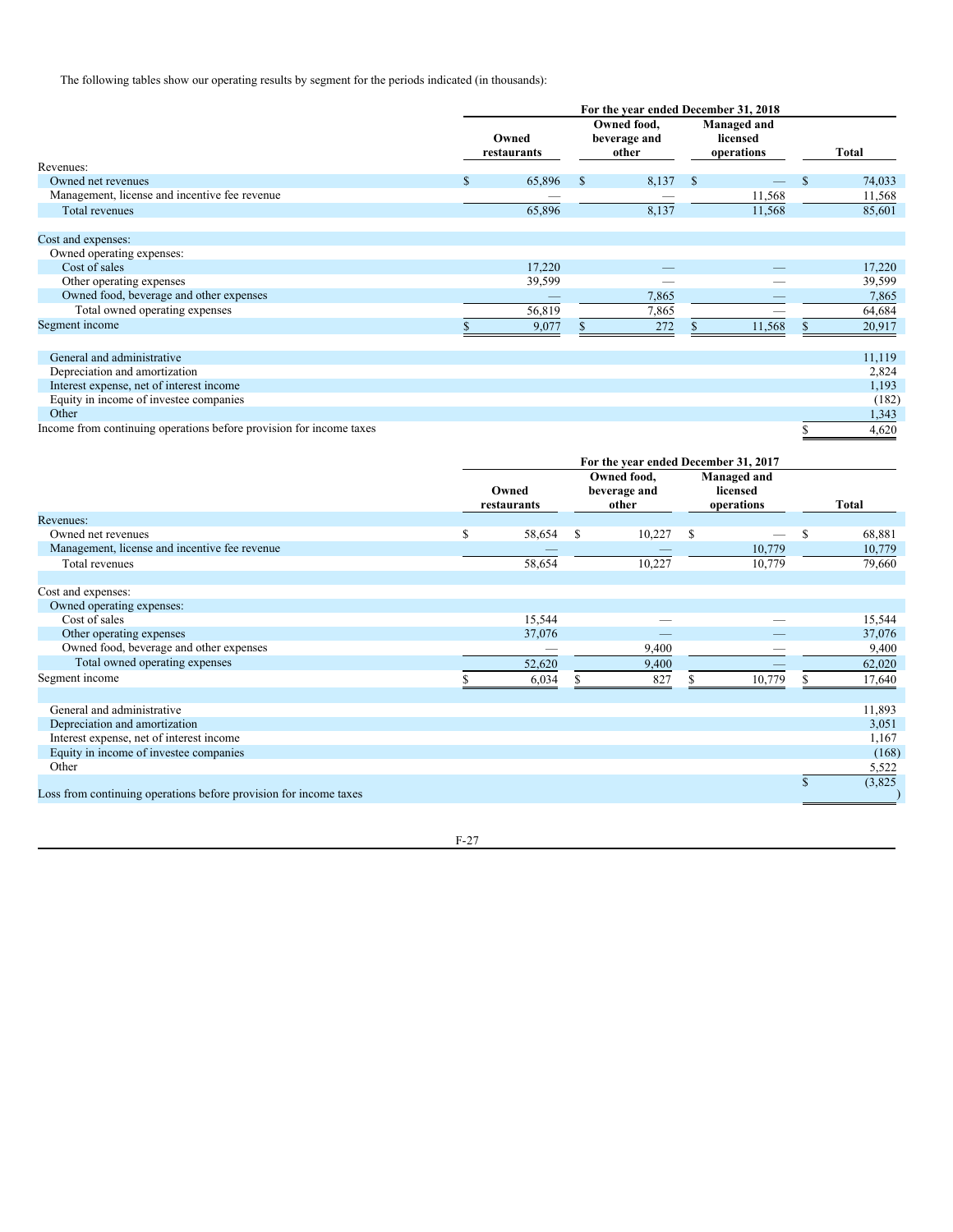The following tables show our total assets and capital asset additions by segment for the periods indicated (in thousands):

|                                                          | For the years ended December 31, |  |        |  |
|----------------------------------------------------------|----------------------------------|--|--------|--|
|                                                          | 2018                             |  | 2017   |  |
| <b>Total assets:</b>                                     |                                  |  |        |  |
| Owned restaurants                                        | 42,971                           |  | 40,570 |  |
| Owned food, beverage and other operations <sup>(1)</sup> | 7,274                            |  | 7,385  |  |
| Managed and licensed operations                          | 5,734                            |  | 5,060  |  |
| Total                                                    | 55,979                           |  | 53,015 |  |
| Includes corporate assets                                |                                  |  |        |  |

|                                                          | For the years ended December 31, |                          |  |  |
|----------------------------------------------------------|----------------------------------|--------------------------|--|--|
|                                                          | 2018                             | 2017                     |  |  |
| <b>Capital assets additions:</b>                         |                                  |                          |  |  |
| Owned restaurants                                        | 3.297                            | 3.955                    |  |  |
| Owned food, beverage and other operations <sup>(1)</sup> | 805                              | 655                      |  |  |
| Managed and licensed operations                          |                                  | $\overline{\phantom{a}}$ |  |  |
| Total                                                    | 4.102                            | 4.610                    |  |  |

(1) Includes corporate capital asset additions

## **Note 22 - Geographic Information**

The following table contains certain financial information by geographic location for the years ended December 31, 2018 and 2017 (in thousands):

## Revenues

|                                           |   | For the years ended<br>December 31. |   |        |
|-------------------------------------------|---|-------------------------------------|---|--------|
|                                           |   | 2018                                |   | 2017   |
| Domestic:                                 |   |                                     |   |        |
| Owned restaurants                         | S | 65,896                              | S | 58,654 |
| Owned food, beverage and other operations |   | 8,137                               |   | 10,227 |
| Managed and licensed operations           |   | 6,214                               |   | 5,723  |
| Total domestic revenues                   |   | 80,247                              |   | 74,604 |
| International:                            |   |                                     |   |        |
| Owned restaurants                         |   |                                     |   |        |
| Owned food, beverage and other operations |   |                                     |   |        |
| Managed and licensed operations           |   | 5,354                               |   | 5,056  |
| Total international revenues              |   | 5,354                               |   | 5,056  |
| Total revenues                            |   | 85,601                              |   | 79,660 |
|                                           |   |                                     |   |        |

### Long-lived assets

|                                           | For the years ended December 31, |     |        |  |
|-------------------------------------------|----------------------------------|-----|--------|--|
|                                           | 2018                             |     | 2017   |  |
| Domestic:                                 |                                  |     |        |  |
| Owned restaurants                         | 38,958                           | - 8 | 37,907 |  |
| Owned food, beverage and other operations | 5,375                            |     | 5,088  |  |
| Managed and licensed operations           | 67                               |     | 109    |  |
| Total domestic long-lived assets          | 44,400                           |     | 43,104 |  |
| International:                            |                                  |     |        |  |
| Owned restaurants                         |                                  |     |        |  |
| Owned food, beverage and other operations |                                  |     |        |  |
| Managed and licensed operations           | 38                               |     | 148    |  |
| Total international long-lived assets     | 38                               |     | 148    |  |
| Total long-lived assets                   | 44,438                           |     | 43,252 |  |

## **Note 23 - Liquidity**

During the year ended December 31, 2018, the Company had net income of \$3.9 million and had a working capital deficit of \$6.2 million. As of December 31, 2018, the Company's accumulated deficit was \$28.7 million. Additionally, as of December 31, 2018, the Company's cash and cash equivalents was \$1.6 million, and cash from operations for the years ended December 31, 2018 and 2017 were \$6.4 million and \$6.0 million, respectively. The Company expects to finance its operations, including the costs of opening planned restaurants, for at least the next twelve months from December 31, 2018 through cash provided by operations. Other sources of liquidity could include additional potential issuances of debt or equity securities in public or private financings or warrant or option exercises. While the Company continues to seek capital through a number of means, there can be no assurance that additional financing will be available to it on acceptable terms, if at all. If the Company is unable to access necessary capital to meet its liquidity needs, the Company may have to delay or discontinue the expansion of its business or raise funds on terms that it may consider unfavorable.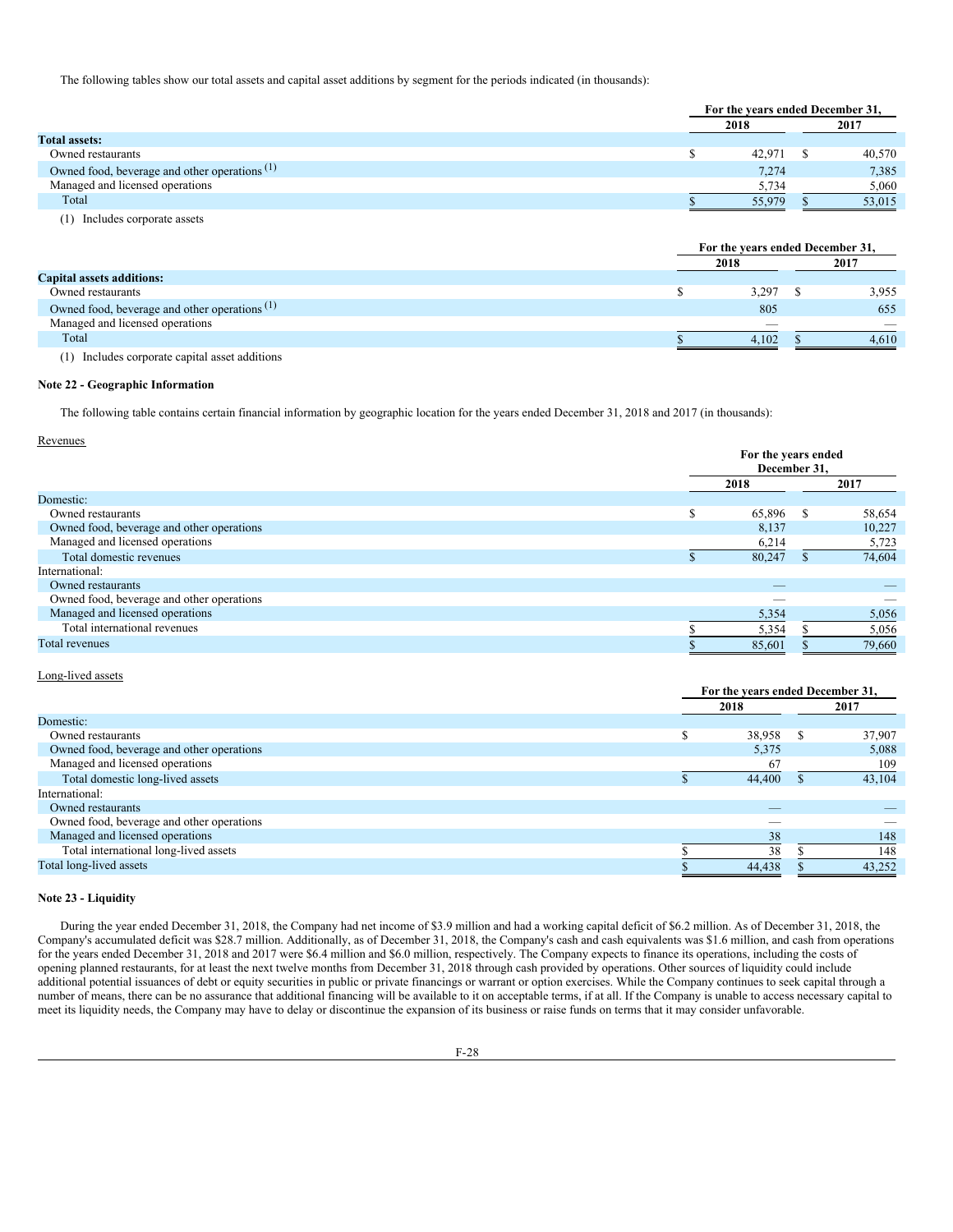<span id="page-70-0"></span>The ONE Group, LLC Little West 12th, LLC Basement Manager, LLC J E C I I, L L C MPD Space Events, LLC ONE 29 Park Management, LLC STK Midtown Holdings, LLC STK Midtown, LLC ONE Marks, LLC Asellina Marks, LLC WSATOG, LLC S T K M i a m i, L L C STK Miami Service, LLC Bridge Hospitality, LLC S T K -L A, L L C STK-Las Vegas, LLC B B C L V, L L C STK Atlanta, LLC S T K D C, L L C STK Orlando, LLC TOG Biscayne, LLC STK Chicago, LLC STK Westwood, LLC STK Denver, LLC T.O.G. ( U K )L i m it e d Hip Hospitality Limited T.O.G. (Aldwych) Limited CA Aldwych Limited T.O.G. (Milan) S.r.l. It STK Rebel (Edinburgh) Limited STK Dallas, LLC STK Rebel Austin, LLC STK Texas Holdings, LLC STK Texas Holdings II, LLC STK Rebel San Diego, LLC STK Rooftop San Diego, LLC S T K I b i z a, L L C The ONE Group-STKPR, LLC The ONE Group-MENA, LLC The ONE Group-Qatar Ventures, LLC 9401415 Canada Ltd The ONE Group-Mexico, LLC TOG Marketing, LLC STK Nashville, LLC

OTHER SUBSIDIARIES (not consolidated for GAAP purposes):

Bagatelle Little West 12th, LLC Bagatelle La Cienega, LLC Bagatelle NY LA Investors, LLC Seaport Rebel Restaurant LLC

Delaware Delaware New York New York New York New York New York New York Delaware Delaware Delaware Florida Florida California New York N e v a d a N e v a d a Georgia Delaware Florida Florida I l l i n o i s California Colorado United Kingdom United Kingdom United Kingdom United Kingdom t a l y United Kingdom **Texas Texas** Delaware Delaware California California Delaware Delaware Delaware Delaware Canada Delaware Florida Tennessee

New York California New York Massachusetts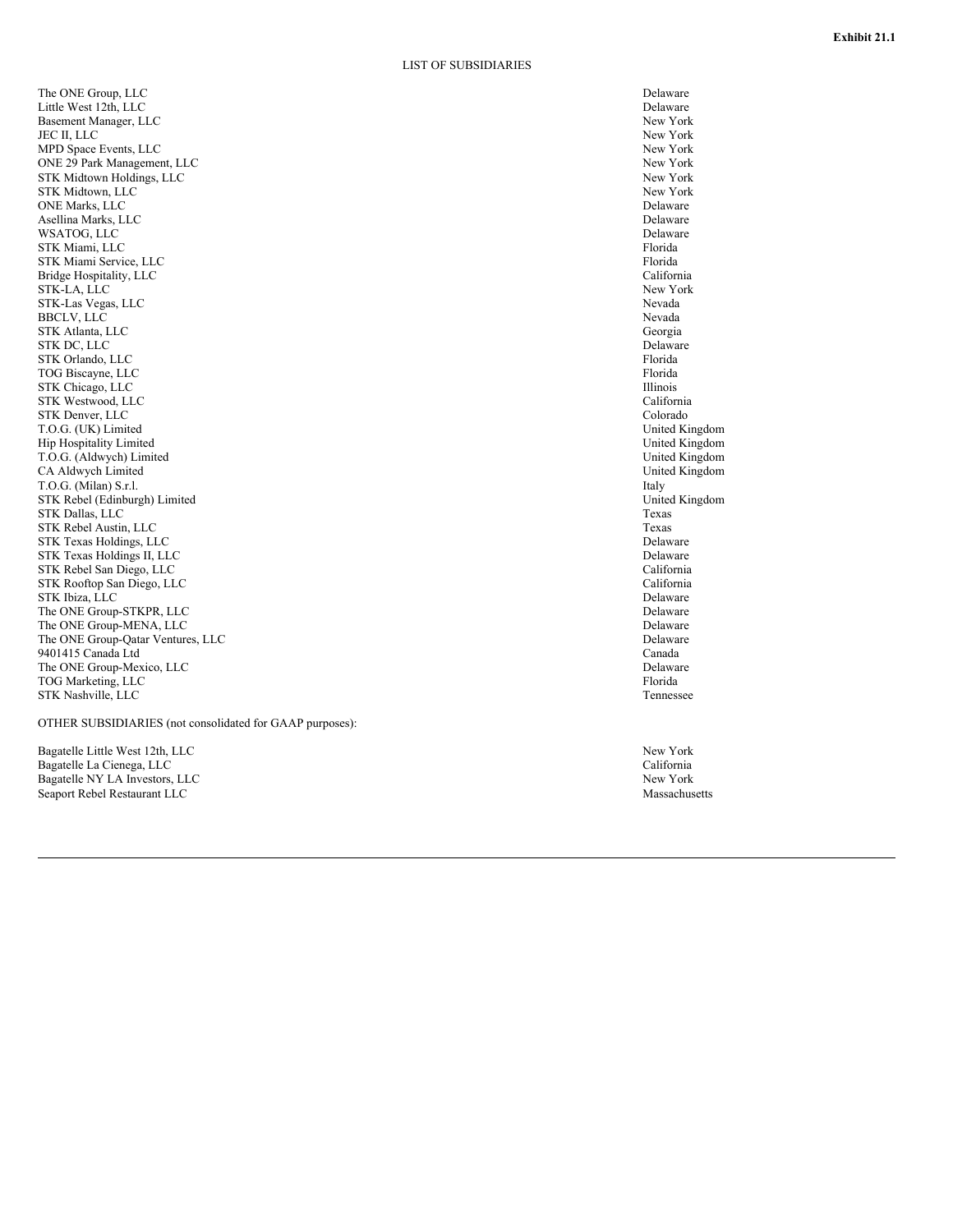### CONSENT OF INDEPENDENT REGISTERED PUBLIC ACCOUNTING FIRM

<span id="page-71-0"></span>We have issued our report dated March 28, 2019 with respect to the consolidated financial statements included in the Annual Report of The ONE Group Hospitality, Inc. on Form 10-K as of and for the year ended December 31, 2018. We consent to the incorporation by reference of said report in the Registration Statements of The ONE Group Hospitality, Inc. on Form S-1 (File No. 333-222389), Form S-3 (File No. 333-225073) and on Form S-8 (File No. 333-193207).

/s/ Plante Moran, PC

Denver, Colorado March 28, 2019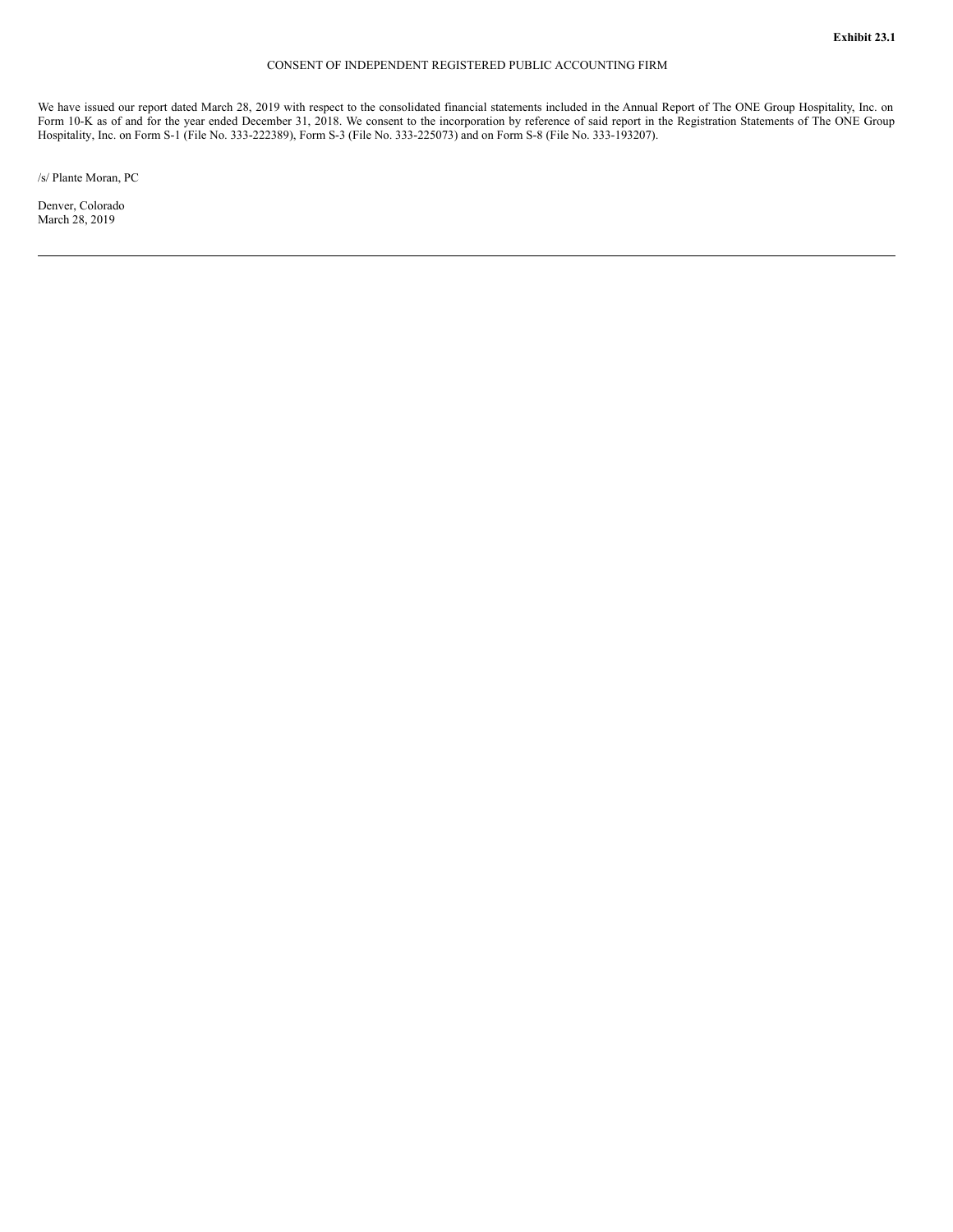We have issued our report dated April 17, 2018, with respect to the consolidated financial statements included in the Annual Report of The ONE Group Hospitality, Inc. on Form 10-K for the year ended December 31, 2018. We consent to the incorporation by reference of said report in the Registration Statement on Form S-1 (File No. 333-222389), Form S-3 (File No 333-225073) and Form S-8 (File No.333-193207).

/s/ GRANT THORNTON LLP

New York, New York March 28, 2019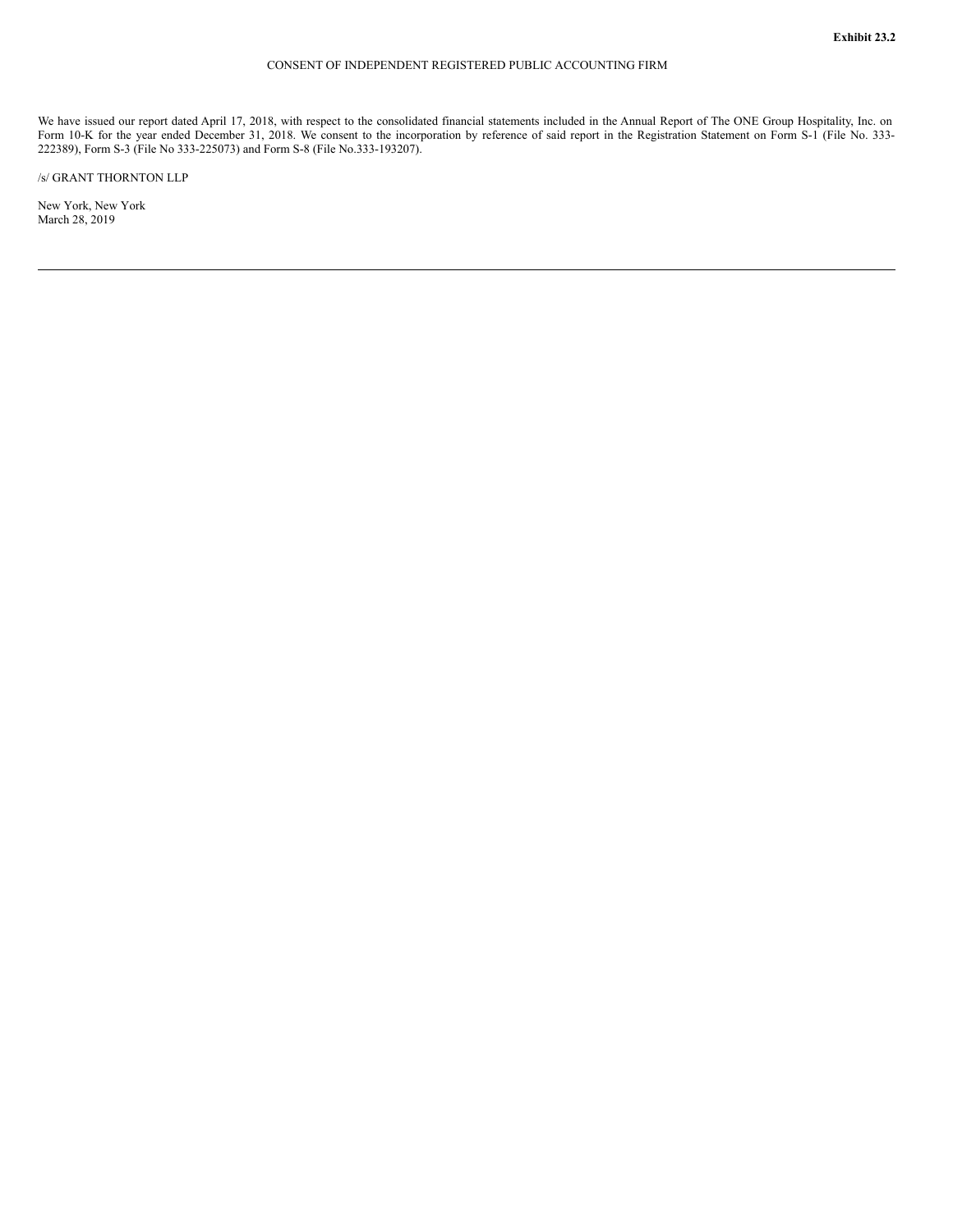I, Emanuel Hilario, certify that:

1. I have reviewed this Annual Report on Form 10-K of The ONE Group Hospitality, Inc.;

2. Based on my knowledge, this report does not contain any untrue statement of a material fact or omit to state a material fact necessary to make the statements made, in light of the circumstances under which such statements were made, not misleading with respect to the period covered by this report;

3. Based on my knowledge, the financial statements, and other financial information included in this report, fairly present in all material respects the financial condition, results of operations and cash flows of the registrant as of, and for, the periods presented in this report;

4. The registrant's other certifying officer(s) and I are responsible for establishing and maintaining disclosure controls and procedures (as defined in Exchange Act Rules 13a-15(e) and 15d-15(e)) and internal control over financial reporting (as defined in Exchange Act Rules 13a-15(f) and 15d-15(f)) for the registrant and have:

a) designed such disclosure controls and procedures, or caused such disclosure controls and procedures to be designed under our supervision, to ensure that material information relating to the registrant, including its consolidated subsidiaries, is made known to us by others within those entities, particularly during the period in which this report is being prepared;

b) designed such internal control over financial reporting, or caused such internal control over financial reporting to be designed under our supervision, to provide reasonable assurance regarding the reliability of financial reporting and the preparation of financial statements for external purposes in accordance with generally accepted accounting principles;

c) evaluated the effectiveness of the registrant's disclosure controls and procedures and presented in this report our conclusions about the effectiveness of the disclosure controls and procedures, as of the end of the period covered by this report based on such evaluation; and

d) disclosed in this report any change in the registrant's internal control over financial reporting that occurred during the registrant's most recent fiscal quarter (the registrant's fourth fiscal quarter in the case of an annual report) that has materially affected, or is reasonably likely to materially affect, the registrant's internal control over financial reporting; and

5. The registrant's other certifying officer(s) and I have disclosed, based on our most recent evaluation of internal control over financial reporting, to the registrant's auditors and the audit committee of the registrant's board of directors (or persons performing the equivalent functions):

a) all significant deficiencies and material weaknesses in the design or operation of internal control over financial reporting which are reasonably likely to adversely affect the registrant's ability to record, process, summarize and report financial information; and

b) any fraud, whether or not material, that involves management or other employees who have a significant role in the registrant's internal control over financial reporting.

Date: March 28, 2019

/s/ Emanuel Hilario **Emanuel Hilario** Title: Chief Executive Officer (Principal Executive Officer)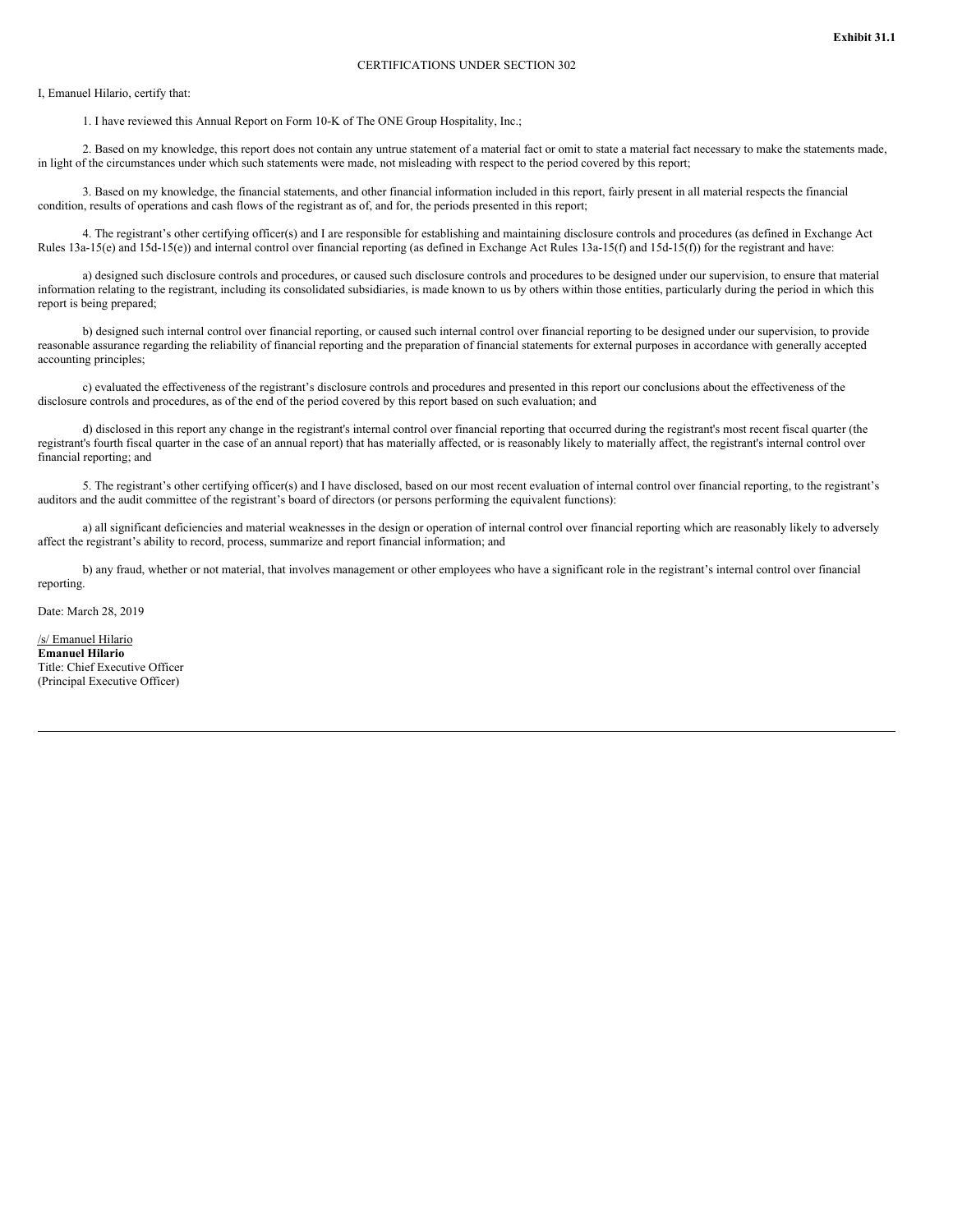I, Linda Siluk, certify that:

1. I have reviewed this Annual Report on Form 10-K of The ONE Group Hospitality, Inc.;

2. Based on my knowledge, this report does not contain any untrue statement of a material fact or omit to state a material fact necessary to make the statements made, in light of the circumstances under which such statements were made, not misleading with respect to the period covered by this report;

3. Based on my knowledge, the financial statements, and other financial information included in this report, fairly present in all material respects the financial condition, results of operations and cash flows of the registrant as of, and for, the periods presented in this report;

4. The registrant's other certifying officer(s) and I are responsible for establishing and maintaining disclosure controls and procedures (as defined in Exchange Act Rules 13a-15(e) and 15d-15(e)) and internal control over financial reporting (as defined in Exchange Act Rules 13a-15(f) and 15d-15(f)) for the registrant and have:

a) designed such disclosure controls and procedures, or caused such disclosure controls and procedures to be designed under our supervision, to ensure that material information relating to the registrant, including its consolidated subsidiaries, is made known to us by others within those entities, particularly during the period in which this report is being prepared;

b) designed such internal control over financial reporting, or caused such internal control over financial reporting to be designed under our supervision, to provide reasonable assurance regarding the reliability of financial reporting and the preparation of financial statements for external purposes in accordance with generally accepted accounting principles;

c) evaluated the effectiveness of the registrant's disclosure controls and procedures and presented in this report our conclusions about the effectiveness of the disclosure controls and procedures, as of the end of the period covered by this report based on such evaluation; and

d) disclosed in this report any change in the registrant's internal control over financial reporting that occurred during the registrant's most recent fiscal quarter (the registrant's fourth fiscal quarter in the case of an annual report) that has materially affected, or is reasonably likely to materially affect, the registrant's internal control over financial reporting; and

5. The registrant's other certifying officer(s) and I have disclosed, based on our most recent evaluation of internal control over financial reporting, to the registrant's auditors and the audit committee of the registrant's board of directors (or persons performing the equivalent functions):

a) all significant deficiencies and material weaknesses in the design or operation of internal control over financial reporting which are reasonably likely to adversely affect the registrant's ability to record, process, summarize and report financial information; and

b) any fraud, whether or not material, that involves management or other employees who have a significant role in the registrant's internal control over financial reporting.

Date: March 28, 2019

## /s/ Linda Siluk **Linda Siluk**

Title: Interim Chief Financial Officer (Principal Financial Officer)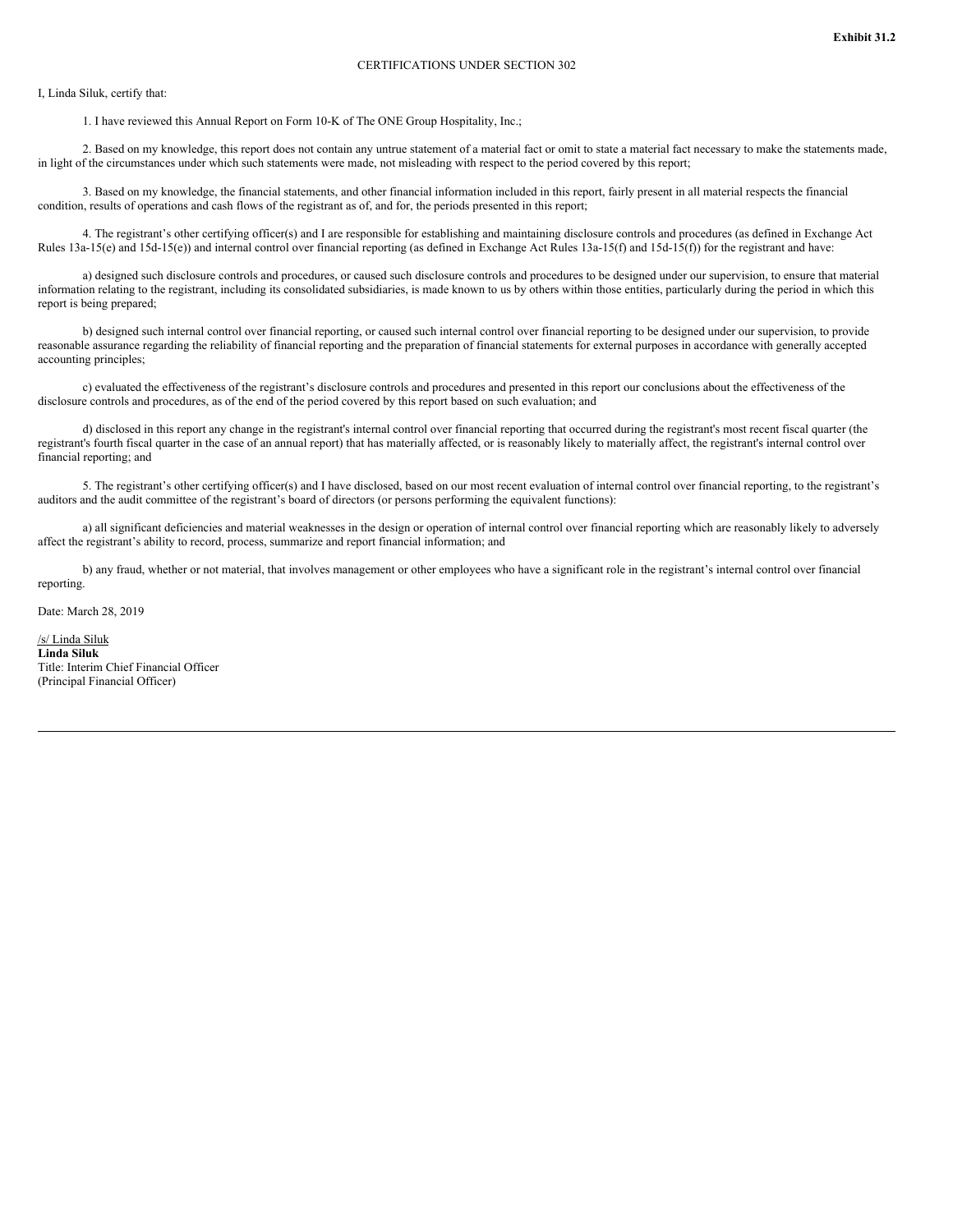## CERTIFICATIONS UNDER SECTION 906

Pursuant to Section 906 of the Sarbanes-Oxley Act of 2002 (subsections (a) and (b) of section 1350, chapter 63 of title 18, United States Code), the undersigned officer of The ONE Group Hospitality, Inc., a Delaware corporation (the "Company"), does hereby certify, to such officer's knowledge, that:

The Annual Report for the year ended December 31, 2018 (the "Form 10-K") of the Company fully complies with the requirements of Section 13(a) or 15(d) of the Securities Exchange Act of 1934, and the information contained in the Form 10-K fairly presents, in all material respects, the financial condition and results of operations of the Company.

Dated: March 28, 2019 /s/ Emanuel Hilario

Emanuel Hilario Title: Chief Executive Officer (Principal Executive Officer)